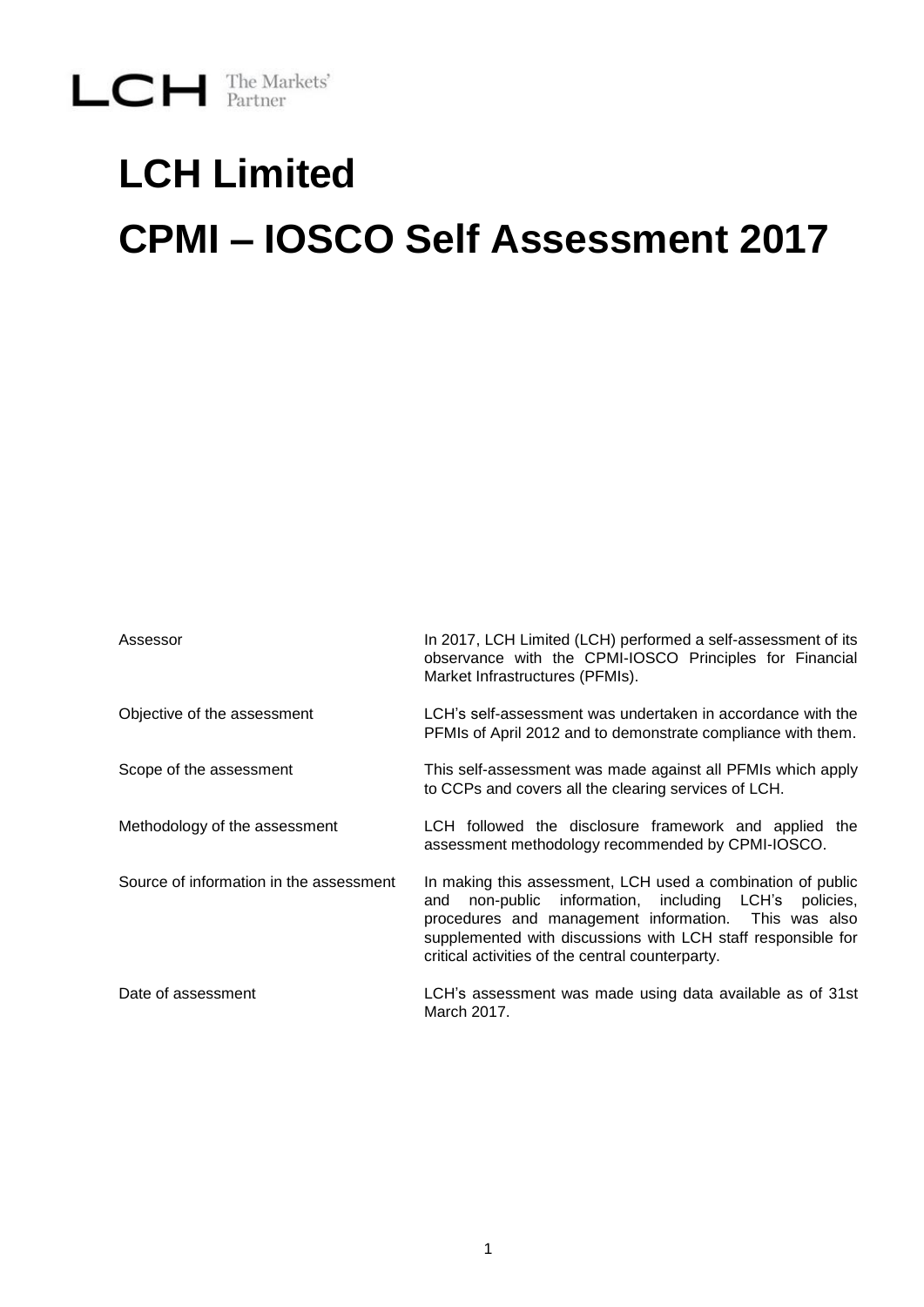#### **Contents**

| 1 |  |
|---|--|
| 2 |  |
| 3 |  |
|   |  |
|   |  |
|   |  |
|   |  |
|   |  |
|   |  |
|   |  |
|   |  |
|   |  |
|   |  |
|   |  |
|   |  |
|   |  |
|   |  |
|   |  |
|   |  |
|   |  |
|   |  |
|   |  |
|   |  |
|   |  |
|   |  |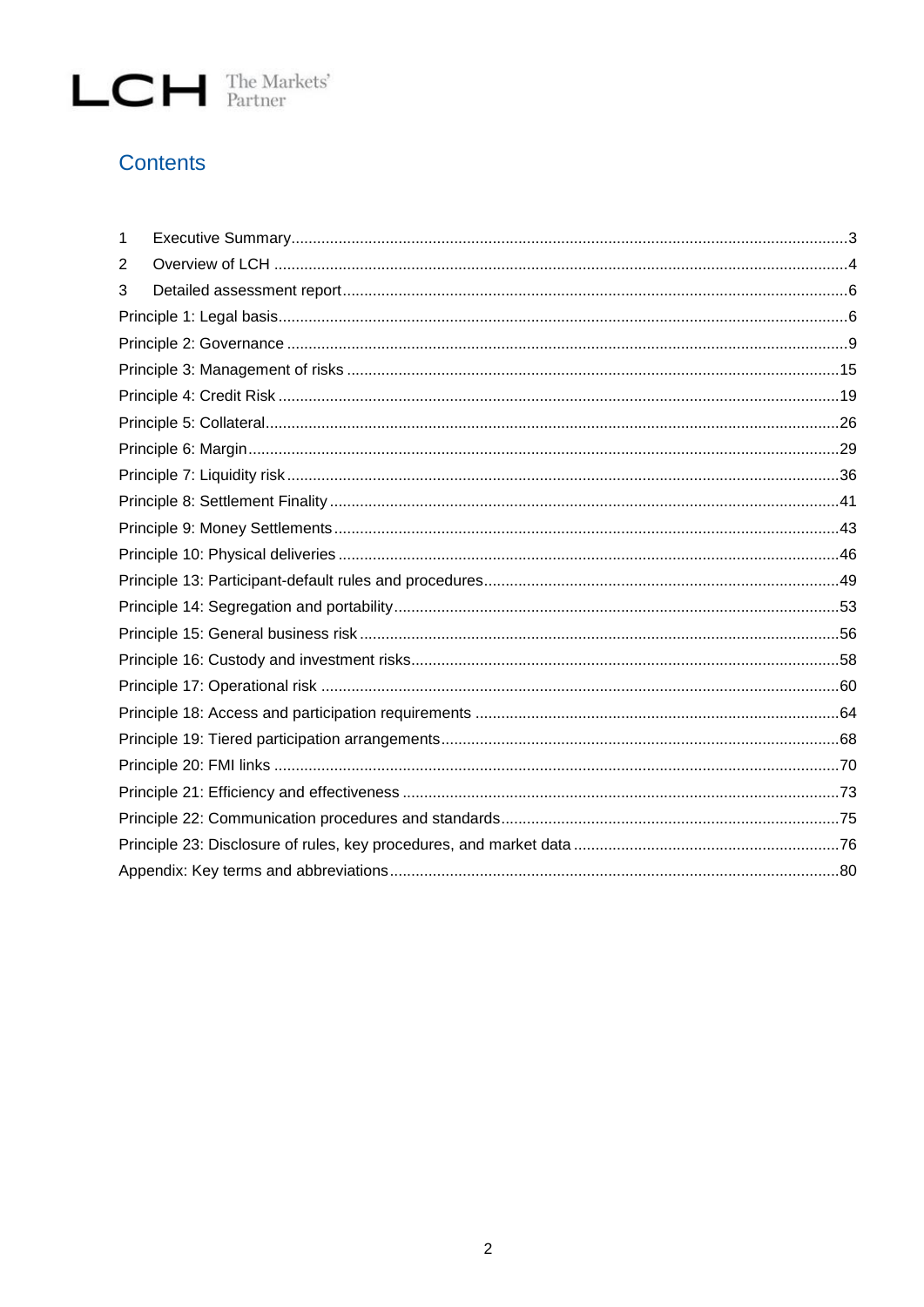### <span id="page-2-0"></span>1 Executive Summary

LCH has completed a self-assessment against the 24 Principles for Financial Market Infrastructures (PFMIs), as published by the Committee on Payment and Market Infrastructures (CPMI) and the International Organization of Securities Commissions (IOSCO)<sup>1</sup>. The self assessment was completed using the recommended assessment methodology published by CPMI and IOSCO $^2$ .

 $\frac{1}{1}$ <http://www.bis.org/publ/cpss101a.pdf>

<sup>&</sup>lt;sup>2</sup> <http://www.bis.org/publ/cpss106.pdf>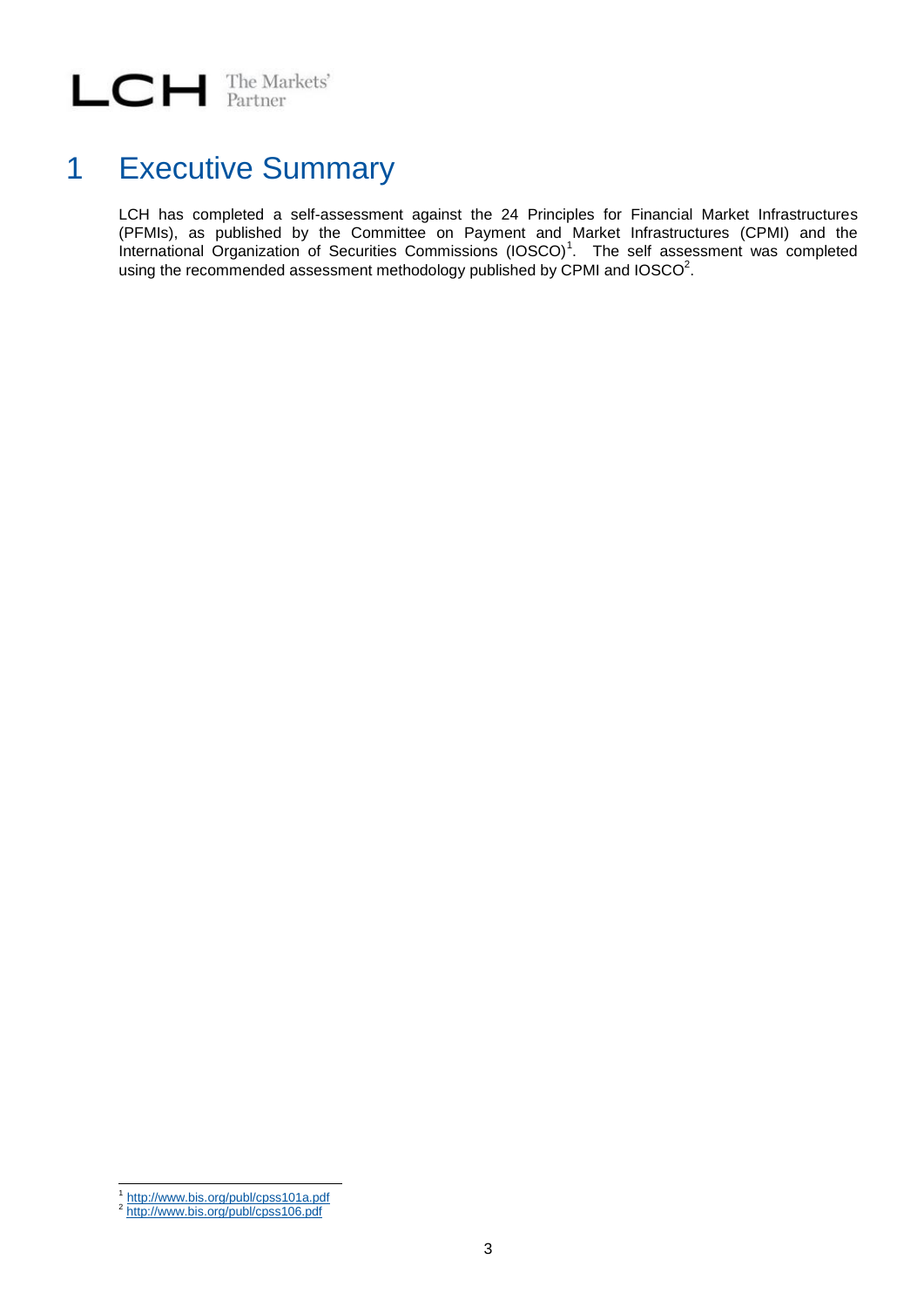#### <span id="page-3-0"></span>2 Overview of LCH

LCH is a central counterparty incorporated in the United Kingdom serving major international exchanges and platforms, as well as a range of over-the-counter (OTC) markets. In its role as a central counterparty LCH assumes counterparty risk between trading counterparties by becoming the legal counterparty to the trade and ensuring the financial performance of the trade.

In clearing a trade, LCH becomes counterparty to, and responsible for, trade obligations to clearing members. This principle is known as novation or registration. LCH does not in its normal course of business assume market risk in respect of the trades that it clears.

LCH clears a broad range of asset classes, including securities, exchange-traded derivatives, commodities<sup>3</sup>, interest rate swaps, inflation swaps, non-deliverable FX forwards, bonds, and bond repurchase transactions, and works closely with market participants and exchanges to identify and develop clearing services for new asset classes.

On 31<sup>st</sup> March 2017, LCH had 156 clearing members, consisting of banks, securities houses, investment banks, commodity brokers and traders.

LCH is a Recognised Clearing House (RCH) in the UK under the Financial Services and Markets Act 2000 (FSMA) and, as such, is approved by the Bank of England to clear a diverse range of asset classes.

As a CCP established in the United Kingdom, LCH is required to comply with the European Market Infrastructure Regulation (EMIR) along with the related Regulatory Technical Standards (RTS). LCH is authorised in accordance with Article 17 of EMIR.

LCH is designated under the UK Financial Markets and Insolvency (Settlement Finality) Regulations 1999, which implemented Directive 98/26/EC of the European Parliament and of the Council of 19 May 1998 on settlement finality in payment and securities settlement systems (the Settlement Finality Directive).

LCH is registered by the Commodity Futures Trading Commission (CFTC) as a Derivatives Clearing Organization (DCO), to provide clearing services as part of the SwapClear and ForexClear services in the USA, and futures and options contracts traded on or subject to the rules of a Designated Contract Market.

LCH is licensed by the Swiss Financial Market Supervisory Authority (FINMA), to operate a securities settlement system in the role of central counterparty to SIX Swiss Exchange as part of the EquityClear service.

LCH is designated as a systemically important central counterparty for the Swiss financial system by the Swiss National Bank.

LCH is recognised by the Ontario Securities Commission (OSC), Canada, pursuant to Section 21.2 of The Securities Act, R.S.O 1990, to provide the EnClear, ForexClear, RepoClear and SwapClear clearing services in Ontario.

LCH is recognised by the Autorité des Marchés Financiers (AMF, Québec), Canada, pursuant to Section 12 of the Derivatives Act, CQLR to provide the ForexClear, RepoClear and SwapClear clearing services in Québec.

The SwapClear service is designated as systemically important by the Bank of Canada.

LCH is licensed by the Australian Government to provide the SwapClear service in Australia.

LCH is licensed by Finanstilsynet (Norway) and the Norwegian Ministry of Finance to provide clearing services in respect of Oslo Børs as part of the EquityClear service.

LCH is recognised by the Monetary Authority of Singapore to provide the CommodityClear (previous EnClear) (Freight Division), ForexClear and SwapClear services in Singapore.

 $^3$  LCH announced on 30<sup>th</sup> June 2017 that it would cease clearing commodity derivatives by 29<sup>th</sup> December 2017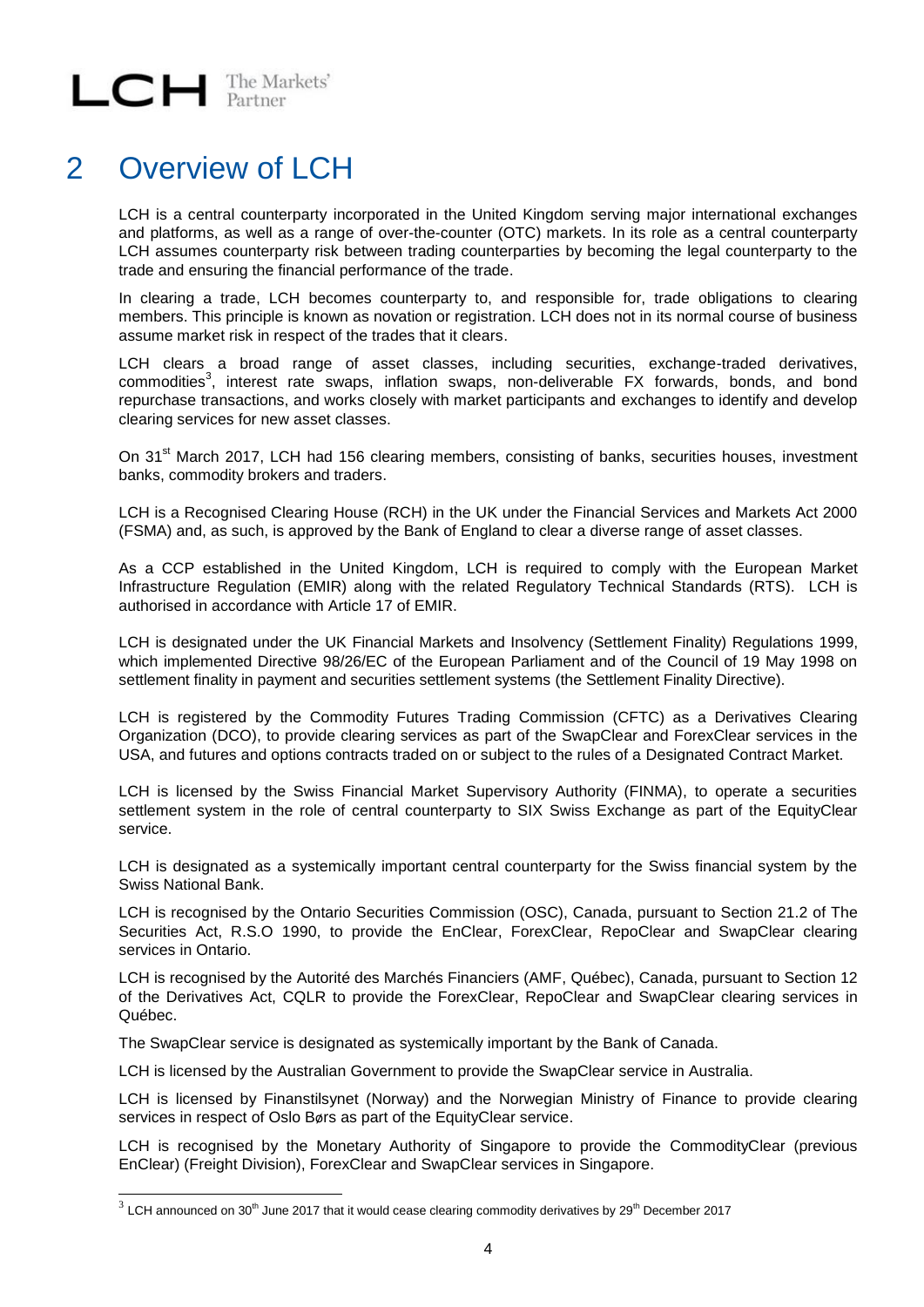

Subsequent to the date of this self-assessment, LCH was licensed by the Japanese Financial Services Agency to provide the SwapClear service (excluding Yen products) in Japan.

LCH offers clearing, for the products noted above through its clearing services as set out below:

LCH's SwapClear service clears interest rate swaps, forward rate agreements, overnight index swaps and variable notional swaps products in 17 currencies, as well as inflation swaps in three currencies..

LCH's RepoClear service clears cash bond and repo trades in the following markets: Austrian, Belgian, Dutch, German, Irish, Finnish, Portuguese, Slovakian, Slovenian, Spanish and UK government bonds; German Jumbo Pfandbriefe and select Agency, Supranational, Regional and Explicitly Government Guaranteed Bonds.

LCH's EquityClear service clears equities, equity equivalents such as exchange traded funds (ETFs), exchange traded commodities (ETCs), real estate investment trusts (REITS) and contracts for difference (CFDs). LCH clears these products for participants of BATS Chi-X Europe, Burgundy, Equiduct, London Stock Exchange, Oslo Børs, SIX Swiss Exchange, Turquoise, Aquis Exchange and OTC venues. As part of the EquityClear service LCH has entered into interoperable arrangements with other CCPs; such arrangements have been approved by the appropriate national competent authorities.

LCH's ForexClear service clears non-deliverable forwards (NDFs) in 12 currency pairs.

LCH's CommodityClear service (previously EnClear) clears OTC derivatives in commodities such as coal, fertilizer, iron ore, and steel; container freight, forward freight agreements, and emissions.

LCH also clears listed financial derivatives for London Stock Exchange Derivatives Market (LSEDM) Nasdaq NLX<sup>4</sup> and CurveGlobal (an interest rate derivatives platform that offers trading and clearing of futures and OTC products for the full range of both short-term interest rate (STIRs) and long-term interest rate (LTIRs) euro-and sterling-based listed derivatives)..

<sup>&</sup>lt;sup>4</sup> As of 28<sup>th</sup> April 2017, Nasdaq NLX ceased operation and all positions were closed or transferred to CurveGlobal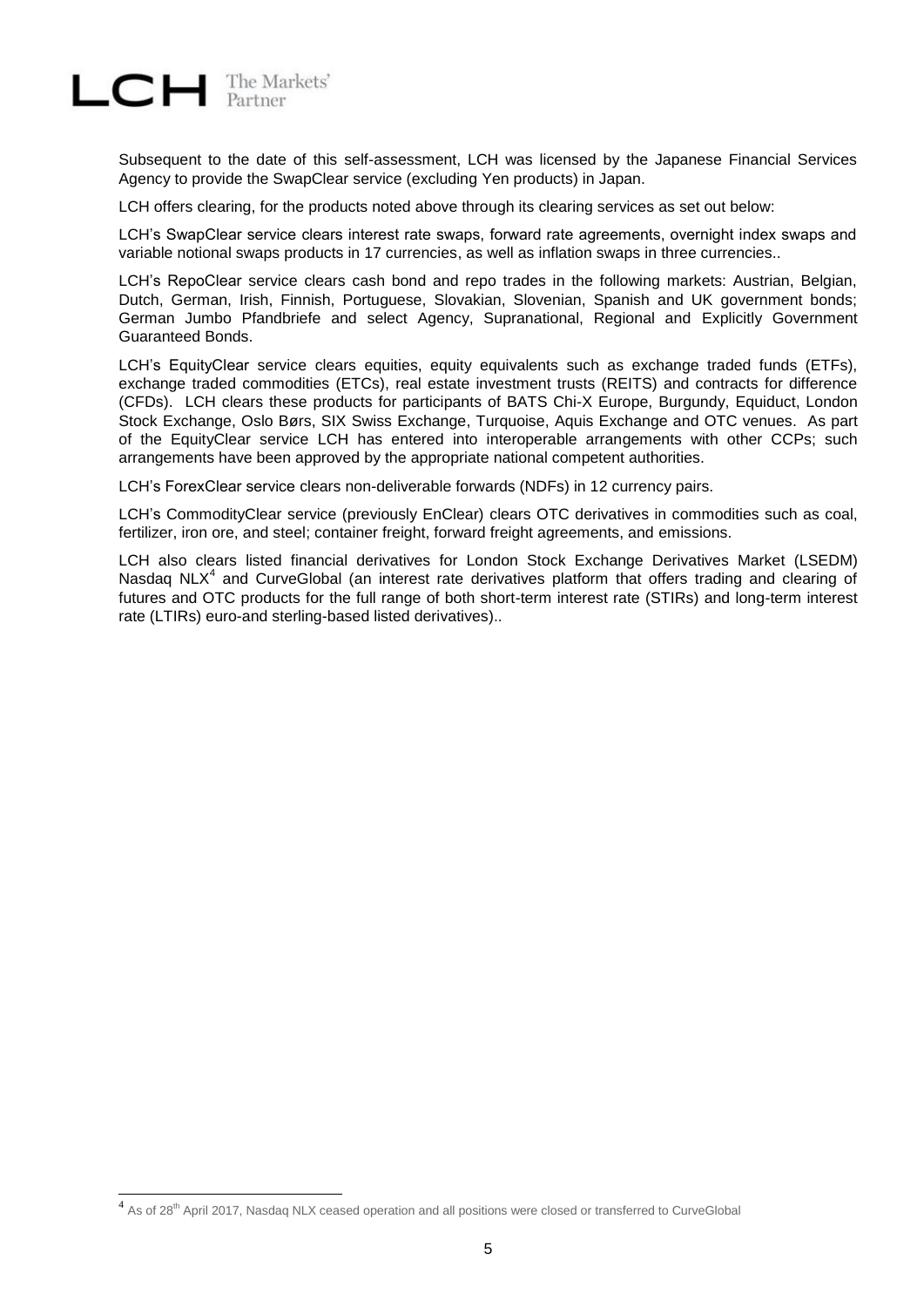#### <span id="page-5-0"></span>3 Detailed assessment report

#### <span id="page-5-1"></span>Principle 1: Legal basis

**An FMI should have a well-founded, clear, transparent, and enforceable legal basis for each material aspect of its activities in all relevant jurisdictions.** 

*The LCH Rulebook covers all material aspects of LCH's activities and aims to provide a clear and certain legal basis for its operations, as well as the rights and obligations of both LCH and its clearing members. The enforceability of the LCH Rulebook, the Clearing Member Agreement and LCH's charges over member collateral is protected by UK legislation; and enforceability in other jurisdictions is underpinned by legal opinions from reputable external counsel based in those jurisdictions.* 

*Key Consideration 1: The legal basis should provide a high degree of certainty for each material aspect of an FMI's activities in all relevant jurisdictions.*

The material aspects, those which are fundamental to its safe operation as a CCP, of LCH's activities which require a high degree of legal certainty are:

- Settlement finality (see *Principle 8*)
- Default of clearing members (see *Principle 13*)
- Netting arrangements in the event of clearing member and client defaults and upon winding up of LCH
- Porting of client positions (see *Principle 14*) and
- Enforcement of collateral (see *Principle 5*)

Once LCH has accepted a trade for clearing it is unable to reject such a trade. LCH can amend the terms for which it accepts trades for clearing but this would need to happen prior to registration.

A high degree of legal certainty on these activities is achieved through obtaining legal opinions as to the enforceability of the Rulebook in all relevant jurisdictions (see *Key Consideration 5* and *Principle 16)*, performing due diligence, reviewing applicable legislation and procuring local legal advice.

The LCH Rulebook is governed by the laws of England and Wales and the LCH FCM Rulebook is governed by New York law. Each prospective clearing member must enter into a Clearing Membership Agreement with LCH; this requires the clearing member to comply with the terms of the relevant LCH Rulebook.

In order to ensure that the Rulebooks are enforceable in all jurisdictions in which services are offered, LCH obtains a legal opinion for each new jurisdiction from a reputable external counsel based in that jurisdiction before clearing members are admitted.

The Settlement Finality Regulations contained within the LCH Rulebook set out the conditions under which the settlement obligations in respect of registered exchange-traded contracts and OTC contracts are final and irrevocable. These regulations are supported by LCH's designation under the UK Financial Markets and Insolvency (Settlement Finality) Regulations 1999, which implemented Directive 98/26/EC of the European Parliament and of the Council of 19 May 1998 on settlement finality in payment and securities settlement systems (the Settlement Finality Directive). Please see *Principle 8* for more details.

*Key Consideration 2: An FMI should have rules, procedures, and contracts that are clear, understandable, and consistent with relevant laws and regulations.*

LCH publishes the Rulebooks on its website. Clearing members are consulted ahead of the implementation of material rule changes.

The LCH Rulebooks and the procedures contained therein (the LCH Procedures) cover all material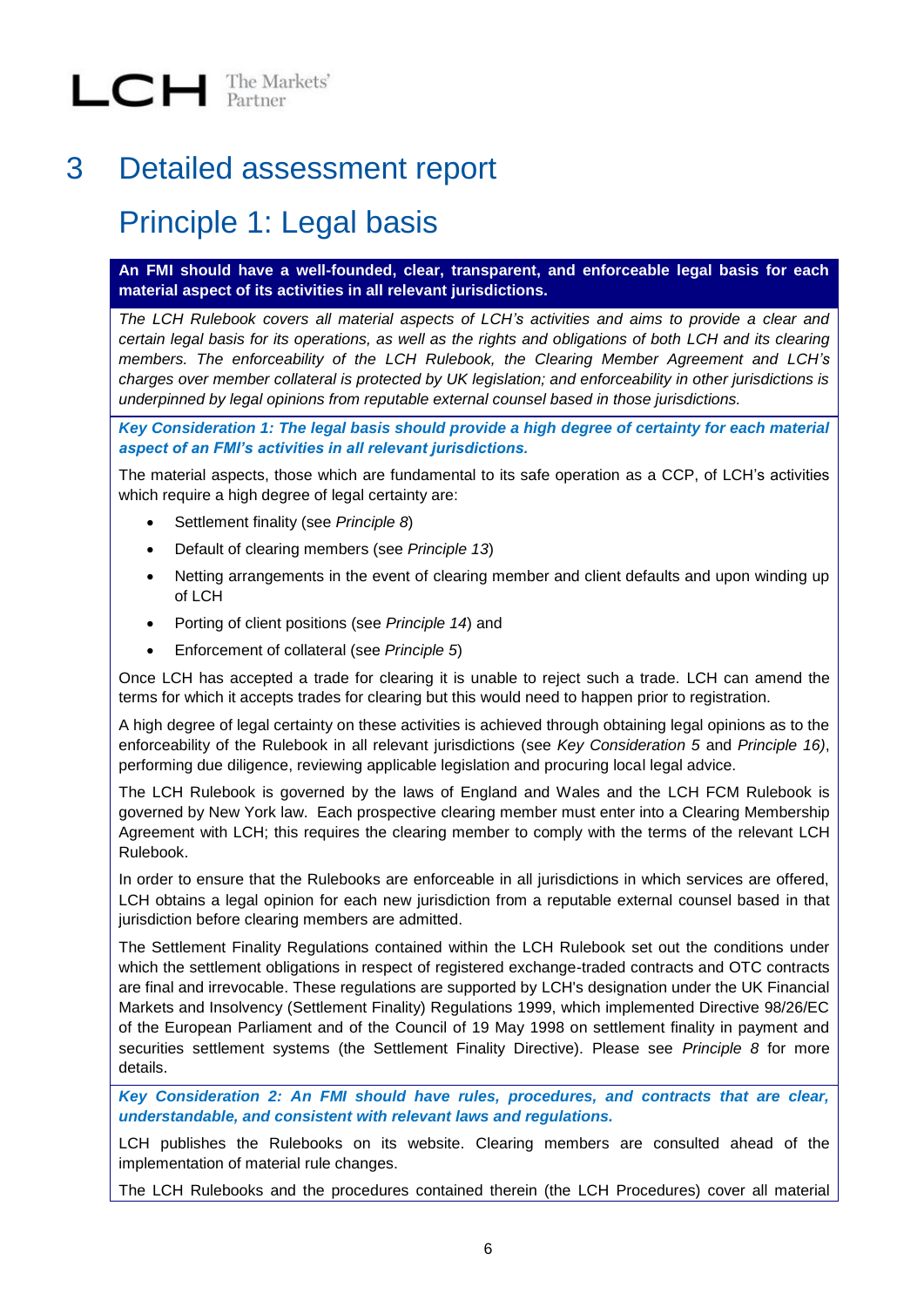

aspects of LCH's activities, and aim to provide a clear and certain legal basis for its operations and the rights and obligations of each of its clearing members. In order to ensure that the Rulebooks are enforceable in all jurisdictions in which services are offered, LCH obtains a legal opinion for each new jurisdiction from a reputable external counsel based in that jurisdiction before clearing members are admitted. The LCH Rulebooks are consistent with applicable law. Should any inconsistencies with applicable law arise, such as on implementation of a new regulation, LCH will remedy this through changes to its Rulebooks or operations. LCH monitors the release of new regulations or changes to current regulations through in-house specialist functions and third party providers.

LCH requires that changes to its Rulebooks are reviewed by its Rule Change Committee. Proposed changes are submitted, where required, to the Bank of England for approval or non-objection. Rulebook amendments are also subject to CFTC §40.6 self-certification procedures where necessary. They are also notified to other relevant regulators as necessary.

*Key Consideration 3: An FMI should be able to articulate the legal basis for its activities to relevant authorities, participants, and, where relevant, participants' customers, in a clear and understandable way.*

LCH's Articles of Association are available through Companies House, the UK company registrar. Key information related to the governance of LCH, including the composition and terms of reference of its Risk Committee, Audit Committee and Remuneration Committee are available on its website.

LCH publishes key information about its regulatory status on its website and in its annual report. The details of the relevant regulatory frameworks under which LCH operates, including statutory instruments and stated policies, are publicly available on the regulators' websites.

The LCH Rulebooks and the procedures contained therein (the LCH Procedures) cover all material aspects of LCH's activities, and aim to provide a clear and certain legal basis for its operations and the rights and obligations of each of its clearing members.

To ensure the basis for LCH's activities is known, LCH publishes the Rulebooks on its [website.](http://www.lch.com/rules-regulations/rulebooks/ltd) The Rulebooks refer to supporting legislative instruments where appropriate. LCH consults with its clearing members ahead of the implementation of material rule changes.

#### *Key Consideration 4: An FMI should have rules, procedures, and contracts that are enforceable in all relevant jurisdictions. There should be a high degree of certainty that actions taken by the FMI under such rules and procedures will not be voided, reversed, or subject to stays.*

In order to ensure that the Rulebooks are enforceable in all jurisdictions in which services are offered, LCH obtains, and publishes, a legal opinion for each new jurisdiction from a reputable external counsel based in that jurisdiction before clearing members are admitted.

There are no circumstances under which LCH's actions under its rules, procedures or contracts could be voided, reversed, or subject to stays.

No court in any jurisdiction has ever held any of LCH's relevant activities or arrangements under its rules and procedures to be unenforceable.

*Key Consideration 5: An FMI conducting business in multiple jurisdictions should identify and mitigate the risks arising from any potential conflict of laws across jurisdictions.*

LCH checks the adequacy of its legal framework for cross-border clearing members by obtaining legal advice regarding the enforceability of the Rulebook, the jurisdiction of English courts over non-UK domiciled clearing members, and the circumstances and extent to which an English law charge agreement will be enforceable under the laws of the jurisdiction. To date, LCH has obtained legal advice for Australia, Austria, Belgium, Canada (Ontario), Canada (Québec), Denmark, England and Wales, Finland, France, Germany, Hong Kong, Italy, Japan, the Netherlands, Norway, Poland, Portugal, Scotland, Spain, Sweden, Switzerland and the USA. LCH has a Legal Opinion policy which requires legal opinions be refreshed every three years or earlier if material changes occur to either the foreign jurisdiction or the Rulebook that could impact the outcome of the opinion.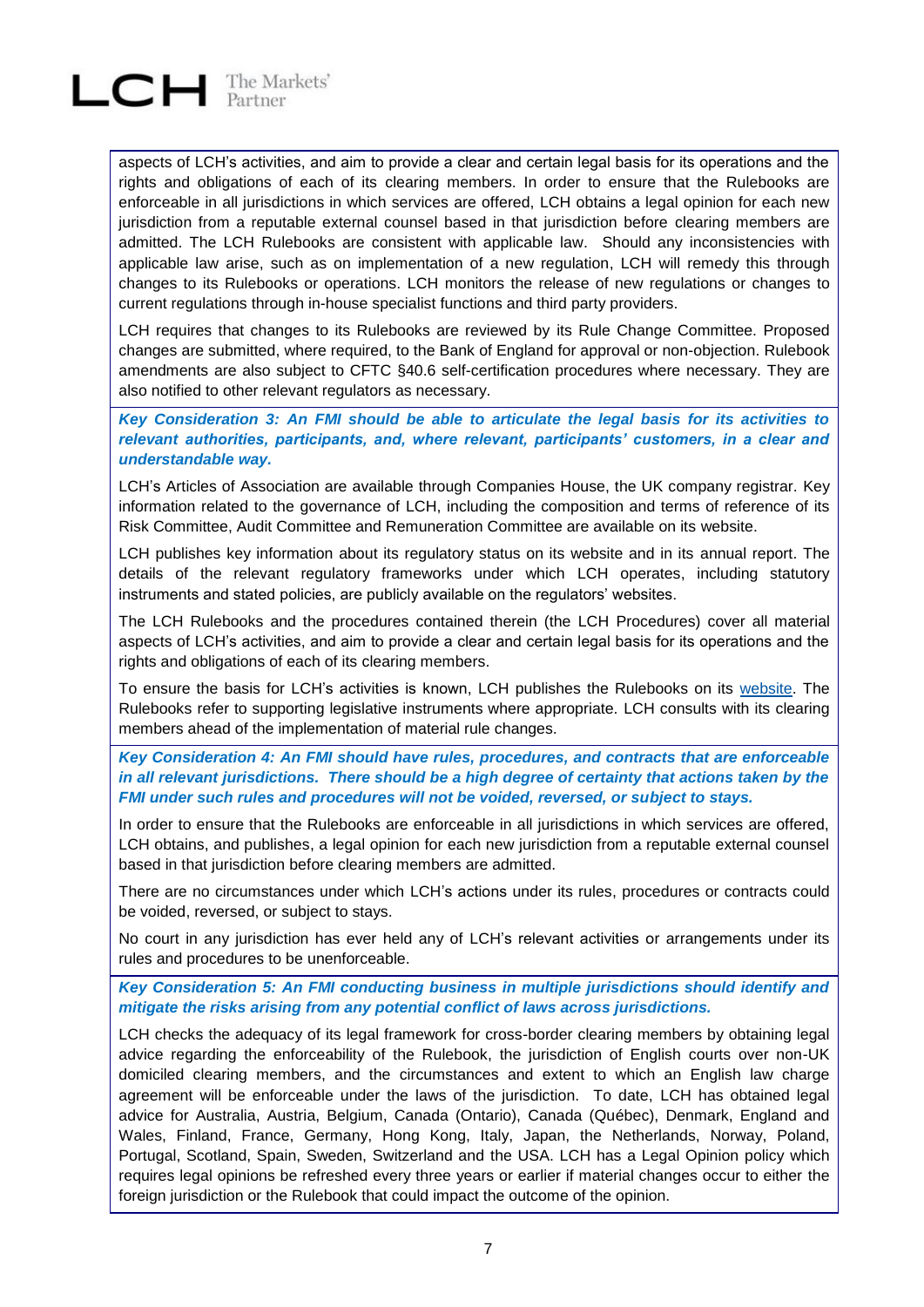

In many cases, conflicts of law between jurisdictions do not arise. For European Members, LCH is a designated system under the Settlement Finality Regulations. For clearing members from other jurisdictions any action against LCH would need to be brought in an English Court where LCH is designated under the Settlement Finality Regulations and has the benefit of statutory protection in the form of Part VII of the Companies Act 1989.

| <b>Publicly available resources</b> | <b>Rulebook</b>                         |
|-------------------------------------|-----------------------------------------|
|                                     | <b>Legal Opinions</b>                   |
|                                     | <b>LCH Committee Terms of Reference</b> |
|                                     | <b>Annual Report</b>                    |
|                                     | <b>Regulatory licenses</b>              |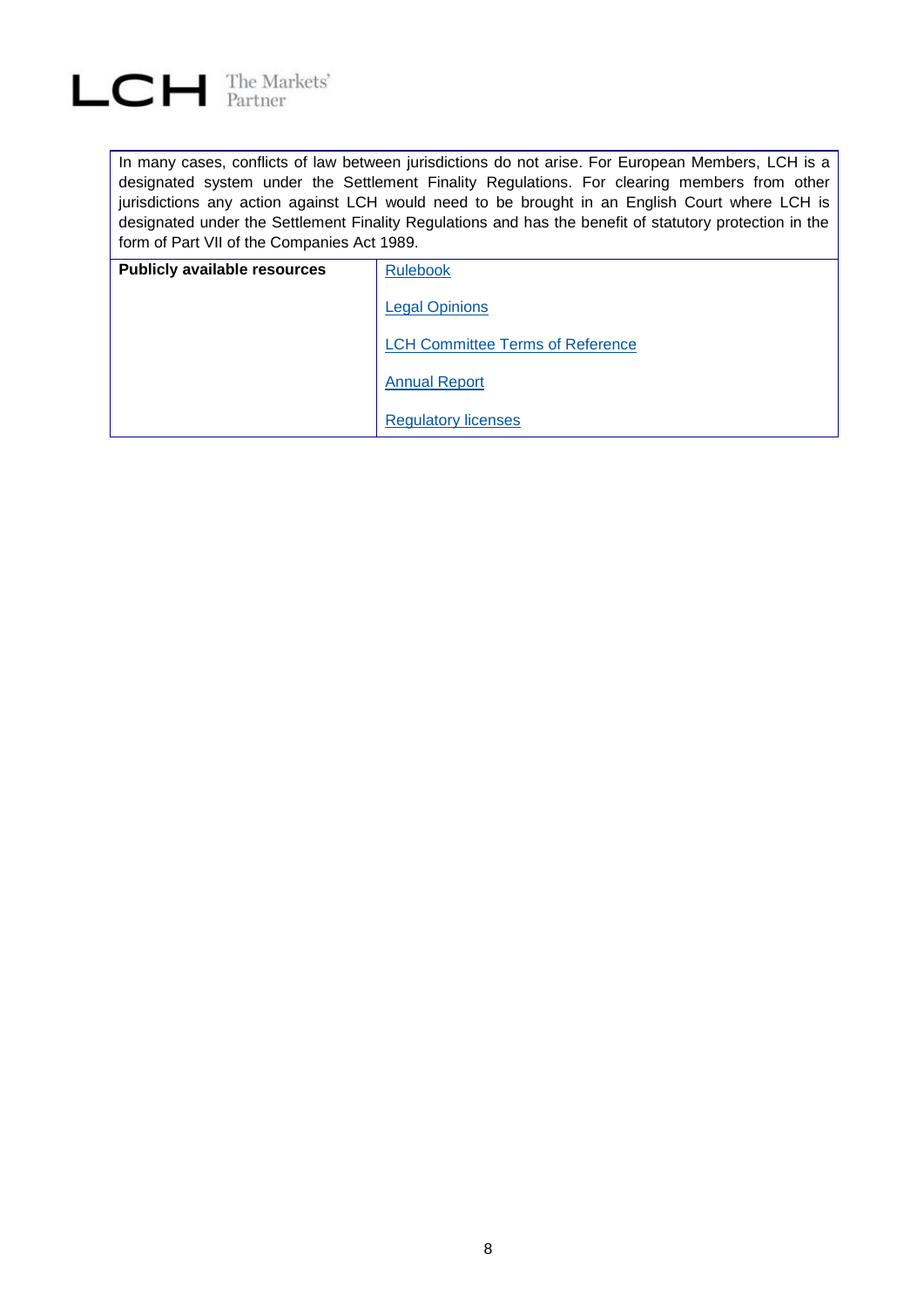### <span id="page-8-0"></span>Principle 2: Governance

**An FMI should have governance arrangements that are clear and transparent, promote the safety and efficiency of the FMI, and support the stability of the broader financial system, other relevant public interest considerations, and the objectives of relevant stakeholders.**

*LCH operates under robust governance arrangements which provide an explicit responsibility and accountability structure. The LCH Board and its Committees have representation of both executive and non-executive individuals who are appropriately skilled personnel. The Chairman and the Chairs of the Board Risk, Remuneration and Audit Committees are among the independent non-executive directors. The LCH website publicly discloses the governance arrangements, including the ownership and organisational structure, composition of the Board and Board Committees, as well as Board and Committee terms of reference.* 

*Key Consideration 1: An FMI should have objectives that place a high priority on the safety and efficiency of the FMI and explicitly support financial stability and other relevant public interest considerations.*

LCH is a wholly-owned subsidiary of LCH Group Holdings Limited (LCH Group) a private company limited by shares, incorporated in the United Kingdom. LCH Group is 57.8 per cent owned by London Stock Exchange (C) Limited<sup>5</sup>, a wholly-owned subsidiary of London Stock Exchange Group plc (LSEG), and 42.2 per cent owned by participants and exchanges.

The objectives of LCH are clearly identified and publicly available on the group's website. LCH's objectives are:

- To provide market leading risk management and clearing solutions.
- To manage our members' and clients' risk by providing effective and efficient clearing services.
- To promote a safe and stable financial market foremost in all that we do.

Furthermore, LCH is committed to safeguarding its members' interests and supporting general market and financial stability through its operations, including with respect to international and jurisdictional regulations regarding procyclicality.

Through regular business and risk management reviews, LCH assesses its performance against its objectives at both LCH Board and executive level. The LCH Board has adopted a Risk Governance Framework, setting out the risks facing LCH, its tolerance for these risks, the personnel with responsibility for each risk and has defined reporting requirements for each.

By including as an objective the reduction of risks and the safeguarding of the financial infrastructure in the markets it serves, LCH explicitly places a high priority on safety and efficiency as well as supporting financial stability in its public mission.

*Key Consideration 2: An FMI should have documented governance arrangements that provide clear and direct lines of responsibility and accountability. These arrangements should be disclosed to owners, relevant authorities, participants, and, at a more general level, the public.*

LCH operates under robust governance arrangements which provide a clear organisational structure, and set out the composition, role and responsibilities of the LCH Board and the LCH Board **Committees** 

The governance arrangements include CEO Executive Delegation, the ExCo Terms of Reference (TORs) and the Local Management Committee (LMC) TOR. These arrangements also set out the process for ensuring accountability to stakeholders.

LCH provides accountability to owners, participants and other relevant stakeholders by including user, clearing member and client representatives in governance forums. LCH's clearing services run Product

 5 In November 2017 London Stock Exchange Group increased its shareholding in LCH Group from 57.8% to 64.4%.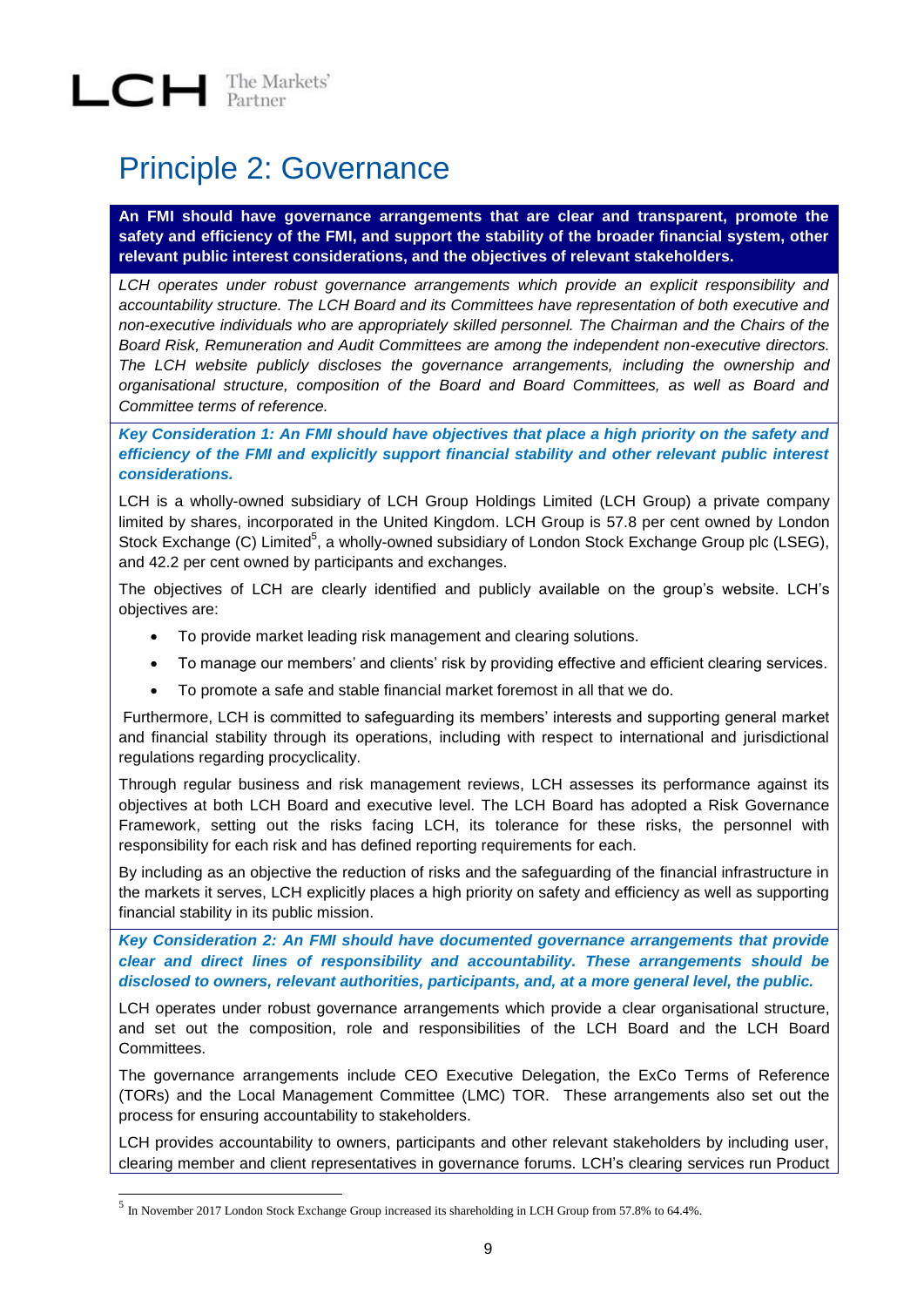

Advisory Groups and Risk Working Groups where participants are able to comment on proposed changes to markets, products and services, and to risk policies, models and frameworks. In addition, Clearing Members and Clients of Clearing Members are represented on the LCH Board Risk Committee where all material proposals are reviewed and recommended to the Board for approval.

LCH also adheres to a publicly available code of conduct, which sets out the minimum standards for engagement with stakeholders.

The governance arrangements of LCH are publicly available, including details of the LCH Board, the LCH Board committees' compositions and details of Executive delegation.

*Key Consideration 3: The roles and responsibilities of an FMI's board of directors (or equivalent) should be clearly specified, and there should be documented procedures for its functioning, including procedures to identify, address, and manage member conflicts of interest. The board should review both is overall performance and the performance of its individual board members regularly.*

The roles and responsibilities of the LCH Board are clearly specified through the company's Articles of Association and the LCH Board's Reserved Matters.

The LCH Board is responsible for the establishment of clear objectives and strategies, monitoring LCH's senior management, establishing appropriate remuneration policies, establishing and overseeing the risk management function, overseeing the compliance and internal control function, overseeing outsourcing arrangements and providing accountability to shareholders, employees, clearing members, clients and other stakeholders.

The LCH Board is comprised of 13 individuals: six independent non-executive directors (INEDs), one of whom is Chairman, four non-executive directors (of whom one is a LSEG director, one a representative of a venue, two representatives of clearing members) and three executive directors. As at 31 March 2017, there was a vacancy for one of the six INEDs and a representative of a venue.

The LCH Board has established an Audit Committee, Remuneration Committee and, as an advisory committee, a Risk Committee.

The composition of the LCH Board, Remuneration Committee, Audit Committee and Risk Committee are publicly available. The terms of reference for these committees are reviewed at least annually. Any changes arising from the annual review are reported to the relevant committee for recommendation to the Board which is then asked to approve the amendments.

The Remuneration Committee recommends, to the LCH Board, the broad remuneration policy and principles of LCH. Its responsibilities include:

- ensuring that the policy and principles are aligned with the company's risk tolerance and corporate strategy;
- reviewing that management and employees are provided with appropriate incentives to encourage focus on risk management as the core purpose of LCH; and
- reviewing that management and employees are, in a fair and responsible manner, rewarded for their individual contribution to the success of LCH.

The Remuneration Committee is comprised of four individuals: two INEDs, one of whom is the Chairman, a user representative and a LSEG director.

The Audit Committee represents the interests of the LCH Board in the sound financial management and internal control management of the company. Its responsibilities include:

- assisting the LCH Board in fulfilling its responsibilities to review audited financial statements;
- appointing external auditors;
- reviewing the internal audit function;
- reviewing regulatory compliance; and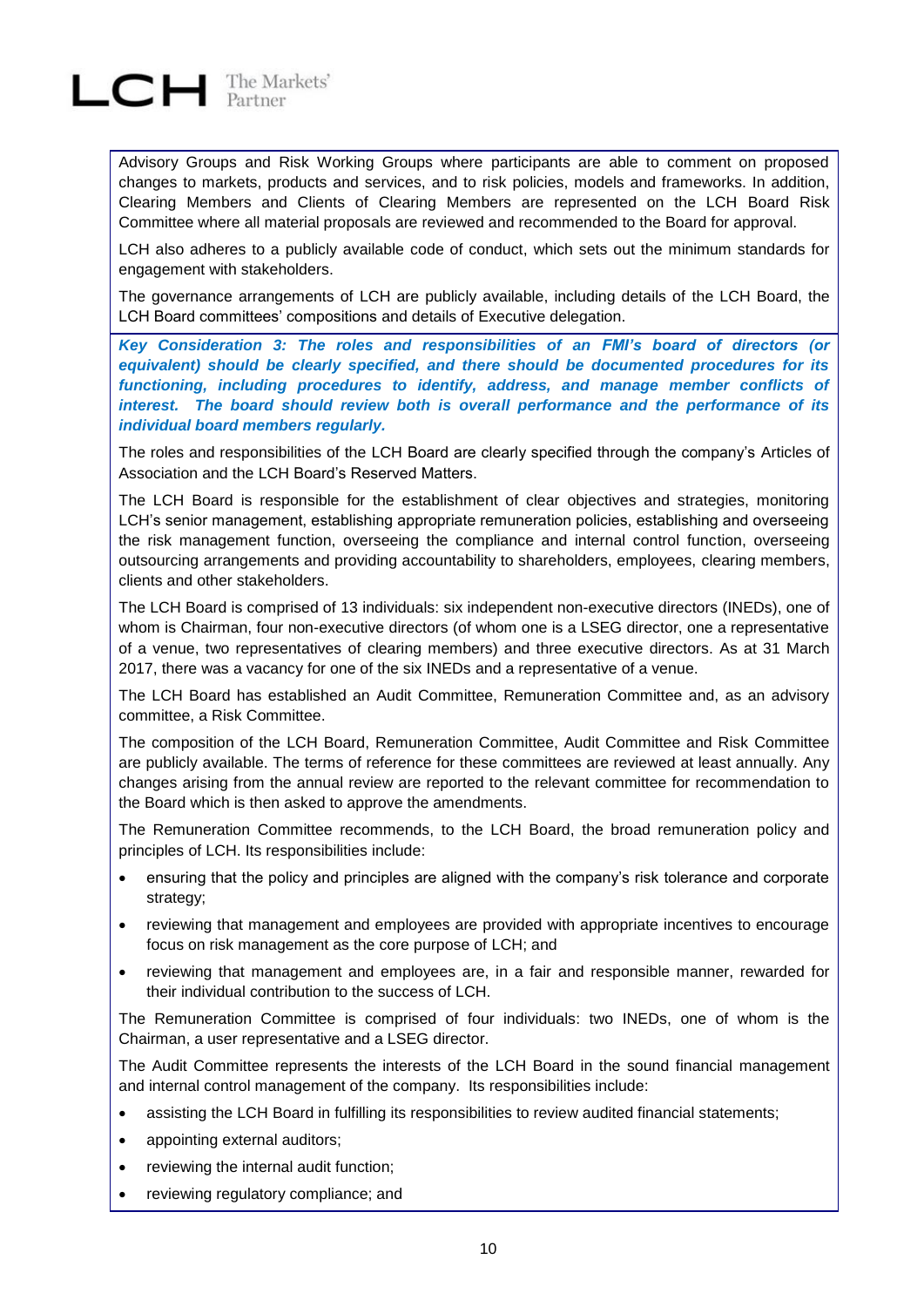

reviewing the operational risk framework and reviewing the internal control environment.

The Audit Committee is comprised of five individuals: three INEDs, one of whom is the Chairman, a user representative and an LSEG director.

The Risk Committee advises the LCH Board on the company's risk appetite, tolerance and strategy. Its responsibilities include:

- reviewing risk policies periodically;
- reviewing membership criteria and reviewing decisions with regards to LCH membership;
- considering risk controls designed or adapted for new contracts, product types or services; and
- considering proposals to make significant amendments to margin methodologies.

In all cases, following their review the Risk Committee will make recommendations based on their findings to the LCH Board for approval. In the event the Board decides not to follow the recommendation of the Risk Committee, the CCP is required to notify the competent authority within five days.

The Risk Committee is comprised of six individuals: two INEDs, one of whom is the Chairman, three representatives of clearing members and one representative of clients of clearing members. The metric for determining which clearing member and clients are members of the Committee is based on factors including the asset classes cleared, volume cleared, the level of contribution to the relevant default funds and whether they have previously been a voting member of the Committee. As at 31 March 2017, there was an INED vacancy on the Risk Committee.

The Articles of Association set out the obligations on LCH's Directors to disclose any potential conflicts of interest to other Directors, as well as the actions which may be taken to mitigate conflicts as they arise. The LCH Board of Directors performs an annual declaration of potential or actual conflicts of interest. At the beginning of each meeting of the LCH Board the agenda is reviewed by the Board Directors and actual or potential conflicts are considered for each agenda item. The tools available to the LCH Board to mitigate conflicts of interest include Directors recusing themselves from discussions. If there is any doubt whether a conflict exists, a determination will be made by the INEDs in conjunction with the Chief Compliance Officer, as to whether a conflict exists. The INEDs' decision is final.

As a measure of best practice, the LCH Board performs an annual review of its own performance and that of its Committees. The review includes consideration of the performance of LCH's Board members and the Chairman, and the LCH Board's behaviours and culture

*Key Consideration 4: The board should contain suitable members with the appropriate skills and incentives to fulfil its multiple roles. This typically requires the inclusion of non-executive board member(s).*

The LCH Board is comprised of 13 individuals (see key consideration 3 above for further details). The LCH Board takes the advice of the LCH Group Nomination Committee before approving changes in its size, structure and members. The Committee's Terms of Reference state that the Committee will need to ensure that its recommended candidates are respected for their competence and are of good standing in their field of business.

An LCH INED must be independent in character and judgement, and have no relationships or circumstances (including any with LSEG or any of its subsidiary undertakings and/or with any significant user or venue shareholder) which are likely to affect, or could appear to affect, his or her judgement. The identities of the INEDs are disclosed on the LCH website.

The independent members of the LCH Board receive a fee, which is fixed, and which is not linked to the business performance of LCH. Non-executive members of the LCH Board, other than the independent members, do not receive a fee. The non-executive members of the LCH Board represent the users of the CCP and in many cases the shareholders of LCH Group Limited.

It is a responsibility of the LCH Board, through its Reserved Matters, to perform adequate succession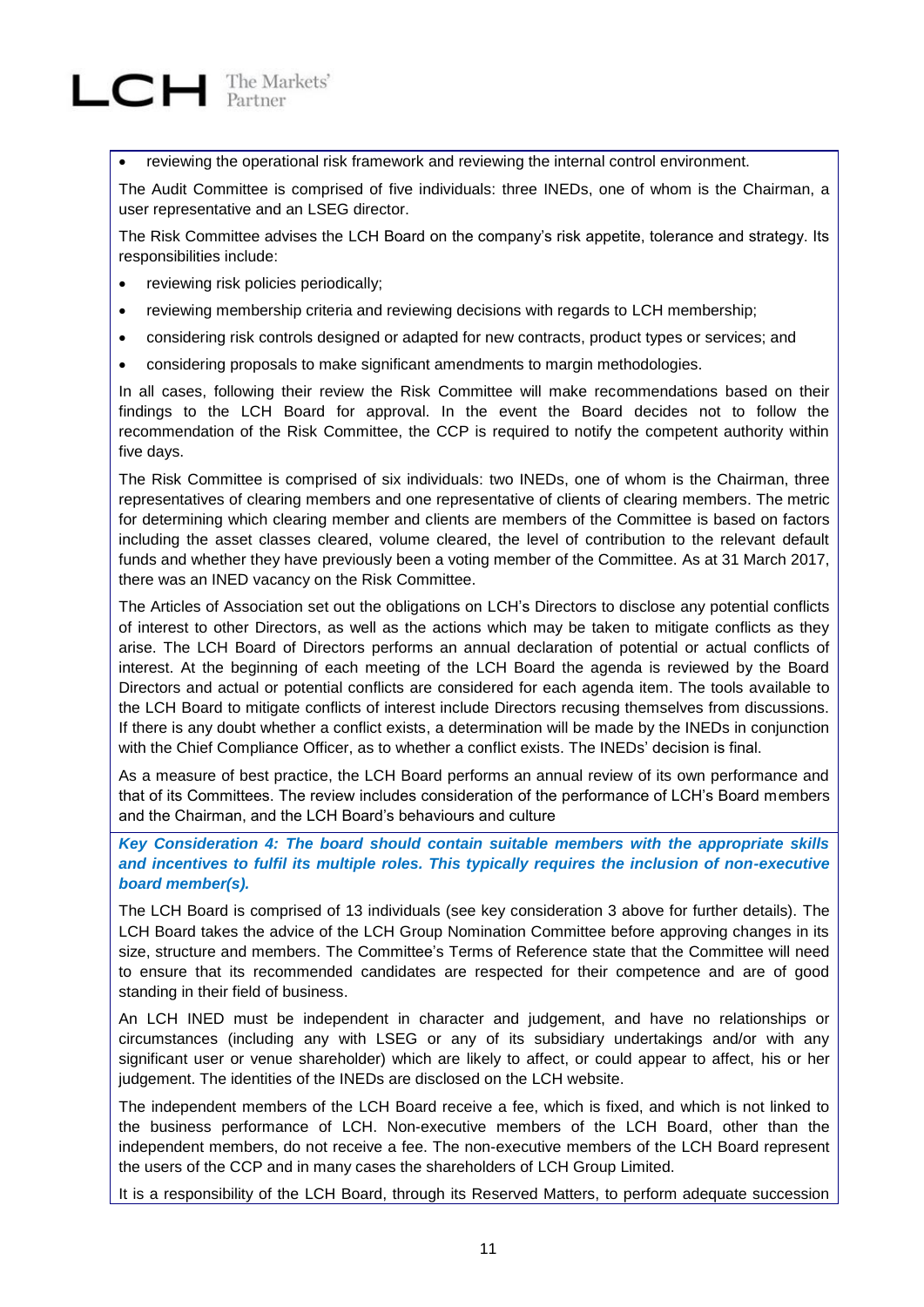planning for the LCH Board, thereby ensuring the LCH Board continues to have appropriately skilled members.

*Key Consideration 5: The roles and responsibilities of management should be clearly specified. An FMI's management should have the appropriate experience, a mix of skills, and the integrity necessary to discharge their responsibilities for the operation and risk management of the FMI.*

LCH's senior management is responsible, in general, for ensuring consistency of LCH's activities with the LCH Board's objectives and strategy, establishing appropriate compliance and internal controls, subjecting internal controls to regular review and testing, ensuring sufficient resources are devoted to risk management and compliance, being actively involved in risk control processes and ensuring that risks posed to the CCP by its clearing and activities linked to clearing are duly addressed.

LCH's management team is made up of experienced professionals, taking responsibility for distinct areas of the operation, risk management and control of the CCP. In separating responsibilities, LCH has management in place with the necessary expertise for each area and maintains a mix of skills necessary for the operation and risk management of the CCP.

The roles and responsibilities of senior management are determined on the needs of LCH and set out in individual job descriptions. Once in role, LCH's senior management is subject to at least annual performance management reviews against their objectives and the core competencies identified as essential for all LCH employees. LCH is committed to ensuring that its reward practices promote sound and effective risk management and do not create incentives to relax risk standards. The annual performance review for members of the Executive Committee also includes assessments by the Group Chief Risk Officer against their respective risk objectives and by Group Head of Internal Audit in respective of internal audit reports and closure of internal audit actions. Both assessments are presented to the Remuneration Committee.

LCH monitors the performance of its senior management through regular reviews: in the case of nonperformance, processes are in place to identify, escalate, remediate and ultimately reprimand and remove management if necessary.

*Key Consideration 6: The board should establish a clear, documented risk-management framework that includes the FMI's risk-tolerance policy, assigns responsibilities and accountability for risk decisions, and addresses decision making in crises and emergencies. Governance arrangements should ensure that the risk-management and internal control functions have sufficient authority, independence, resources, and access to the board.*

LCH's risk management is governed by the LCH Group Risk Governance Framework, adopted and reviewed annually by the LCH Board. This framework defines the universe of risks faced by LCH, the Board's tolerance for each risk, the standards which the Board expects LCH to meet in managing those risks, and, in addition, identifies the personnel with responsibility for each risk and sets reporting requirements. The Risk Governance Framework requires that a comprehensive risk policy framework is maintained which identifies how each risk is managed to those standards and within the Board's tolerance levels. The framework comprises a suite of risk policies, each of which is annually reviewed and approved by the LCH Risk Committee and LCH Board. The risk management function is responsible for putting the Risk Policy framework into practice and making reports to the Risk Committee.

The Chief Risk Officer reports directly to the Chief Executive Officer of LCH and makes independent reports to the LCH Risk Committee and LCH Board as necessary. The Chief Risk Officer is responsible for the management and control of risks within LCH pertaining to those risk types identified in the Risk Governance Framework. The Chief Risk Officer is supported by an effective team with the necessary authority, expertise, access and resource.

The Head of Internal Audit reports directly to the Chairman of the LCH Audit Committee. The Head of Internal Audit is responsible for providing objective and independent assurance to the Board of LCH on the effectiveness of risk management arrangements and activities across the company. The Head of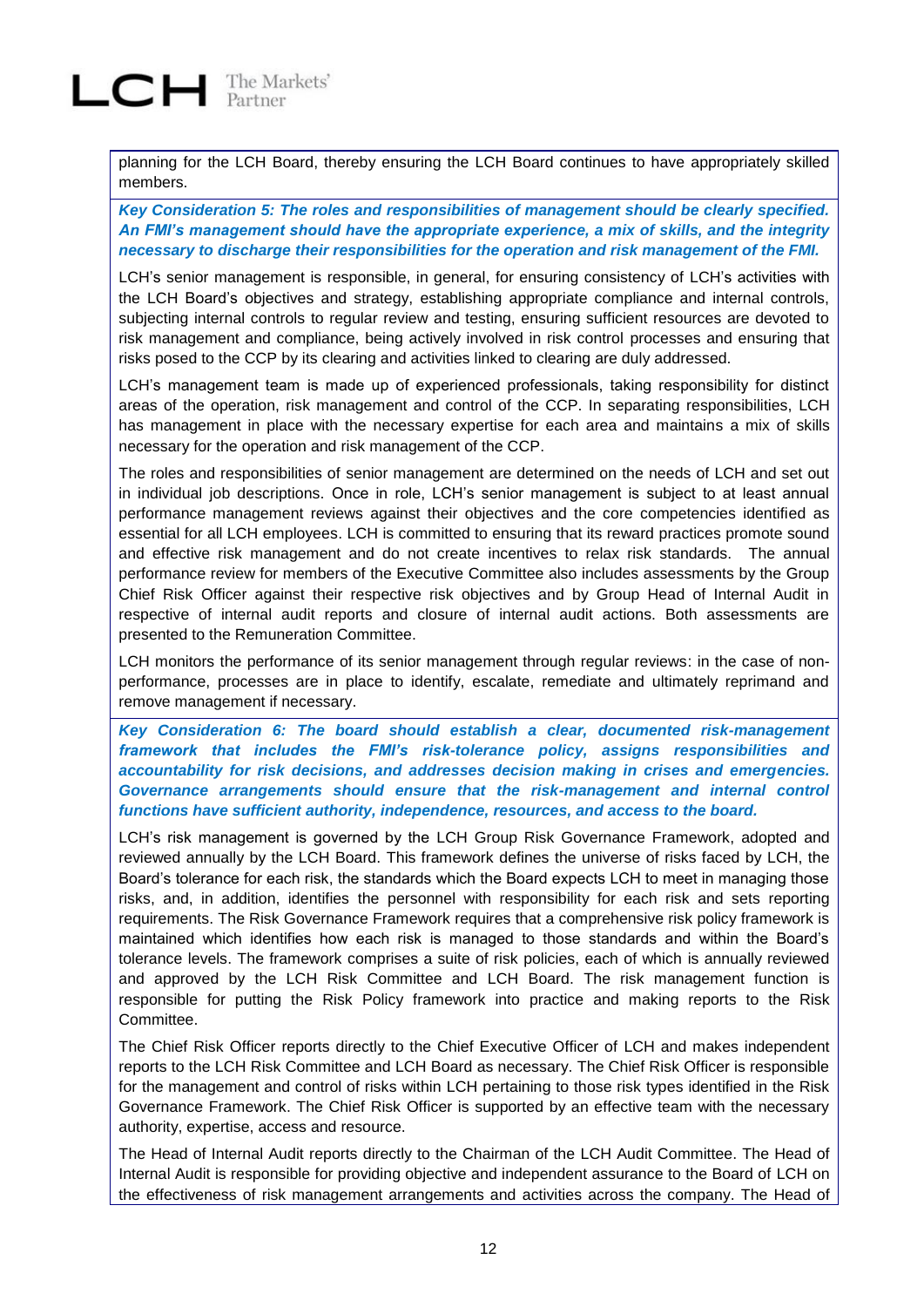Internal Audit is supported by a team with the necessary access to material, independence from ongoing processes, authority and expertise.

The LCH Board ensures it has adequate governance surrounding the adoption and use of risk management models by setting policies and standards for the minimum level of review and governance steps which are required for margin models. The review steps culminate in evaluation by the LCH Risk Committee, which makes recommendations related to the models to the LCH Board.

New models and changes to existing margin models and related methodologies are reviewed through internal committees and external participant working groups as well as being subject to independent expert validation.

To manage a crisis or default, LCH has established a Crisis Management Team (CMT) and a Default Crisis Management Team (DCMT), each working across all of the LCH services. Each works within regularly reviewed plans and procedures ensuring that the response to and management of a crisis or default is well co-ordinated and effective, minimising the impact on employees and members.

*Key Consideration 7: The board should ensure that the FMI's design, rules, overall strategy, and major decisions reflect appropriately the legitimate interests of its direct and indirect participants and other relevant stakeholders. Major decisions should be clearly disclosed to relevant stakeholders and, where there is a broad market impact, the public.*

LCH discloses, on its website, detailed information on its operations and risk management, as well as information on the products it clears and associated fees. As and when these are amended the disclosures are updated and, where appropriate, circulars are distributed to members. Further to this, LCH routinely makes public announcements of changes in its Board Directors. LCH Group (the sole shareholder of LCH) holds General Meetings for its shareholders.

The LCH Board includes in its membership representatives of clearing members, venues and shareholders, thereby allowing these groups of stakeholders to be part of decision making on the design of services, rules, overall strategy and major decisions. Further to this, the LCH Risk Committee also includes in its membership representatives of clearing members and clients, thereby allowing these groups of stakeholders to be part of recommendations made to the LCH Board on risk matters. The executive Directors of the LCH Board and Committee members provide feedback from market participants, based on their day to day interaction, as part of these forums.

LCH has in place a number of tools available to it to seek feedback from its user community, including formal consultations and clearing member and client advisory forums and working groups.

At a working level, LCH engages with its clearing members and clients of clearing members in a range of advisory and risk working groups to support product development, upcoming changes and major decisions.

LCH complies with the LCH Group Conflicts of Interest Policy which sets out the methods for identifying and managing potential and actual conflicts of interest, including those between LCH and its stakeholders. LCH requires all its employees to declare, annually, any potential or actual conflicts of interest. A register of conflicts is held and updated on annual cycle by the Compliance department. Where a potential conflict may arise, specific conflicts of interest management procedures are applied. Actions LCH may take include applying "need to know" information barriers and ultimately disclosing any conflict which it could not sufficiently avoid or mitigate.

| <b>Publicly available resources</b> | <b>Objectives</b>                 |
|-------------------------------------|-----------------------------------|
|                                     | <b>Code of Conduct</b>            |
|                                     | <b>LCH Board Composition</b>      |
|                                     | <b>LCH Committee Compositions</b> |
|                                     |                                   |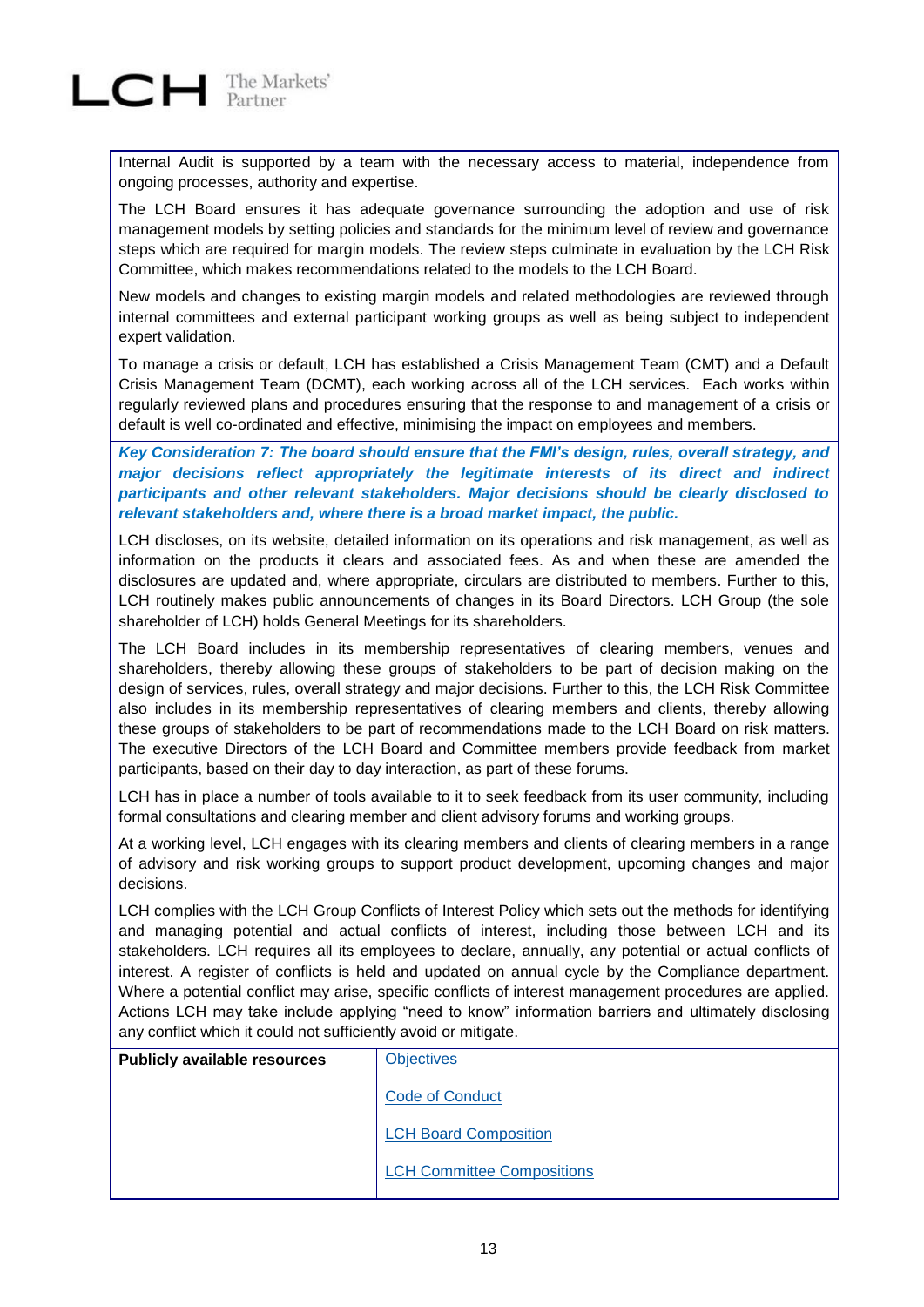

LCH [Committee Terms of Reference](http://www.lchclearnet.com/about-us/governance)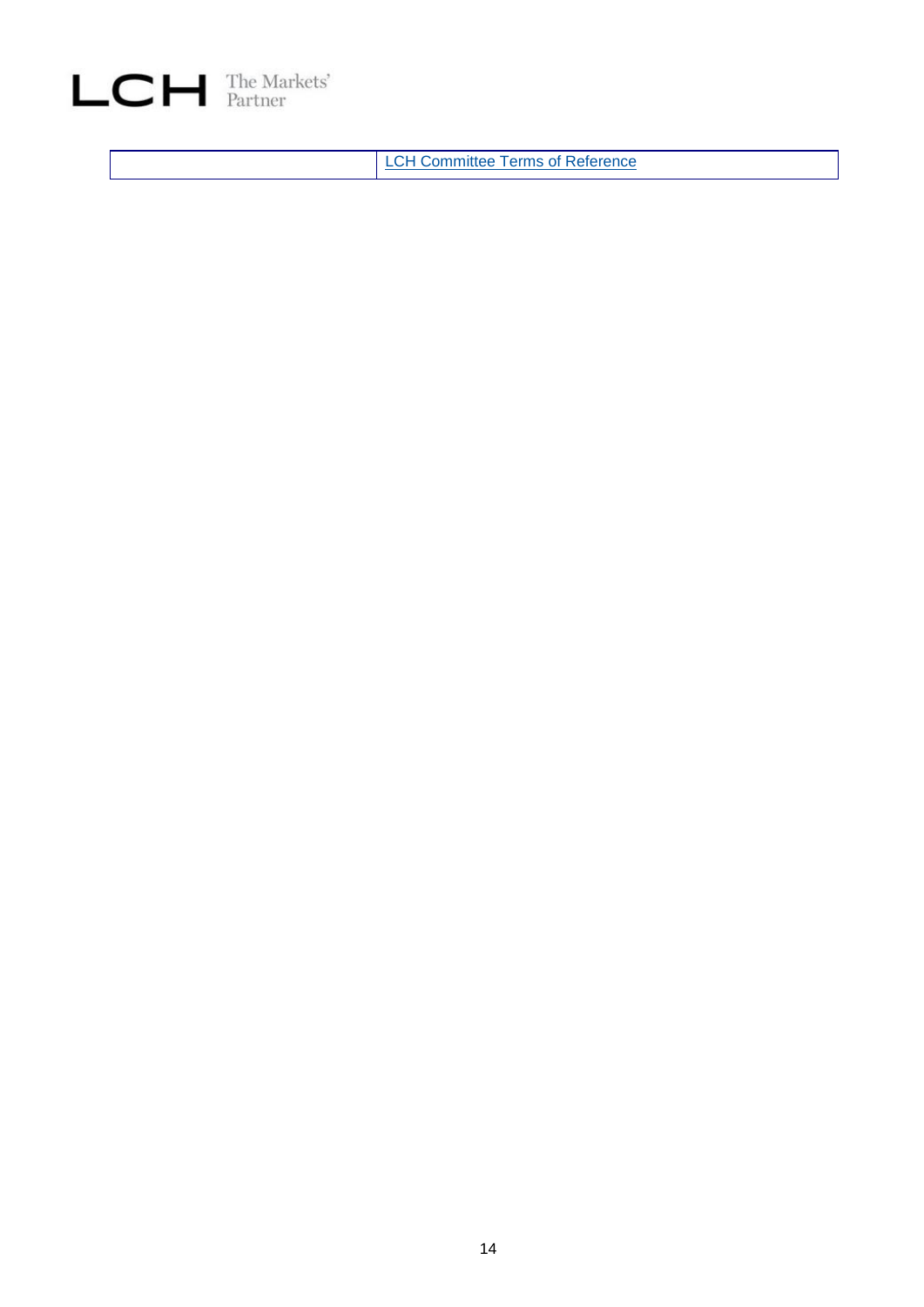### <span id="page-14-0"></span>Principle 3: Management of risks

#### **An FMI should have a sound risk-management framework for comprehensively managing legal, credit, liquidity, operational, and other risks.**

*The LCH risk management framework reflects the LCH Board's risk appetite, and any amendments to this framework are subject to review and approval by the Board, to ascertain that such changes remain in alignment with the Board's risk tolerance. The risks identified within the framework and the risk management tools used to mitigate such risks are subject to ongoing and regular review, through a robust governance process. LCH maintains a recovery plan and a wind-down plan, which are reviewed annually by the Board.* 

*Key Consideration 1: An FMI should have risk-management policies, procedures, and systems that enable it to identify, measure, monitor, and manage the range of risks that arise in or are borne by the FMI. Risk-management frameworks should be subject to periodic review.*

LCH's overarching approach to risk management is administered according to the LCH Risk Governance Framework. This framework seeks to comprehensively identify the range of risks to which LCH is potentially exposed and to designate responsibility for these risks. Through the framework, the LCH Board defines tolerance levels for each category of risk and also sets guidelines for internal reporting to provide assurance that the framework is observed.

There are 22 risks defined within the Risk Governance Framework which has been mandated by the LCH Board:

- Latent market risk
- Sovereign risk (specific to clearing member positions)
- Wrong-way risk (specific to clearing member positions)
- Concentration risk (specific to clearing member positions)
- Counterparty credit risk
- Liquidity risk
- Procyclicality risk
- Settlement, payment and custody risk
- FX risk
- Business risk
- Operational risk
- Legal risk
- Regulatory and compliance risk
- Pension risk
- Project risk
- **•** Business continuity risk
- Model risk
- Information security and cyber risk
- Investment risk
- Default management risk
- Strategic risk
- Reputational risk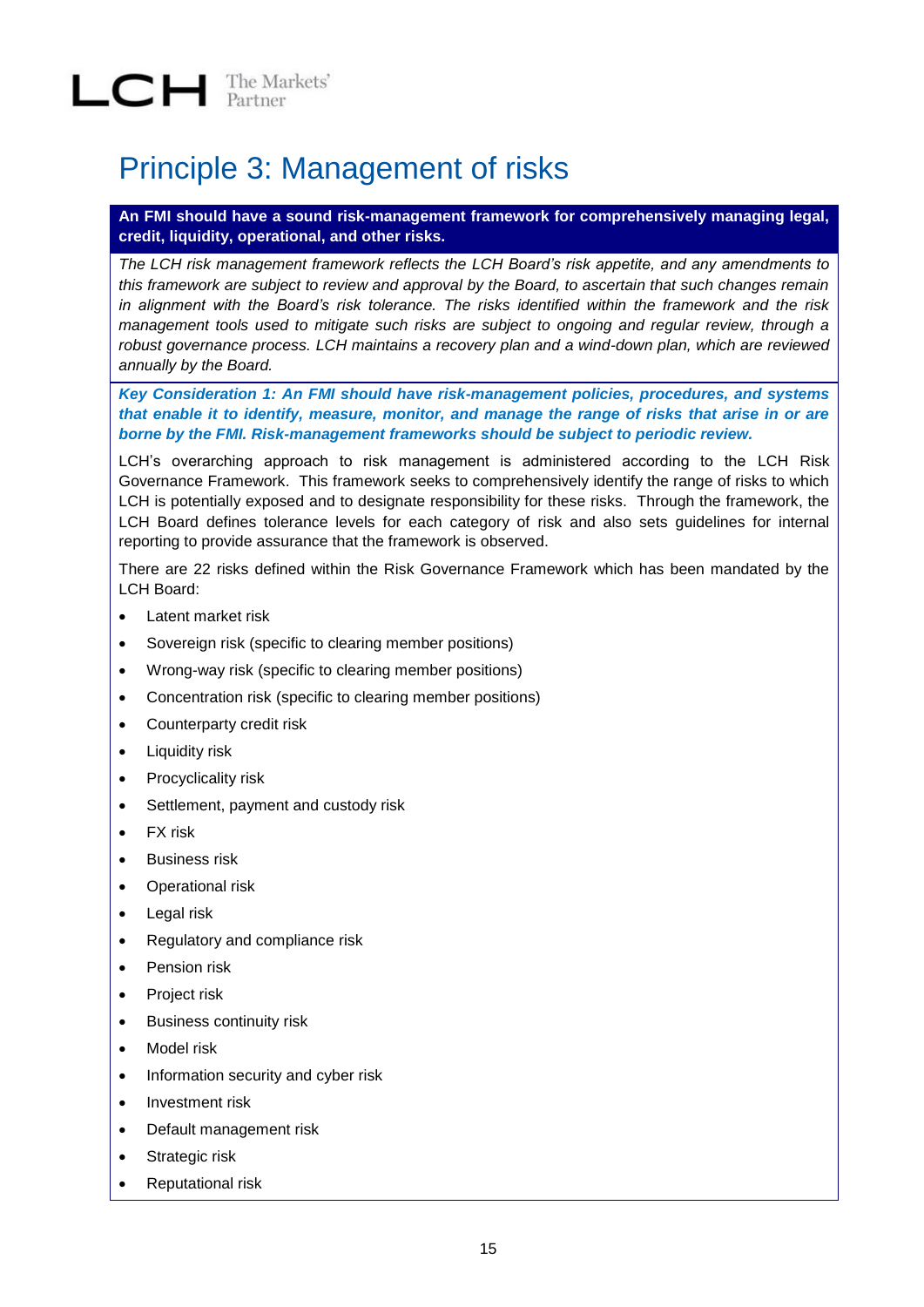

The framework is given effect by targeted and detailed LCH risk policies which are managed by the LCH risk management function. Ownership of the risks and the control environment is defined in the policies, including the responsibility to maintain procedures in support of each relevant function.

The remaining risks, such as business continuity, legal risk, etc., are managed by dedicated business functions. The CRO is responsible for ensuring that an appropriate framework is in place to measure and monitor the status of each of the 22 risks against the Board's appetite, which is reported to the Board quarterly.

LCH operates systems which facilitate the accurate measurement and monitoring of risk exposures for all clearing services and associated functions, including margining, collateral and investment management, and credit risk management. These systems enable the aggregation of exposures across clearing services, counterparties and risk types.

The LCH Board ensures it has adequate governance surrounding the adoption and use of risk management models by setting policies and standards for the minimum level of review and governance steps that are required. The review steps culminate in evaluation by the LCH Risk Committee, which makes recommendations related to the models to the LCH Board.

New models and material changes to existing margin models and related methodologies are reviewed through internal committees as well as being subject to clearing member review and independent validation, in line with policies and standards.

The Risk Governance Framework specifies the LCH Board's standards and tolerance for each risk type; these underlie the principles and standards detailed in the risk policies. A set of performance indicators are used to monitor the effectiveness of the risk management framework. These indicators include backtesting of initial margins, 'cover 2' stress testing of clearing member exposures against default fund sizes, aggregate exposure measures, counterparty credit scores, liquidity ratios, interest rate risk analysis and operational risk assessments.

System performance is constantly monitored; methodologies for the calculation of key risk parameters, including margin levels, stress testing, collateral haircuts and liquidity management are independently reviewed at least annually, with a strict governance process in place for managing changes. The LCH Board reviews compliance with the framework on at least an annual basis. The Risk policies supporting the framework and the framework itself are also subject to review on at least an annual basis taking into account changes in market and regulatory environments.

*Key Consideration 2: An FMI should provide incentives to participants and, where relevant, their customers to manage and contain the risks they pose to the FMI.*

Since initial margin and default fund requirements are proportional to risk, each clearing member has an incentive to manage and contain the risks it poses to LCH in order to reduce their financial obligations. LCH's application of margin multipliers, which increase initial margin requirements with credit, liquidity, concentration and sovereign risks that exceed base assumptions, provides an additional incentive.

Policies and systems are designed to allow clearing members to manage and contain their risks by applying industry standard techniques where appropriate, which can be understood and replicated.

In the event that LCH's routine risk monitoring identifies instances in which a clearing member's portfolio sensitivity to price movements exceeds acceptable tolerances, LCH informs these clearing members and helps organise voluntary, mutually risk-reducing trades between clearing members.

Clearing members are provided with details of the margin and other default resource methodologies, in addition to a range of disclosures explaining LCH's risk management policies.

*Key Consideration 3: An FMI should regularly review the material risks it bears from and poses to other entities (such as other FMIs, settlement banks, liquidity providers, and service providers) as a result of interdependencies and develop appropriate risk-management tools to*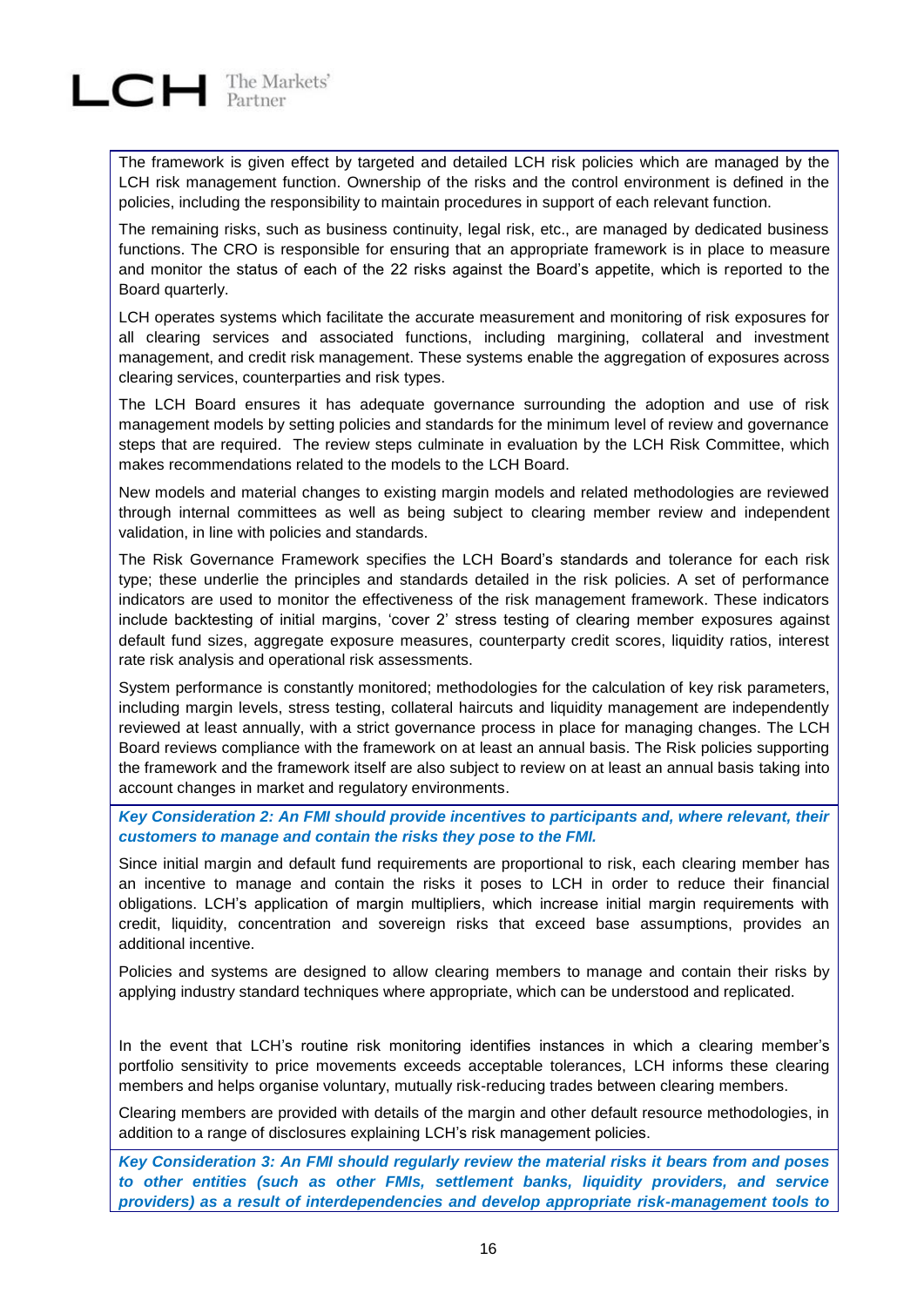#### *address these risks.*

The LCH Risk Governance Framework contemplates risks posed by other entities. In particular, LCH seeks to manage risks posed by payment and settlement intermediaries (see *Principle 9*), custodians (see *Principle 16*), essential service providers (see *Principle 17*), and other FMIs (see *Principle 20*).

By managing risks posed to its solvency and orderly operation, LCH limits the risks that it poses to other entities and financial markets.

LCH conducts its money settlements in central bank money where possible; for all other money settlements LCH minimises and strictly controls the credit and liquidity risk arising. See *Principle 9* for further detail.

LCH safeguards its own and clearing members' assets and minimises the risk on and delay in access to these assets arising from its CSD and custodian arrangements. Investments are made in instruments with minimal credit, market and liquidity risks. See *Principle 16* for further detail.

See *Principle 17* on how LCH manages the operational risks that its providers might pose to its operations, and how LCH identifies, monitors and mitigates the operational risks LCH may pose to other entities.

The response to *Principle 20* describes how risks related to LCH's links with other FMIs are identified, monitored and managed.

The risk management tools that are used to address the risks arising from the interdependencies with other entities, and the measures to review the effectiveness of such tools, are described in the responses to *Principles 9, 16, 17* and *20*.

*Key Consideration 4: An FMI should identify scenarios that may potentially prevent it from being able to provide its critical operations and services as a going concern and assess the effectiveness of a full range of options for recovery or orderly wind-down. An FMI should prepare appropriate plans for its recovery or orderly wind-down based on the results of that assessment. Where applicable, an FMI should also provide relevant authorities with the information needed for purposes of resolution planning.*

In accordance with the recognition requirements for CCPs contained in Section 29B of the FSMA 2000 (Recognition Requirements Regulations) 2001, LCH maintains a Recovery Plan. The Plan sets out the steps that it will take in order to maintain the continuity of the services that it provides and the activities that it carries out that are specified in its recognition order in the event that such continuity is threatened. Additionally, as required by EMIR, LCH maintains a Wind Down Plan which describes the scenarios and events that may trigger the Wind Down Plan alongside the expected activities to wind down the clearing activities of LCH.

LCH operates a robust Risk Governance Framework, which has the objective of defining risk appetite, designating responsibilities for the measuring, monitoring and managing of risks and also providing guidelines for assurance activities associated with the framework. Through the execution of this framework, LCH identifies scenarios that may threaten its ability to continue to provide critical clearing services. In addition to the embedded risk framework in place, specific Recovery and Wind Down Planning exercises have taken place to document, for inclusion in the Plans themselves, high level scenarios that threaten LCH's ability to provide clearing services. Scenarios have been categorised into the following for the purposes of assessing the effectiveness of the recovery tools and to identify the actions required for the Wind Down Plan:

- Member default losses resulting in uncovered credit losses or liquidity shortfalls; and
- Non-default losses that threaten LCH's solvency, arising from general business risks, custody and investment risks and uncovered liquidity shortfall associated to these risks.

The Plans have been created with the objective of either continuity of critical services (Recovery Plan) or maintaining stability in financial markets by avoiding a disorderly failure of a CCP (Wind Down Plan). These objectives continue to be achieved by the comprehensive set of recovery tools available to LCH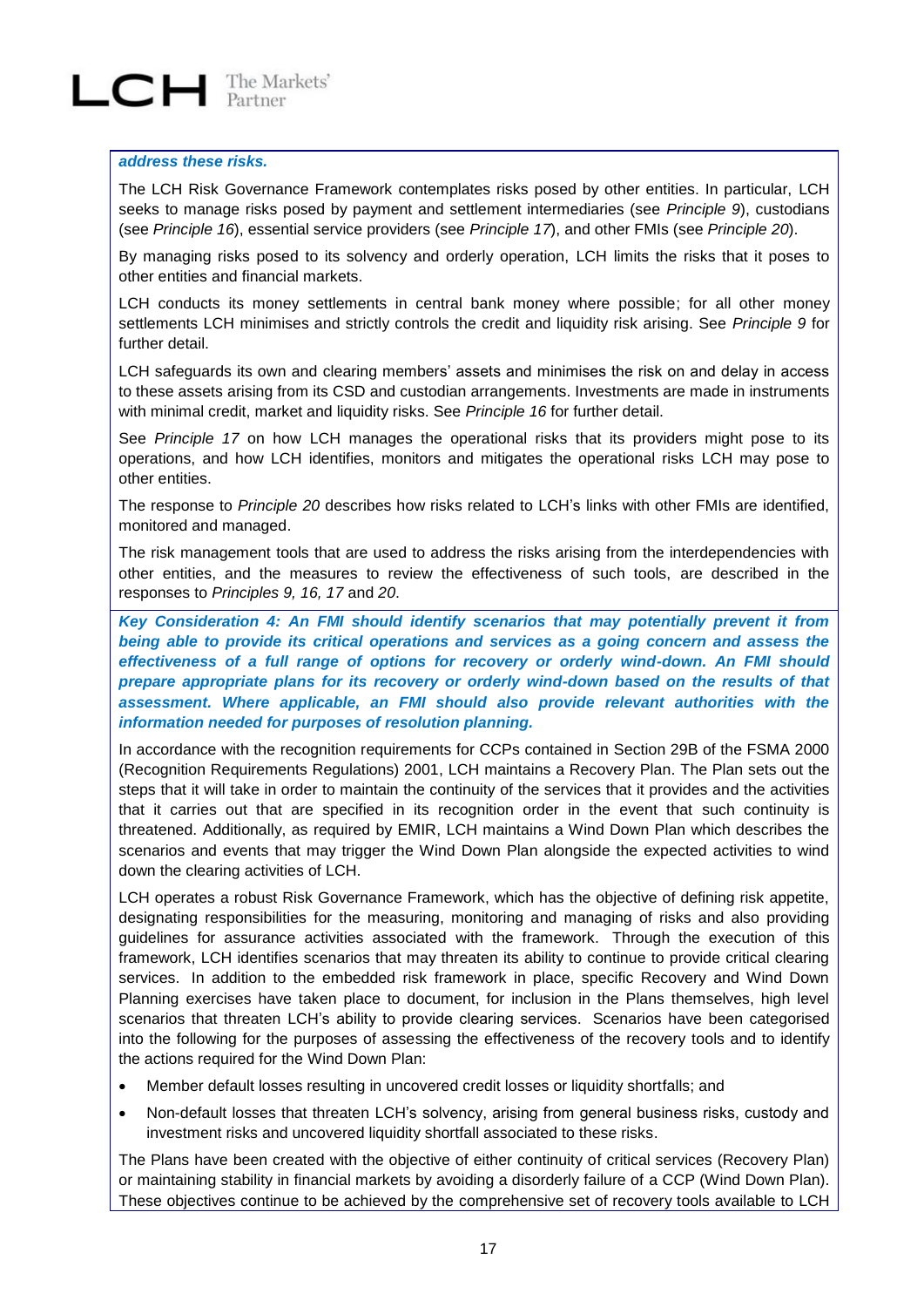

and the relevant wind down procedural steps and associated ring-fenced capital required to enable execution of the Wind Down Plan.

Reviews of both the Recovery and Wind Down Plans take place at least annually and where appropriate are aligned to existing annual market exercise regimes (e.g. annual fire drills) in order to simulate the implications of executing the Recovery and/or Wind Down Plans to ensure they remain relevant. Additionally, where the underlying business model of LCH is amended, the change framework in place ensures the implication of the change to the business model is considered with reference to the Recovery and Wind Down Plans and the necessary updates made. The LCH Board approves the Recovery and Wind Down Plans and is the final governance authority for updates to the Plans.

| <b>Publicly available resources</b> | <b>Risk Management Overview</b> |  |
|-------------------------------------|---------------------------------|--|
|                                     | <b>Margin Methodologies</b>     |  |
|                                     | Default Waterfall               |  |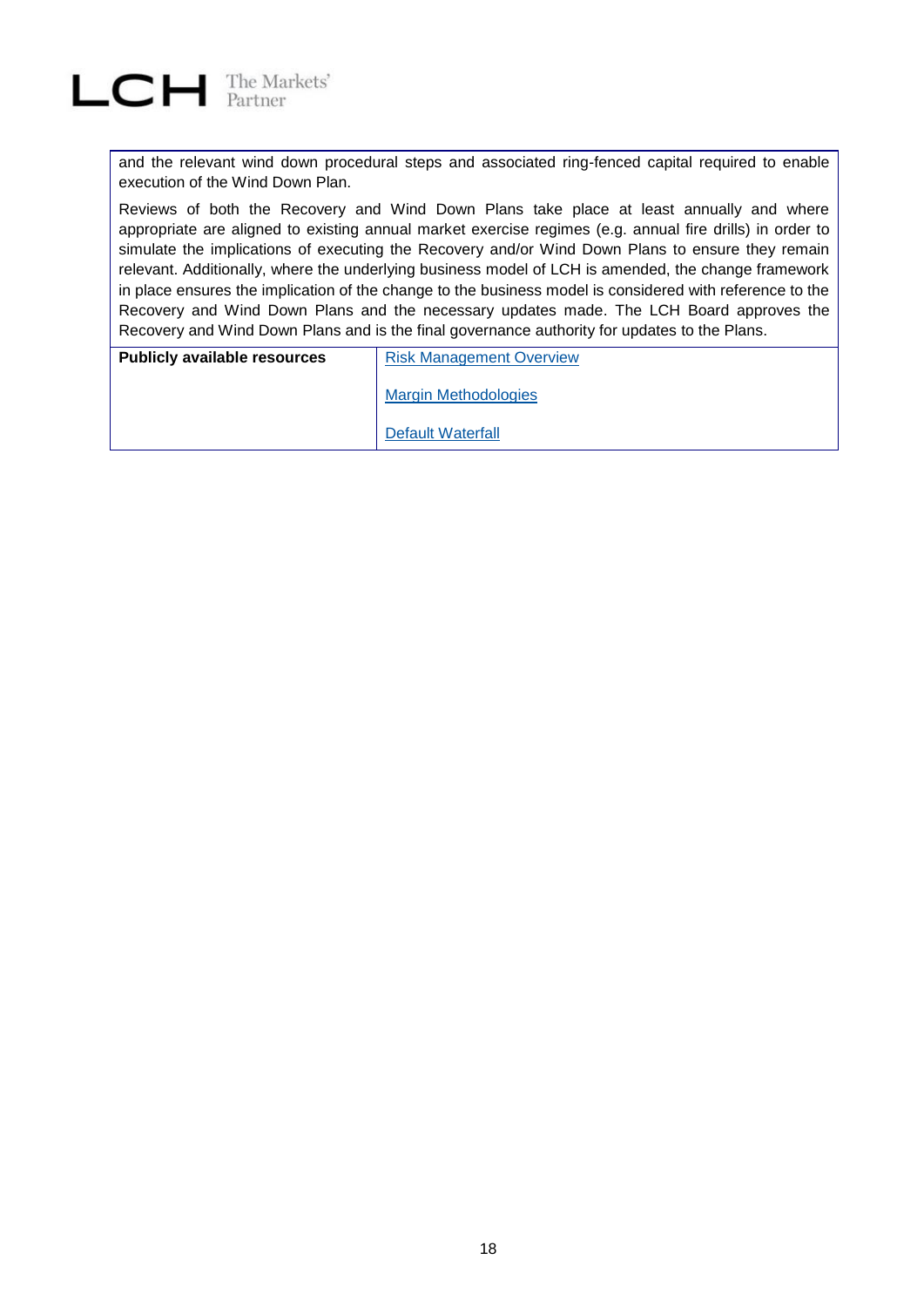#### <span id="page-18-0"></span>Principle 4: Credit risk

**An FMI should effectively measure, monitor, and manage its credit exposure to participants and those arising from its payment, clearing, and settlement processes. An FMI should maintain sufficient financial resources to cover its credit exposure to each participant fully with a high degree of confidence. In addition, a CCP that is involved in activities with a more-complex risk profile or that is systemically important in multiple jurisdictions should maintain additional financial resources sufficient to cover a wide range of potential stress scenarios that include, but not be limited to, the default of the two largest participants and their affiliates that would potentially cause the largest aggregate credit exposures to the CCP in extreme but plausible market conditions. All other CCPs should maintain, at a minimum, total financial resources sufficient to cover the default of the one participant and its affiliates that would potentially cause the largest aggregate credit exposures to the CCP in extreme but plausible market conditions.**

*The LCH risk management framework is designed to measure, monitor, mitigate and manage risks posed to LCH and its clearing members. LCH maintains financial resources sufficient to cover the default of the two member groups with the largest exposures under extreme but plausible conditions. LCH's overall risk management framework sets out internal policies, procedures and processes to identify and manage current and potential future credit exposures that arise as a result of LCH's business activities and operations. Policies require that variation margin is collected to manage current exposures; initial margin is collected to meet potential future exposures over conservative holding periods, at least a 99.7% level of confidence; and default fund resources are sized based on covering the defaults of two member groups in a range of theoretical and historical stress scenarios. LCH assesses margin coverage, and calls margin where necessary, multiple times each day.* 

*Key Consideration 1: An FMI should establish a robust framework to manage its credit exposures to its participants and the credit risks arising from its payment, clearing, and settlement processes. Credit exposure may arise from current exposures, potential future exposures, or both.*

LCH manages its credit exposures to clearing members through the maintenance of prefunded financial resources, the enforcement of participation criteria, and regular monitoring. In addition, the LCH Rulebook allows LCH to call for additional funds from clearing members under certain conditions.

LCH calculates Internal Credit Scores (ICS) for each clearing member and other counterparties to which LCH has an exposure through an assessment of both quantitative and qualitative factors. These ratings influence LCH's risk management function's response to more specific risks identified by daily monitoring, as well as determining the frequency of future assessments of each clearing member. These internal credit ratings are also considered by internal risk governance.

LCH's risk management function is responsible for reviewing each clearing member's creditworthiness and financial condition. Clearing members' positions are monitored continuously, with particular focus on the size of each clearing member's cleared positions relative to its capital and to the total open interest in a particular contract.

Further, all new products are subjected to the risk governance process in order to ensure that all new risks introduced by a new product or market (or maturity) are appropriately assessed as to their impact on the current risk management practices. Where additional risk measures are required, such as amendments to existing margin calculations, these are proposed along with a formal application to clear the new products through the risk governance process.

LCH's credit scoring framework is reviewed at least annually, as part of the regular policy review. This review will take account of changes to the business and market environment, market practices and new products; recommendations to change will be presented to the LCH Board Risk Committee and LCH Board for approval.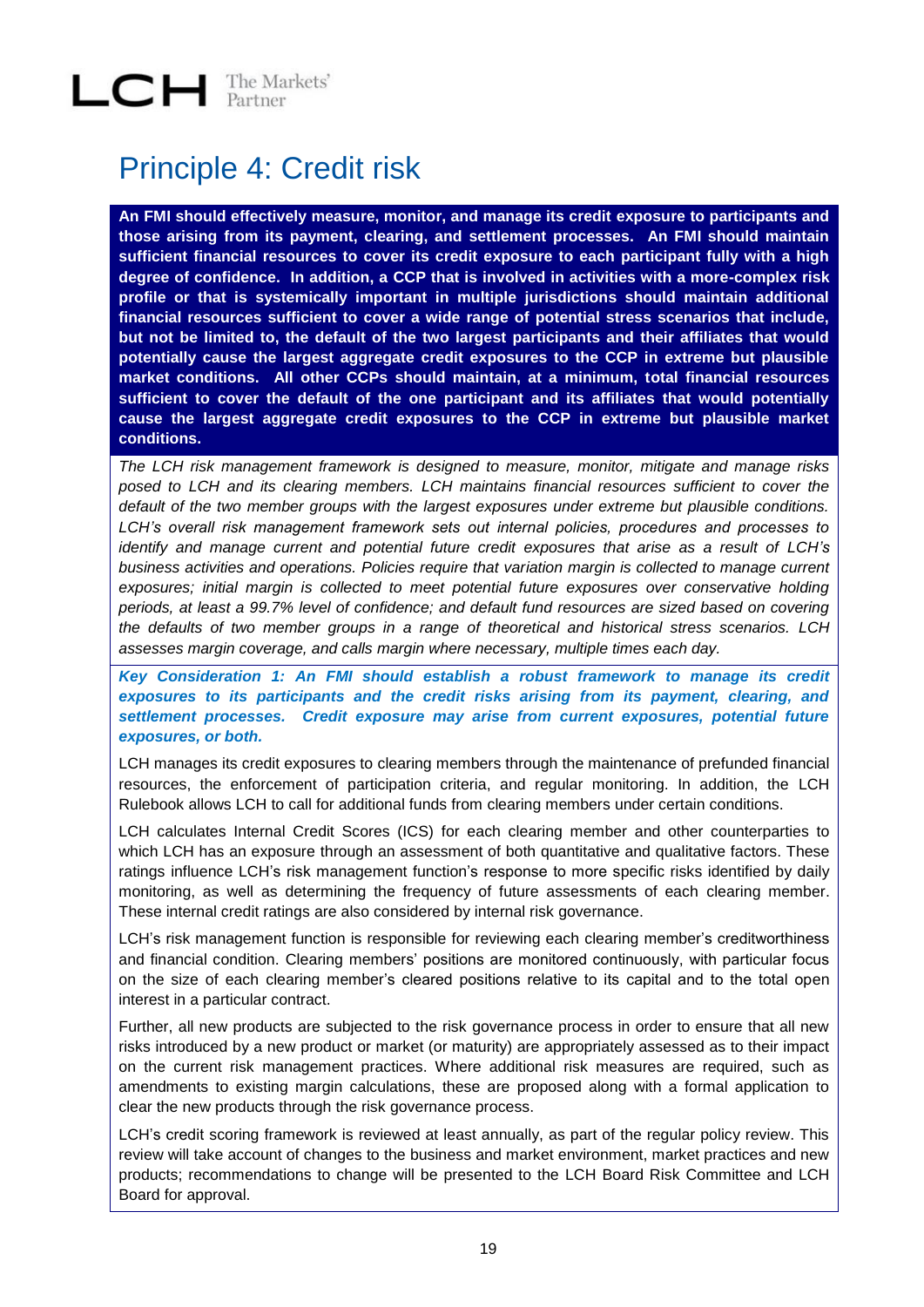

*Key Consideration 2: An FMI should identify sources of credit risk, routinely measure and monitor credit exposures, and use appropriate risk-management tools to control these risks.*

LCH identifies sources of credit risk in its internal Risk Policy, listing the following within scope: clearing members and (indirectly) their clients, interoperating CCPs, sovereigns and all other intermediaries. The latter group includes investment counterparties, concentration banks, central securities depositories, settlement agents and custodians.

Credit risk from clearing members arises from potential non-payment of monies due to LCH, e.g. settlement amounts, margins, default fund contributions and fees. Once a clearing member is placed into default, losses may be incurred during the liquidation/transfer of that member's positions, including those of any clients. Risks are mitigated through the provision of collateral for margins which is monitored and can be adjusted intra-day, default fund contributions which are monitored daily and adjusted monthly, and LCH's own capital.

Credit risk from interoperating CCPs arises from potential non-payment of monies due to LCH, e.g. settlement amounts and margins. If an interoperating CCP is placed into default, losses may be incurred during the liquidation/transfer of that CCP's positions. Risks are mitigated through the provision of collateral for margins which is monitored and adjusted intra-day and LCH's capital. Please see *Principle 20* for more information on linked FMIs.

Credit risk from sovereigns (including government agencies and supranationals, where eligible) arises from investment of member cash margins or LCH's own capital in debt issued by or guaranteed by a sovereign. Credit deterioration (at extreme a default) of the sovereign may lead to the potential inability of LCH to realise the full investment amount including interest accrued.

Risks are mitigated through haircuts on securities and concentration limits on issuers, loss allocation to members and LCH's own capital.

Credit risk from sovereigns (including government agencies and supranationals, where eligible) also arises from acceptance of debt issued or guaranteed by a sovereign as collateral from a clearing member to meet margin liabilities. Credit deterioration of the sovereign may lead to the potential inability of LCH to achieve sufficient value from sale of sovereign debt realised during liquidation/transfer of a defaulting clearing member's portfolio.

Risks are mitigated through haircuts on securities and concentration limits on issuers; the ability to call for other forms of member margin collateral, and default fund contributions which are monitored daily and adjusted monthly.

Credit risk to investment counterparties and concentration banks arises from the holding of unsecured cash deposits with credit institutions which may be lost in the event of such a credit institution's default. Risks are mitigated through credit criteria and limits, intraday monitoring and management, non-default loss allocation to members and LCH's capital.

Credit risk to Central Securities Depositories (CSDs), including International Central Securities Depositories (ICSDs), settlement agents and custodians arises from the holding of securities in the name of LCH and its members, and from time to time small cash amounts arising from settlement fails. Such fails also occasionally give rise to cash or securities being held at (I)CSDs, settlement agents or custodians overnight. Risks are mitigated through the legal segregation structure covering such assets, monitoring of limits, non-default loss allocation to members and LCH's capital.

Exposures to all these entities are calculated at least daily.

LCH calculates internal credit ratings for each clearing member through an assessment of both quantitative and qualitative factors, on a review cycle based on ICS. These ratings influence LCH's risk management function's response to more specific risks identified by daily monitoring, as well as determining the frequency of future assessments of each participant. LCH monitors all clearing members' compliance with LCH's net capital requirement on an on-going basis and clearing members are obliged to provide certain financial information for this purpose as set out in the LCH Rulebook. All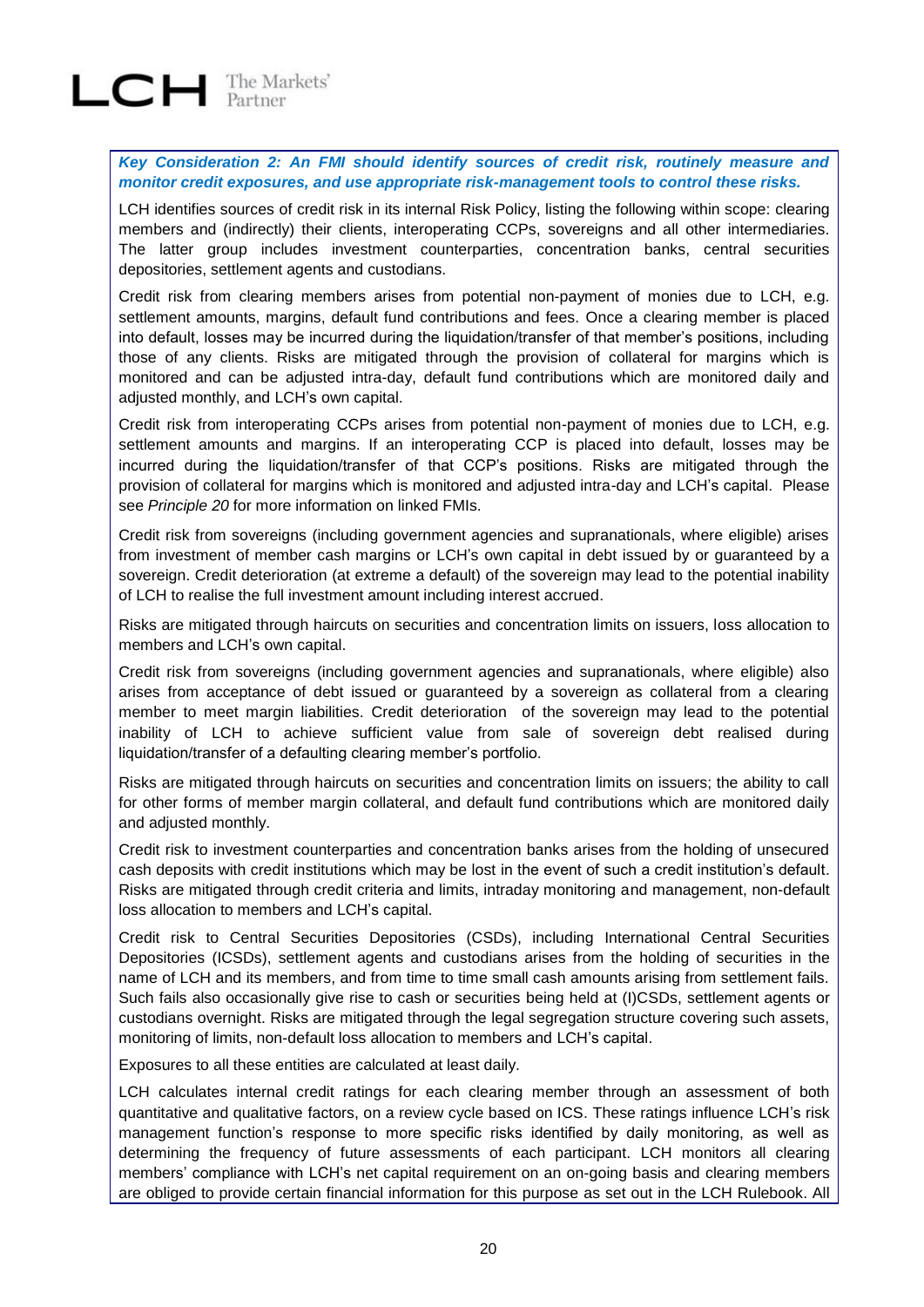

l

clearing members are also obliged to immediately notify LCH in the case of a significant reduction in their shareholders' funds or net capital as compared to their previous financial returns.

The following tools are used to limit credit risks arising from investment, payment, settlement and custody activities:

- Outright and concentration limits per counterparty and instrument type, scaled by ICS;
- Application of haircuts on securities received as collateral;
- Intraday and overnight limits for intermediaries;
- Use of Delivery Versus Payment (DVP) where appropriate;
- Use of central bank facilities where available; and
- Preference for (I)CSDs over credit institutions.

The continued appropriateness and effectiveness of these tools is monitored through daily exposure and limit reporting as well as part of the annual policy review.

*Key consideration 3 is not applicable to CCPs.*

*Key Consideration 4: A CCP should cover its current and potential future exposures to each participant fully with a high degree of confidence using margin and other prefunded financial resources (see Principle 5 on collateral and Principle 6 on margin). In addition, a CCP that is involved in activities with a more-complex risk profile or that is systemically important in multiple jurisdictions should maintain additional financial resources to cover a wide range of potential stress scenarios that should include, but not be limited to, the default of the two participants and their affiliates that would potentially cause the largest aggregate credit exposures for the CCP in extreme but plausible market conditions. All other CCPs should maintain additional financial resources sufficient to cover a wide range of potential stress scenarios that should include, but not be limited to, the default of the participant and its affiliate that would potentially cause the largest aggregate credit exposure for the CCP in extreme but plausible market conditions. In all cases, a CCP should document its supporting rationale for, and should have appropriate governance arrangements relating to, the amount of total financial resources it maintains.*

LCH uses variation margin, initial margin, a dedicated portion of its own resources and five mutualised, service specific default funds $^6$ , to cover current and potential future exposures to its clearing members.

Variation margin is called at least daily to cover market price movements on each clearing member's positions. Initial margin is called at least daily and is calibrated to a 99.7 percent confidence level, assuming an appropriate holding period and using market prices from a sufficiently long lookback period. Further margins (add-ons) are called from members who have weak credit scores, those that have large or concentrated positions, or positions that are illiquid or exhibit correlation with the member itself; and in some circumstances where the clearing member has excessive exposures modelled under stress scenarios.

In order to cover potential future exposures to clearing members under extreme but plausible market conditions, clearing members contribute to the service specific default funds. LCH is considered to be systemically important in multiple jurisdictions and therefore maintains additional financial resources sufficient to cover a wide range of potential stress scenarios that include, but are not limited to, the default of the two clearing members and their affiliates that would potentially cause the largest aggregate credit exposure for LCH in extreme but plausible market conditions. Therefore, these default funds are sized to meet the largest two member stress losses above margins (including those of clients and affiliates), applying a set of scenarios of extreme but plausible market conditions. A buffer of 10% is added, and LCH retains the ability to resize Default Funds outside of the monthly cycle if necessary.

The default funds' values may be subject to the application of a floor or cap, as prescribed in the

 $^6$  The CommodityClear default fund is set to be closed when the Service ceases operation by 29<sup>th</sup> December 2017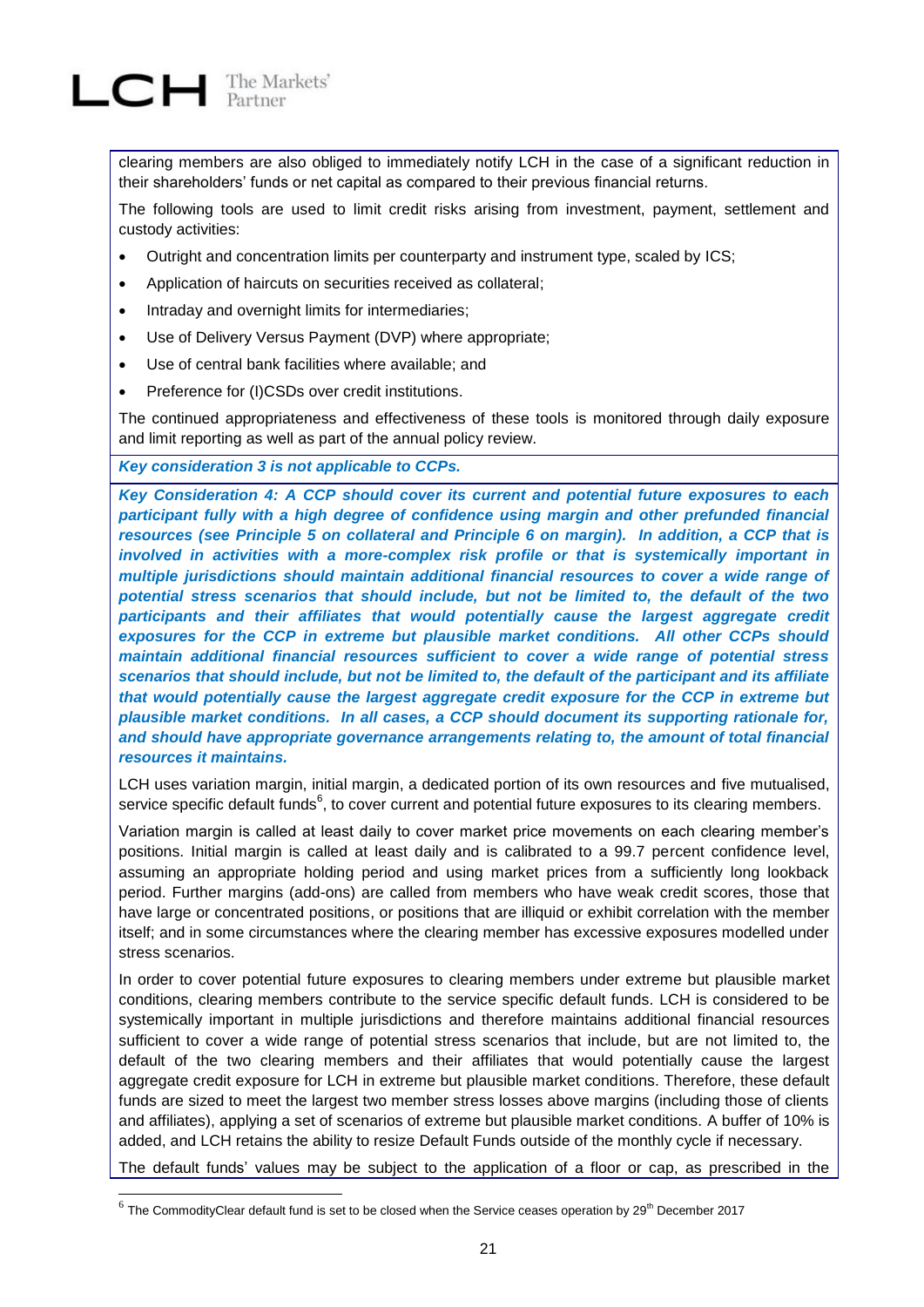service-specific Supplements to the LCH Default Rules. In such cases, the daily Clearing Limits described under *Key Consideration 6* will apply.

The Rates Derivatives Default Fund is augmented by a Trade Registration Fund (TRF). This an additional pool of resources contributed to by SwapClear clearing members to facilitate real time trade registration, by permitting the acceptance of trades for which the member has insufficient prefunded margins. The usage per member at any time is strictly limited. In the event of a default, the TRF forms part of the mutualised Rates Derivatives Default Fund available to LCH.

LCH places a portion of its own resources, an amount equal to 25 percent of its minimum net capital held in accordance with Article 16 of EMIR and Commission Delegated Regulation (EU) No 152/2013 RTS, ahead of all non-defaulting members' contributions to the mutualised default funds.

The sizes of each default fund and of each amount of own capital is published at [http://www.lch.com/risk-collateral-management/risk-management-overview,](http://www.lch.com/risk-collateral-management/risk-management-overview) under "The Default Fund Waterfall"

There are underlying procedures and model documentation for each of the services that outline the key principles adopted for the calculation of initial margin, variation margin and default funds to cover credit exposures to each clearing member. All such models are independently validated at least annually.

Variation Margin liabilities must be covered by clearing members in cash. Liabilities for Initial Margin Contingent Variation Margin and further margins may be met by clearing members either in cash, in a set of eligible currencies, or by pledge of securities issued or explicitly guaranteed by high quality sovereigns, supranationals and government agencies.

Contributions to default funds are only acceptable in cash, using prescribed currencies.

Margins are calculated separately for each proprietary account and for each client account. DF contributions are calculated per clearing member

Prompt access to these resources is ensured through the use of high quality custodians for assets pledged and the investment of cash received according to the internal policy, which sets minimum standards for the security, quality and liquidity of assets and instrument type.

As described above, LCH's Risk Appetite and policies establish that a confidence level of 99.7 percent is used to cover LCH's close-out losses in the event of a member default in all but extreme market conditions. The sufficiency of these financial resources is evaluated on a daily basis via statistical tests results and backtesting coverage ratios. A reduction in coverage would initiate further investigation which may lead to a formal model review in accordance with LCH's model validation governance. Interim measures include amending configurable model parameters and/or calling additional margin from affected members until model remediation is complete. LCH's risk controls include a range of financial resources to cover its credit exposures. These consist of: margin provided by clearing members in respect of their outstanding positions; capital contributions from LCH; and segregated, mutualised default funds of prefunded contributions from clearing members. These resources would be used in the following order to cover loss due to a clearing member's default: the defaulted clearing member's margin and default fund contributions; LCH's capital contribution; and contributions from nondefaulting clearing members to the relevant default fund.

The LCH Rulebook provides for the segregation of each of the Commodities, Equities and Equity Derivatives, RepoClear, ForexClear and Rates Derivatives Default Funds from the financial resources of each other under a limited recourse structure; accordingly, the financial contributions of nondefaulting clearing members to each default fund cannot be utilised to meet losses arising from the default of clearing members in other services. Further, this segregation provides for the continuation of LCH's other services should any single service close.

Stress losses on each clearing member's positions, including those of its clients and affiliates, are modelled each day against the set of extreme but plausible stress scenarios used to size the default fund and netted against margins held. In addition to the daily stress testing of default fund adequacy, quarterly reverse stress testing is carried out to examine the stress testing results to determine whether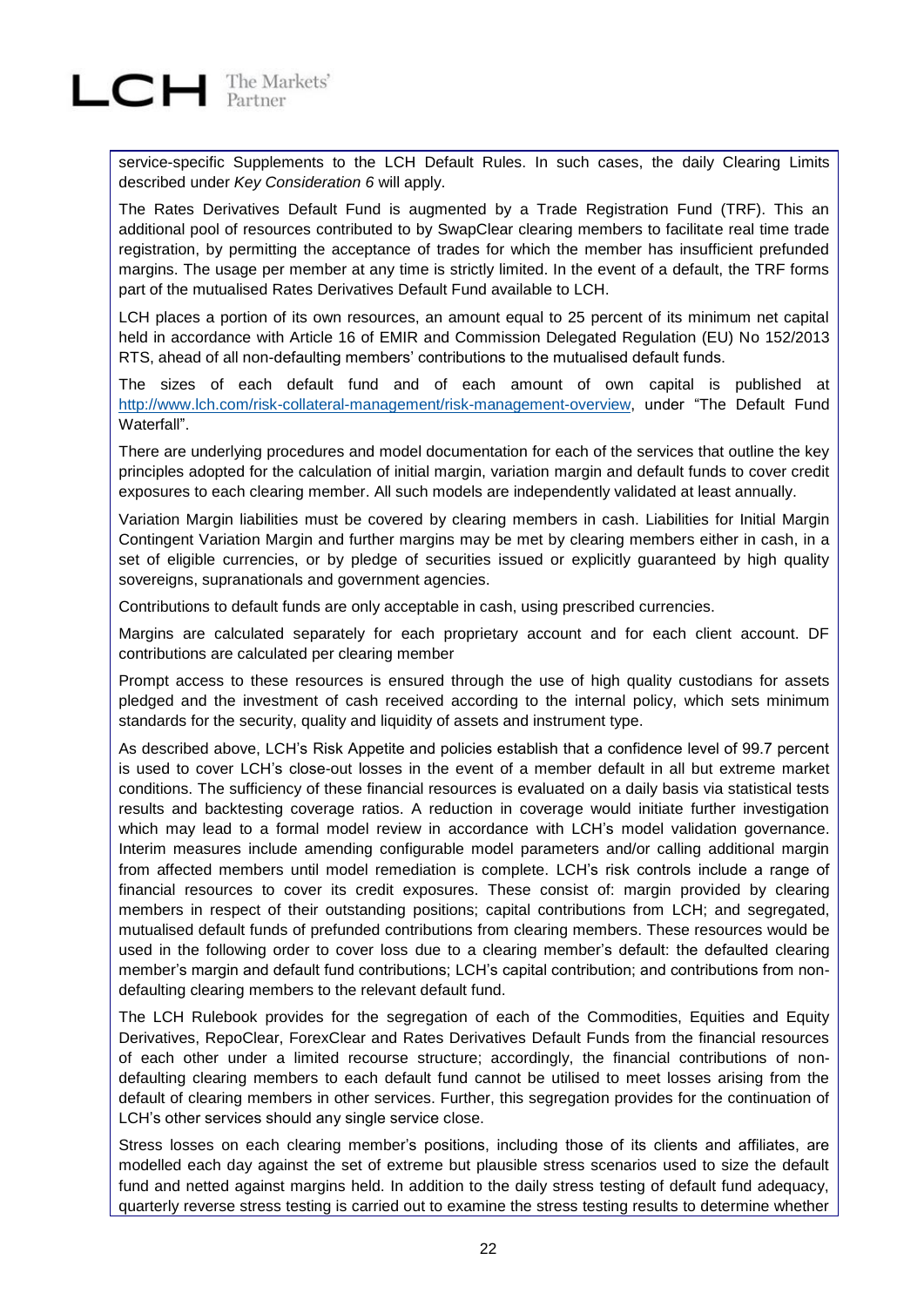

there exists a combination of more than two members defaulting under the same scenario which would result in the default fund being exhausted. The results, together with any recommended actions, are reviewed by internal risk governance and are reported to the Risk Committee quarterly.

The rationale for the financial resource sizing is documented in both the LCH Board's Risk Appetite statement and the LCH Board approved suite of risk policies. Risk Appetite is expressed in the Risk Governance Framework, issued by the LCH Board at least annually, which establishes the risk appetite and tolerance for each identified risk, and sets the high level standards it expects LCH to adopt in managing such risks.

LCH maintains policies covering each of the risk types and detailing how each risk is managed according to the LCH Board's expectations. These policies are subject to a thorough review at least annually by internal risk governance and the Risk Committee and approved by the LCH Board.

*Key Consideration 5: A CCP should determine the amount and regularly test the sufficiency of its total financial resources available in the event of a default or multiple defaults in extreme but plausible market conditions through rigorous stress testing. A CCP should have clear procedures to report the results of its stress tests to appropriate decision makers at the CCP and to use these results to evaluate the adequacy of and adjust its total financial resources. Stress tests should be performed daily using standard and predetermined parameters and assumptions. On at least a monthly basis, a CCP should perform a comprehensive and thorough analysis of stress testing scenarios, models, and underlying parameters and assumptions used to ensure they are appropriate for determining the CCP's required level of default protection in light of current and evolving market conditions. A CCP should perform this analysis of stress testing more frequently when the products cleared or markets served display high volatility, become less liquid, or when the size or concentration of positions held by a CCP's participants increases significantly. A full validation of a CCP's risk-management model should be performed at least annually.*

LCH assesses the sufficiency of the default funds through daily stress testing. Sufficiency is assessed with reference to the sum of the two largest stress test losses under extreme but plausible scenarios, plus the stress test losses of the relevant members' affiliates and clients. This process involves the daily revaluation of each clearing member's portfolio using a set of historical and theoretical stress test scenarios incorporating price and volatility shifts to estimate a worst-case loss in excess of that clearing member's initial margin.

Stress test results are continually reviewed and monitored by the risk management function, with formal approval sought on changes to the framework as necessary from the LCH Board with recommendations made by the Risk Committee.

The LCH Chief Risk Officer is responsible for implementing and maintaining the framework, making recommendations as necessary to maintain a robust framework and reporting to, or seeking approval as necessary from, the LCH Board.

The stress testing framework is independently reviewed annually, with a full review of the coverage of the contracts cleared, model assumptions and parameters. This process also involves a review of stress test scenarios to ensure their plausibility and accuracy. In addition, ad hoc reviews are carried out when it is deemed that a change in the market may have a material impact on any scenario's plausibility, or on the launch of a new product.

In addition, reverse stress testing is carried out regularly which examines whether plausible scenarios may exist which would produce more extreme results than those of the current suite of scenarios. The results, together with any recommended actions, are reported to the Risk Committee quarterly.

An internal policy sets out all the relevant steps relating to a new or changed model from initiation to independent validation, encompassing a regular model performance review and ensuring that any model changes are within the LCH Board's Risk Appetite. Independent validation is conducted by an LCH internal independent specialist team or by external specialist independent firms at least annually.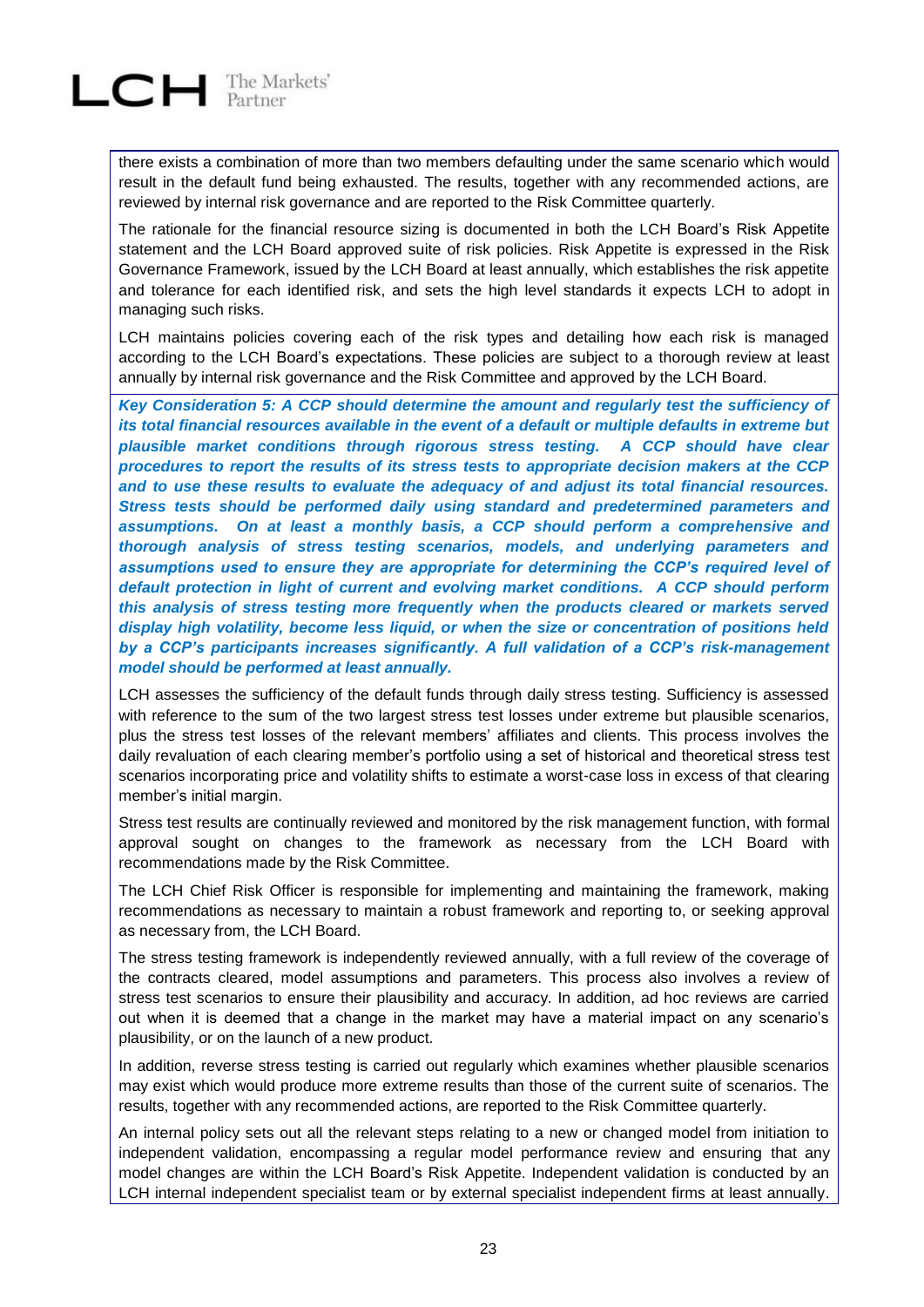The results of the reviews are analysed internally and shared with the Risk Committee and regulators, together with recommendations of the independent teams and actions taken.

*Key Consideration 6: In conducting stress testing, a CCP should consider the effect of a wide range of relevant stress scenarios in terms of both defaulters' positions and possible price changes in liquidation periods. Scenarios should include relevant peak historic price volatilities, shifts in other market factors such as price determinants and yield curves, multiple defaults over various time horizons, simultaneous pressures in funding and asset markets, and a spectrum of forward-looking stress scenarios in a variety of extreme but plausible market conditions.*

LCH maintains a record of historical stress test scenarios covering financial crises and exceptional trading days in the last 30 years. These are a well recognised set of past stresses in use today by most financial institutions. Any changes are subject to approval by the Executive Risk Committee and are reported to the LCH Ltd Risk Committee. Such changes will lead to the inclusion of scenarios covering new periods of increased market volatility which are added to the set of historical stress-test scenarios as soon as practicable.

In addition, LCH maintains and regularly reviews a suite of theoretical scenarios which entail either a remodelling of historically observed scenarios, with more extreme movements and/or de-correlation, or hypothetical scenarios including for example a sovereign default, price changes and yield curve shifts.

Together, the scenarios suite covers historical, antithetic, theoretical, de-correlation and Portfolio Specific Liquidity (PSL) stresses. The PSL scenarios are stresses which seek to uncover hidden risks such as basis and spread risk specific to particular portfolio types. The PSL approach is well suited to generate distribution led portfolio dependent scenarios which complements the traditional risk factor push methods. These mechanisms ensure that the scenarios include extreme but plausible conditions for all clearing member portfolios.

The stress scenario suite, together with the default fund sizing methodology, is independently validated at least annually.

*Key Consideration 7: An FMI should establish explicit rules and procedures that address fully any credit losses it may face as a result of any individual or combined default among its participants with respect to any of their obligations to the FMI. These rules and procedures should address how potentially uncovered credit losses would be allocated, including the repayment of any funds an FMI may borrow from liquidity providers. These rules and procedures should also indicate the FMI's process to replenish any financial resources that the FMI may employ during stress events, so that the FMI may continue to operate in a safe and sound manner.*

All clearing members of LCH are bound by the LCH Rulebook. If a clearing member defaults, then the Default Rules, particularly Rule 15 of the Default Rules and the provisions of each "Default Fund Supplement", establish a waterfall to allocate the losses arising from the default. The losses are allocated in the following order:

- 1. Defaulter's margin
- 2. Defaulter's contribution to all LCH Default Funds
- 3. A pro rata allocation of LCH's capital calculated in accordance with Article 35 of Commission Delegated Regulation (EU) No 153/2013 RTS supplementing EMIR
- 4. Non-defaulters' funded contributions to the relevant default fund that covers the service(s) in which the defaulter has caused losses
- 5. An unfunded contribution from each non-defaulter equal to the non-defaulter's funded contribution to the default fund(s) in which the defaulter has caused losses. Only one unfunded contribution may be called per default, and no more than three unfunded contributions can be called in a six month period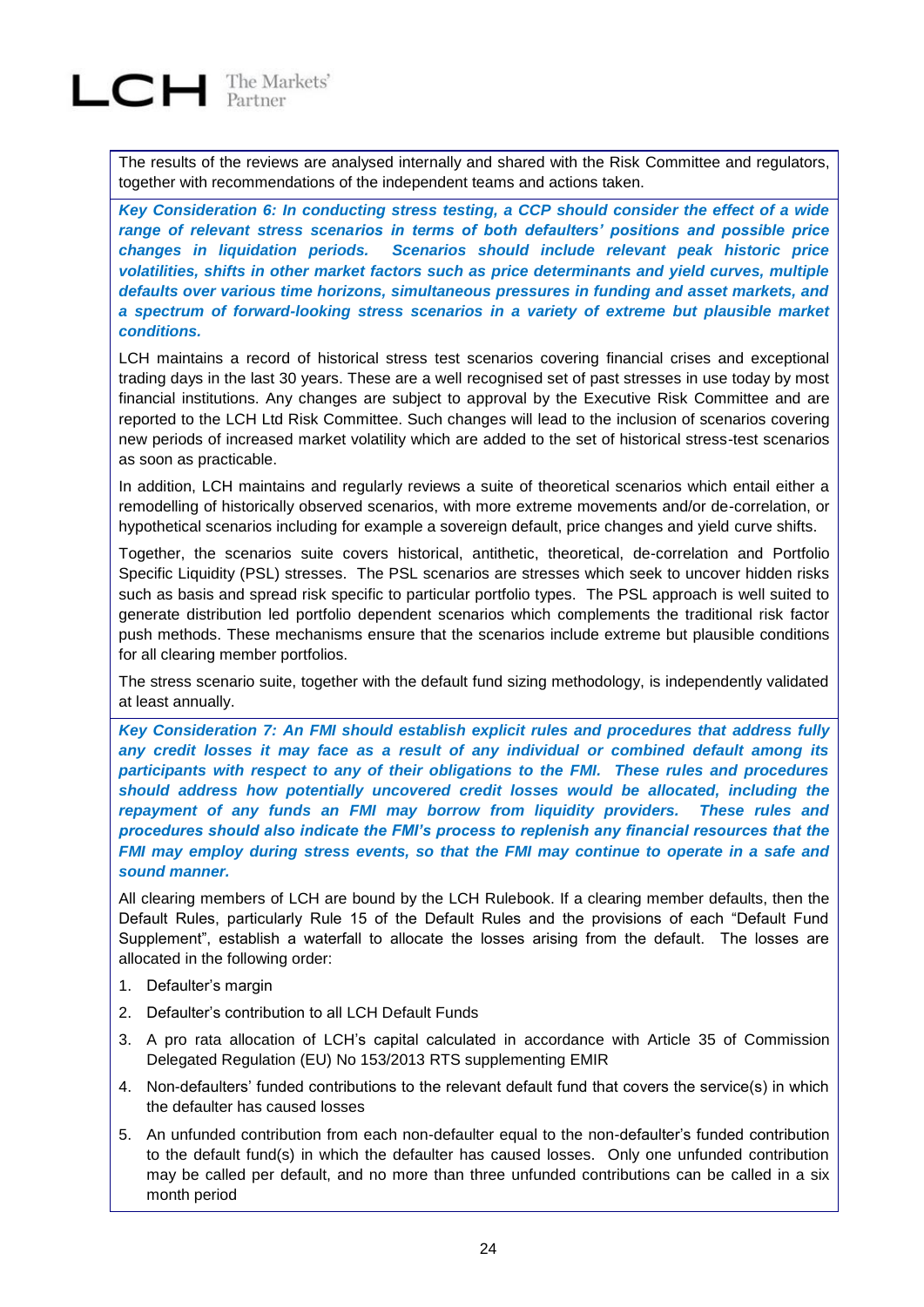

- 6. A daily loss allocation to non-defaulters based either on cumulative gains (SwapClear and ForexClear) or an allocation of the daily shortfall pro rata to the funded contribution to the relevant default fund (RepoClear, Equities and Equity Derivatives, Commodities and Listed Rates). This step may be subject to a cap
- 7. In the cases of SwapClear and ForexClear, LCH may then invite non-defaulting clearing members to make voluntary contributions for service continuity. In the cases of RepoClear, Commodities and Listed Rates, clearing members must pay a further amount equal to their loss allocation
- 8. If there are further losses, open contracts of an affected service are closed out with any shortfall being allocated pro rata across those clearing members who are owed funds from the service.

The process outlined above applies to both a single default and the default of multiple clearing members. CCPs with which LCH has an interoperable link do not contribute to default funds; losses arising in excess of margins held from a defaulted co-CCP will be offset by the same waterfall of resources as with the default of a clearing member, including the relevant default fund.

In the event that LCH borrows funds from a liquidity provider in order to manage a default, then the cost of funding and the repayment of the borrowed amount will be met through the resources in the default waterfall.

LCH has five default funds. Each default fund is established via a "Default Fund Supplement" contained in the Default Rules.

Following the completion of the default management process, the relevant default fund enters a 30 calendar day "cooling off period". During the cooling off period, each default fund may be replenished to the level of its floor, within 2 days, but it is otherwise held at its post-default level until the end of the cooling off period. During this time Default Fund Additional Margin (DFAM) is called to ensure that the waterfall is fully funded and meets the cover 2 standard. At the end of the cooling off period, the relevant default fund is subject to a full recalculation and it is funded up to its recalculated level.

At all times, each non-defaulting clearing member is appropriately margined and a non-defaulter's margin is not used for default management.

The Clearing Limits described under Key Consideration 3, whereby clearing members whose net stress losses exceed 45 percent of the default fund value are required to post daily DFAM, are applied at all times including during the management of a member default when the default fund value may be decreasing.

Any capital expended by LCH as part of the default management process would be replenished from its own resources, as described in the Recovery Plan.

| <b>Publicly available resources</b> | <b>Rulebook</b>                                                        |
|-------------------------------------|------------------------------------------------------------------------|
|                                     | <b>Risk Management Overview</b>                                        |
|                                     | <b>Default Waterfall</b>                                               |
|                                     | <b>Acceptable Collateral</b>                                           |
|                                     | Public quantitative disclosure standards for central<br>counterparties |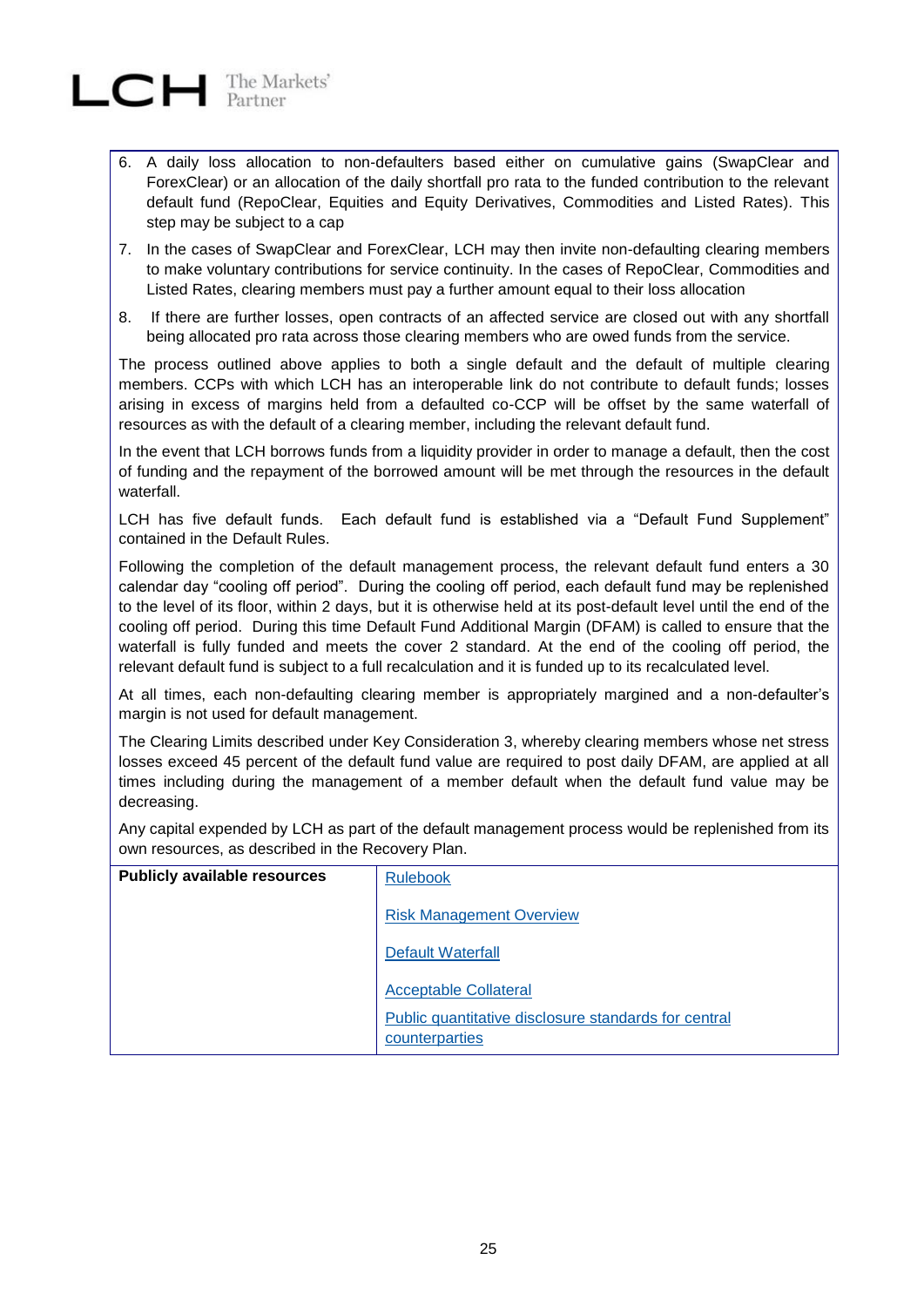### <span id="page-25-0"></span>Principle 5: Collateral

**An FMI that requires collateral to manage its or its participants' credit exposure should accept collateral with low credit, liquidity, and market risks. An FMI should also set and enforce appropriately conservative haircuts and concentration limits.**

*Only financial instruments that are of high quality, highly liquid, and with low credit and market risk can be considered for LCH's eligible collateral list. LCH's risk policies take such criteria into consideration and set the standards for the acceptance of collateral. This policy framework, along with underlying procedures, incorporates development of appropriate haircuts, addresses the need for pro-cyclical adjustments and application of concentration limits and monitoring, and provides for responsive and comprehensive operational systems and processes.*

*Key Consideration 1: An FMI should generally limit the assets it (routinely) accepts as collateral to those with low credit, liquidity, and market risks.*

LCH has a policy in place that sets out the types of acceptable collateral and the criteria for determining eligibility. For instance, acceptable collateral must be in a currency in which LCH clears products, and for which there is an established Foreign Exchange (FX) market with a published FX rate; financial instruments must be high quality, highly liquid and with low credit and market risk – there must be sufficient market liquidity, and it must be possible to establish mark-to-market value daily using an observed process from published sources. For financial instruments the issuer must meet a minimum ICS, and be approved through appropriate LCH governance processes. Further, for any exceptions to the policy, it is required that a formal request for approval is made to the Executive Risk Committee (ERCo). If ERCo approves the exception, this decision is notified to the Risk Committee (RiskCo). However, it should be noted that there have never been any exceptions granted to the collateral policy for LCH. The use of exceptions is there as a contingency measure and only to be used in exceptional circumstances. The Collateral Risk policy is reviewed annually and any revisions are subject to Board approval

.

LCH operates and maintains a Collateral Management System (CMS) through which requests by clearing members to deposit or release collateral are made. CMS lists only LCH eligible collateral, thereby preventing the submission or receipt into LCH of ineligible collateral.

LCH maintains a framework for the monitoring and identification of wrong-way and other concentration risks. The framework includes policies that require review and escalation when breaches of concentration limits occur, along with mitigation steps.

LCH's risk policies are reviewed on an annual basis, and details of eligible collateral including haircuts are published on the LCH website.

*Key Consideration 2: An FMI should establish prudent valuation practices and develop haircuts that are regularly tested and take into account stressed market conditions.*

LCH marks its collateral holdings to market daily, using observed market prices from published sources in accordance with internal LCH policy.

LCH is entitled to give any instrument or security lodged as collateral a zero value if it is found in any way to be unacceptable. Further, if, in the opinion of LCH, any asset that has been transferred to it by a clearing member as collateral, is no longer either of sufficient value or otherwise acceptable to LCH, it shall be entitled to demand further collateral from such member, in keeping with LCH Rulebook provisions.

LCH's internal policies define its collateral haircut framework: the framework includes quarterly monitoring and review of haircuts, and a stress testing regime that contains extreme but plausible scenarios. Collateral haircuts are made up of a base haircut as well as add-ons, and cover market risk, credit risk, wrong-way risk and FX risk in addition to concentration and liquidity risk. Haircuts must also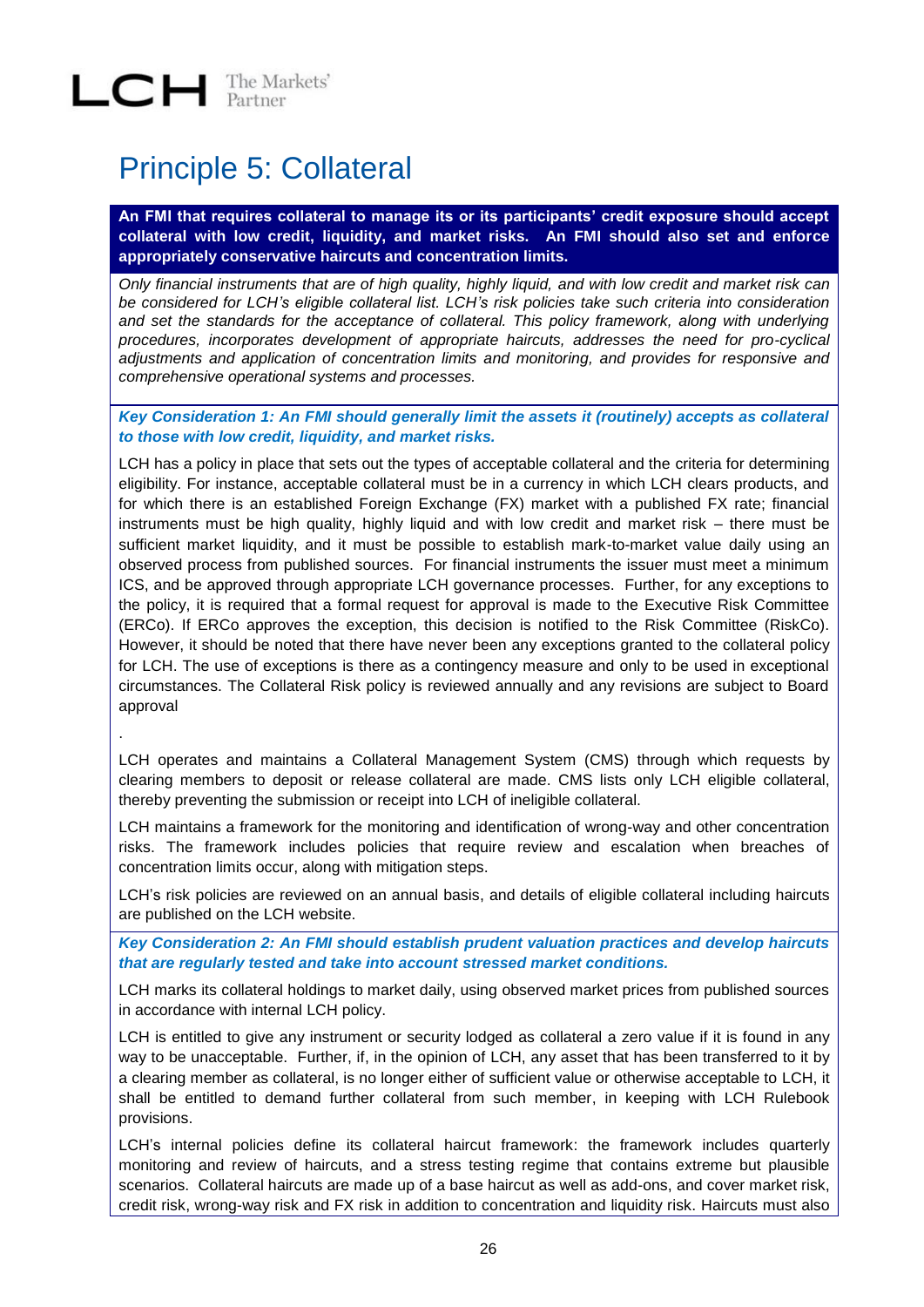

comply with the internal policy on procyclicality.

*Key Consideration 3: In order to reduce the need for procyclical adjustments, an FMI should establish stable and conservative haircuts that are calibrated to include periods of stressed market conditions, to the extent practicable and prudent.* 

During the review of haircuts, LCH may defer or phase changes to haircuts if deemed necessary, to avoid excessively procyclical effects. LCH internal policies require that a 10 year price history be used in haircut calibrations thereby reducing the need for procyclical adjustments. A test for procyclicality of margin collateral haircuts is performed as part of every margin collateral haircut review – this is performed at least quarterly.

*Key Consideration 4: An FMI should avoid concentrated holdings of certain assets where this would significantly impair the ability to liquidate such assets quickly without significant adverse price effects.*

LCH monitors clearing member collateral holdings for concentration risk. Internal risk policy and the LCH Rulebook allow LCH to place concentration limits on particular asset types and to manage specific concentrations within collateral portfolios, and takes into consideration the ability to realise the value of a piece of collateral during normal and volatile market conditions. For securities collateral that is delivered via either bilateral or triparty mechanisms, LCH specifies concentration limits on issuers in line with internal risk policy.

*Key Consideration 5: An FMI that accepts cross-border collateral should mitigate the risks associated with its use and ensure that the collateral can be used in timely manner.* 

Where a clearing member delivers securities, including cross-border delivery, the securities are held in accounts in the name of LCH at the relevant (International) Central Securities Depository ((I)CSD) or custodian, under a deed of charge in favour of LCH, in some cases through the sub-custody arrangements of an (I)CSD. LCH takes legal opinions in relation to the jurisdictions in which collateral assets, and their issuers, are located, and on the enforceability of its Rulebook on a 2-3 year cycle, unless there is a change that requires additional legal advice in the intervening period.

LCH holds non-cash collateral in accounts in its name at CSDs to enable it to access such collateral in a timely manner.

LCH only applies securities to clearing members' collateral accounts when the (I)CSD or custodian has confirmed settlement has occurred. This process is the same for both domestic and cross-border delivery of securities. LCH performs due diligence of its (I)CSDs and custodians to ensure ongoing compliance with its settlement finality rules and segregation requirements.

LCH aligns its cut-off times with respect to receipt of securities with the cut-off times of the relevant (I)CSDs and custodians. See further discussion under *Principle 17: Operational Risk* and *Principle 20: FMI links*.

*Key Consideration 6: An FMI should use a collateral management system that is well-designed and operationally flexible.*

CMS provides clearing members with a real-time view of collateral balances on relevant accounts at LCH, and provides functionality that allows clearing members to instruct movements of collateral to or from LCH and between the accounts of a clearing member, and in line with LCH's cut-off times and thresholds. CMS also provides information to clearing members on its securities valuations, including haircuts, FX and price data; liability data, i.e. initial margin obligations for each clearing member account; and excess collateral valuation.

The LCH Rulebook does not provide for re-use of member non-cash collateral, except in the event of default of that clearing member. LCH may then appropriate or sell the non-cash collateral of that defaulting clearing member and apply the proceeds to that clearing member's liabilities.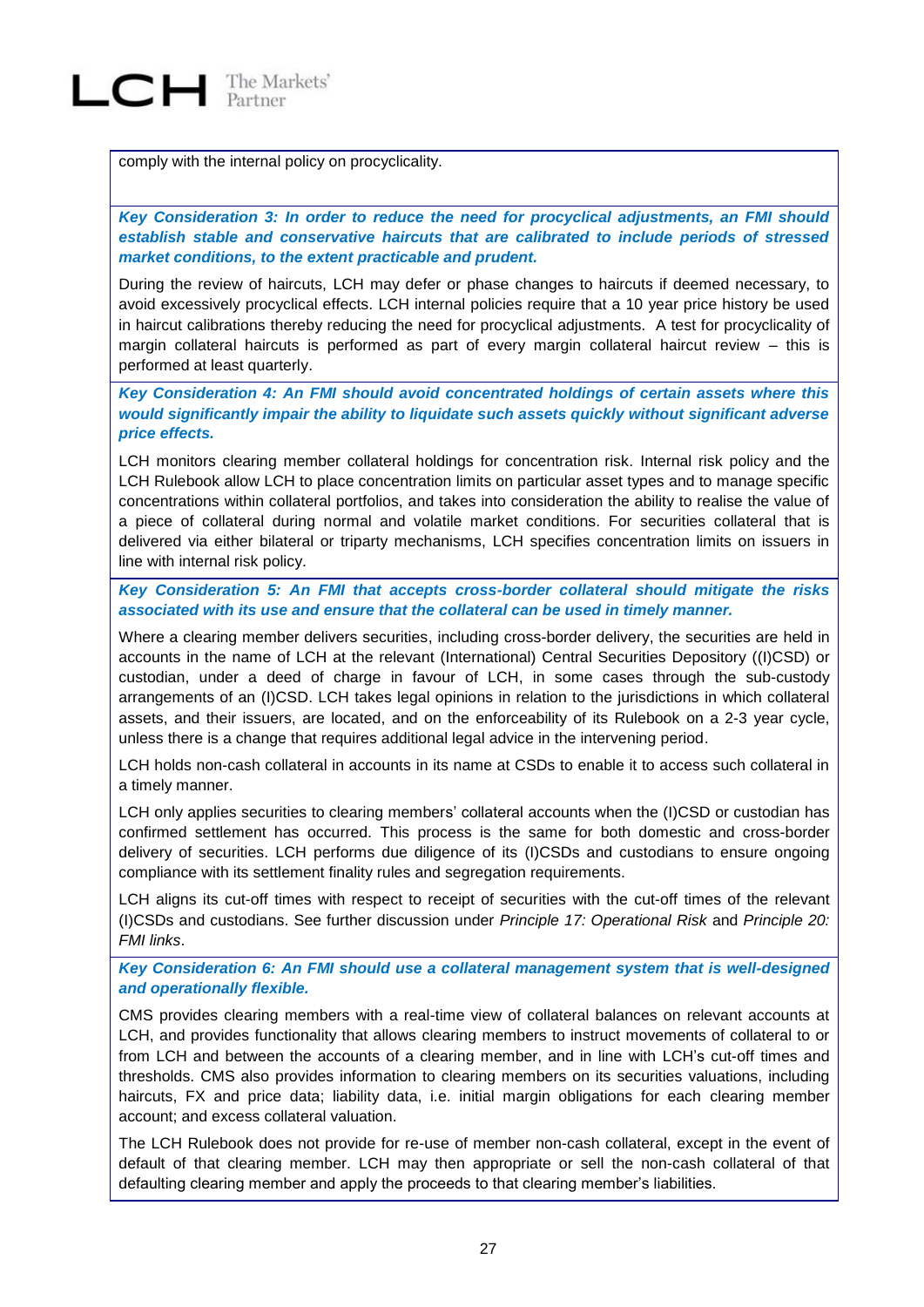

CMS is integrated with the back office systems of LCH and is able to instruct changes to collateral balances upon external provision of settlement data from (I)CSDs. CMS is also able to instruct movements of cash to and from clearing member nostro accounts at designated banks, while other LCH systems perform tasks that include maintenance of books and records, carrying out the required checks and balances, and production of regular reports and management information required for the ongoing monitoring and management of collateral. CMS and associated systems are subject to a review process to ensure that they are adapted to new monitoring and management functions, e.g. the addition of new (I)CSDs.

LCH Collateral Operations, which manages CMS operates from 6am to 12am (UK Time) and has staff in London, New York and Sydney.

| <b>Publicly available resources</b> | <b>Acceptable Collateral and haircuts</b>            |
|-------------------------------------|------------------------------------------------------|
|                                     | <b>Collateral Management System</b>                  |
|                                     | <b>Collateral Service Description</b>                |
|                                     | <b>Rulebook</b>                                      |
|                                     | <b>Legal Opinions</b>                                |
|                                     | Public quantitative disclosure standards for central |
|                                     | counterparties                                       |
|                                     |                                                      |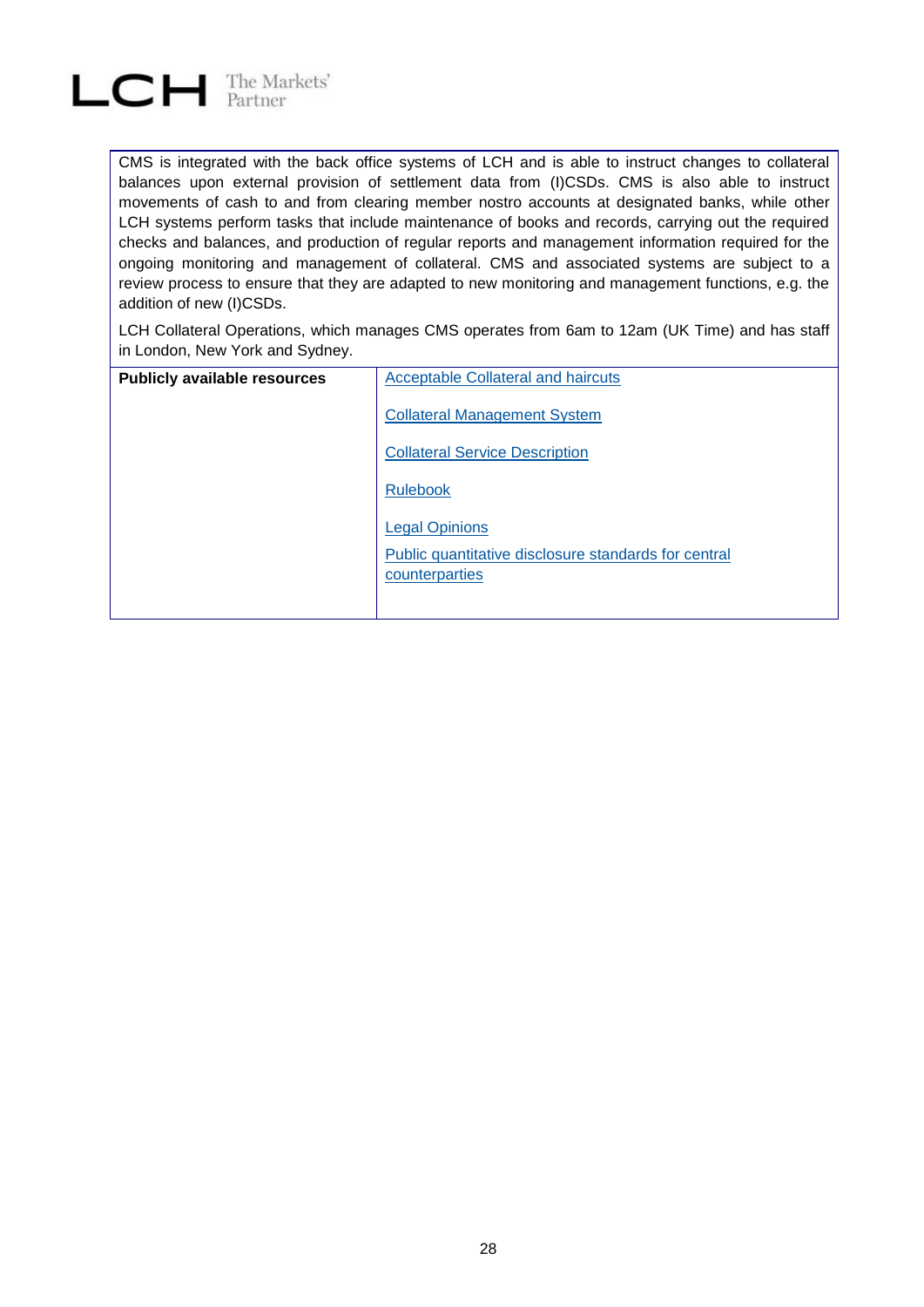### <span id="page-28-0"></span>Principle 6: Margin

**A CCP should cover its credit exposures to its participants for all products through an effective margin system that is risk-based and regularly reviewed.**

*The LCH risk management framework incorporates policies which set out risk-based standards for margin models, as well as procedures and processes to calculate a clearing member's risk position and initiate margin calls. The framework requires monitoring of clearing member positions, in addition to mark-to-market calculations and the collection of margin intraday if necessary. Margin levels are backtested daily, to assess whether the models are performing at the desired level of confidence (99.7%).* 

*Key Consideration 1: A CCP should have a margin system that establishes margin levels commensurate with the risks and a particular attributes of each product, portfolio, and market it serves.*

LCH's general framework of margining consists of the calculation and collection of intraday and end-ofday initial margin and variation margin. Initial and variation margin is collected from LCH's clearing members to cover the risk that members are unable to fulfil their obligations as set out within the LCH Rulebook and Clearing Member Agreement.

Initial margin performance is assessed on a daily basis through member portfolio backtesting. All of LCH's margin models have to pass both the regulatory defined minimum backtesting threshold and the thresholds established by LCH's Risk policies and procedures.

Credit exposures arise from latent market risk. Adverse changes in the value of the contracts and products can be attributed to a wide range of risk factors such as interest rates, FX rates, equity prices, commodity prices, credit spreads and implied volatility. Further credit exposures can arise from the cost of securing liquidation for concentrated positions and/or illiquid contracts.

LCH's margin models are specifically designed to capture the key risk factors that affect the value of the contracts. The changes in the values of each risk factor and combinations of risk factors are assessed over a wide range of possible outcomes. The initial margin reflects the worst of these outcomes given a pre-defined confidence interval and holding period.

In instances where it is not possible to model all the risk factors that contribute to the potential adverse change in the value of a contract or product, an additional margin will be applied to mitigate this risk. For example, LCH has the ability to apply liquidity and concentration risk margin for large positions.

LCH has processes in place to calculate and make regular margin calls. By having regular intraday margin calls, the period for which there is an uncovered exposure is minimised and therefore the risk of a clearing member payment failure leading to a large margin shortfall is mitigated.

Clearing member payment failure is, prima facie, an event of default. This is likely to trigger LCH's default management process which entails a wide range of measures that not only prevent the risk increasing but reduce and eliminate all open positions. The default management process is regularly rehearsed through default fire drills.

LCH has fully documented the margin methodology for all of its clearing services. In addition, as required by LCH's risk policies, all margin models are annually reviewed by independent model validation specialists, as well as following either material changes or the introduction of a new model.

The results of the respective independent margin model validation, including any actions that LCH may undertake, are subject to a review by LCH's internal risk governance, including an annual review by the LCH Board.

LCH discloses key components of the respective margin model on its public website. In addition, further information is made available to clearing members and is routinely discussed at LCH's Risk Committee or in Product Advisory or Risk Working Groups, which have clearing member participation.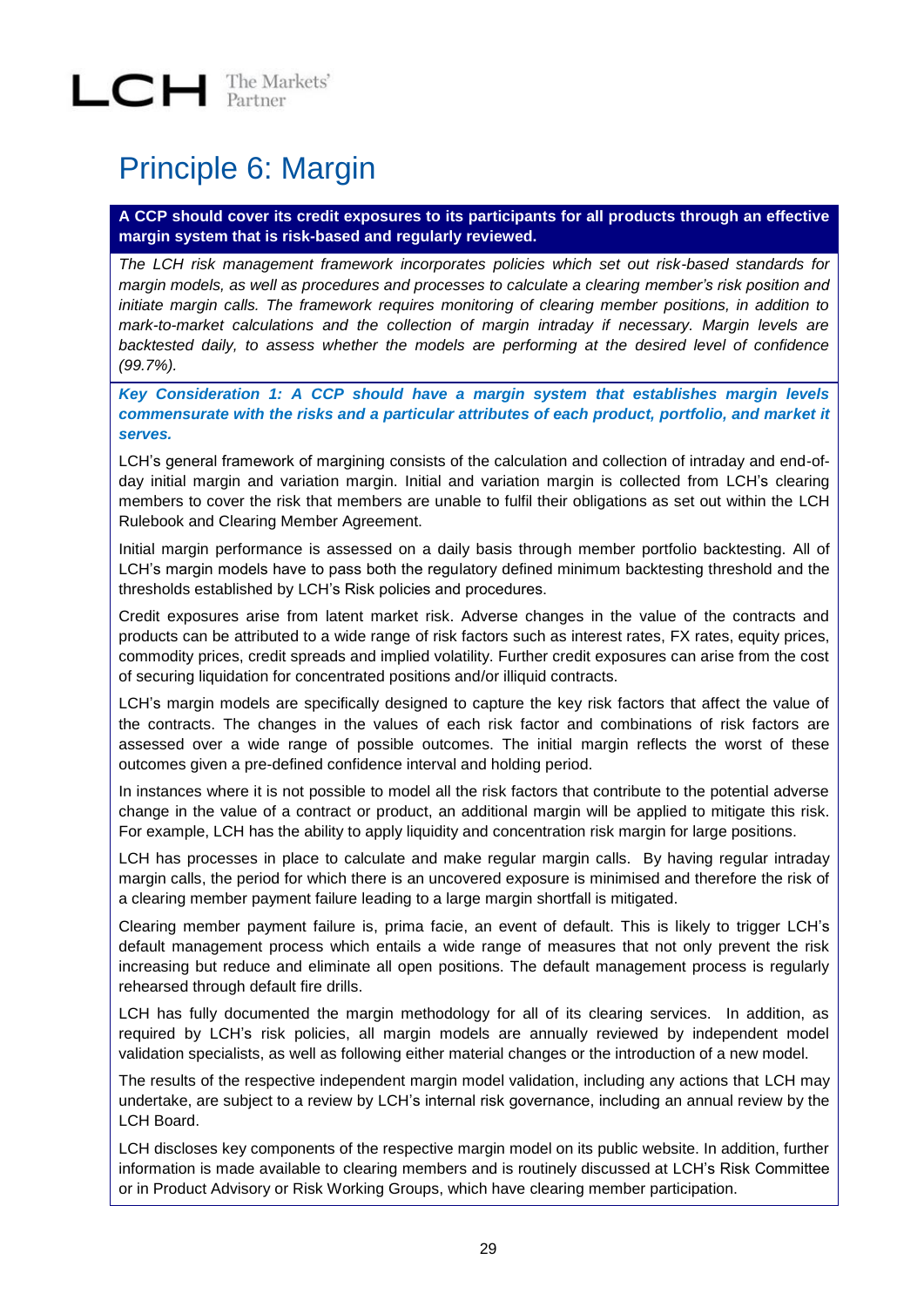

*Key Consideration 2; A CCP should have reliable source of timely price data for its margin system. A CCP should also have procedures and sound valuation models for addressing circumstances in which pricing data are not readily available or reliable.*

LCH uses prices from public venues or exchanges, should price discovery occur at such venues, for all its clearing services. For clearing services where price discovery is based on reliance on broker-dealer quotes in OTC markets, such quotes are required. The broker-dealer prices can be obtained directly and via published composite or multi-contributor sources.

The same sources are used to build price history data that comprise the market input for the margin models.

LCH has policies and procedures that require prices to be available both intraday and at end of day and set out criteria for the quality and reliability of price sources used. There are price validation controls in place to identify when prices have become stale, changed value excessively or the provider ceases to publish price information.

Where a price is not readily available or reliable, LCH will utilise an alternative price source. In the event all sources become unreliable, and as set out in LCH's Rulebook, the last known price will be used as the input into the margin requirement until a suitable replacement is found. If no suitable replacement exists the contract may not be eligible for clearing and can be suspended.

LCH's polices define the approach to ensuring the presence and coverage of price sources. If reliable price sources are not readily available this may constitute a barrier to enabling clearing for the respective product. If reliable prices are available but not historically, for example a new issue that has not traded before, a proxy price will be used to generate the risk factor estimate required for the margin model.

The choice of proxy is determined by a number of considerations such as economic equivalence, correlation and volatility. If the best choice of proxy is still weak the initial margin coverage can be increased by allocating the contract to a more conservative margin group or more conservative liquidity banding.

Finally, all margin models are subject to independent review at least annually. The review scope includes an evaluation of pricing models, market data and the use of proxies should they be used. The findings of the review are subject to LCH"s risk governance review.

*Key Consideration 3: A CCP should adopt initial margin models and parameters that are riskbased and generate margin requirements sufficient to cover its potential future exposure to participants in the interval between the last margin collection and the close out of positions following a participant default. Initial margin should meet an established single-tailed confidence level of at least 99 percent with respect of the estimated distribution of future exposure. For a CCP that calculates margin at the portfolio level, this requirement applies to each portfolio's distribution of future exposure. For a CCP that calculates margin at moregranular levels, such as at the subportfolio level or by product, the requirement must be met for the corresponding distributions of future exposure. The model should (a) use a conservative estimate of the time horizons for the effective hedging or close out of the particular types of products cleared by the CCP (including in stressed market conditions), (b) have an appropriate method for measuring credit exposures that accounts for relevant product risk factors and portfolio effects across products, and (c) to the extent practicable and prudent, limit the need for destabilising, procyclical changes.* 

LCH's initial margin model consists of both analytical (Value at Risk (VaR)-like) models and empirical (SPAN-like) models. The confidence interval and minimum level of coverage is determined by the LCH Board Risk Appetite and is set at 99.7 percent for all initial margin models.

(A) Analytical models

The key assumptions under the analytical models include a combination of the following: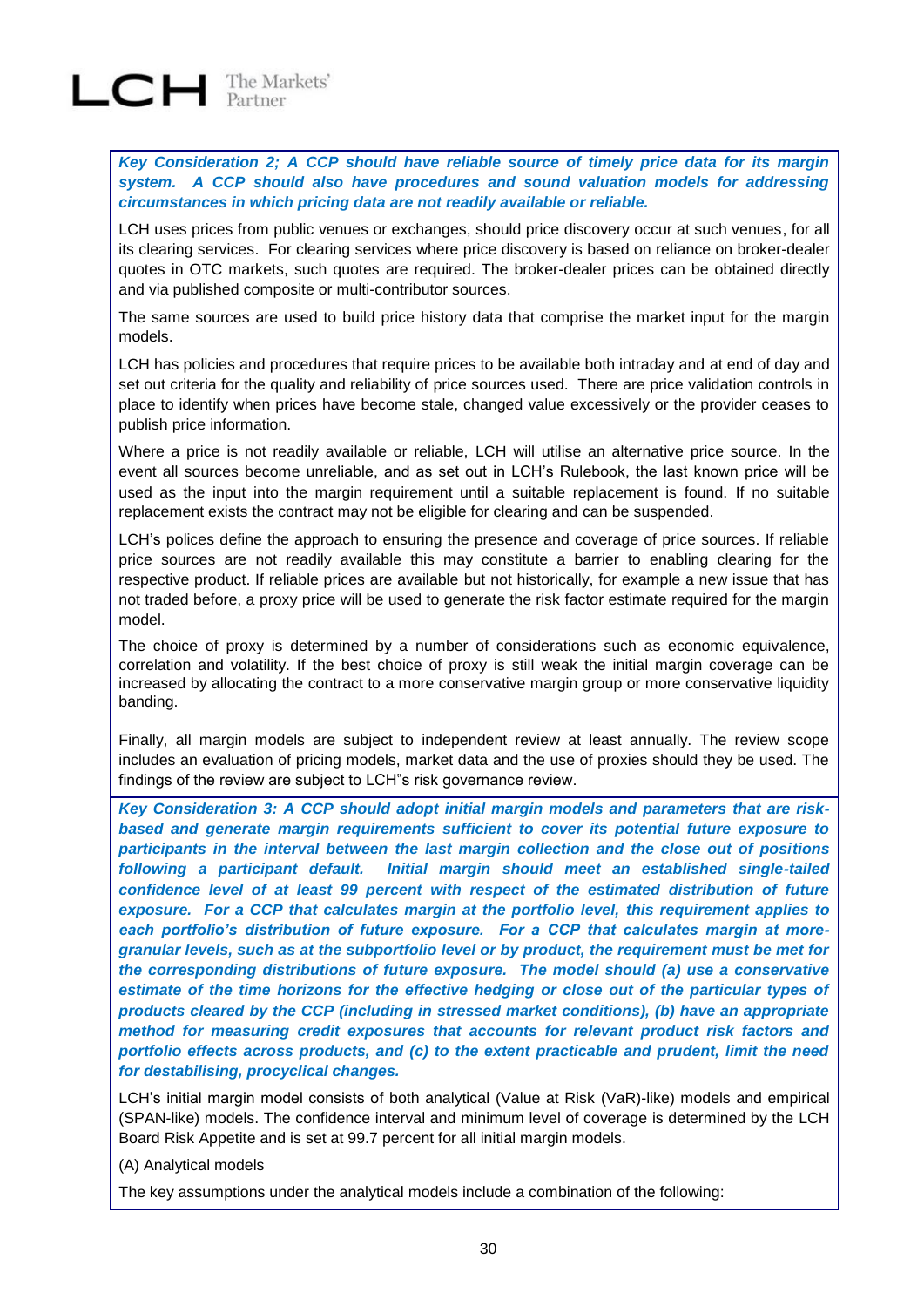- Return assumptions
- Holding period assumptions
- The empirical distribution of historical returns of each individual risk factor reflects a reasonable and likely distribution of potential outcomes over the holding period
- Scaling of returns improves predictive power of the history
- The choice of Exponentially Weighted Moving Average (EWMA) decay factor represents the most appropriate speed of adjustment to changes in market volatility
- There is equal probability of scenario occurrence; and
- The defaulter's portfolio is held constant over the chosen holding period

Analytical models are listed as follows:

| <b>Market</b>   | <b>Margin method used</b>                                                                                               | <b>Look-back period</b> | <b>Holding period</b>                                    |
|-----------------|-------------------------------------------------------------------------------------------------------------------------|-------------------------|----------------------------------------------------------|
| SwapClear       | Portfolio<br>Approach<br>Interest<br>to<br>Rate<br>Scenarios (PAIRS) (historical simulation<br>with volatility scaling) | 10 years                | 5<br>days<br>client<br>(7<br>davs<br>for<br>positions)   |
| ForexClear      | Foreign Exchange Portfolio Analysis and<br>Risk (FxPAR) (historical simulation with<br>volatility scaling)              | 10 years                | 5<br>client<br>days<br>davs<br>- 17<br>for<br>positions) |
| RepoClear       | Historical simulation with volatility scaling                                                                           | 10 years                | 5 days (no client positions)                             |
| Listed<br>Rates | Historical simulation with volatility scaling                                                                           | 5 years                 | 2 days for members and clients                           |
| EquityClear     | Historical simulation or flat percentage*                                                                               | 1 year                  | 2-7 days depending on positions                          |

\* applied to relatively illiquid securities or securities with a limited history of trading.

LCH additionally applies margin requirement 'multipliers' by clearing member to cover further credit, liquidity, concentration and sovereign risks that exceed the assumptions of the base calculation.

Procyclical margining changes are mitigated through features such as averaging the largest losses, the application of counter-cyclicality buffer and the use of long-term margin floor. For example, the risk of overly procyclical margining in the FxPAR and PAIRS models is mitigated through features such as the averaging of the largest simulated losses; the use of a relatively long look-back period; the use of exponentially weighted moving average volatility scaling; and the use of a percentile long-term quartile margin floor.

(B) Empirical models

The key assumptions under the empirical (SPAN-like) models are:

- Return assumptions
- Holding period assumptions
- Historical correlations continue to hold true under normal market conditions
- Log returns follow a normal distribution and constant volatility
- There is equal probability of scenario occurrence
- Offsets are applied only to offsetting positions and positions in the same direction are assumed to have unit correlation; and
- The defaulter's portfolio is held constant over the chosen holding period

LCH has a margin model standard whereby initial margins should not jump significantly (by more than 25%) over the holding period during a replay of history model test. The natural length of time to consider in assessing this standard is a 10 year market history, as this is then compatible with the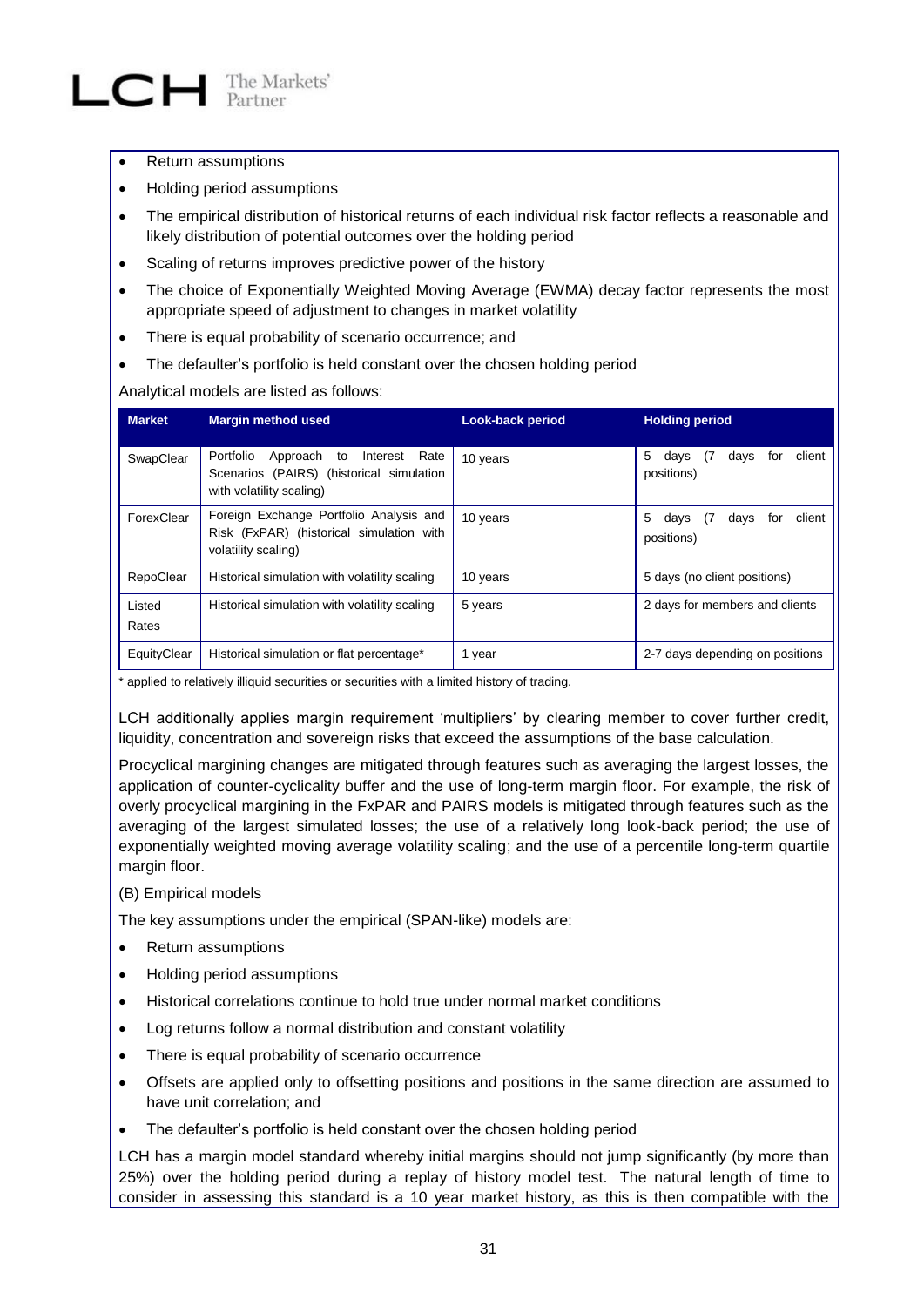EMIR standard on procyclicality. Implicitly, this formally recognises that a 10 year period is enough to capture the full economic cycle. The 25% jump over the holding period is suggested by the ESRB standard of 25% for a procyclical buffer.

Procyclical margining changes in other models with a lookback period of less than 10 years are mitigated through features such as the application of a counter-cyclicality buffer, the use of long-term margin floor and/or the inclusion of stressed returns.

Empirical models are listed as follows:

| <b>Market</b>      | <b>Margin method used</b> | <b>Look-back period</b> | <b>Holding period</b>           |
|--------------------|---------------------------|-------------------------|---------------------------------|
| Commodity<br>Clear | London SPAN               | year                    | 2-5 days depending on positions |
| <b>LSEDM</b>       | London SPAN               | vear                    | 2 days for members and clients  |

The main margin rate is the scanning range, which is the higher of:

- Three standard deviations of historic volatility based on the higher of one-day or two-day relative price movements in the lookback period, or
- 100 percent of the highest one or two day percentage price move over the lookback period.

For all models:

Margin rates may be adjusted to account for contracts which are affected by external events in the period under review, such as political, seasonal, and economic. All material adjustments to margin rates must be approved by the Executive Risk Committee and will be notified to the Board Risk Committee.

The additional margins such as concentration and liquidity margin are threshold based. The thresholds are calibrated using market data such as observed volumes and open interest on public exchanges or using survey derived data from participants in OTC markets. Thresholds derived from surveys are benchmarked to internal cleared trading data and subjected to regular review by the respective DMGs.

SwapClear margin assumes a 5 day margin period of risk for members, and 7 days for clients. The incremental 2 days for clients is to allow an opportunity to port to backups, though the formal legal porting window is only 24 hours and client default management is expected to be completed within 5 days. During fire drill exercises, the DMG is explicitly instructed to assume stressed markets for both the construction and pricing of the relevant hedge trades. In all exercises, the DMG has indicated that bulk of risk can be mitigated in the first day, with a second day required to clean up more minor risks and fine tune the portfolio ahead of auctions. The costs given by the DMG are compared against both external counterparties and survey results. All positions in SwapClear are subject to a liquidity add-on (referred to as IMMFP or IMM2), which is calibrated to a market counterparty survey. Traders are required to fill in the costs of exiting a range of large positions over a 2 day period. In no exercise has the liquidity margin been exhausted in hedge costs.

LCH is therefore comfortable that even a significant risk position could be closed out within margin levels inside the assumed close out period.

Key model parameters are determined by calibration to backtesting performance, margin stability, reactivity and decay metrics, liquidity thresholds, historical volatility and benchmarking.

The following factors are considered when determining the appropriate close-out period:

- Duration to formally execute the default notice, inform stakeholders, remove market access and initiate the Default Management Group
- Duration to agree exit strategy, hedge trades and auction portfolios
- Duration to execute the exit strategy in a normal market or stressed market; and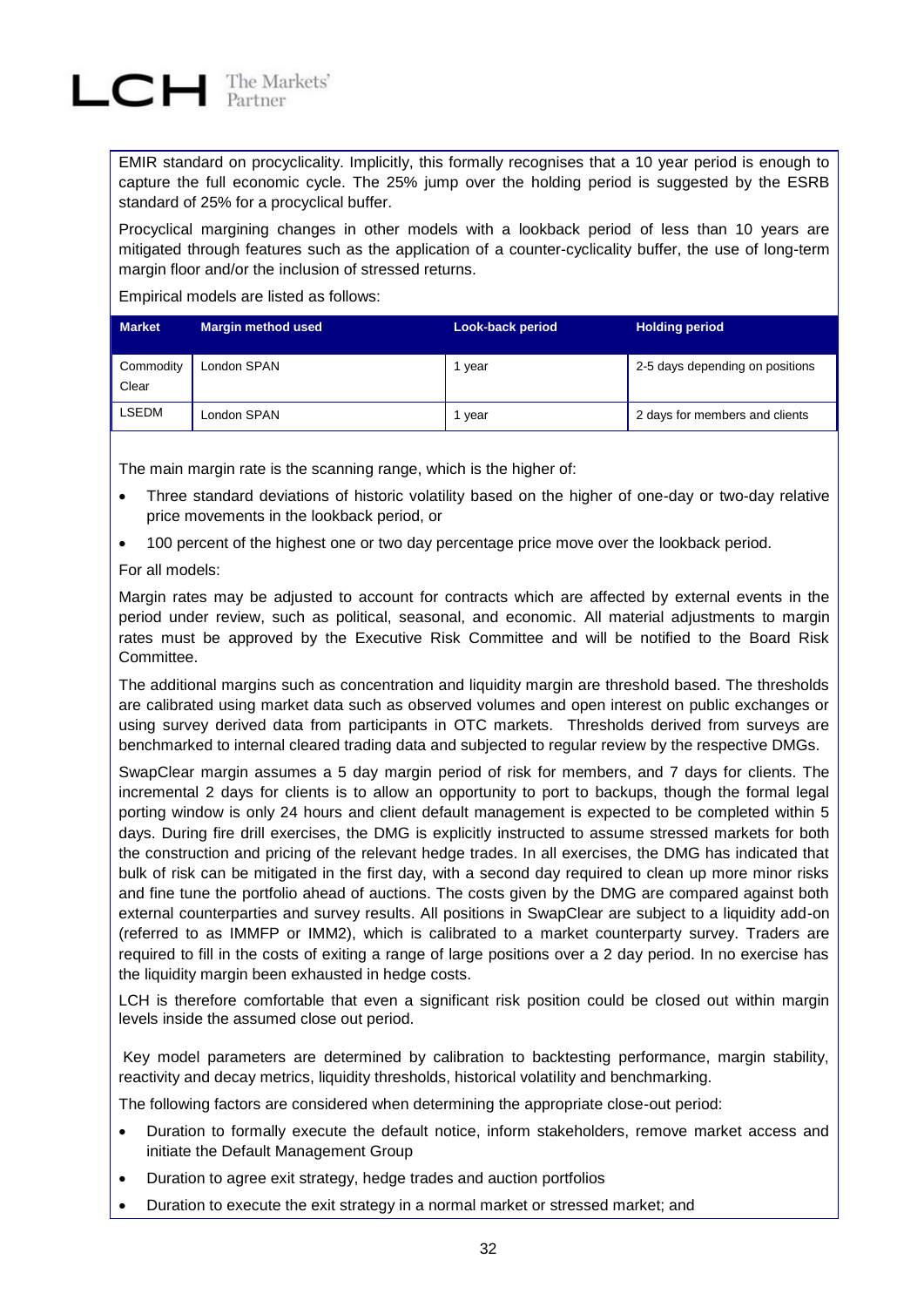#### Duration to initiate and complete the client porting process

At least 10 years of data is obtained for the historical sampling period. This ensures at least one economic cycle is captured. Where 10 years of data is not available or is unreliable or creates excessive data overhead, a shorter sample is used, either five years or one year. The shorter samples are subject to a long term (10 year) floor which limits how far margins can reduce when recent volatility is trending lower, thereby ensuring model coverage and reducing procyclicality.

LCH's Default Management Process does not seek to maintain open positions in a default beyond the holding period. Therefore adverse price affects are assumed when closing out large or illiquid positions.

Two types of wrong-way risk have been identified. Firstly, specific wrong-way risk arises where a member has exposure in collateral provided in the form of its own securities or affiliates' securities. This type of wrong way or self referencing risk is not permitted, i.e. members cannot post collateral in their own name, in the case where it does arise in the clearing exposures such as a member trading in its own name then the margin requirement is a flat 100% of the specific wrong way exposure. Secondly, general wrong-way risk arises when a member's portfolio is highly correlated to the country of domicile or the member's creditworthiness, or that the assets and liabilities in the member's portfolio are highly correlated.

The consequence is that in certain scenarios, the member's exposure can be magnified due to these linked risks. Where wrong-way risk arises, additional margin is called to mitigate the adverse correlation.

*Key Consideration 4; A CCP should mark participant positions to market and collect variation margin at least daily to limit the build-up of current exposures. A CCP should have the authority and operational capacity to make intraday margin calls and payments, both scheduled and unscheduled, to participants.* 

LCH marks clearing members' positions to market and collects variation margin for all clearing services every day.

Variation margin for exchange-traded contracts is defined as:

*(today's closing price - yesterday's closing price) x number of contracts x contract size*

The closing price is sourced from the relevant exchange.

Variation margin for OTC contracts is defined as:

*(today's net present value - yesterday's net present value)*

The net present value is the sum of the discounted cash-flows. The discount factors and forward rates are derived from zero coupon pricing curves. The pricing curves are constructed using a bootstrapping approach with pre-defined interpolation methods such as linear or cubic spline from valid market data.

LCH has the authority and operational capability to make intraday margin calls for each clearing service. All intra-day margin calls account for adverse changes in both variation margin and initial margin. Margin calculations are based on intraday positions and valuations.

*Key Consideration 5: In calculating margin requirements, a CCP may allow offsets or reductions in required margin across products that it clears or between products that it and another CCP clear, if the risk of one product is significantly and reliably correlated with the risk of the other product. Where two or more CCPs are authorised to offer cross-margining, they must have appropriate safeguards and harmonised overall risk-management systems.*

LCH permits offsets within certain classes of products within a common default fund. There are no offsets between default funds, and there are no offsets across CCPs.

Offsets are implemented directly by spread margins or inter-commodity spread credits between two contracts or indirectly by portfolio margin methods.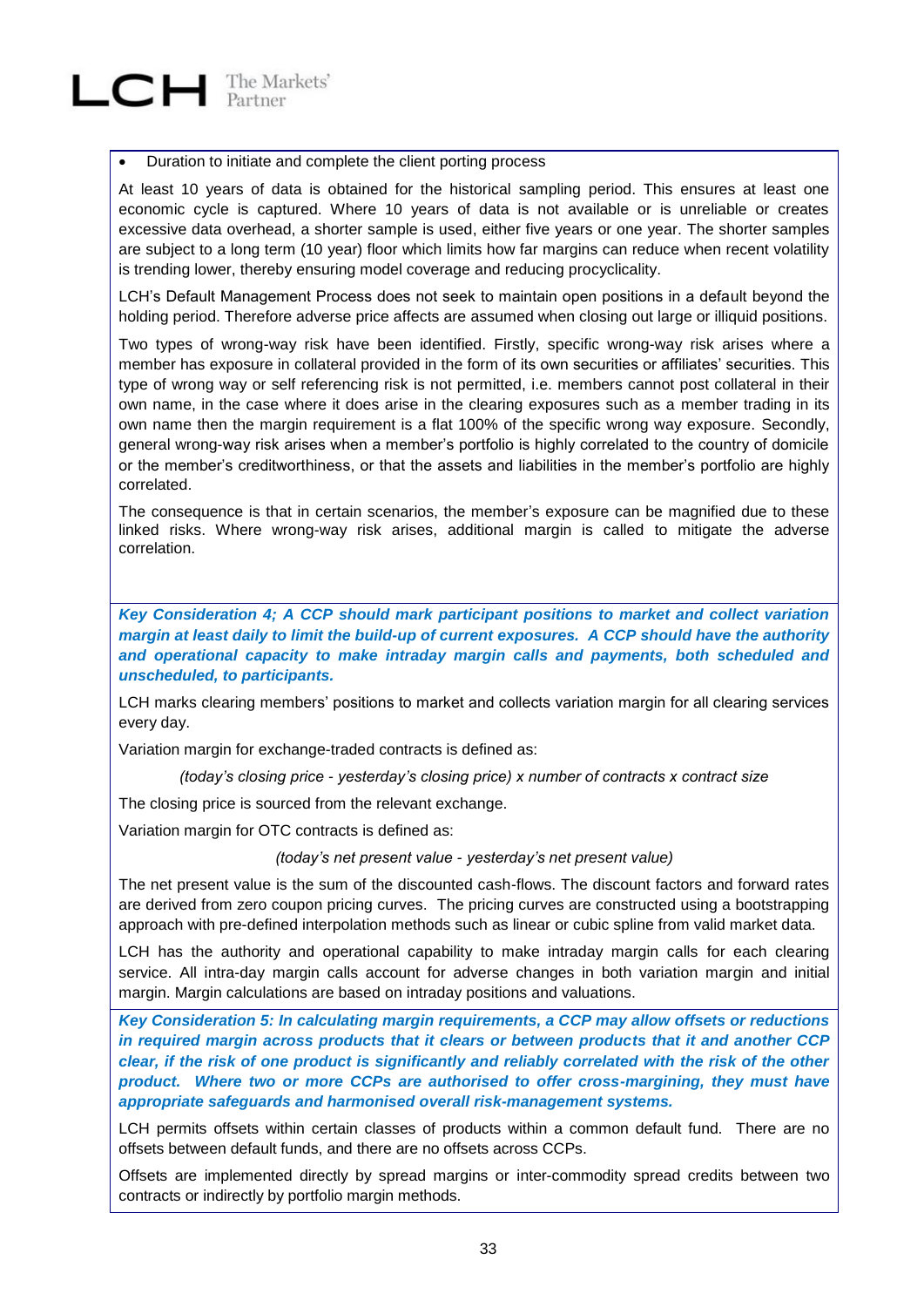The estimate of the potential future exposure (PFE) is determined from an empirical model such as SPAN or an analytical historic simulation such as VaR or expected shortfall.

For the empirical models such as SPAN each product will have an associated risk estimate called the scanning range. The scanning range will be the higher of:

- Three standard deviations of historic volatility based on the higher of one day or two day relative price movements in a one lookback period, or
- 100 per cent of the highest one or two day percentage price move over a one year lookback period.

Combinations of the scanning ranges are arranged to create 16 scenarios for each product. The PFE of the product is the worst outcome of the 16 scenarios. The PFE of the portfolio is the sum of the product worse outcomes less any allowable spread credits (offsets).

For the SPAN models the price dependency is captured in the allowable offsets. Where contracts are correlated with one another, the inter-commodity credit recognises this, by reducing the outright initial margin (scanning range) by a percentage, depending on the level of correlation. In setting the intercommodity offset, the following requirements must apply:

- The difference in daily price moves of the two contracts are used in the evaluation;
- A maximum of one breach of the inter-commodity offset over a 1 year period; and
- The maximum offset is capped at 80 per cent.

l

The analytical historic simulation method does not rely upon a single estimated measure of correlation. Rather, implicit temporal correlations are utilised for simulating potential loss scenarios. A sufficiently long look-back period includes periods of extreme volatility and associated breakdown in the long term relationships. The margin calculation is based on an average of extreme simulated tail losses and ensures that the most punitive scenarios relevant to any portfolio over the look-back period are used for estimating the PFE at the portfolio level. The PFE at the product level is measured from the tail loss for each product separately i.e. the non-diversified portfolio loss. The robustness of LCH's portfolio margin methodologies is measured daily through margin erosion and backtesting analysis. Model performance is assessed at member portfolio level, risk factor level and stylised portfolio level. The stylised (hypothetical) portfolios check margin performance for positions that contain a high degree of price dependency such as stylised calendar spreads and relative value positions. Regular sensitivity testing evaluates changes in recent correlations<sup>7</sup>.

*Key Consideration 6: A CCP should analyse and monitor its model performance and overall margin coverage by conducting rigorous daily backtesting – and at least monthly, and morefrequent where appropriate, sensitivity analysis. A CCP should regularly conduct an assessment of the theoretical and empirical properties of its margin model for all products it clears. In conducting sensitivity analysis of the model's coverage, a CCP should take into account a wide range of parameters and assumptions that reflect possible market conditions, including the most-volatile periods that have been experienced by the markets it serves and extreme changes in the correlations between prices.*

Initial margin coverage is backtested on a daily basis by comparing the portfolio initial margin with ex post clean profit and loss. The backtest results are reviewed daily by the LCH risk management function with monthly summaries shared at each LCH Risk Committee. If backtesting suggests the margin coverage target cannot be met, LCH will conduct further investigation into the performance of the margin model. Additional analysis is performed on a monthly basis to investigate underlying causes of margin coverage breaches and identify any model weaknesses with respect to specific products, risk factors and market conditions.

<sup>7</sup> On 10 April 2017 ESMA published an opinion regarding the implementation of portfolio margining requirements for CCPs under Article 27 of EMIR. LCH became compliant with these updated requirements on 30th September 2017.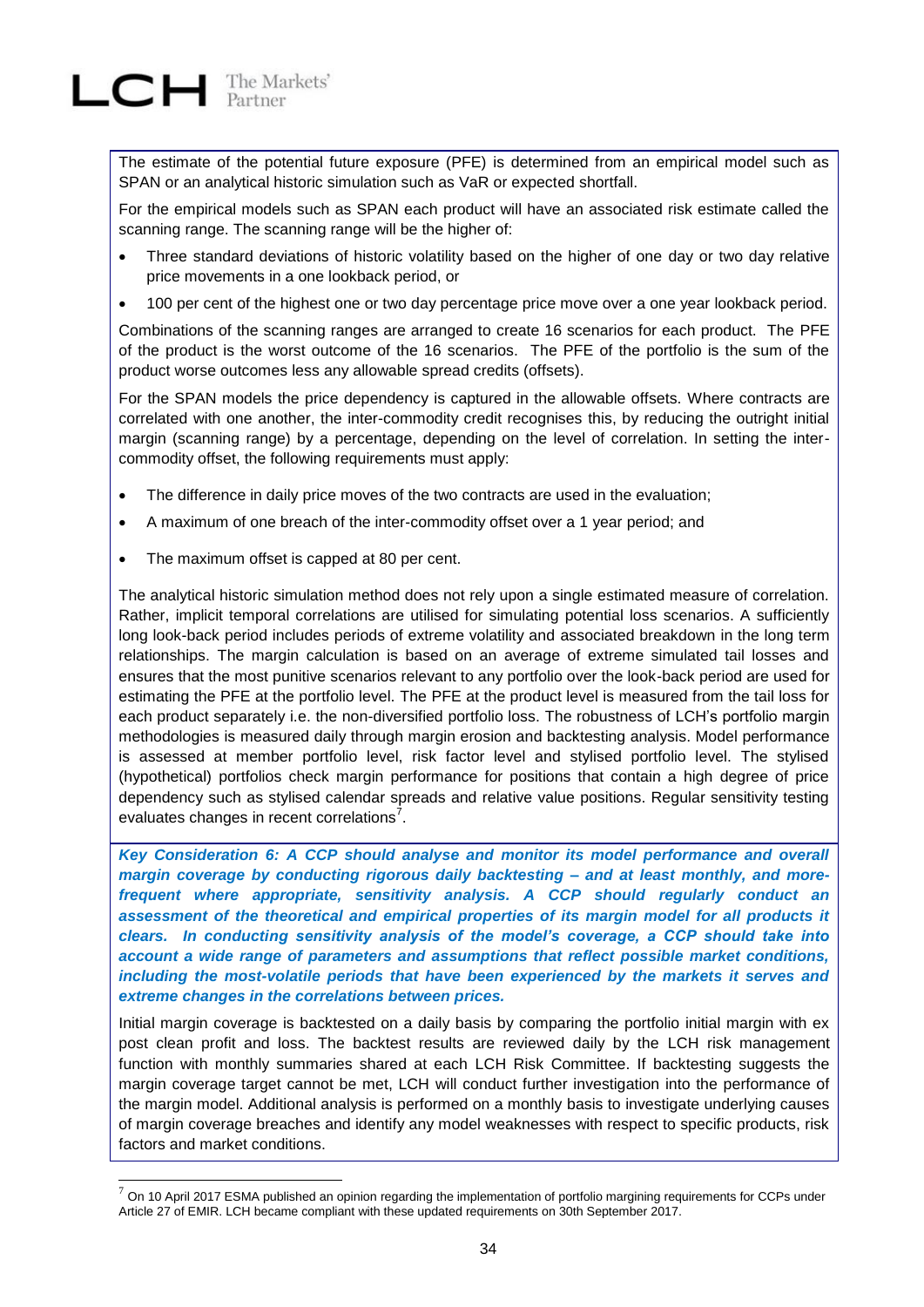

LCH performs six sensitivity tests for the analytical models and seven tests for the empirical models. The tests for the analytical models examine sensitivities to certain portfolio types, volatility scaling assumptions, risk factor return assumptions, risk factor level dependence, EWMA decay factor sensitivity and correlation changes. The tests for the empirical models examine sensitivities to certain portfolio types, correlation effects and the sensitivities to changes in contract offsets.

Tests are performed monthly with quarterly reports made to the risk management function.

Potential shortcomings may arise for a number of different reasons such as that the model does not capture all the risk factors, the model is overly procyclical, the model does not respond to new volatility and correlation, the model exhibits excessive ghosting effects, model backtesting breaches are excessive or clustered, or market conditions breach the model assumptions.

LCH will call additional margin for portfolios exhibiting excessive margin erosion until the model is updated and performance issues are addressed.

Backtesting results by service are disclosed on the LCH website.

The results of the sensitivity tests are for internal purposes only and are not disclosed to members or clients.

*Key Consideration 7: A CCP should regularly review and validate its margin system.*

LCH's margin models are validated on an annual basis considering data over the past year. The independent review of margin models considers all available backtesting and stress testing results. In addition, it tests the performance of the models across various levels of confidence, and tests and calibrates the underlying parameters of models. In addition, LCH's risk policies and outcomes are reviewed on a regular basis by the LCH Risk Committee.

The model review evaluates the validity of the margin model in theory and its performance in practice, and also appraises its parameters and assumptions. The review considers any changes in market practice and recent market conditions.

Material changes to margin methodology are subject to LCH's internal risk governance process, which includes both internal review and independent validation of the model, and must receive approval from both the Executive Risk Committee and the LCH Board.

The model validation report and recommendations, for each LCH clearing service, are notified to internal risk governance, the Internal Audit department and to relevant Regulators.

| <b>Publicly available resources</b> | <b>Margin Methodologies</b>                                            |  |
|-------------------------------------|------------------------------------------------------------------------|--|
|                                     | <b>Risk Management Overview</b>                                        |  |
|                                     | <b>Rulebook</b>                                                        |  |
|                                     | Public quantitative disclosure standards for central<br>counterparties |  |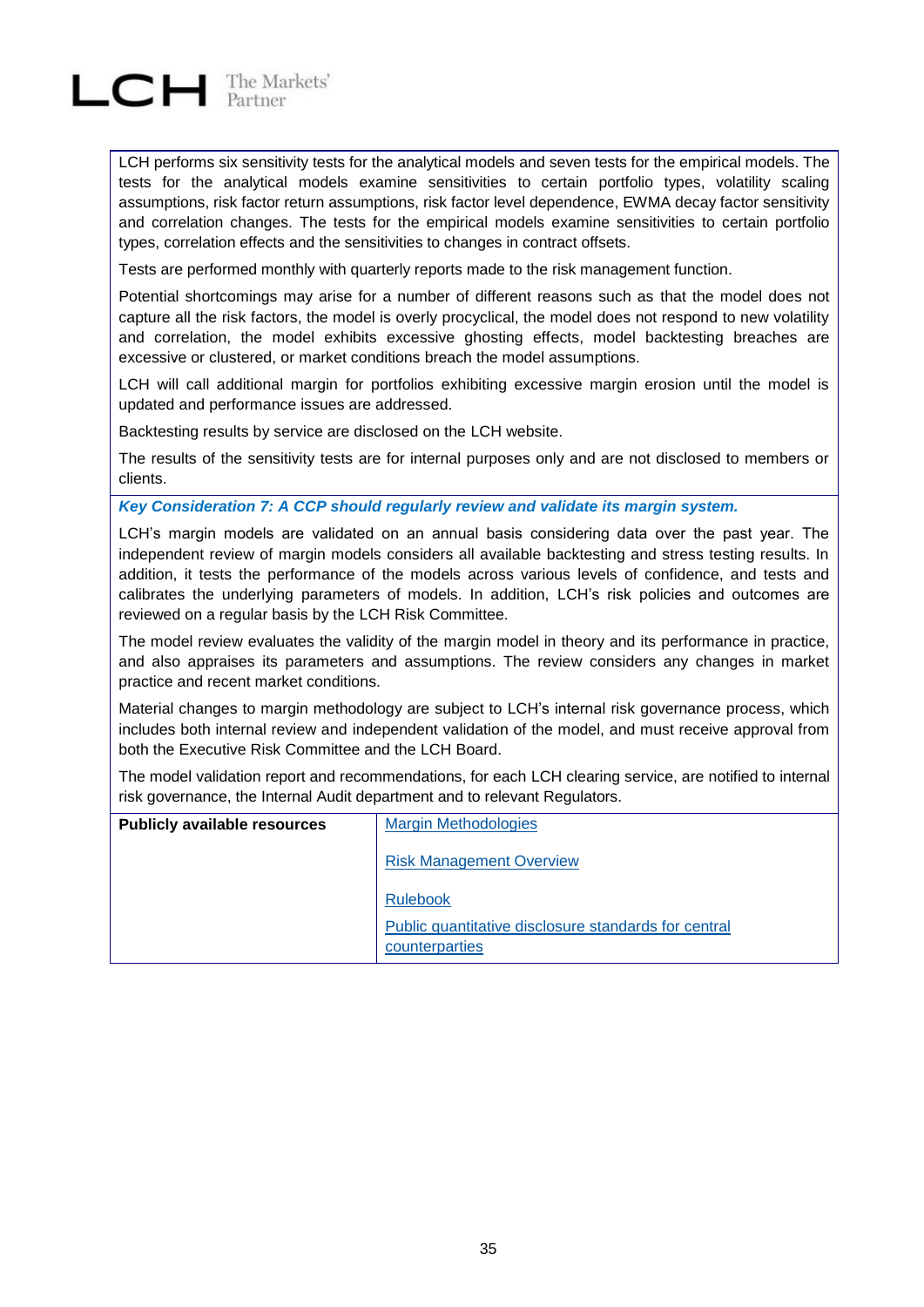## <span id="page-35-0"></span>Principle 7: Liquidity risk

**An FMI should effectively measure, monitor, and manage its liquidity risk. An FMI should maintain sufficient liquid resources in all relevant currencies to effect same-day and, where appropriate, intraday and multiday settlement of payment obligations with a high degree of confidence under a wide range of potential stress scenarios that should include, but not be limited to, the default of the participant and its affiliates that would generate the largest aggregate liquidity obligation for the FMI in extreme but plausible market conditions.**

*LCH has robust arrangements for the management of liquidity risk during business-as-usual and in a default situation. An operational liquidity target is set and closely monitored by LCH and stress testing is performed using conservative assumptions, including the default of the two member groups that would generate the largest liquidity need, to determine the adequacy of its liquid resources. LCH does not rely on supplemental liquid resources, or any assumption of the provision of central bank credit, in meeting its stressed liquidity needs.* 

*Key Consideration 1: An FMI should have a robust framework to manage its liquidity risks from its participants, settlement banks, nostro agents, custodian banks, liquidity providers, and other entities.*

LCH's framework for the management of liquidity risk is set out in an internal Policy, which is reviewed by the LCH Risk Committee and approved by the LCH Board. The policy sets out the parameters within which liquidity risks must be managed within the CCP, including setting out sources of liquidity and liquidity needs, the nature and frequency of liquidity assessment, limits and stress testing.

The framework is further detailed in a series of underlying detailed procedures, namely:

- A Liquidity Plan
- A Liquidity Testing Procedure
- A Liquidity Stress Testing Procedure

LCH's liquidity policy considers two key sources of liquidity needs, as well as other potential outflows that might further deplete liquidity resources. The two main sources of liquidity needs are

(i) outflows that arise in the normal course of operations (i.e. not due to member default), such as repayment of excess cash upon clearing member request, overall reduction in initial margin resulting from clearing members' reduction or close-out of positions, clearing member request to substitute noncash collateral for cash collateral or to facilitate settlement (including for settlement fails); and

(ii) the potential liquidity need in the event of clearing member default(s), thereby requiring LCH to

(a) fulfil the settlement obligations of the defaulting clearing member(s) and,

(b) pay variation margin to non-defaulting clearing members on the positions held by the defaulting clearing member(s). There may also be hedging costs and potential losses due to the liquidation of the defaulting clearing member(s) cleared positions and/or collateral lodged with respect to those cleared positions.

The liquidity policy also considers other potential liquidity needs such as those generated by payment delays or disruptions, as well as the failure of an investment counterparty to return cash at the maturity of an investment. Note that in the absence of a clearing member default, cashflows arising from the clearing activity itself are matched across LCH's books.

The size of LCH's liquidity requirement is an aggregate of the sources of liquidity needs which are assessed on a daily and intraday basis. Liquidity risk is managed on a centralised basis taking into consideration the aggregate liquidity needs across all services. In its quarterly PFMI quantitative disclosure, LCH publishes the size and composition of its qualifying liquid resources, and the estimated and actual largest same-day, and where relevant intraday and multiday payment obligation in total.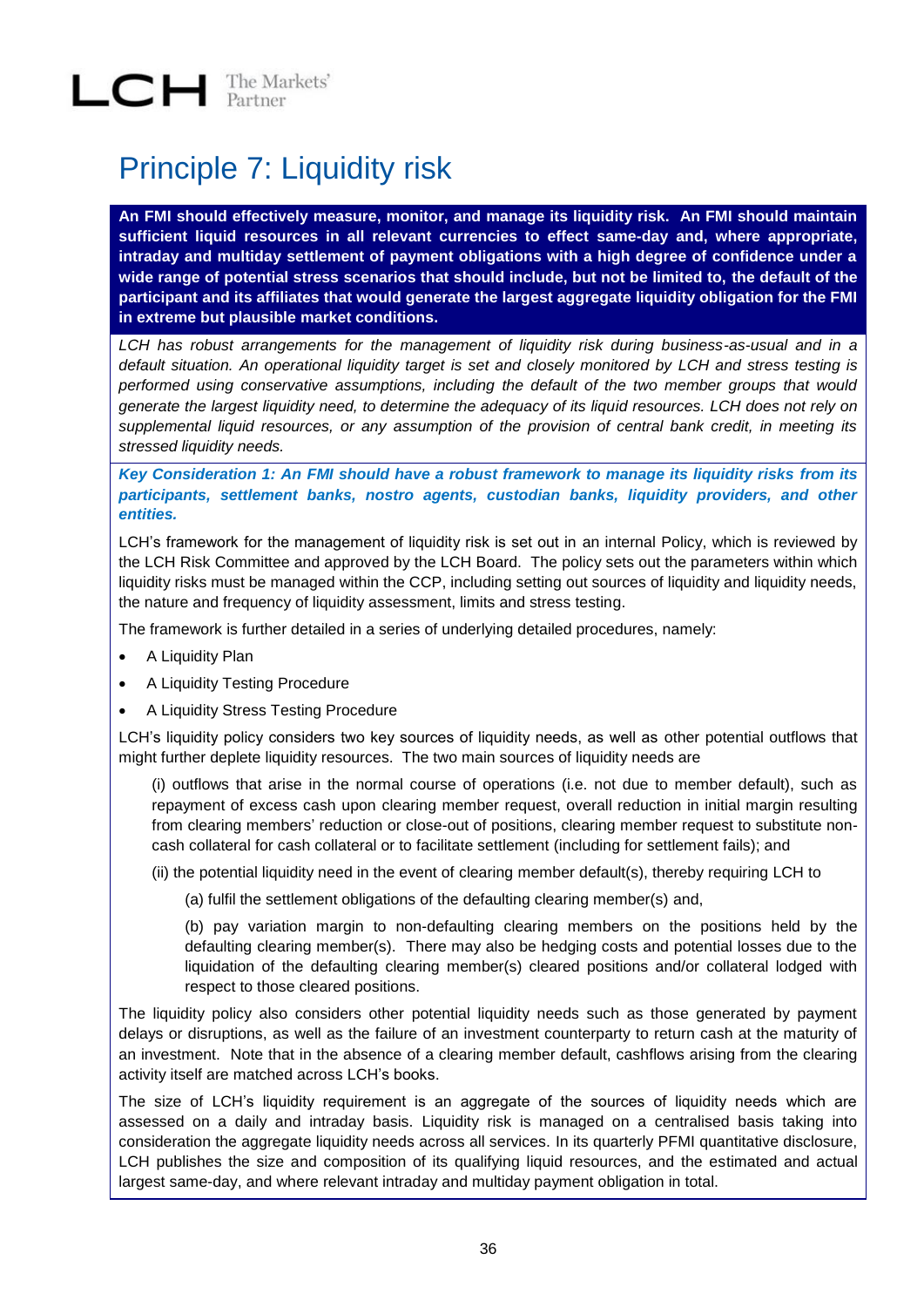# $LCH$  The Markets'

Clearing members, or their affiliates, may also play roles as custodians, settlement banks or investment counterparties. These exposures are assessed and monitored in accordance with LCH's policies, which set out requirements for intraday monitoring and set limits on exposures to these entities.

*Key Consideration 2: An FMI should have effective operational and analytical tools to identify, measure, and monitor its settlement and funding flows on an ongoing and timely basis, including its use of intraday liquidity.*

LCH's core banking system contains records and settlement status of all margin, settlement, funding and investment flows. The system is used by the investment management team (Collateral and Liquidity Management, or CaLM) to manage investment activities and intraday settlement.

In addition, the Collateral Operations department tracks liquidity usage using SWIFT reports received from settlement banks to obtain balance information on nostro accounts on a near real-time basis. All accounts at settlement banks, custodians and (I)CSDs are reconciled daily between external statements and the internal LCH record.

An escalation process is in place within LCH to alert senior management to unusual movements.

*Key Consideration 3 is not applicable to CCPs.*

*Key Consideration 4: A CCP should maintain sufficient liquid resources in all relevant currencies to settle securities-related payments, make required variation margin payments, and meet other payment obligations on time with a high degree of confidence under a wide range of potential stress scenarios that should include, but not be limited to, the default of the participant and its affiliates that would generate the largest aggregate payment obligation to the CCP in extreme but plausible market conditions. In addition, a CCP that is involved in activities with a morecomplex risk profile or that is systemically important in multiple jurisdictions should consider maintaining additional liquidity resources sufficient to cover a wider range of potential stress scenarios that should include, but not be limited to, the default of the two participants and their affiliates that would generate the largest aggregate payment obligation to the CCP in extreme but plausible market conditions.*

As LCH is systemically important in multiple jurisdictions, its liquidity monitoring always considers the liquidity need that would be generated in the event of default of the two largest clearing member groups, including affiliates and investment exposures, in extreme but plausible market conditions, to ensure sufficient liquidity resources are maintained to cover this requirement.

LCH carries out daily liquidity stress tests based on both business as usual and stressed market conditions. LCH models its liquidity out to 30 days to ensure sufficient liquidity to cover ongoing operations. LCH estimates the size of the liquidity requirement in each of EUR, USD and GBP, and in aggregate across all currencies (i.e. those in which it incurs settlements). The model factors in multiple relationships, e.g. when a clearing member is also an investment counterparty. LCH also conducts intraday liquidity stress testing, which models the liquidity impact of investments maturing overnight not being available.

Liquidity needs in all relevant currencies are monitored daily, as part of LCH's liquidity risk management framework.

The results of liquidity stress testing are reported to senior management within LCH's risk and CaLM functions on a daily basis.

*Key Consideration 5: For the purpose of meeting its minimum liquid resource requirement, an FMI's qualifying liquid resources in each currency include cash at the central bank of issue and at creditworthy commercial banks, committed lines of credit, committed foreign exchange swaps, and committed repos, as well as highly marketable collateral held in custody and investments that are readily available and convertible into cash with prearranged and highly reliable funding arrangements, even in extreme but plausible market conditions. If an FMI has access to routine credit at the central bank of issue, the FMI may count such access as part of the minimum requirement to the extent it has collateral that is eligible for pledging to (or for conducting other*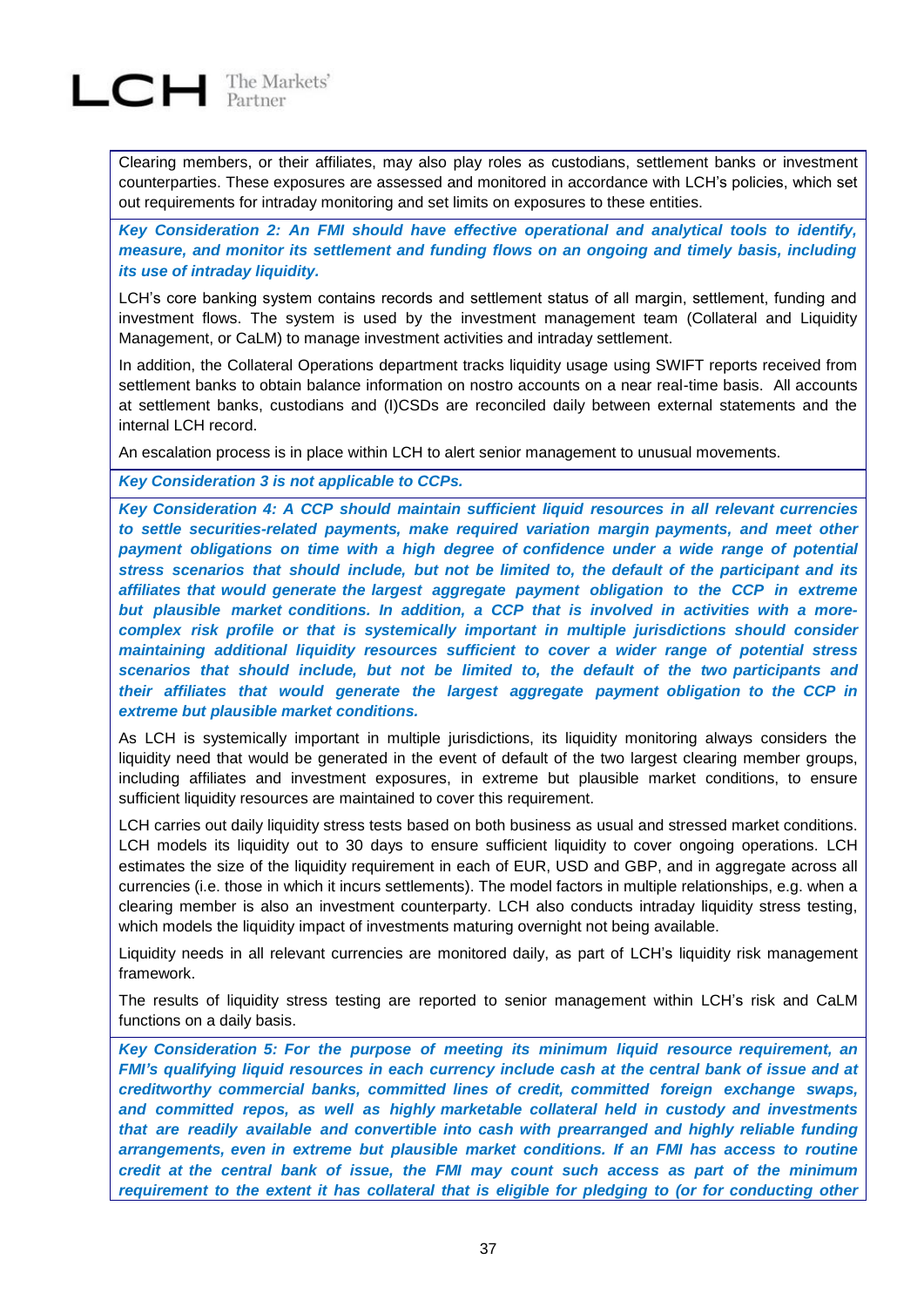$LCH$  The Markets'

*appropriate forms of transactions with) the relevant central bank. All such resources should be available when needed.*

LCH's primary liquid resources consist of cash and highly marketable securities (including those provided by a defaulted member as collateral and received as settlement of the defaulter's cleared positions). The LCH quarterly PFMI quantitative disclosure contains data related to the size and composition of its qualifying liquid resources.

LCH's liquid resources are managed in compliance with its internal investment and liquidity policies to ensure capital preservation and availability of liquidity to meet stressed liquidity requirements. Investments are managed such that maturing investment cash flows each day are sufficient to cover estimated operational needs. A further proportion of the portfolio is maintained in highly liquid government securities that can be sold or used as repo collateral to generate further liquidity as required.

LCH has processes that can be invoked in stressed environments to raise liquidity. These processes make assumptions around some activities which are not utilised in a business as usual environment, and hence care has to be taken to ensure that these assumptions are realistic. To ensure that this is the case, LCH undertakes an exercise of 'War Games' to test the assumptions. These activities test market/counterparty appetite for securities that LCH do not actively invest in or sizes/concentrations of exposures that are outside the day to day activity.

LCH has prearranged funding arrangements in the form of completed GMRA agreements with a number of high quality counterparties, including counterparties with particular expertise and capacity in specific collateral markets. LCH engages in reverse repurchase transactions for investment purposes, and has a regular programme of test repurchase transactions, which are reported through the risk governance process. LCH also has prearranged funding arrangements with major (I)CSDs. For certain currencies, LCH has routine access to central bank facilities, but it does not rely on these facilities

LCH's liquidity policy requires that a minimum buffer be maintained above the stress tested liquidity resource requirement on a cover two basis and remedial action be taken if the buffer is eroded.

*Key Consideration 6: An FMI may supplement its qualifying liquid resources with other forms of liquid resources. If the FMI does so, then these liquid resources should be in the form of assets* that are likely to be saleable or acceptable as collateral for lines of credit, swaps, or repos on an *ad hoc basis following a default, even if this cannot be reliably prearranged or guaranteed in extreme market conditions. Even if an FMI does not have access to routine central bank credit, it should still take account of what collateral is typically accepted by the relevant central bank, as such assets may be more likely to be liquid in stressed circumstances. An FMI should not assume the availability of emergency central bank credit as a part of its liquidity plan.*

LCH does not count non-qualifying liquid resources as being available to meet liquidity outflows in its liquidity stress testing. Collateral accepted by LCH as collateral for investments or as non-cash collateral for margin (which can only be used in the event of the default of the member who provided the collateral) is typically acceptable as collateral at the relevant central bank.

LCH does not rely on supplemental liquid resources, or any assumption of the provision of central bank credit, in meeting its stressed liquidity needs.

*Key Consideration 7: An FMI should obtain a high degree of confidence, through rigorous due diligence, that each provider of its minimum required qualifying liquid resources, whether a participant of the FMI or an external party, has sufficient information to understand and to manage its associated liquidity risks, and that it has the capacity to perform as required under its commitment. Where relevant to assessing a liquidity provider's performance reliability with respect to a particular currency, a liquidity provider's potential access to credit from the central bank of issue may be taken into account. An FMI should regularly test its procedures for accessing its liquid resources at a liquidity provider.*

LCH does not rely on specific liquidity providers to meet its minimum required qualifying liquidity resources as it holds sufficient qualifying resources by way of highly marketable collateral held in custody and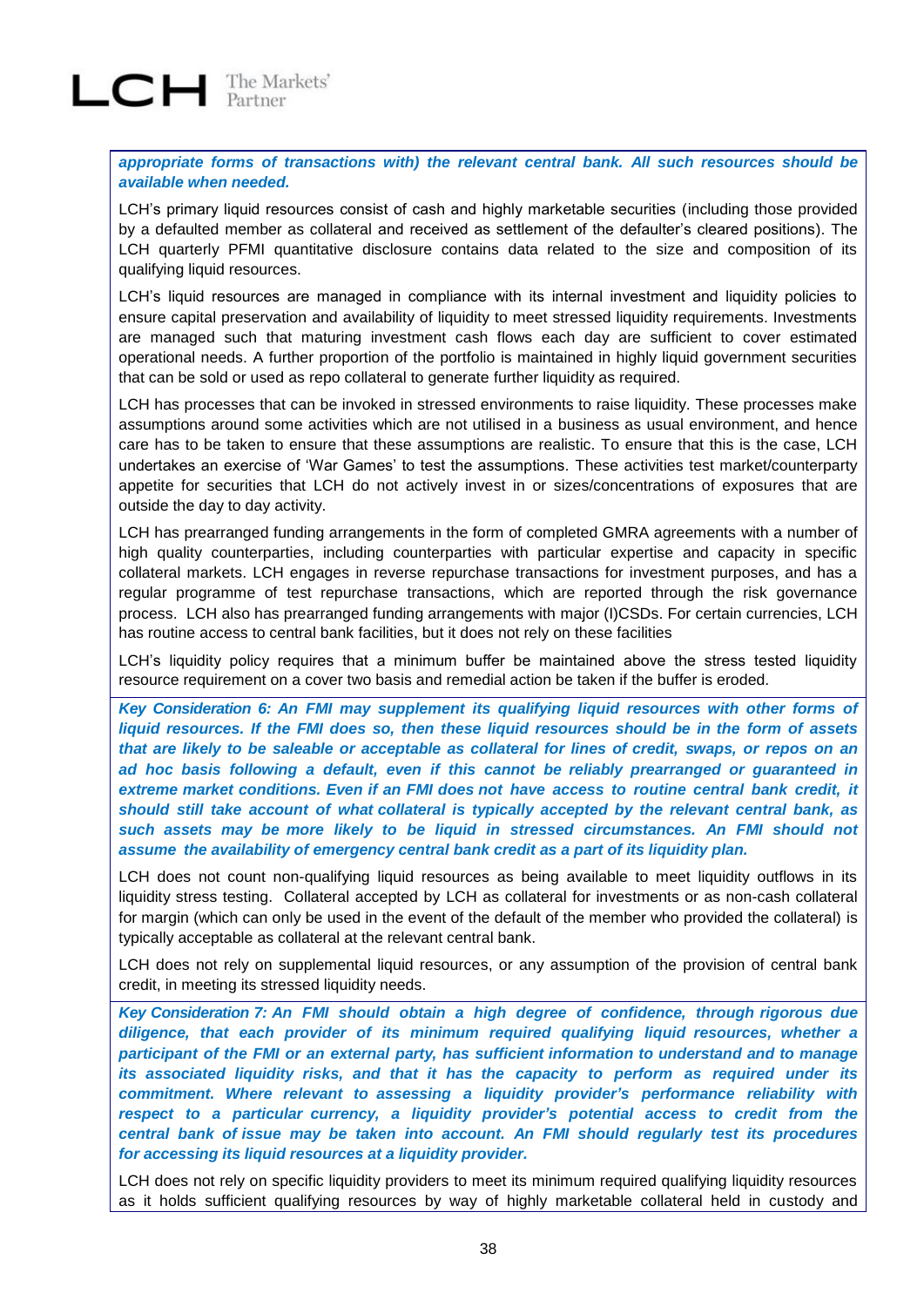

investments. This collateral can be readily convertible into cash with prearranged and highly reliable funding arrangements.

LCH carries out appropriate ongoing due diligence on counterparties as required by its Counterparty Credit Risk Policy.

LCH maintains a Liquidity Plan that describes the tools that would be used to fund liquidity to meet operational or default liquidity needs. The plan considers possible constraints on access to each source of liquidity, including whether they would be available during periods of market stress or during a 'liquidity event' (defined as a situation where there is an actual or perceived risk of any cash shortfall). Some of the tools LCH would use to address a liquidity shortfall are applied on an ongoing basis as part of LCH's standard investment and liquidity management activities e.g. maturing investments, and the purchase and sale of securities. To ensure that it could access liquidity through using the tools that are not used on a dayto-day basis (e.g. repo, borrowing, FX swaps), LCH conducts regular 'war games'. As part of these tests, LCH also simulates the liquidation of a defaulting clearing member's collateral.

*Key Consideration 8: An FMI with access to central bank accounts, payment services, or securities services should use these services, where practical, to enhance its management of liquidity risk.*

LCH's internal risk policy sets a preference for the use of central bank services where available.

Practical considerations are, for example, the existence of policy determinations by the central bank of the currency or local legal frameworks that do not permit access to central bank accounts by CCPs, or else restrict the provision of such accounts to domestic CCPs or those deemed to be systemically important in that jurisdiction.

LCH maintains accounts for concentration and payment services in GBP, EUR, CHF, CAD, NOK and AUD. LCH uses each of the above accounts to facilitate its payment and settlement activity in the relevant currency.

*Key Consideration 9: An FMI should determine the amount and regularly test the sufficiency of its liquid resources through rigorous stress testing. An FMI should have clear procedures to report the results of its stress tests to appropriate decision makers at the FMI and to use these results to evaluate the adequacy of and adjust its liquidity risk-management framework. In conducting stress testing, an FMI should consider a wide range of relevant scenarios. Scenarios should include relevant peak historic price volatilities, shifts in other market factors such as price determinants and yield curves, multiple defaults over various time horizons, simultaneous pressures in funding and asset markets, and a spectrum of forward-looking stress scenarios in a variety of extreme but plausible market conditions. Scenarios should also take into account the design and operation of the FMI, include all entities that might pose material liquidity risks to the FMI (such as settlement banks, nostro agents, custodian banks, liquidity providers, and linked FMIs), and where appropriate, cover a multiday period. In all cases, an FMI should document its supporting rationale for, and should have appropriate governance arrangements relating to, the amount and form of total liquid resources it maintains.*

LCH carries out daily and intraday liquidity stress testing which compares stress needs for liquidity against the stressed resources available.

Daily reports of the results of such testing are circulated to senior risk management including the Chief Risk Officer. The stress tests take a conservative set of assumptions about potential outflows and the ability of LCH to liquidate assets, and assume the default of the two largest members, along with their affiliates and clients, that have the largest liquidity requirements. In addition to the cover two liquidity stress tests, LCH also runs several additional extreme but plausible stress-test scenarios, which target events that are considered to have a probability of up to once in 30 years. These scenarios model the impact of restricted access to liquid resources due to closure of certain parts of the repo market, the impact of a regional economic crisis and the default of multiple clearing participants. The results of these additional stress tests are used for management information.

The liquidity stress tests take into account liquidity risks arising from the different relationships LCH has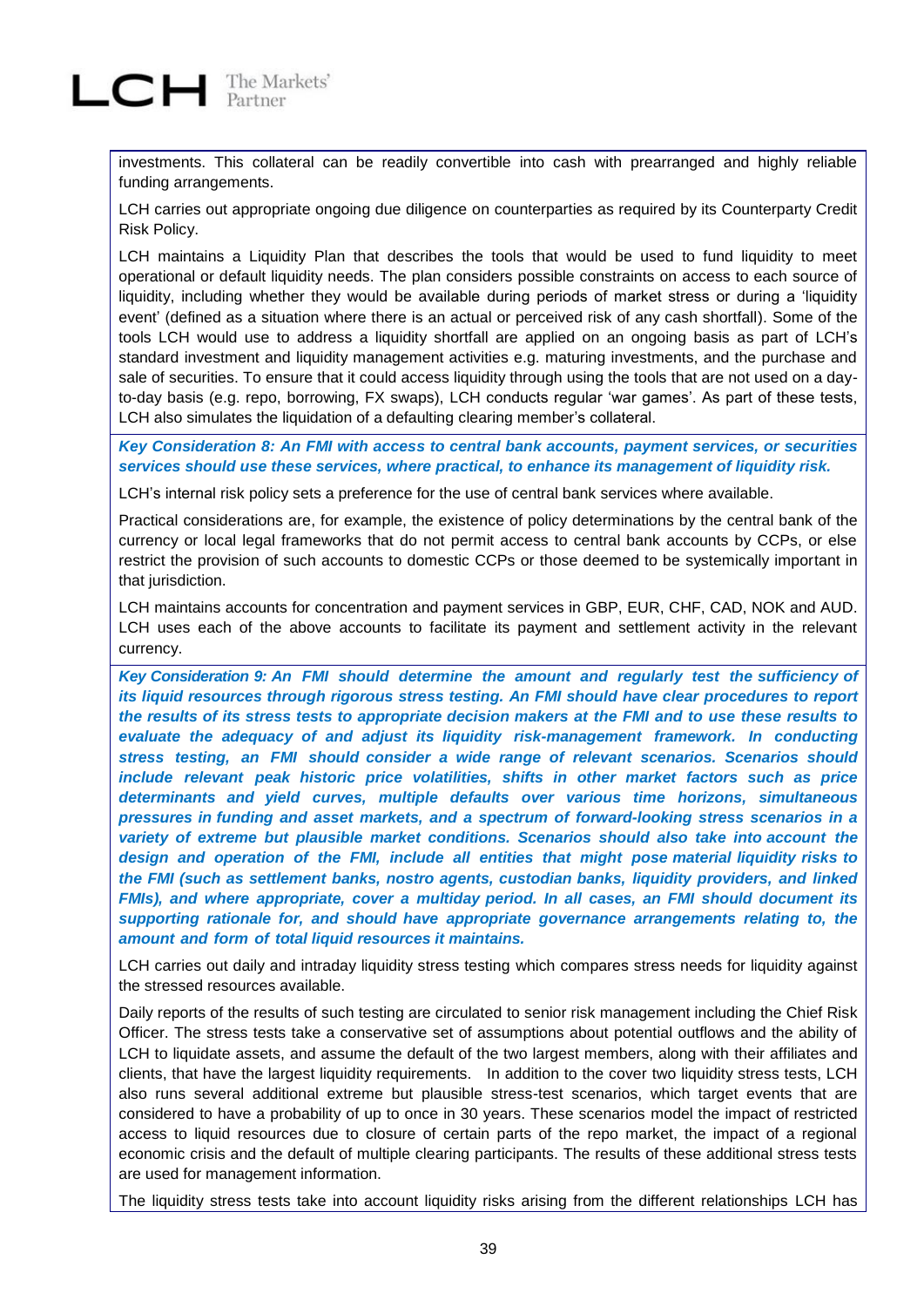

with the entities, or members of the same group, and assume that they may simultaneously default in their capacities as clearing member, as investment counterparty, and as Settlement bank or custodian. LCH's stress testing seeks to ensure that it is able to settle its payment obligations on time in this circumstance. As part of the quarterly liquidity reverse stress testing scenario suite, both the availability of the liquid assets and the size of the liquid liabilities are stressed in different ways to determine whether it would be plausible to be left with a liquidity deficit (i.e. the Liquidity Coverage Ratio is under 100%).

The Liquidity Risk Policy and liquidity plan are reviewed annually with any changes reviewed and approved by the Risk Committee and the LCH Board. The liquidity risk management framework is subject to independent validation annually.

*Key Consideration 10: An FMI should establish explicit rules and procedures that enable the FMI to effect same-day and, where appropriate, intraday and multiday settlement of payment obligations on time following any individual or combined default among its participants. These rules and procedures should address unforeseen and potentially uncovered liquidity shortfalls and should aim to avoid unwinding, revoking, or delaying the same-day settlement of payment obligations. These rules and procedures should also indicate the FMI's process to replenish any liquidity resources it may employ during a stress event, so that it can continue to operate in a safe and sound manner.*

The key tests used to determine the liquidity requirement in the event of a member default are the intraday liquidity stress test and 30-day liquidity stress test, which forecasts liquidity requirements that arise over the next 30 business days under stressed market conditions and assuming the default of the two member groups with the largest liquidity requirements. To ensure it maintains sufficient liquid resources, the Liquidity Risk Policy requires LCH maintain a minimum liquidity buffer above its total liquidity requirement. This ensures that the CCP has sufficient liquidity to meet intraday and daily liquidity needs following the default of the two clearing members (with their affiliates and clients) with the largest liquidity requirements. The actions that LCH would take to address uncovered liquidity shortfall or replenish its liquidity resources are described in the Liquidity Plan and Recovery Plan. The Liquidity Plan covers the tools that could be used to fund operational and default liquidity needs. LCH typically holds a substantial buffer of liquid resources in excess of its liquidity coverage ratio (LCR) required to meet the projected operational and default liquidity requirement. The Liquidity Plan and the Recovery Plan consider possible constraints on access to each source of liquidity, including whether they would be available during periods of market stress or during a 'liquidity event' (defined as a situation where is an actual or perceived risk of any cash shortfall). LCH incorporates restricted access to liquidity sources in its liquidity stress testing.

| <b>Publicly available resources</b> | <b>Rulebook</b>                                                        |
|-------------------------------------|------------------------------------------------------------------------|
|                                     | Public quantitative disclosure standards for central<br>counterparties |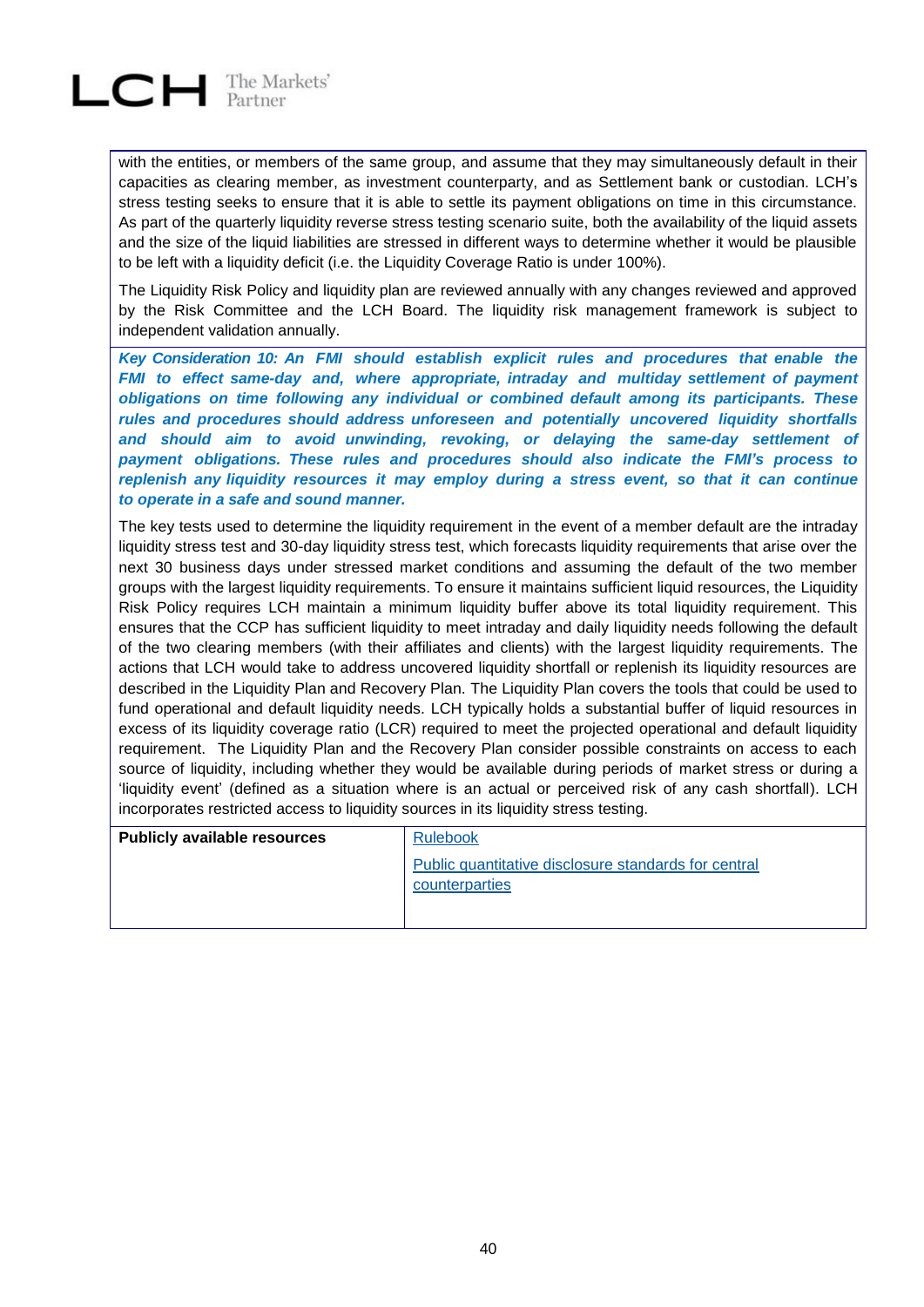## Principle 8: Settlement Finality

**An FMI should provide clear and certain final settlement, at a minimum by the end of the value date. Where necessary or preferable, an FMI should provide final settlement intraday or in real time.**

*LCH's arrangements for ensuring settlement finality are founded on the designation of LCH under the UK Settlement Finality Regulations 1999; LCH Rulebook provisions; and the commissioning of legal opinions in support of the applicable provisions within its Rulebook.* 

*Key Consideration 1: An FMI's rules and procedures should clearly define the point at which settlement is final.*

Cash settlements occur via LCH's proprietary direct debit system, the Protected Payments System (PPS), and Settlement Services Providers, as referred to in the LCH Settlement Finality Regulations.. For more information on PPS see *Principle 9*. Securities settlements occur via Securities Systems Operators, as referred to in the LCH Settlement Finality Regulations.

The conditions under which settlement obligations in respect of registered contracts are final and irrevocable are set out in the Settlement Finality Regulations section of the publicly available LCH Rulebook. Under LCH's Settlement Finality Regulations:

- a Payment Transfer Order becomes irrevocable once the PPS bank, Member Settlement Bank, Concentration or central bank or Settlement Services Provider, as applicable, has confirmed the commitment via SWIFT message or otherwise confirms that such payment will be made; and
- a Securities Transfer Order becomes irrevocable at the time prescribed by that Securities System Operator.

The legal basis for the framework with respect to settlement finality is found in the LCH Rulebook along with the legal agreements between LCH and its clearing members or Settlement Service Providers. This framework is supported by:

- the designation of LCH, including the PPS, under the *UK Financial Markets and Insolvency (Settlement Finality) Regulations 1999*, which implements *Directive 98/26/EC of the European Parliament and of the Council of 19 May 1998 on settlement finality in payment and securities settlement systems (the Settlement Finality Directive)*. The Settlement Finality Directive aims to reduce the risks associated with participation in payment and securities settlement systems by minimising the disruption that may be caused by insolvency proceedings brought against a participant in such a system; and
- Legal opinions commissioned by LCH that seek to confirm that the LCH Settlement Finality Regulations (which form part of the Rulebook) are enforceable. These legal opinions are published on the LCH website.

LCH performs its securities settlement with linked FMIs, such that LCH makes its payments and deliveries only after settlement has been confirmed on opposite and equivalent payments or deliveries.

*Key Consideration 2: An FMI should complete final settlement no later than the end of the value date, and preferably intraday or in real time, to reduce settlement risk. An LVPS or SSS should consider adopting RTGS or multiple-batch processing during the settlement day.*

With regards to LCH's operation of the PPS all currencies are final and irrevocable on the value date. For some currencies this will be same-day settlement (i.e. settled on the day of the instruction).

Clearing members are required to have both primary and contingency arrangements with PPS banks for each currency in which settlement is incurred.

With respect to settlement via a Settlement Services Provider, settlement shall be complete upon the earlier of the settlement of all Payment Transfer Orders to the relevant Settlement Services Provider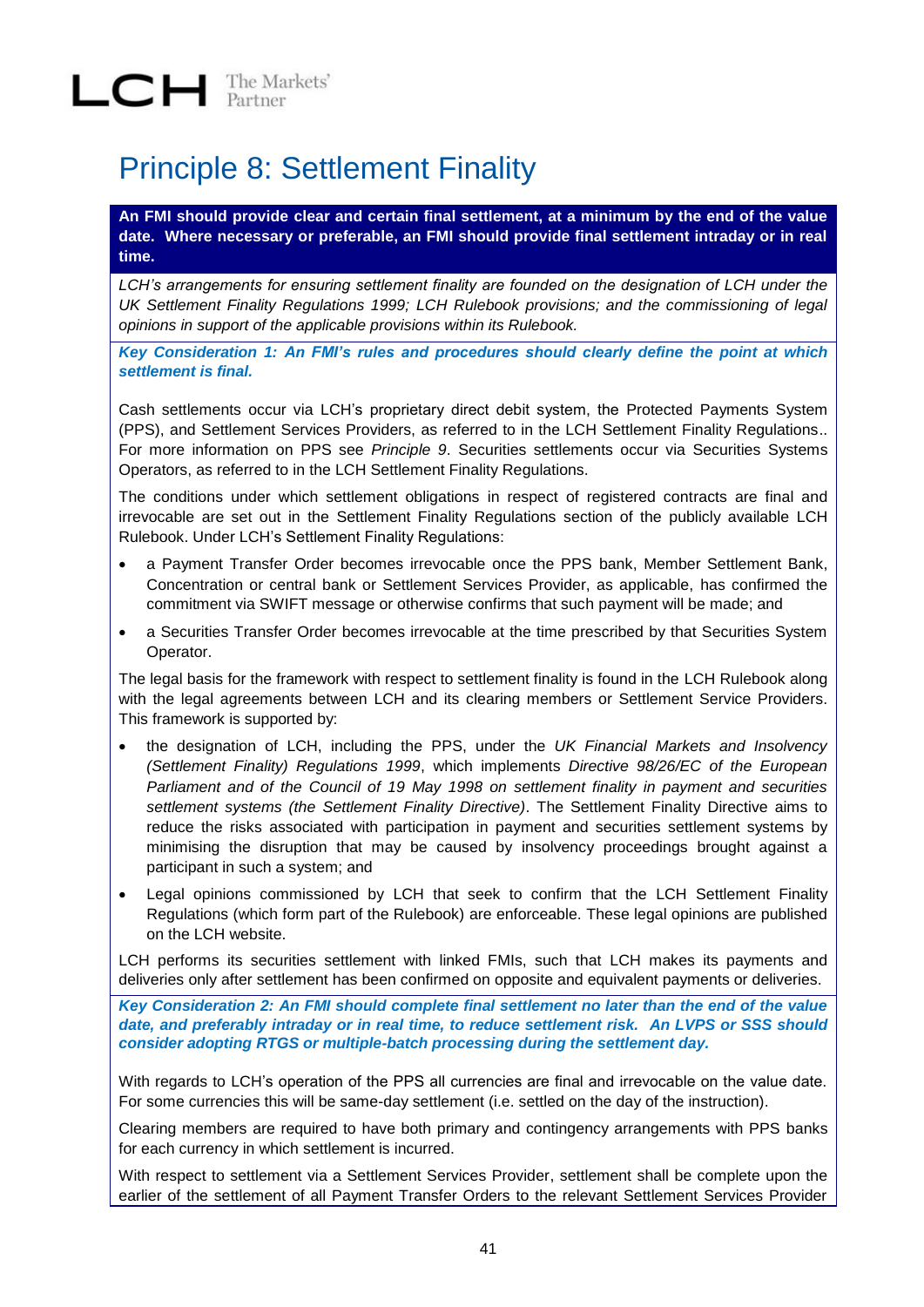

together having the effect on the given settlement date of reducing the balance on a cash account provided by the Settlement Services Provider to zero or the end of the given business day.

The Settlement Finality Regulations within the LCH Rulebook do not provide for deferral of cash nor securities settlement. Deferral of payment or settlement could lead to member default, in accordance with the LCH Rulebook.

When LCH makes intraday calls (please see *Principle 6*) settlement must take place within an hour of the call being issued.

*Key Consideration 3: An FMI should clearly define the point after which unsettled payments, transfer instructions, or other obligations may not be revoked by a participant.*

The Settlement Finality Regulations within the LCH Rulebook are supported by the designation of LCH under the *UK Financial Markets and Insolvency (Settlement Finality) Regulations 1999,* which implements *Directive 98/26/EC of the European Parliament and of the Council of 19 May 1998 on settlement finality in payment and securities settlement systems* (the Settlement Finality Directive). The Settlement Finality Directive aims to reduce the risks associated with participation in EU payment and securities settlement systems by minimising the disruption that may be caused by insolvency proceedings brought against a participant in such a system. LCH's Settlement Finality Regulations specify the times after which Payment Transfer Orders are irrevocable.

The LCH Rulebook specifies that a member's cash settlement obligation due to LCH via PPS is not deemed to have been satisfied when funds have been transferred from the member's account at the PPS Bank to the LCH account at the PPS bank, but only when funds have been transferred from the LCH account at the PPS Bank to the LCH account at LCH's concentration bank, and any time permitted for the recall of any such payment in the relevant payment system has expired. The initial transfer of funds from the member's account at the PPS Bank to the LCH account at the PPS bank will always be preceded by a payment confirmation from the PPS bank to LCH that such funds will be transferred to LCH. Once such a confirmation has been received by LCH this payment can no longer be revoked by the PPS bank. Before this time an unsettled payment could only be revoked by LCH; any other revocation could potentially lead to a clearing member being served with a Default Notice.

Securities Systems Operators prescribe when securities settlement obligations have been satisfied. Should a Securities Systems Operator alter its prescribed settlement time LCH will support this. Noncash settlement cancellations could be made subject to the Settlement Systems Operator's rules and prescribed cut-off times.

The LCH Rulebook, including LCH's Settlement Finality Regulations, is publicly disclosed on the LCH website.

| Publicly available resources |  |
|------------------------------|--|
|                              |  |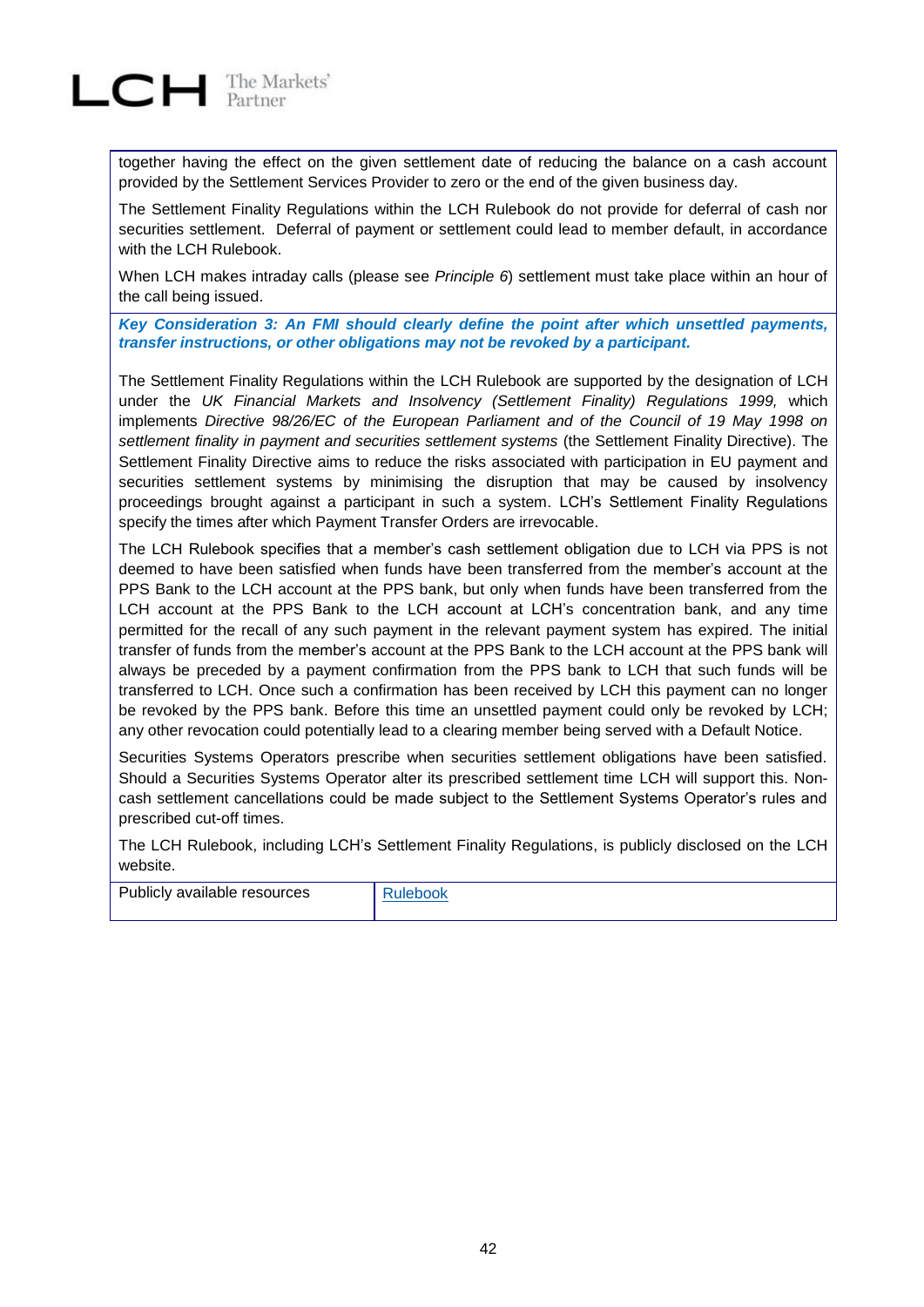## Principle 9: Money Settlements

**An FMI should conduct its money settlements in central bank money where practical and available. If central bank money is not used, an FMI should minimise and strictly control the credit and liquidity risk arising from the use of commercial bank money.**

*LCH uses central bank money for settlement purposes where available and practicable. Where commercial banks are utilised, LCH has contractual arrangements in place through legal agreements and its Rulebook provisions, to minimise incurring credit risk. Supporting operational procedures and processes are also designed to mitigate credit and liquidity risk.* 

*Key Consideration 1: An FMI should conduct its money settlements in central bank money, where practicable and available, to avoid credit and liquidity risks.*

LCH operates the PPS $^8$  for the transfer of funds to and from clearing members. The PPS is overseen by the Bank of England as a Recognised Payment System under the Banking Act 2009. The PPS operates within the legal framework of the PPS Agreements between LCH and the PPS Banks. There are separate PPS Agreements covering each jurisdiction where the PPS operates (i.e. the UK,USA and Australia) in order to support extended clearing hours.

A clearing member must complete a PPS mandate for each PPS Bank where it maintains PPS accounts. A clearing member is required to maintain a UK PPS bank account for GBP, a US PPS bank account for USD, and is also required to maintain a PPS Bank account for each currency in which it incurs settlement at one of the participating PPS banks.

Settlement is over accounts at each participating PPS bank between accounts maintained by the clearing member and those maintained by LCH. PPS banks then make (or receive) payment to/from the LCH concentration bank via the relevant Large Value Payment System (LVPS) for the particular currency. Note that any payment to or from the concentration bank represents the net position against LCH of all the clearing members that use a given PPS bank $^9$ .

LCH's internal risk policies set a preference for the use of central bank services for concentration accounts where available. Practical considerations are, for example, the existence of policy determinations by the central bank of the currency or local legal frameworks that do not permit access to central bank accounts by CCPs, or else restrict the provision of such accounts to domestic CCPs or those deemed to be systemically important in that jurisdiction.

LCH maintains central bank accounts for concentration purposes in Pounds Sterling, Euros, Canadian dollars, Australian dollars, Norwegian Kroner and Swiss Francs. Commercial banks are utilised as concentration banks for United States dollars and other currencies where central bank accounts are not available. Commercial concentration banks are subject to specific credit and operational criteria as laid out in LCH's internal risk policies.

*Key Consideration 2: If central bank money is not used, an FMI should conduct its money settlements using a settlement asset with little or no credit or liquidity risk.*

The rules governing the PPS ensure that LCH does not have credit exposure to PPS banks. A clearing member's obligation to LCH is only deemed satisfied once funds have been transferred from the PPS bank to the concentration bank of LCH and any time permitted by the relevant payment system has expired for the recall of any such payment (i.e. the payment could no longer be revoked). This means that a clearing member remains responsible for the obligation in the event of the PPS bank's failure. LCH's credit exposure to a commercial concentration bank ceases once the funds are transferred by the concentration bank to another entity in accordance with LCH's instructions.

l

<sup>8</sup> LCH's proprietary Protected Payments System.

 $^9$  For example, consider a PPS bank that acts on behalf of just two clearing members. If one clearing member is owed \$1 from LCH, and the other clearing member owes \$1 to LCH, there will be no payment from the PPS bank to the concentration bank.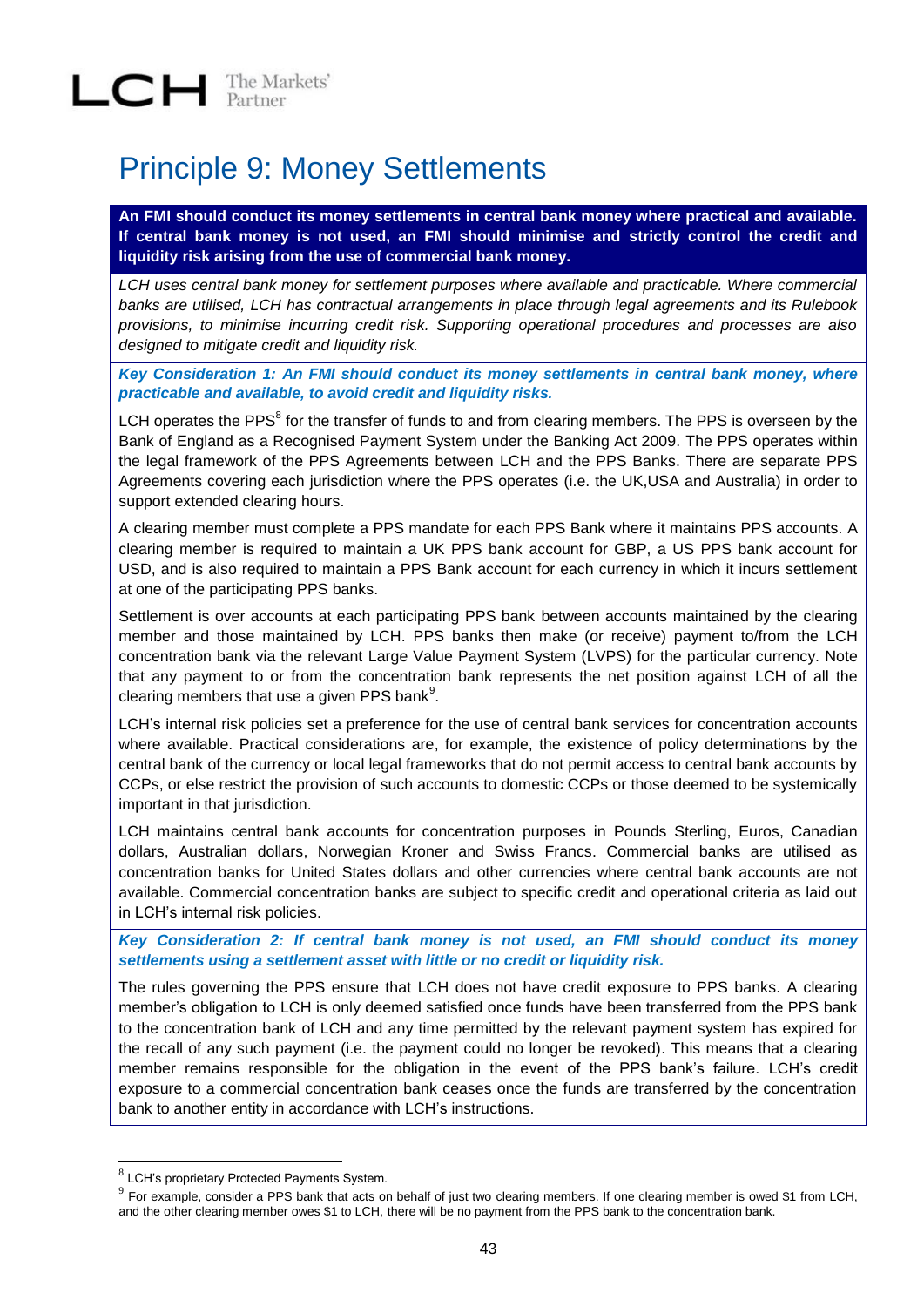

LCH sets out criteria for banks operating or applying to operate the PPS, which include:

- A minimum Internal Credit Score (ICS) calculated in accordance with and as required by LCH's internal risk policies;
- Operational requirements around accounting and SWIFT messaging; and
- Adherence to LCH procedures and the terms and conditions of the PPS Agreement.

LCH reserves the right to apply more stringent criteria when, in its assessment, a PPS bank's financial resources or operational capability are not commensurate with its level of business. PPS banks that fail to meet the criteria or have been downgraded are required to leave the service.

*Key Consideration 3: If an FMI settles in commercial bank money, it should monitor, manage, and limit its credit and liquidity risks arising from the commercial settlement banks. In particular, an FMI should establish and monitor adherence to strict criteria for its settlement banks that take account of, among other things, their regulation and supervision, creditworthiness, capitalisation, access to liquidity, and operational reliability. An FMI should also monitor and manage the concentration of credit and liquidity exposures to its commercial settlement banks.*

LCH calculates an ICS for each of its PPS and concentration banks. The score is calculated using quantitative and qualitative factors that include creditworthiness and capitalisation, the bank's regulation, supervision, access to liquidity and operational reliability. Each PPS bank's rating is subject to a formal assessment at least once per year. Other factors are taken into account during the wider on-boarding process.

Under the PPS Agreements, LCH may undertake regular due diligence of a PPS bank and a PPS bank agrees to meet with LCH at least once per calendar year to formally review the service.

LCH's risk management policies set the standards for the selection of PPS and concentration banks, and monitoring of exposures that arise from PPS and concentration bank activities on a daily (and where appropriate, intraday) basis.

LCH has monitoring processes in place to assess the potential losses it and its participants face, and the liquidity pressures if there is a failure at one of its settlement banks. LCH considers the risk of potential losses is mitigated through its Rulebook provisions which have the effect that a member remains liable for any amount due to LCH until such amounts have been transferred by the PPS bank to LCH's concentration account(s) (or paid out to another member using the same PPS bank). This risk is further mitigated for LCH and its participants, through the PPS agreements which specify that transfers to LCH concentration bank accounts shall be made within two hours of instruction, and LCH's procedures to 'shape' payment flows to avoid build up of material exposures. Additionally, LCH sets unsecured exposure limits for commercial concentration banks, which are monitored intraday and capped to 75 percent of LCH's capital base.

*Key Consideration 4: If an FMI conducts money settlements on its own books, it should minimise and strictly control its credit and liquidity risks.*

LCH does not conduct money settlements on its own books.

*Key Consideration 5: An FMI's legal agreements with any settlement banks should state clearly when transfers on the books of individual settlement banks are expected to occur, that transfers are to be final when effected, and that funds received should be transferable as soon as possible, at a minimum by the end of the day and ideally intraday, in order to enable the FMI and its participants to manage credit and liquidity risks.*

LCH executes a standardised set of binding terms and conditions with the commercial banks that participate in the UK, US or Australia PPS, i.e. the PPS Agreement. The PPS Agreement requires that the PPS Bank confirm payments to LCH and, that such payments confirmation occur within specified time limits. Following payment confirmation, payments in respect of margin calls must be credited to the LCH Account no later than such times as set out in the PPS Agreement, i.e. by 9:00am (London time) on the relevant value day or within one hour for intraday calls with a same day value date. The PPS Agreement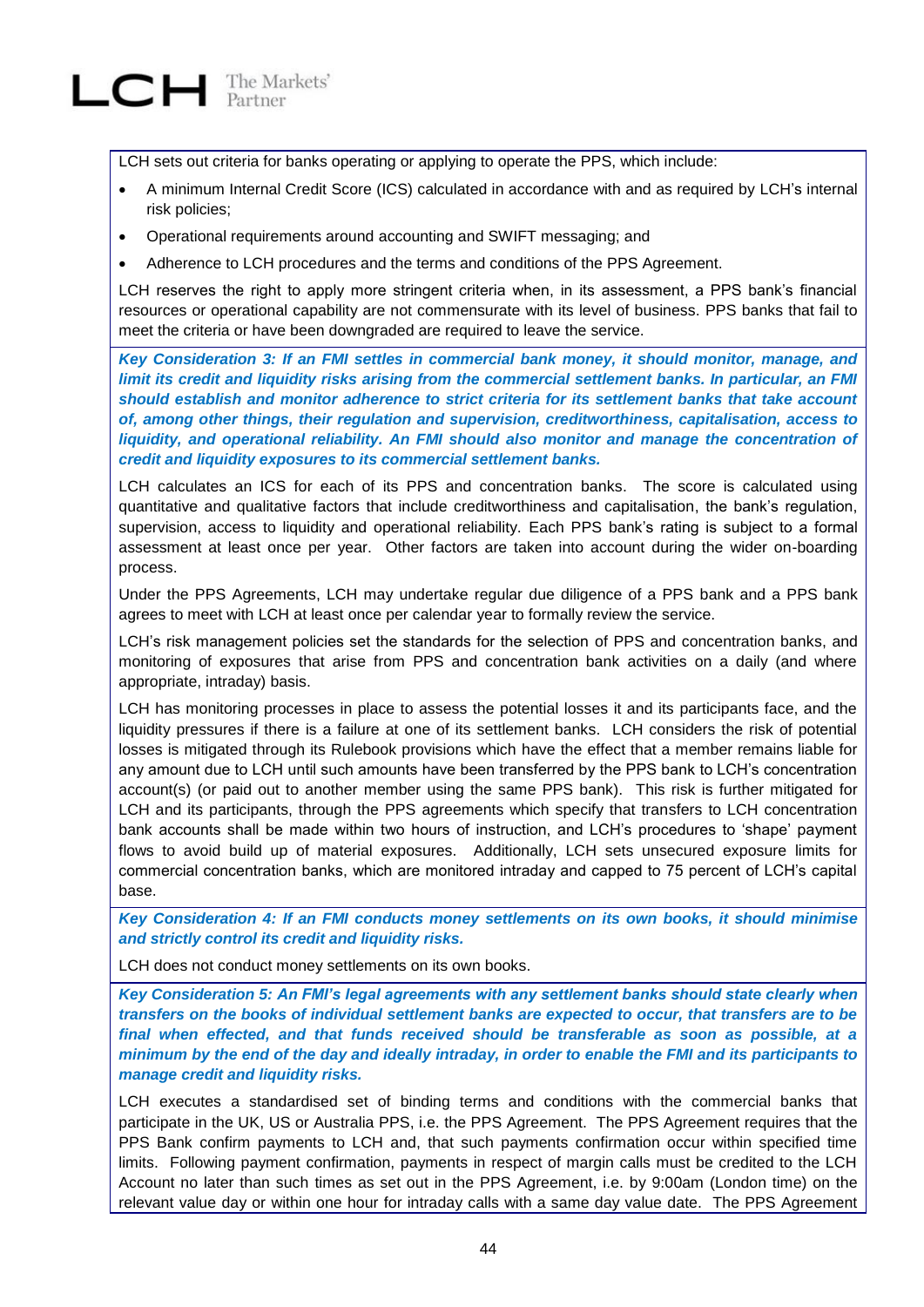

| also requires that Concentration Transfers take place within two hours of receipt by the PPS Bank of the<br>LCH instruction to concentrate funds. |                                     |  |  |
|---------------------------------------------------------------------------------------------------------------------------------------------------|-------------------------------------|--|--|
| <b>Publicly available resources</b>                                                                                                               | <b>PPS</b> Arrangements             |  |  |
|                                                                                                                                                   | <b>PPS Concentration Activities</b> |  |  |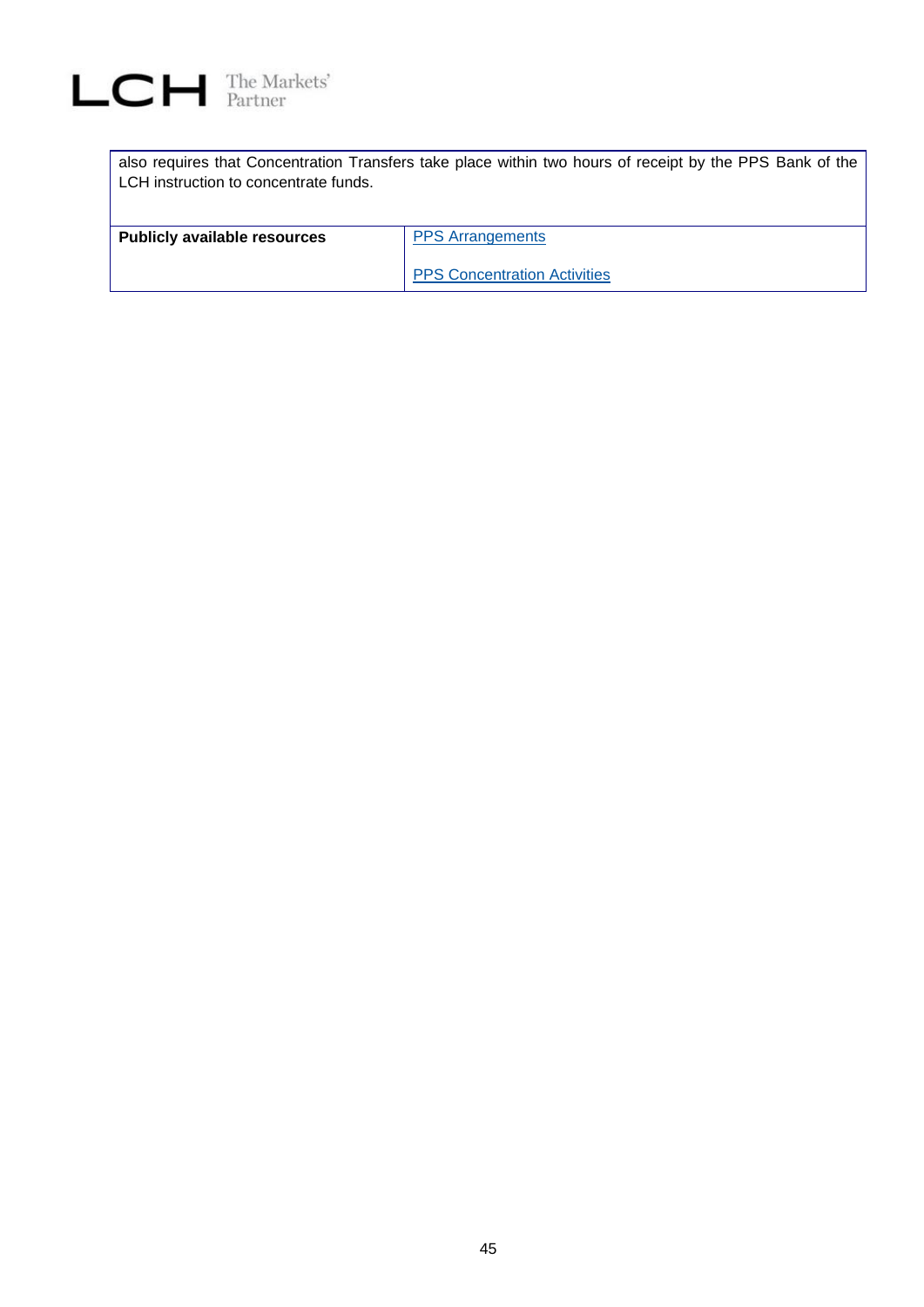## Principle 10: Physical deliveries

**An FMI should clearly state its obligations with respect to the delivery of physical instruments or commodities and should identify, monitor and manage the risks associated with such physical deliveries.**

*The LCH Rulebook governs and sets out the overall obligations and responsibilities of all market participants clearing physically delivered instruments (bonds and equities) through LCH. LCH does not offer to store physically delivered instruments or commodities. LCH manages the delivery cycle for all physically delivered instruments and commodities in accordance with its publicly available Rulebook.* 

*Key Consideration 1: An FMI's rules should clearly state its obligations with respect to the delivery of physical instruments or commodities.*

LCH supports physical delivery for the Listed Rates, LSEDM, EquityClear and RepoClear clearing services.

The overall obligations and responsibilities that govern physical delivery are publicly defined in the respective Exchange and LCH Rulebooks. In the case of LCH these are set out in its Rulebook and include both the rights and obligations for all market participants as well as how the physical delivery process is administered. Moreover, LCH does not offer to store physically delivered instruments or commodities.

For the RepoClear service, LCH, is a member of both Euroclear Bank and Clearstream Banking Luxembourg's optional Autoborrow schemes providing an additional mechanism to facilitate settlement.

In respects of Gilts and Bonds, LCH allocates delivery via an algorithm. In all cases the seller selects what they intend to deliver. The process is specified within the exchange's publicly available Rulebook. LCH's Rulebook defines the delivery process with respect to cleared transactions.

LCH sends settlement instructions to (I)CSDs and Target 2 Securities (T2S) for transactions between LCH and its clearing members. These are settled under the rules and procedures of the (I)CSD. LCH supports its clearing members by ensuring that they have a strong understanding of their obligations and the procedures for physical delivery and that they are adequately supported throughout the delivery process.

The membership requirements for new clearing members set out the technical and operational obligations, including for physical delivery that they must meet as part of their membership of LCH and the relevant clearing service. Finally, LCH provides training to new clearing members on the physical delivery process, LCH's systems and their obligations.

Existing clearing members, as part of the annual member survey, are asked to provide information on their ongoing technical and operational capacity, including for physical delivery. In addition, LCH provides a rolling schedule of training courses to all clearing members, which includes physical delivery, enabling them to train their staff. Any clearing member can request additional training at any time. LCH further supports its clearing members by making the clearing member test environment available such that they can test their procedures, processes and reconciliations and so that clearing members can familiarise themselves with its systems.

Finally, LCH is available to assist clearing members with either practical, operational or procedural questions associated with the delivery process.

*Key Consideration 2: An FMI should identify, monitor, and manage the risks and costs associated with the storage and delivery of physical instruments or commodities.*

LCH does not offer to store physically delivered instruments or commodities. LCH manages the delivery cycle for all physically delivered instruments in accordance with its publicly available Rulebook. As part of this management cycle the risk and costs are primarily associated with the position management process and ensuring that a delivery is made in accordance with the contract specifications.

For those physical instruments that settle in an (I)CSD or via T2S, it is the (I)CSD that is responsible for administering the delivery process as well as the application of any associated fees to the (I)CSD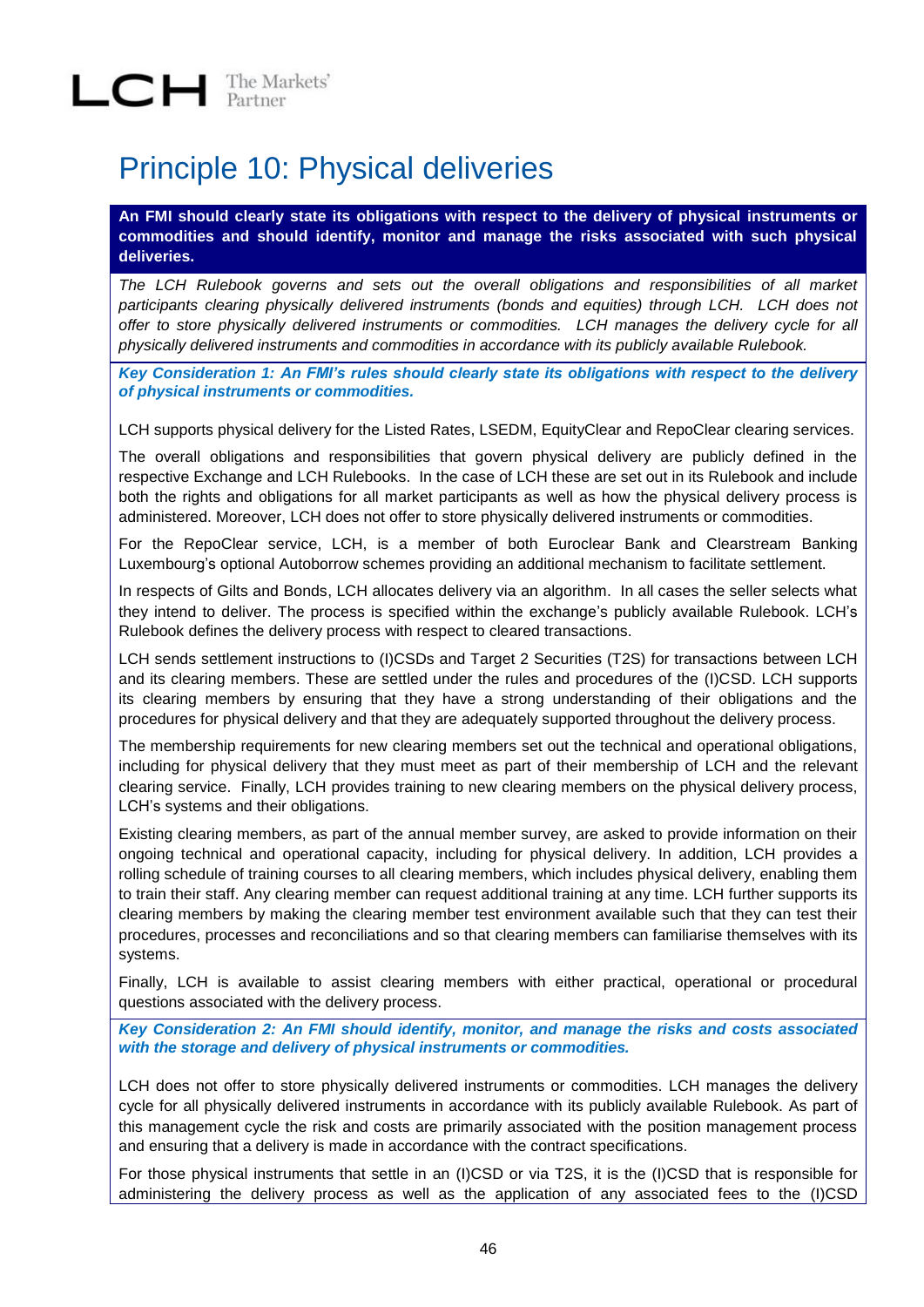#### participant.

LCH has procedures that are designed to actively position manage trades through to delivery.

LCH provides automated position reporting to its clearing members to enable them to accurately monitor their obligations, to allow them to ensure they have the necessary inventory to fulfil their obligation. For the RepoClear service, LCH is a member of both Euroclear Bank and Clearstream Banking Luxembourg's Autoborrow schemes, providing an additional mechanism to facilitate settlement.

In certain cases, LCH operates an active fails management process, which will ultimately see failed deliveries being added to the following day's delivery obligations for the respective member. LCH employs a fails fee regime in accordance with Article 15 of the Short Selling Regulation (Regulation (EU) 236/2012) for cash equities. In addition, and in accordance with the LCH Rulebook, LCH also employs a fails fee covering fixed income. In order to maintain efficient and effective delivery processes, LCH regularly reviews delivery amounts against the obligations of its clearing members to ensure that any risks are identified immediately in order to maintain a robust position management process.

Finally, LCH ensures its ongoing compliance with international sanctions, including with respect to the potential impacts to the delivery process. In order to ensure that LCH's clearing members have the necessary systems and resources available to them, LCH sets transparent membership criteria requiring technology, operations and resources are in place prior to the member joining LCH and throughout their membership. In addition, LCH requires its clearing members to complete Static Data forms accurately and on a timely basis to ensure their delivery preferences are met.

| <b>Publicly available resources</b> | <b>Rulebook</b>      |
|-------------------------------------|----------------------|
|                                     | <b>Fixed Income</b>  |
|                                     | <b>Cash Equities</b> |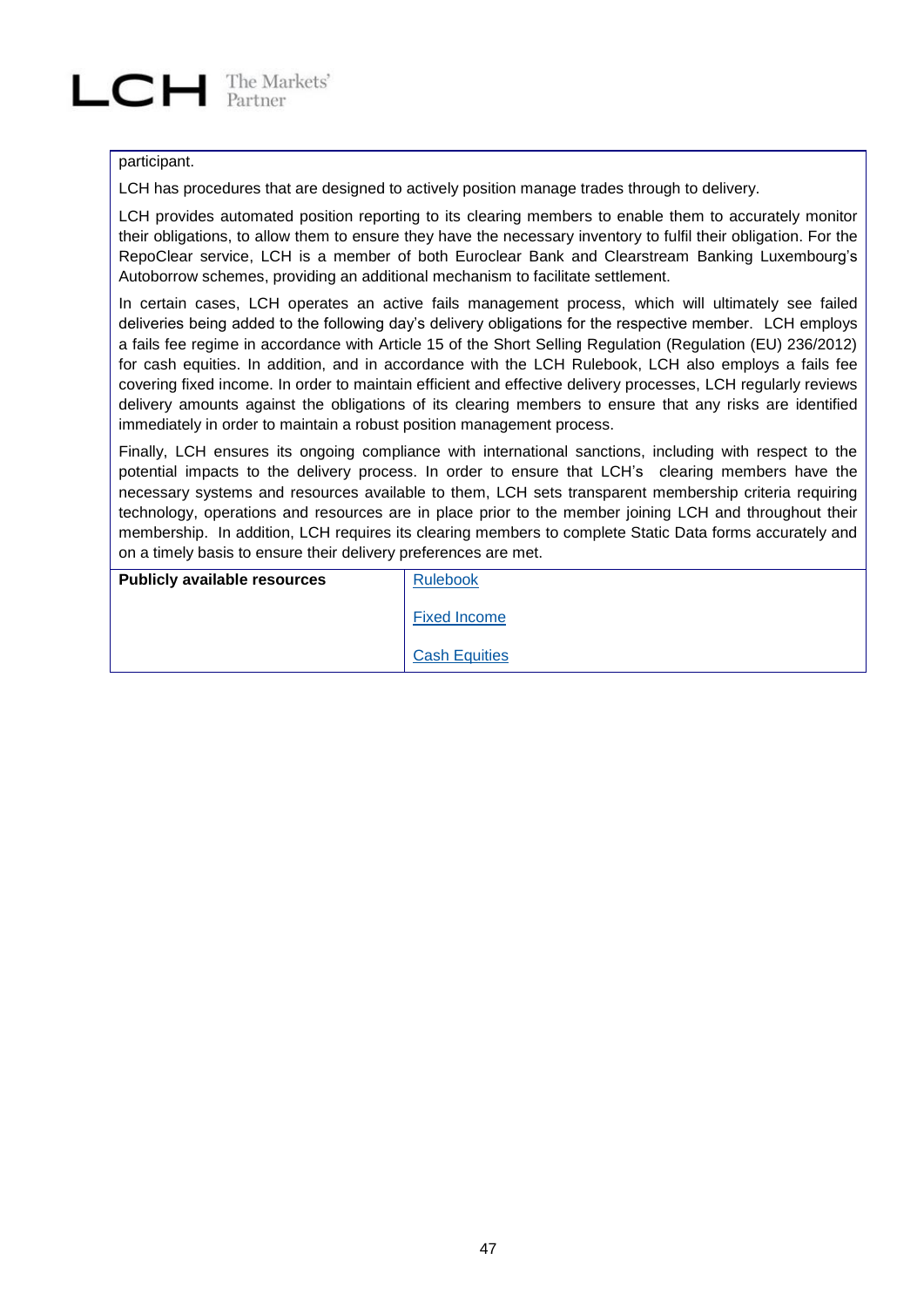

**Principle 11** (Central securities depositories) is not applicable to CCPs.

**Principle 12** (Exchange-of-value settlement systems) is not applicable to LCH.

LCH does not operate an exchange-of-value settlement system and therefore does not complete a selfassessment for **Principle 12** (Exchange-of-value settlement systems).

For products that involve the delivery of securities against cash (EquityClear, LSEDM, Listed Rates and RepoClear), LCH is a counterparty to the transaction. Each delivery is instructed between LCH's account at the relevant (I)CSD and the member's at that (I)CSD. LCH only uses (I)CSDs that offer Delivery versus Payment in their exchange-of-value settlement system.

In respect of these services, LCH does not offer to act as custodian for clearing members and settlement is effected only at the (I)CSD, not across LCH's own books. LCH does not, therefore, consider that it operates an exchange-of-value settlement system itself.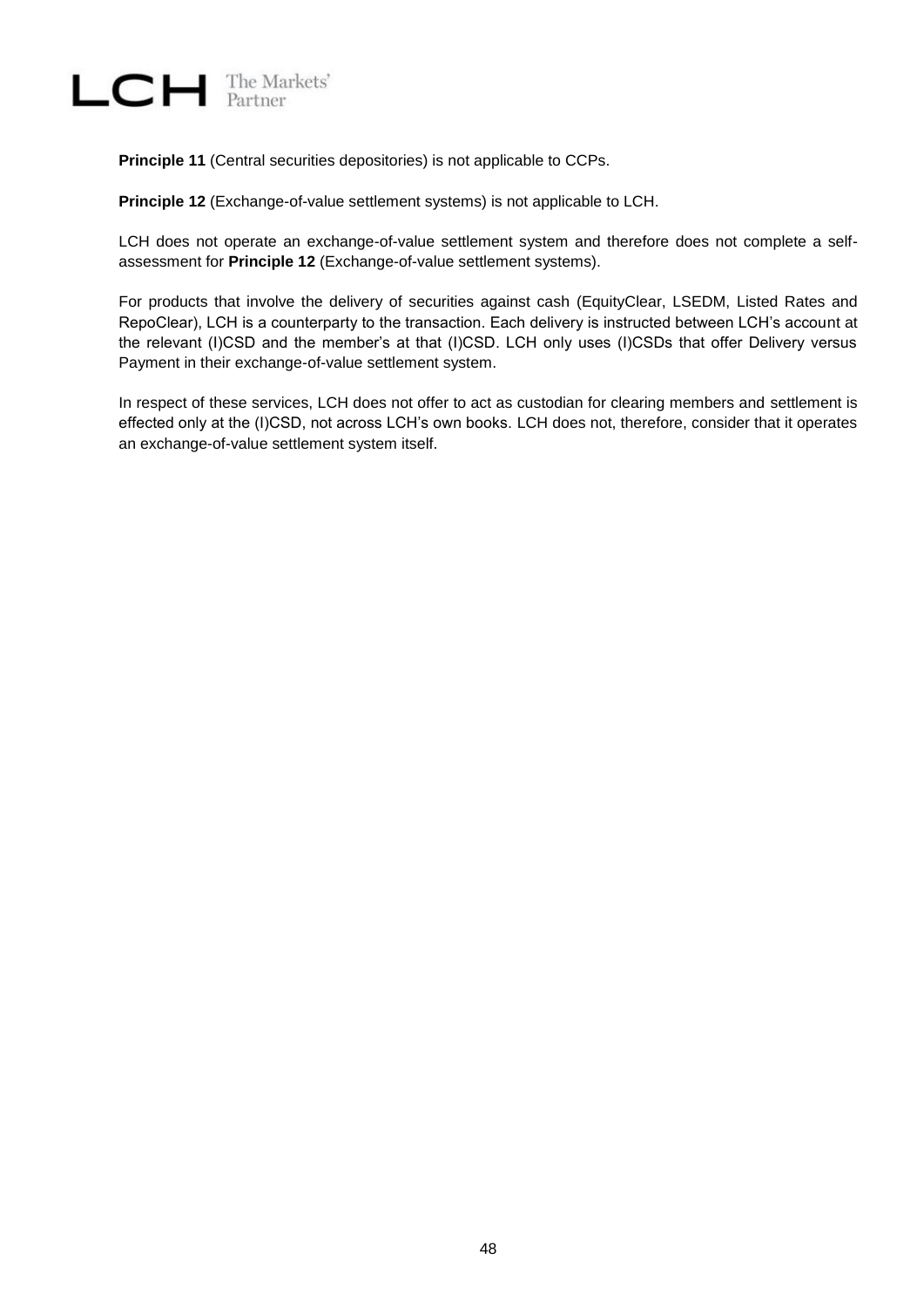## Principle 13: Participant-default rules and procedures

**An FMI should have effective and clearly defined rules and procedures to manage a participant default. These rules and procedures should be designed to ensure that the FMI can take timely action to contain losses and liquidity pressures and continue to meet its obligations.**

*The LCH Rulebook contains default rule provisions that set out LCH's rights and obligations in the event of a clearing member default. It also contains provisions in relation to the management of the defaulter's positions and the allocation of losses.*

*Key Consideration 1: An FMI should have default rules and procedures that enable the FMI to continue to meet its obligations in the event of a participant default and that address the replenishment of resources following a default.*

LCH's Default Rules, contained in its Rulebook, set out that it is entitled to place a clearing member in default if it appears to LCH that the clearing member is unable, or is likely to become unable, to meet its obligations in respect of one or more contracts. The Default Rules also set out a non-exhaustive list of events which may show that a clearing member is or is likely to become unable to meet its obligations. LCH may (by circular to clearing members) specify criteria according to which an Automatic Early Termination Event will occur in respect of a clearing member if it becomes subject to any insolvency event.

The Default Rules set out the steps that LCH may take in respect of a defaulter, including entering into contracts to hedge market risk, selling any security, porting client accounts of that clearing member to another clearing member, auctioning the defaulter's proprietary portfolio to other clearing members (to include any client accounts of that clearing member which could not be ported to another clearing member), otherwise closing out any open contracts, and generally taking such action as LCH may deem necessary for its protection. The sequence of actions will be determined by a number of factors, including size and characteristics of the defaulted member's portfolio and the market environment.

Subject to the obligation under EMIR to trigger the procedures for the transfer of the assets and positions held by the defaulting clearing member for the account of its clients to another clearing member, LCH has full discretion over the taking of these steps. All significant decisions will be taken by the LCH CEO or CRO.

The functional and operational phases of default management can be shown as follows:

| <b>Pre-default Stage</b>                               |                                                        | <b>During default Stage</b>                                                        | <b>Post-default Stage</b>                               |
|--------------------------------------------------------|--------------------------------------------------------|------------------------------------------------------------------------------------|---------------------------------------------------------|
| Heightened<br>awareness &<br>closer risk<br>monitoring | <b>Mobilisation</b><br>and first hour<br>stabilisation | Liquidation<br><b>Position wind</b><br>and / or<br>down<br>preparation<br>transfer | <b>Operational &amp;</b><br>financial<br>reconciliation |
| Phase A                                                | Phase B                                                | Phase C<br>Phase D                                                                 | <b>Phase E</b>                                          |

Default Management Procedures - Functional and Operational Phases

On calling a default, the LCH CEO will convene the Default Crisis Management Team (DCMT) which will be responsible for the overall management of the default. All LCH clearing services have a Default Management Process (DMP) and a Default Fund Supplement annexed to the Default Rules. The DCMT will instruct the head of each impacted clearing service to convene a Default Management Group (DMG), which comprises LCH executives and, for some services, clearing members. Where representatives of clearing members are seconded to a DMG of LCH for the purpose of default management, they act on behalf of LCH and appropriate confidentiality arrangements are in place. The DCMT will delegate decision making within prescribed limits to the DMG. All significant decisions will be referred to the DCMT for approval. The Default Rules set out how LCH shall meet any losses arising from a default, including the use of collateral provided by the defaulter, LCH's own funds and the default fund(s).

The non-defaulting members are incentivised to participate in the DMP and in auctions to safeguard their own default fund contributions and to ensure the continued operation of the markets.

The Default Rules also set out the order in which LCH shall reduce or bear its losses. In the first instance, losses are met by applying any collateral provided by the defaulter and then by recourse to the defaulter's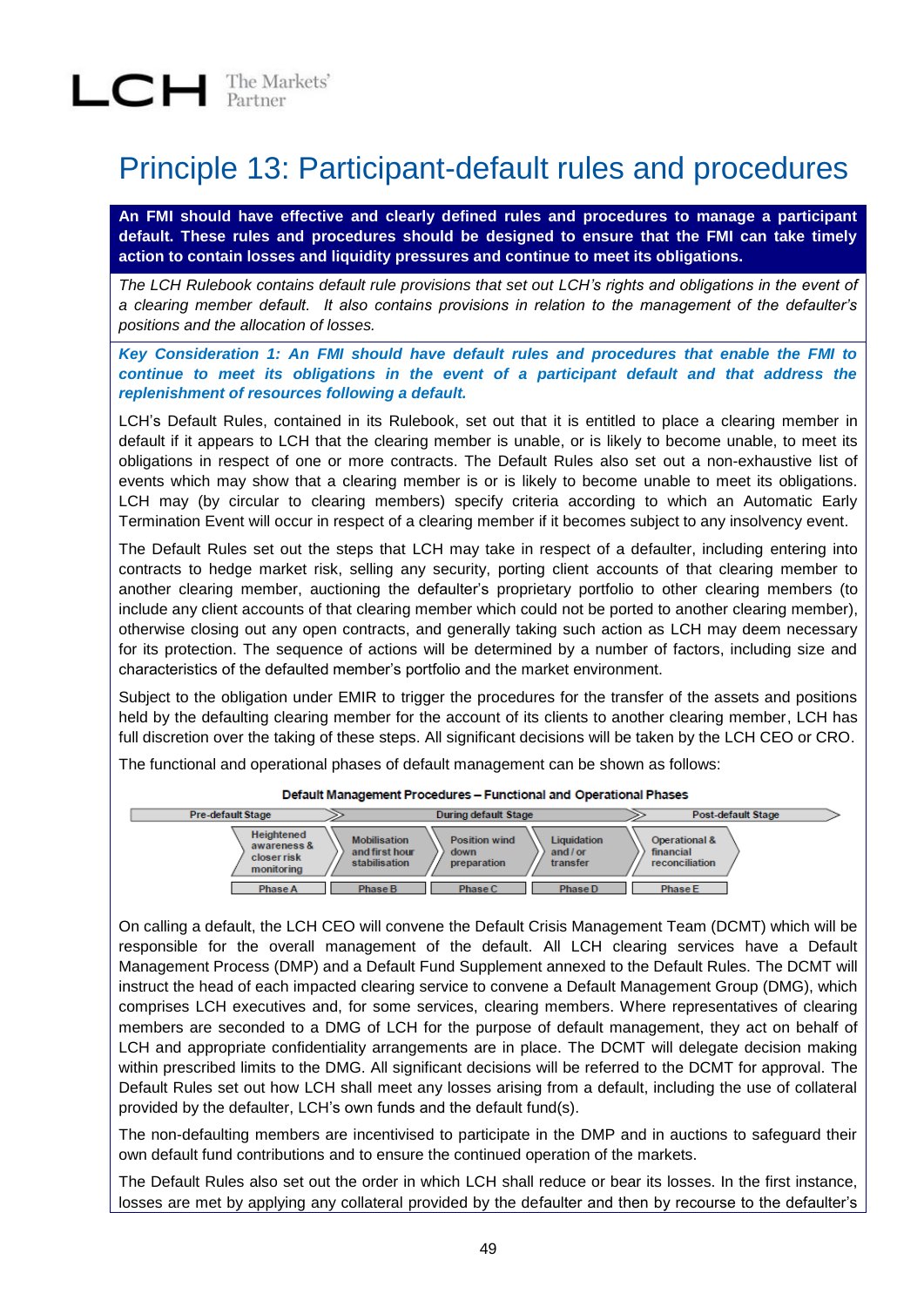# $LCH$  The Markets'

l

contribution to the default fund(s). If those are exhausted then further losses are met by payment from LCH's own funds of an amount determined by LCH in accordance with the requirements relating to the calculation and the setting aside of dedicated own resources under the Own Resources Provision of the Default Rules. Thereafter losses are met by recourse to the indemnities given by clearing members other than the defaulter in respect of each default fund(s) to which it has contributed. The amount of such indemnity is limited to an aggregate amount not exceeding the amount of the non-defaulting clearing member's contribution to the default fund(s) in respect of such business type.

If 25 percent of the relevant default fund is used up in managing the default, LCH has the right to call additional funds from non-defaulting service clearing members ('unfunded contributions' or 'assessments'). The value of unfunded contributions LCH may call from each service clearing member in respect of a given default is capped at an amount equal to that clearing member's funded contribution to the relevant default fund at the time of the default.

Should all funded and unfunded resources available to LCH be exhausted, a service continuity phase will be implemented. In this phase clearing members of ForexClear and SwapClear and Listed Rates<sup>10</sup> will be subject to variation margin gain haircutting and clearing members of Commodities, EquityClear, Listed Rates and RepoClear will be subject to a loss distribution charge.

On successful completion of the default management process, a 30 day cooling-off period is triggered. If the default fund has fallen below the floor level, clearing members must restore the default funds to their respective floor levels within two days, with the complete replenishment taking place at the end of the cooling off period.

If another default occurs within the 30-day cooling off period, the DMP will be implemented again and the replenishment will be cancelled; accordingly, service clearing members would be obliged to pay further unfunded contributions called on the new default and participate in the loss distribution process if applicable. Such further unfunded contributions are again capped at an amount equal to each clearing member's funded contribution to the relevant default fund at the time of the (second) default.

Unfunded contributions may not be called by LCH in regard to more than three defaults in any six month period.

LCH will continue to stress test the service default funds as usual throughout the DMP and during the 30 day cooling-off period. If any service clearing member's stress-test losses above margin exceed 45 percent of the remaining default fund, LCH will call for additional margin from those clearing members to cover the excess uncovered stress-test losses above that threshold. Clearing members with weaker credit scores are subject to lower thresholds.

*Key Consideration 2: An FMI should be well prepared to implement its default rules and procedures, including any appropriate discretionary procedures provided for in its rules.*

There are a number of levels of documentation and procedures that support the DMP. These detail the standards which must be met in dealing with the default of a clearing member, and provide guidance for each service on how to define and implement the default management process. In addition, the guidance describes the high level strategy, principles, standards, ownership and governance at the CCP and service level. Also included are details of the step-by-step processes and procedures at the service level for managing a default.

Throughout these documents, roles and responsibilities are clearly detailed. All areas are resourced to ensure that business as usual activity can be managed alongside a default event.

In the event of a potential or actual default, the DCMT will be convened. The key responsibility of this team is to ensure that all key aspects of the default management procedures are followed, including

 $10$  The SwapClear and Listed Rates service share a default fund: the Rates Derivatives Default Fund which is split into two margin classes (OTC Rates and Listed Rates). Depending on the activity of the clearing member which defaults, either the clearing members of SwapClear or Listed Rates are juniorised in the default waterfall.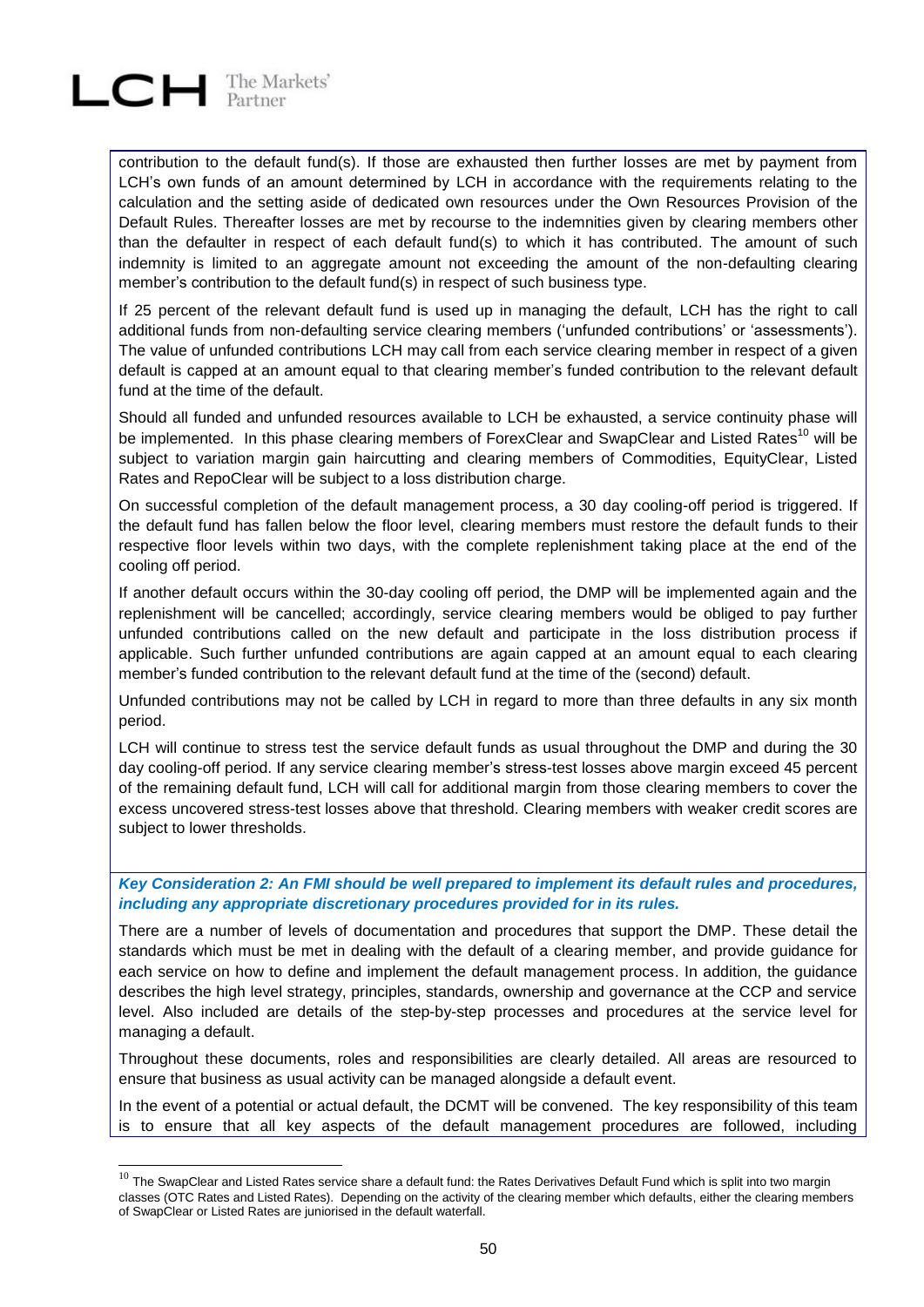

communication plans, the calling of the DMGs and monitoring DMG progress. Each department responsible for communicating to the various stakeholders is represented in the teams and has procedures to support the process.

The documentation supporting the DMP is updated on an annual basis (or more frequently if required) and they are formally reviewed and signed off by the Risk Executive.

The default management procedures for each service are also reviewed at least annually. LCH's preparations for implementation of the DMP are enhanced by regular fire drills as described further under Key Consideration 4.

The Default Notice which LCH will issue to a defaulting clearing member is publicly disclosed on the LCH website.

*Key Consideration 3: An FMI should publicly disclose key aspects of its default rules and procedures.*

LCH's Default Rules are contained in its Rulebook, which is publicly available on its website. These set out the circumstances in which a clearing member may be declared to be in default and the actions that LCH may take in respect of that default, including the constitution of the relevant DMGs.

*Key Consideration 4: An FMI should involve its participants and other stakeholders in the testing and review of the FMI's default procedures, including any close-out procedures. Such testing and review should be conducted at least annually or following material changes to the rules and procedures to ensure that they are practical and effective.*

All LCH clearing services involve external participants (such as clearing members, execution brokers etc), as required, in their default management fire drills. For some services (notably those serving the OTC markets), the DMGs have representatives from clearing member firms and they are consulted on changes to the default management procedures.

A Group-wide (i.e. all CCPs and services within the LCH Group) default management fire drill takes place at least annually and more frequently if there are substantive changes to process which mean that further testing is required. In addition, service-specific tests are held as and when required, for example if there are changes to rules and procedures within that service. Such tests may include external participants who would be involved in the DMP. Each external participant rehearses their role in an actual default event. For example a broker will be given orders to simulate hedging or liquidation of positions, and clearing members will participate in the DMG to review a synthetic portfolio, recommend hedging and liquidation strategies and submit bids in a dummy auction.

Following a fire drill test a report is produced that evaluates the exercise and identifies areas for improvement and change. The reports are shared with the Audit Committee and regulators following internal review. Each fire drill has specific objectives to ensure that all aspects of default management are covered by the range of different tests performed. Some tests include external clearing members; others seek to test internal routines or close-out assumptions and procedures.

The Group-wide fire drills generally cover the scenario of a clearing member defaulting across all CCPs and services simultaneously. Scenarios may be introduced where the defaulting entity also acts as a counterparty of a different type (for example payment agent or investment counterparty).

A Group Default Crisis Management Team (Group DCMT) is convened in the event of both a Group-wide fire drill and for a real default. Its role is to consider coordination opportunities and offer advice to the LCH Group CCP DCMTs, but has no decision making role.

Firedrills may be coordinated with other major CCPs in order to test the ability of clearing members to provide staff to more than one CCP DMG at the same time, which more realistically simulates the default of an institution which has exposures at multiple clearing houses.

| Publicly available resources |  |
|------------------------------|--|
|------------------------------|--|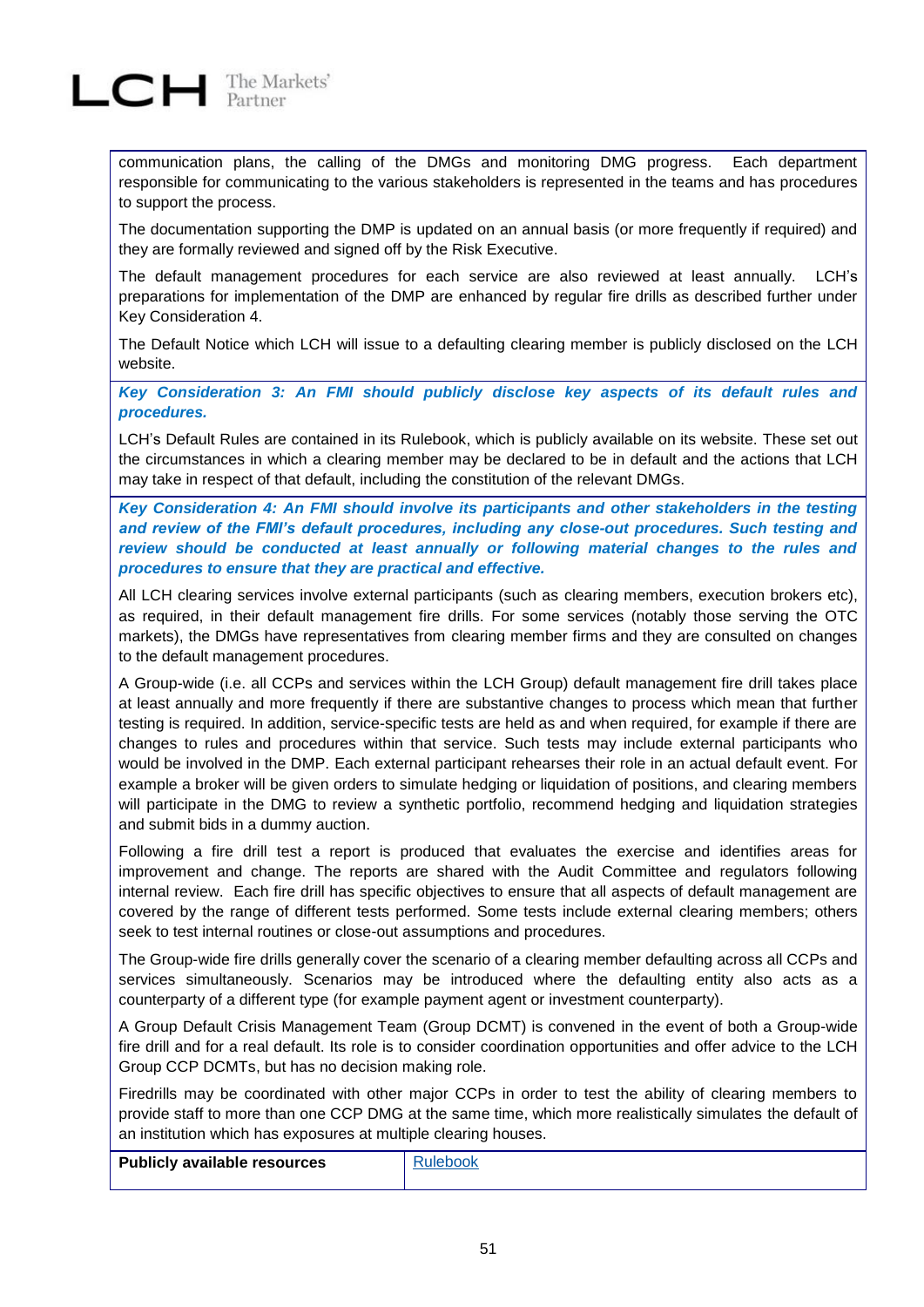

| Default Waterfall                                    |
|------------------------------------------------------|
|                                                      |
| <b>Risk Management Overview</b>                      |
| Public quantitative disclosure standards for central |
| counterparties                                       |
|                                                      |
|                                                      |
|                                                      |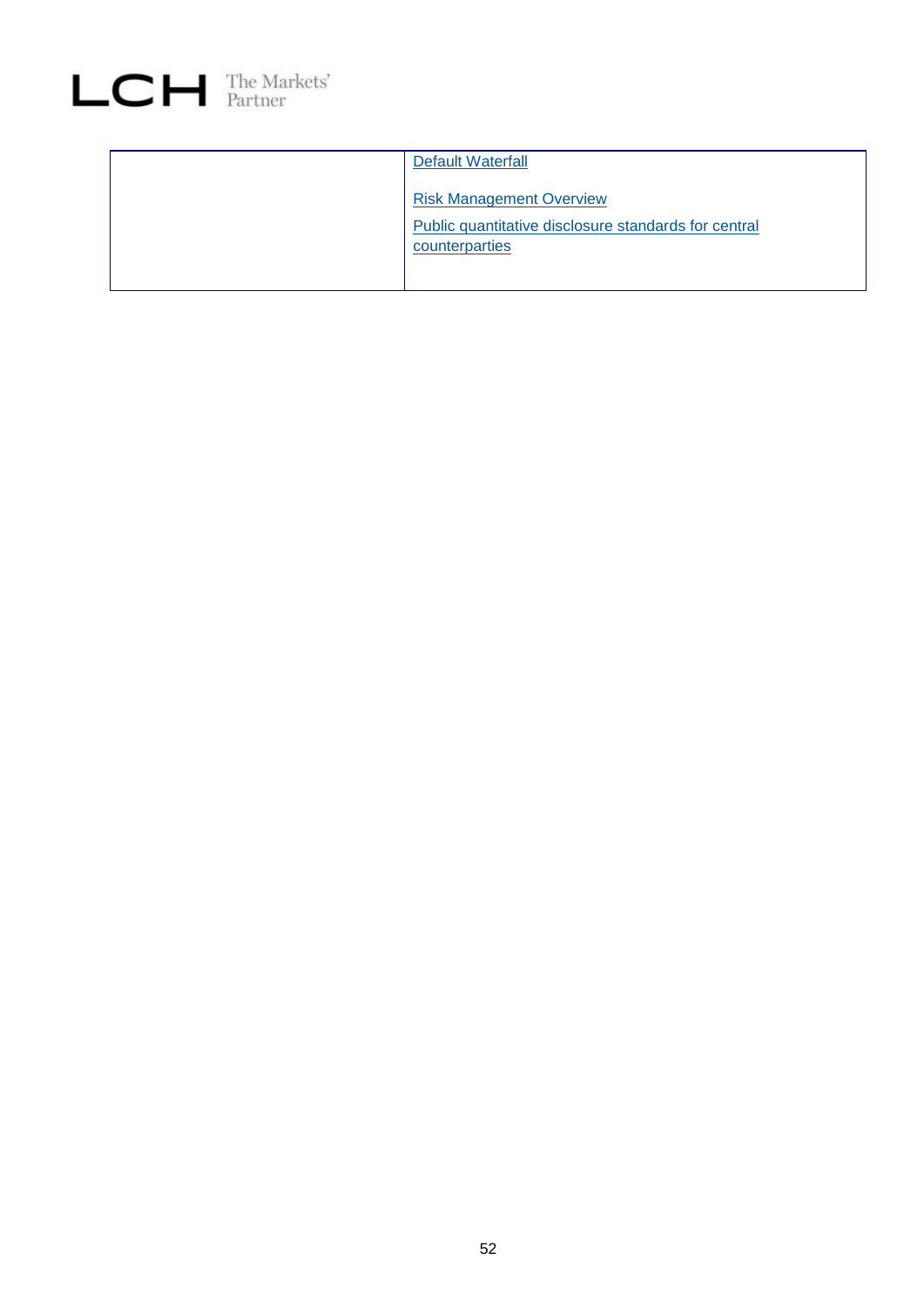## Principle 14: Segregation and portability

**A CCP should have rules and procedures that enable the segregation and portability of positions of a participant's customers and the collateral provided to the CCP with respect to those positions.**

*LCH offers two models of client segregation arrangements, to meet the regulatory requirements of each jurisdiction in which it is authorised, and maintains its books and records, and segregated accounts where relevant, in accordance with those requirements. Individually segregated client accounts are available as well as omnibus client accounts. LCH provides, in addition, for services where it is regulated by the CFTC, client segregation arrangements in order to satisfy US requirements. LCH's Rulebook sets out the rules of segregation and portability for each model.* 

*Key Consideration 1: A CCP should, at a minimum, have segregation and portability arrangements that effectively protect a participant's customers' positions and related collateral from the default or insolvency of that participant. If the CCP additionally offers protection of such customer positions and collateral against the concurrent default of the participant and a fellow customer, the CCP should take steps to ensure that such protection is effective.*

LCH offers segregation arrangements to meet the regulatory requirements of each jurisdiction in which it is authorised. LCH is required to segregate clearing member client positions and collateral (including affiliates' positions and collateral) from clearing member proprietary business in all markets, including cash markets.

Individual segregation means that LCH records positions, margin requirements and collateral delivered by a clearing member for a specific client against an account that is exclusive to that client, and which is not exposed to losses on any other client or member accounts.

LCH also offers various models of omnibus client segregation, in which clients' positions, margin requirements and collateral are pooled, to different extents, although they are never commingled in LCH's books with positions and collateral of the clearing members' proprietary accounts.

For clients of US Futures Commission Merchants (FCMs), LCH offers segregation models meeting CFTC requirements in relation to Cleared Swaps. This is a legally segregated, operationally commingled (LSOC) model in which clients have additional legal protections against fellow client risk.

Specific provisions apply in respect of FCM's clients' positions and collateral in the event of default. For all other members, positions and collateral in client accounts can be transferred (i.e. ported) to accounts at other clearing members on the instruction of the client(s) as long as the receiving clearing member consents. In the majority of cases the backup clearing member would have been chosen in advance of the member defaulting. If this is not the case, a client may appoint the backup clearing member at the time of the default. Porting will only be possible if the backup clearing member accepts the ported contracts. Depending on the type of account it may be necessary for all the clients in that account to agree to port to the same clearing member. LCH encourages clients to pre-arrange alternative clearing members in order to expedite the porting process; in some cases clients maintain multiple active clearing relationships.

Positions held in FCMs' clients' accounts would be dealt with, to the extent possible, in accordance with the instructions of the relevant client, although the action taken must be with the approval of the authorities. The client could request that its positions be closed out or ported. Positions and collateral in FCMs' client accounts can generally be ported upon the default of the FCM clearing member provided that, among other conditions, the collateral held in the account versus the collateral requirement on LCH's books is not subject to a deficit and the CFTC does not object to the transfer upon notice. In the event of an FCM clearing member default, LCH will attempt to port positions and collateral in client accounts to a solvent FCM clearing member that is able and willing to accept the positions and collateral. A transfer of this nature, including collateral, would take place upon receipt of non-objection from the CFTC, agreement with the FCM's bankruptcy trustee and after approval by the US Bankruptcy Court.

Within the EU, national implementations of the Settlement Finality Directive (SFD) protect certain actions pursuant to the default rules of LCH as it has been designated under the SFD. A more detailed description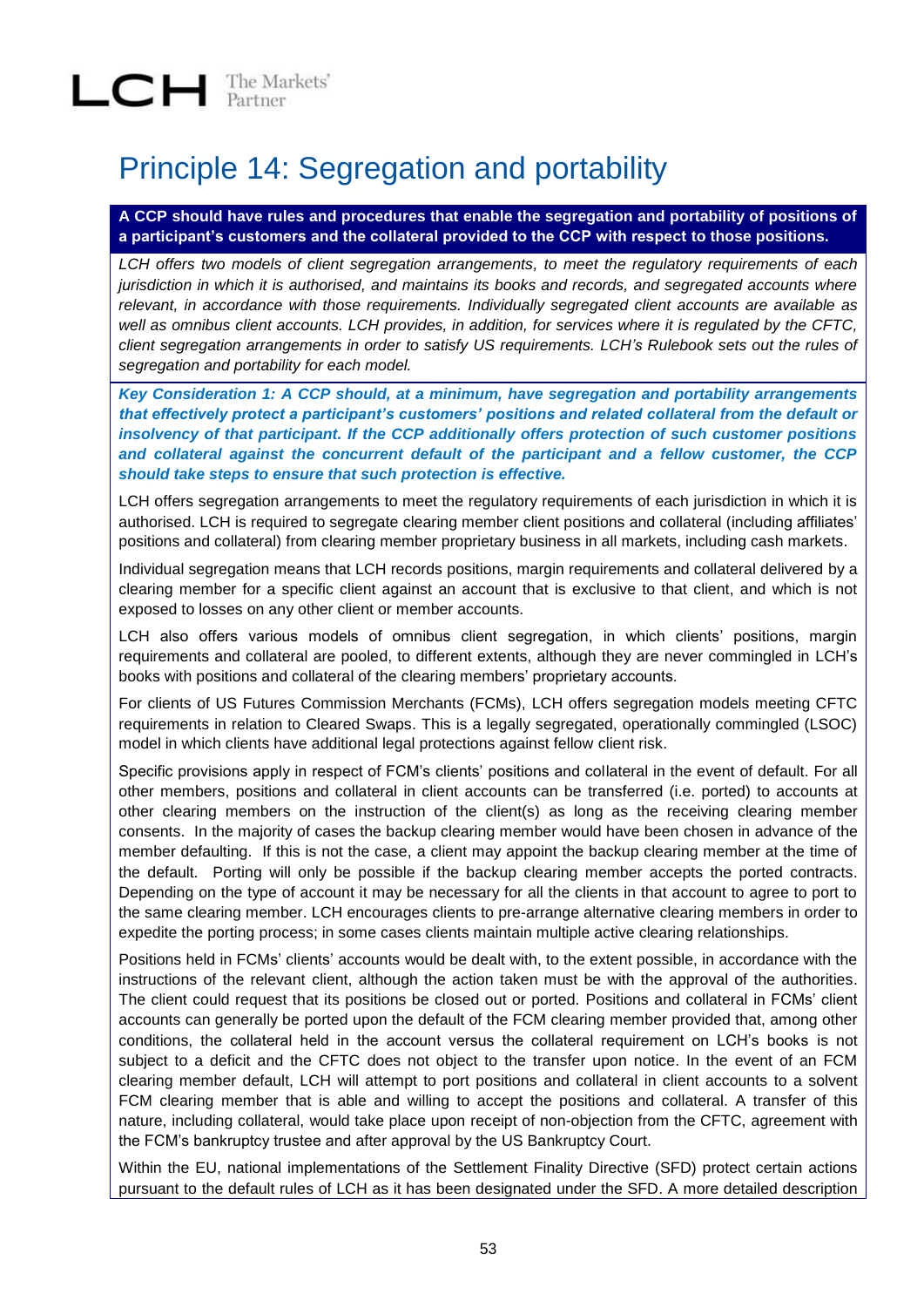of the legal aspects of LCH's activity can be found at the discussion on Principle 1 (*Legal basis*).

LCH obtains a legal opinion from a reputable legal firm located in the jurisdiction in which each clearing member is incorporated before accepting a clearing member from that jurisdiction. This legal opinion seeks to establish, with a high degree of confidence, that there is domestic legislation in place that protects and supports provisions within LCH's Rulebook with respect to porting of client positions and collateral from challenge under domestic insolvency law. Where it is unclear, or such legislation is not in place, LCH requires that the clearing member execute a security deed, provided it has established via the legal opinion that the security deed is effective and enforceable in the jurisdiction of the clearing member.

*Key Consideration 2: A CCP should employ an account structure that enables it readily to identify positions of a participant's customers and to segregate related collateral. A CCP should maintain customer positions and collateral in individual customer accounts or in omnibus customer accounts.*

As described above, LCH segregates clients' positions and collateral in its own books and records, and offers both individual and omnibus levels of segregation. For FCMs' clients, collateral is also physically segregated from clearing members' proprietary collateral as required under CFTC Regulations Parts 1 and 22.

Collateral supporting clients' positions covers initial and contingent margin, including margin add-ons (for credit risk, concentrated positions and other risks), as well as any excess collateral that clearing members may choose to post to the CCP for their client accounts.

LCH relies on clearing members providing correct information about new transactions, positions and collateral relating to each client at the time that the member submits the transaction for registration or lodges the collateral. LCH maintains a separate record of the actual collateral provided in respect of each client individually segregated account; whereas in omnibus accounts LCH allocates collateral to each customer on a value basis. Collateral in respect of omnibus client accounts can be called on a net or gross basis depending on the account type.

In an individually segregated account, a client's collateral is fully protected from fellow client risk. In other types of accounts there are varying degrees of protection from fellow client risk. The omnibus structure will generally provide for a mutualisation of losses and a pooling of risk between the clients in the relevant account.

### *Key Consideration 3: A CCP should structure its portability arrangements in a way that makes it highly likely that the positions and collateral of a defaulting participant's customers will be transferred to one or more other participants.*

LCH offers all known clients of a defaulting clearing member the opportunity to port to a new clearing member. The chances of successful porting depend on the segregation model selected by the client and the extent to which the client has pre-arranged a back-up clearing member, or can arrange one quickly after the default. Except in conditions of severe margin erosion on the client account, LCH allows a minimum of 24 hours after a default for the defaulting clearing member's clients to identify and authorise a replacement clearing member.

The LCH Rulebook contains provisions in its Default Rules with respect to obtaining consent from clearing members to which positions and collateral are to be ported, where an individual segregated account clearing client or an individual omnibus gross segregated clearing client has appointed a backup clearing member. The Rulebook also sets out that in the event of a default LCH will publish the deadline by which written consent must be received from a client in order for LCH to seek to port.

Once the porting is effected, the new clearing member will be called for any shortfall in margin cover (for example, in relation to positions that lost money between the default and the port).

*Key Consideration 4: A CCP should disclose its rules, policies, and procedures relating to the segregation and portability of a participant's customers' positions and related collateral. In particular, the CCP should disclose whether customer collateral is protected on an individual or*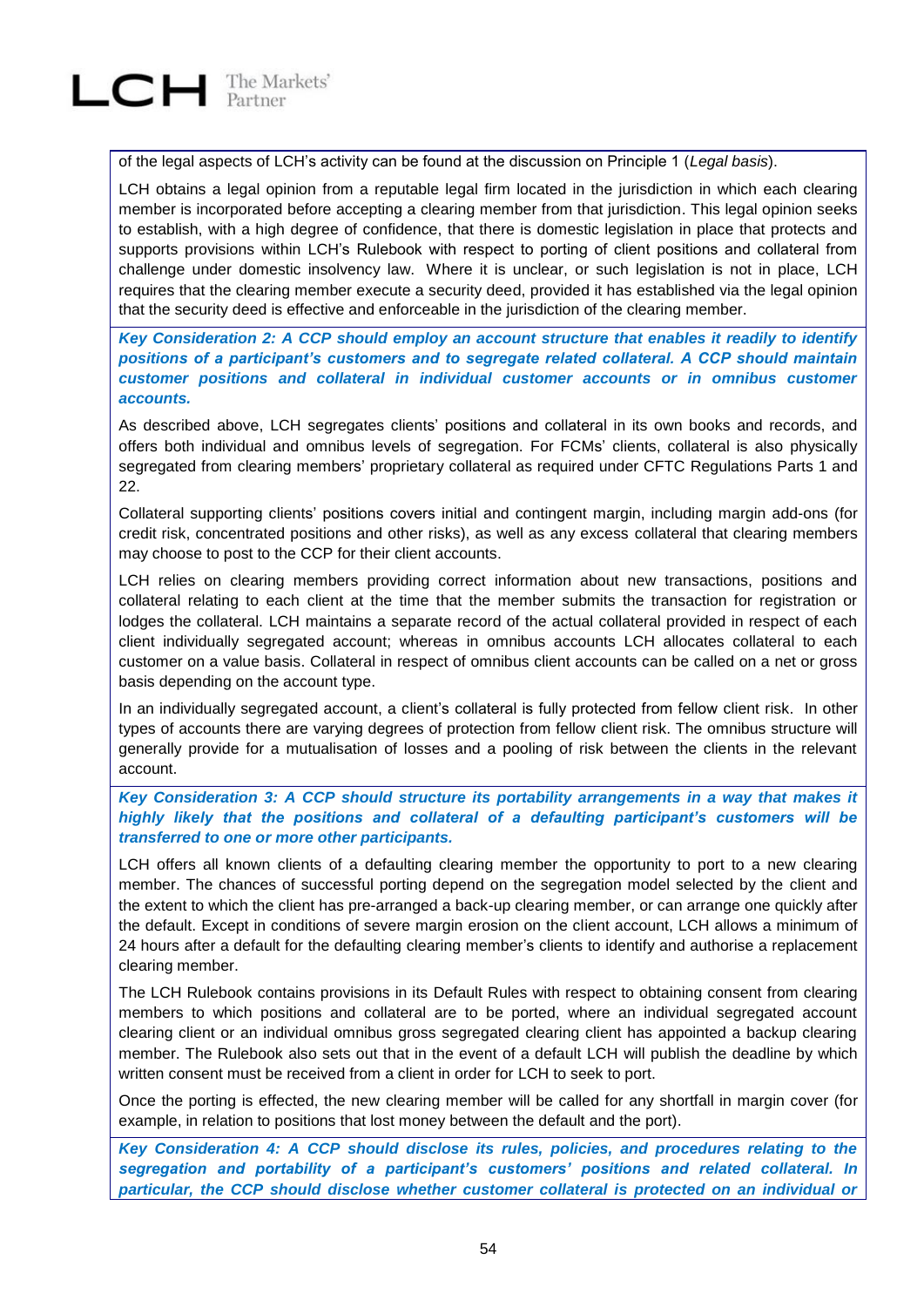

*omnibus basis. In addition, a CCP should disclose any constraints, such as legal or operational constraints, that may impair its ability to segregate or port a participant's customers' positions and related collateral.*

LCH makes public disclosures in accordance with Article 39(7) of EMIR, including the basis on which collateral is protected in the different segregation models, for both its general and FCM models.

The risks and uncertainties associated with the CCP's segregation and portability arrangements are disclosed in the Article 39(7) disclosure described above. Costs for different types of accounts are disclosed on the LCH website.

| <b>Publicly available resources</b> | <b>Rulebook</b>                                                            |  |  |
|-------------------------------------|----------------------------------------------------------------------------|--|--|
|                                     | <b>Collateral Service Description</b>                                      |  |  |
|                                     | <b>LCH Account Structures under EMIR</b>                                   |  |  |
|                                     | <b>Public quantitative disclosure standards for central counterparties</b> |  |  |
|                                     |                                                                            |  |  |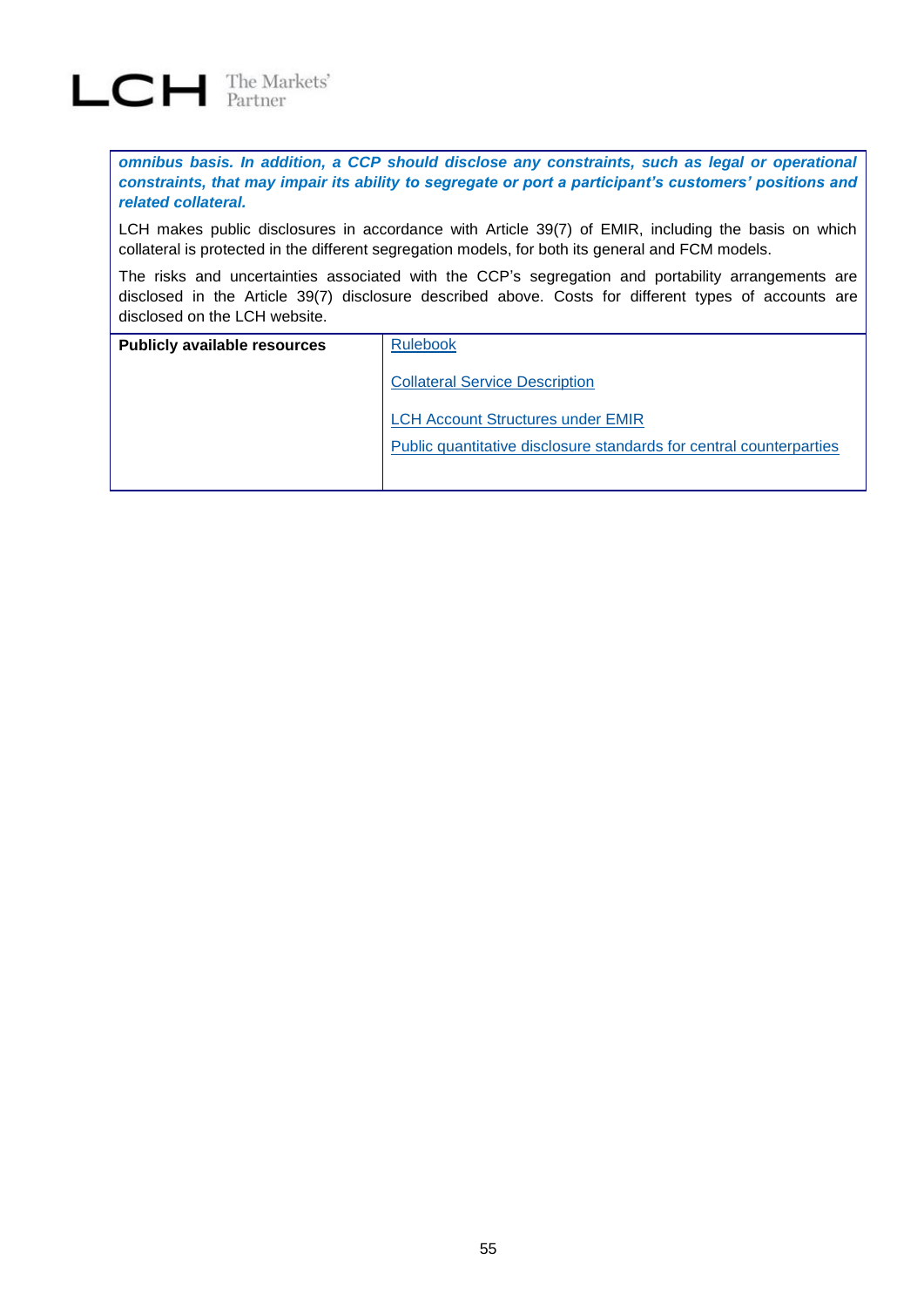## Principle 15: General business risk

**An FMI should identify, monitor, and manage its general business risk and hold sufficient liquid net assets funded by equity to cover potential general business losses so that it can continue operations and services as a going concern if those losses materialise. Further, liquid net assets should at all times be sufficient to ensure a recovery or orderly wind-down of critical operations and services.**

*General business risk is one of the risks considered within the risk management framework. To assess this risk consideration is given to key drivers, both with and without financial impact-reducing mitigants. These drivers are monitored quarterly and subject to the governance process. Accordingly LCH holds liquid net assets funded by equity and has developed both a Recovery Plan and a Wind-down Plan which are approved by the LCH Board and subject to review at least annually or following material changes.* 

*Key Consideration 1: An FMI should have robust management and control systems to identify, monitor, and manage general business risks, including losses from poor execution of business strategy, negative cash flows, or unexpected and excessively large operating expenses.*

LCH identifies its business risks by considering the general business conditions which are likely to impair its financial position as a consequence of decline in its revenues or an increase in its expenses resulting in a loss that must be charged against its capital. Examples of reasonable foreseeable drivers of business risk for LCH include cost overruns (including project overspends), impacts of competition on its revenue, volume and mix of collateral held, regulatory change and foreign exchange exposure.

In order to identify the specific business risks it faces, LCH identifies the drivers of business risk, reviews its existing control framework and quantifies the potential financial impact of reasonably foreseeable adverse loss events. Business risk drivers are considered both with and without financial impact-reducing mitigants in place. Business drivers are also considered for potential impact of simultaneous occurrence.

LCH faces business risks related to higher than expected costs and lower than expected revenues. This would include impact of increased competition in clearing and timing of clearing mandates for products currently cleared by LCH.

The drivers of business risk are monitored throughout the year, and a detailed calculation is performed once a year or on a significant change to the business. Business risk is reported to the LCH Board.

*Key Consideration 2: An FMI should hold liquid net assets funded by equity (such as common stock, disclosed reserves, or other retained earnings) so that it can continue operations and services as a going concern if it incurs general business losses. The amount of liquid net assets funded by equity an FMI should hold should be determined by its general business risk profile and the length of time required to achieve a recovery or orderly wind-down, as appropriate, of its critical operations and services if such action is taken.*

LCH holds liquid net assets funded by equity so that it can continue operations and services as an ongoing concern if it incurs general business losses. LCH's agreed minimum regulatory capital requirement includes a specific provision for business risk, which must be at a minimum equal to three months' operating expenses.

LCH maintains a Wind Down Plan setting out, in detail, the steps it would need to take in order to wind down LCH in an orderly manner. This assessment includes a conservative estimate – six months – of the time and associated costs to achieve an orderly wind down. LCH holds an additional amount equal to six months operating expenses to meet potential wind down costs.

*Key Consideration 3: An FMI should maintain a viable recovery or orderly wind-down plan and should hold sufficient liquid net assets funded by equity to implement this plan. At a minimum, an FMI should hold liquid net assets funded by equity equal to at least six months of current operating expenses. These assets are in addition to resources held to cover participant defaults or other risks covered under the financial resources principles. However, equity held under international risk-*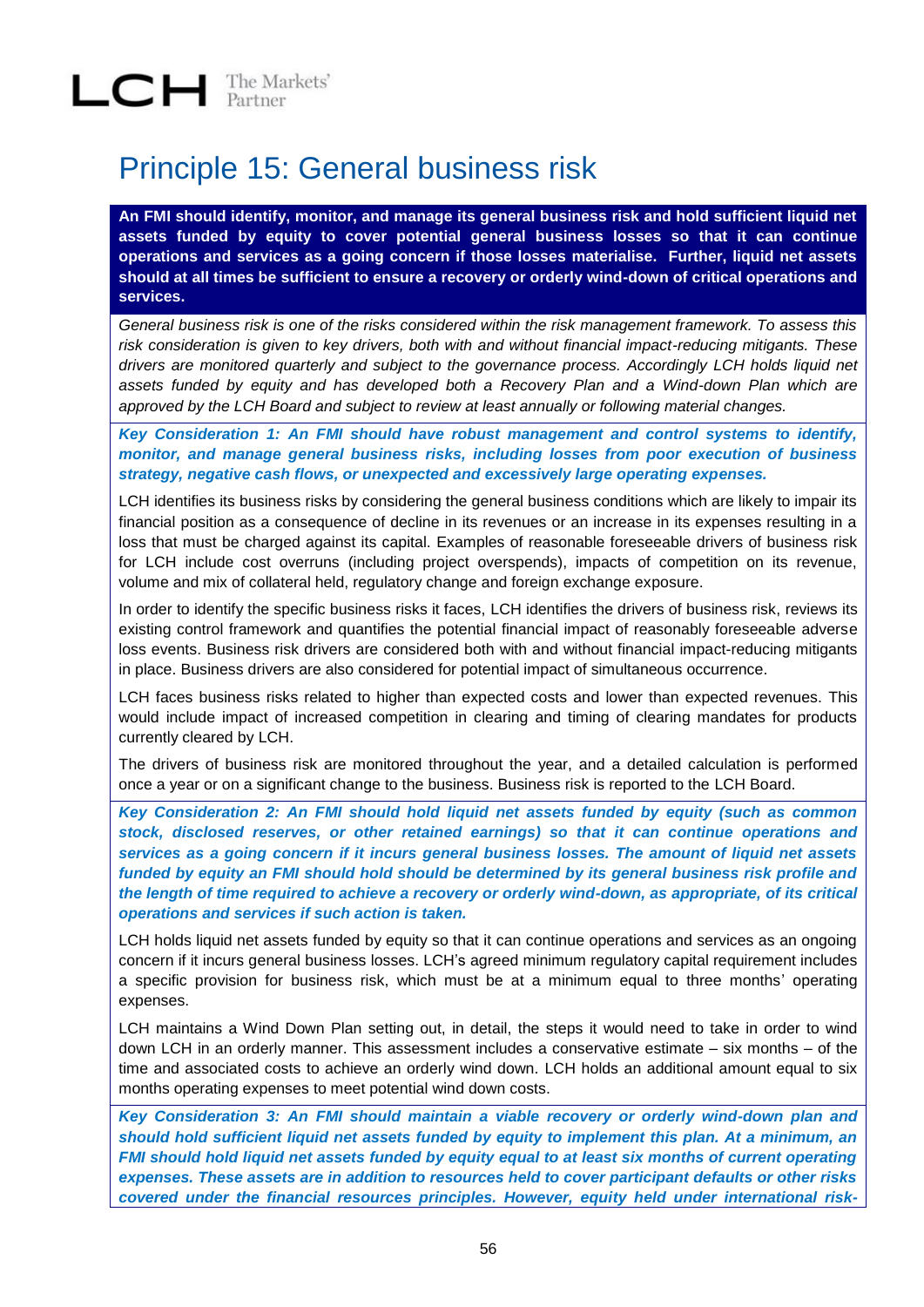*based capital standards can be included where relevant and appropriate to avoid duplicate capital requirements.*

LCH maintains both a Recovery Plan and a Wind Down Plan, both of which are LCH Board-approved documents and which are reviewed at least annually, or following material changes.

The Wind Down Plan sets out the steps it would be necessary to follow should LCH need to wind down its clearing services. This plan takes into account the impact on members and the markets of such a wind down. The plan demonstrates how LCH can achieve an orderly wind down within six months.

The Recovery Plan sets out the steps that LCH should take in order to maintain the continuity of its services, should such continuity be threatened. This plan takes into consideration the triggers for such a plan, the governance steps LCH must take to invoke the plan and a number of recovery tools that are available to LCH. Each available tool is assessed for its impacts to LCH's clearing members.

LCH holds capital equal to the operating expenses for the six month period required to wind down. LCH bases its calculation on the latest audited expenses. LCH invests its capital including the capital used to cover general business risks and the wind down plan in very high quality, very liquid instruments with low market risk. LCH capital is held on the balance sheet of LCH separately from the resources designated to cover clearing member defaults.

*Key Consideration 4: Assets held to cover general business risk should be of high quality and sufficiently liquid in order to allow the FMI to meet its current and projected operating expenses under a range of scenarios, including in adverse market conditions.*

LCH's assets held to cover business risk are composed of short term reverse repos, the purchase of short term highly liquid government securities and overnight cash deposits. The maturity profile of the reverse repos and cash held to cover general business risk means no conversion of assets is required. The securities are very high quality, very liquid and with low market risk.

LCH assesses the quality and liquidity of its liquid net assets through daily monitoring, regular reporting and monthly internal governance reviews of the marked to market value of assets.

*Key Consideration 5: An FMI should maintain a viable plan for raising additional equity should its*  equity fall close to or below the amount needed. This plan should be approved by the board of *directors and updated regularly.*

LCH has in place an LCH Board approved strategy setting guidelines for capital management and to act as a recovery planning step following a shock loss or other stress event. The strategy requires that material business decisions be assessed against capital position requirements, cash flow and liquidity and profitability, in order that LCH can generate capital via retained earnings. It also lays out other options that would be available to LCH and its Board in the event of a short term need for capital.

As a wholly owned subsidiary of LCH Group Limited, the LCH strategy has been concluded in conjunction with the strategy of its parent.

The LCH Board is given regular updates on the capital position of LCH through regular reporting from the Chief Financial Officer.

| <b>Publicly available resources</b> | <b>Annual Report and Financial Statements</b>                          |
|-------------------------------------|------------------------------------------------------------------------|
|                                     | Public quantitative disclosure standards for central<br>counterparties |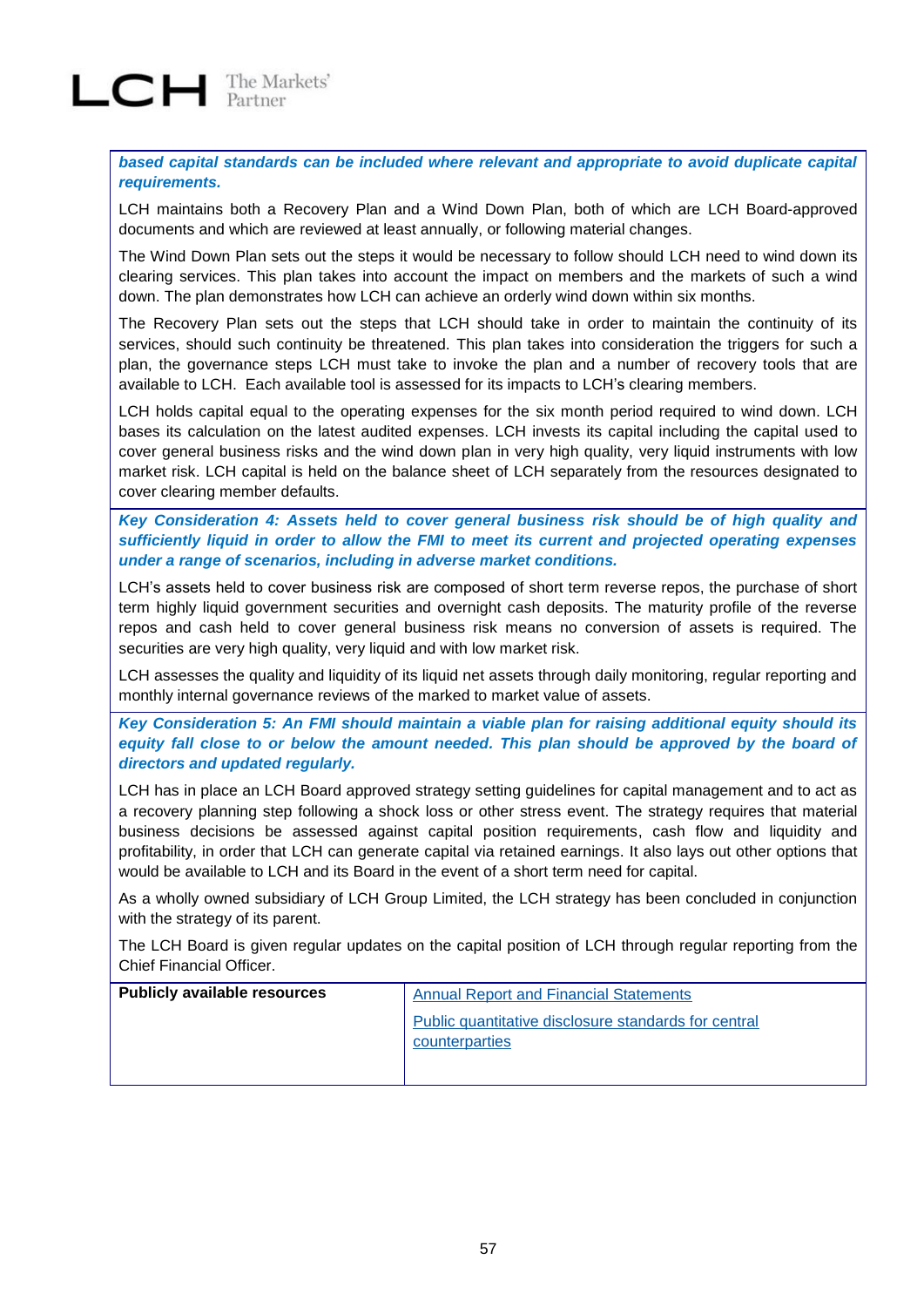## Principle 16: Custody and investment risks

**An FMI should safeguard its own and its participants' assets and minimise the risk of loss on and delay in access to these assets. An FMI's investments should be in instruments with minimal credit, market and liquidity risks.** 

*LCH's investment strategy is aligned to its overall risk management approach and regulatory obligations in the jurisdictions where it is permitted to operate. LCH maintains counterparty, custodian and (I)CSD*  relationships only after appropriate due diligence at the outset and satisfactory outcomes from ongoing *review.* 

*Key Consideration 1: An FMI should hold its own and its participants' assets at supervised and regulated entities that have robust accounting practices, safekeeping procedures, and internal controls that fully protect these assets.*

LCH's internal risk policy on payment, settlement and custody sets a preference for safeguarding collateral (whether this is securities provided by members, held as investments, or as collateral received in reverse repos) in accounts at central securities depositories (including international central securities depositories). Where an (I)CSD is not able to be used (normally because of time zone or regulatory constraints), LCH uses a custodian bank or banks. In each case the entity holding the collateral must meet standards set in the policy, including criteria in relation to creditworthiness and operational reliability.

All (I)CSDs and custodian banks are subject to the requirements described in the internal risk policy on payment, settlement and custody, as well as the criteria set out in the internal risk policy on counterparty credit risk. These include a minimum internal credit score, legal review, operational due diligence and the application of exposure limits.

LCH's monitoring of compliance with its criteria, and the overall suitability of (I)CSDs and custodians, is via a regular programme of due diligence which reviews every entity at least every two years. This requires that (I)CSDs and custodians complete a template covering all matters referenced in the policy and provide evidence where necessary. (I)CSDs and custodians are also subject to periodic onsite due diligence reviews.

*Key Consideration 2: An FMI should have prompt access to its assets and the assets provided by participants, when required.*

LCH ensures it has prompt access to its assets by only maintaining custody arrangements with high quality (I)CSDs and custodians, as determined under its policy and through its due diligence programme, by maintaining multiple custody relationships and by taking legal advice.

In addition, (I)CSDs and custodians are asked to confirm the legal position in each due diligence exercise.

*Key Consideration 3: An FMI should evaluate and understand its exposures to its custodian banks, taking into account the full scope of its relationships with each.*

In relation to collateral, LCH satisfies itself via the due diligence process and legal review that it would have access to the assets in the event of the custodian bank's default. Where cash balances are held on account at a custodian bank temporarily in connection with investment activity, LCH manages transactions such that its intraday exposure to the custodian bank remains below 75 percent of its capital, a limit set in internal risk policy.

LCH uses a range of (I)CSDs and custodian banks to diversify where collateral is held. This includes two major (I)CSDs, the domestic UK Securities Settlement System an Australian CSD and two US custodians.

Risk exposures to custodian banks are aggregated with risk exposures to the same entities arising from investment, clearing or payments activity and monitored against credit limits set per entity.

*Key Consideration 4: An FMI's investment strategy should be consistent with its overall riskmanagement strategy and fully disclosed to its participants, and investments should be secured by, or be claims on, high-quality obligors. These investments should allow for quick liquidation with*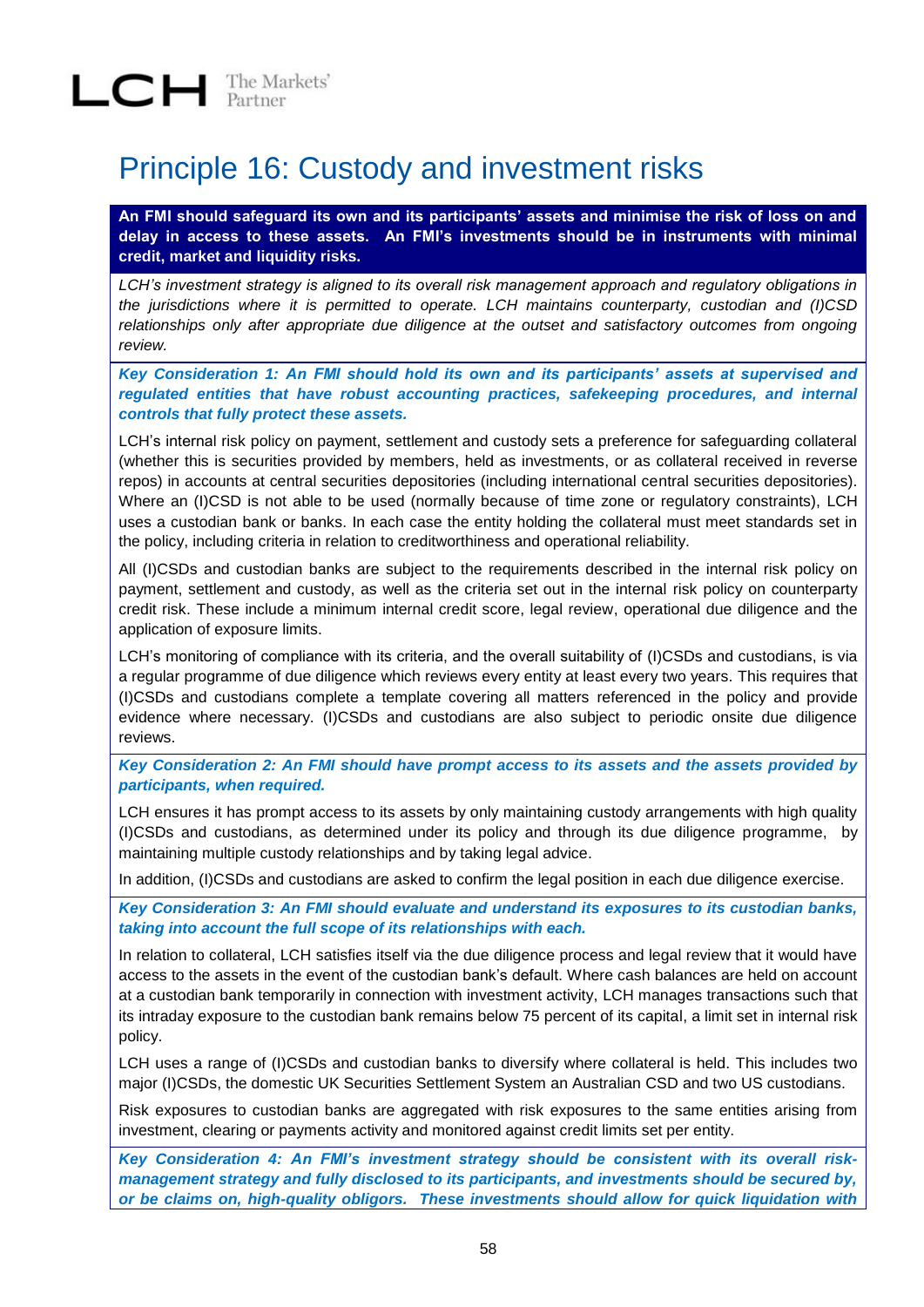# $LCH$  The Markets'

#### *little, if any adverse price effect.*

LCH's investment risk strategy is set by the LCH Board, on the advice of the Risk Committee, and in line with the LCH Board's Risk Appetite. The investment strategy is disclosed at an aggregate level on request to clearing members of LCH. How the total cash received from participants is held/deposited/invested is included in LCH's disclosures against the CPMI-IOSCO Quantitative Disclosure Standards. The primary objectives of the investment strategy are capital preservation and liquidity provision, and these objectives are captured in an LCH risk policy. The Policy's key stratagems are to restrict investments to (i) high quality counterparties, (ii) reverse repurchase arrangements against very high quality and liquid collateral using appropriate haircuts, (iii) the purchase of short term high quality, low credit risk and highly liquid securities, and (iv) keeping unsecured lending and deposits to a minimum. The Policy emphasises the preference for secured transactions and highly marketable securities and sets maturity limits based on investment types. Further, it also specifies liquidity risk as an objective and sets investment concentration limits and appropriate haircuts for reverse repurchase collateral. Additionally, the Policy requires that investment limits are reviewed regularly to ensure that they remain in line with risk appetite.

The concentration limits for LCH investment activities include restrictions on: exposures to particular counterparties, measured at the counterparty group level; the proportion of investments representing an exposure to a particular issuer; and exposures to reverse repo collateral, by security type and issuer. Additionally, LCH sets exposure limits specified at the investment counterparty level by transaction type (e.g. reverse repo, FX swap) and by maturity.

Intraday and overnight exposures are monitored against the applicable limits and any breaches are escalated, reported and remediated through internal governance processes.

LCH does not invest margin received from a clearing member in securities issued by that clearing member or its affiliates.

LCH maintains pre-arranged and highly reliable relationships with a wide range of high quality counterparties enabling execution of transactions with short-dated maturity. LCH also tests the ability to liquidate such financial assets with little, if any adverse price effect with these counterparties according to a regular programme.

| Publicly available resources | <b>Risk Management Overview</b>                                        |  |
|------------------------------|------------------------------------------------------------------------|--|
|                              | <b>Custodian Settlement Details</b>                                    |  |
|                              | <b>Custodian Settlement Details - FCM</b>                              |  |
|                              | Public quantitative disclosure standards for central<br>counterparties |  |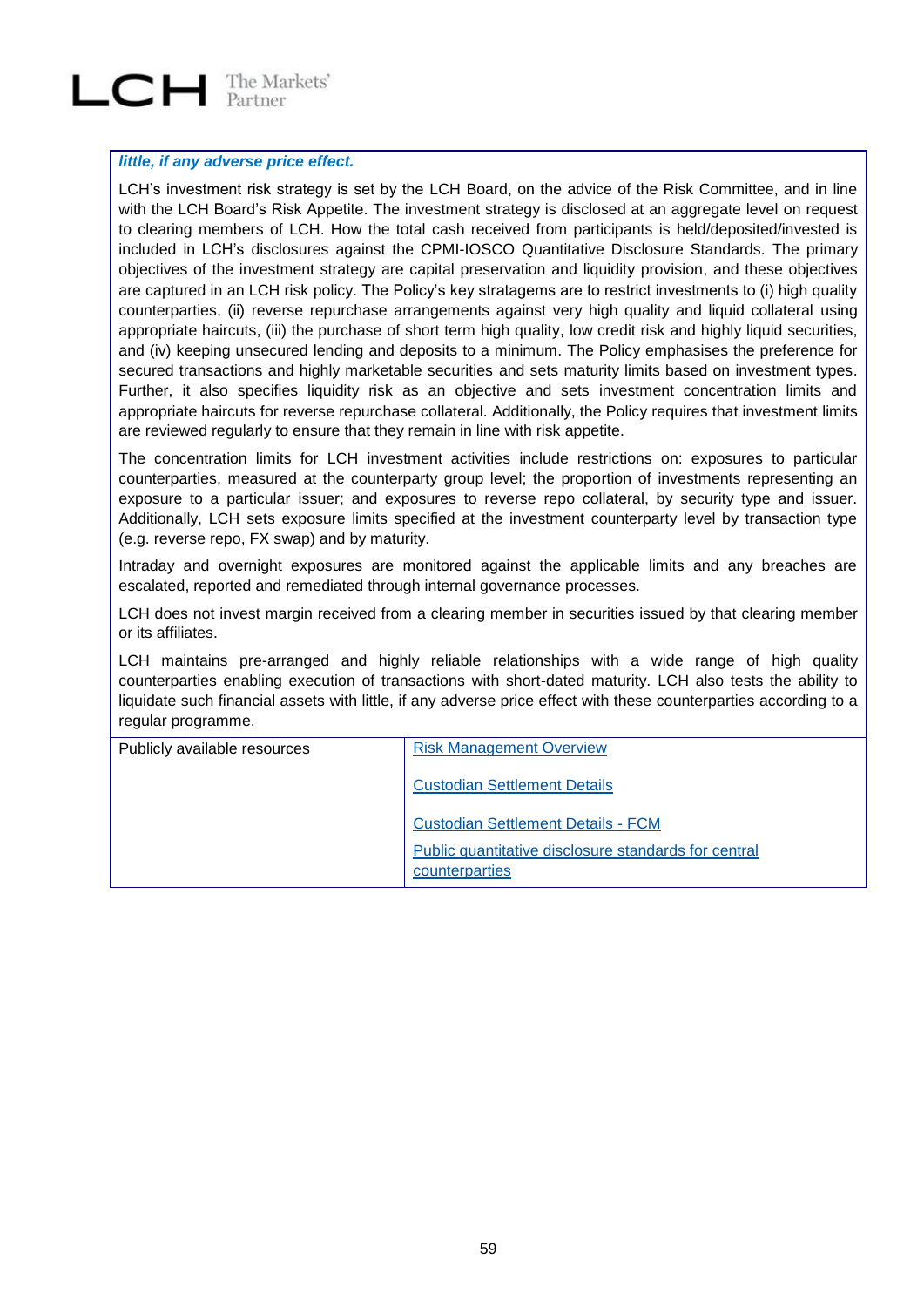## Principle 17: Operational risk

**An FMI should identify the plausible sources of operational risk, both internal and external, and mitigate their impact through the use of appropriate systems, policies, procedures, and controls. Systems should be designed to ensure a high degree of security and operational reliability and should have adequate, scalable capacity. Business continuity management should aim for timely recovery of operations and fulfilment of the FMI's obligations, including in the event of a wide-scale or major disruption.**

*Operational risk management is a key component of the LCH risk management framework and encompasses appropriate tools and mechanisms to enable the effective identification, assessment and mitigation of such risk. The operational risk management arrangements incorporate a "three lines of defence" structure that has been endorsed by the LCH Board, and places responsibility for managing operational risk on the business as the first line of defence, ensuring that an Accountable Executive from the business is appointed as Risk/Control Owner.* 

*Key Consideration 1: An FMI should establish a robust operational risk-management framework with appropriate systems, policies, procedures, and controls to identify, monitor, and manage operational risks.*

LCH has in place policies and procedures that form the framework through which operational risk is managed throughout LCH at an enterprise level.

These documents clearly set responsibilities across first, second and third lines of defence for the identification, assessment, monitoring and management of operational risks.

They also set a framework through which operational risks can be identified, including through review of audit findings, loss events and near misses, external events which may give rise to increased vulnerabilities and changes to systems or processes. The policy also includes requirements to complete scenario analysis, stressing these operational risks through workshop-based exercises. Such exercises and oversight ensure operational procedures are implemented appropriately.

Each operational risk is recorded in an operational risk management system. The system also includes records of risk assessments, controls in place and any actions being taken to further reduce the risk exposure associated with any operational risks. Operational risks are monitored through regular review and reporting to ERCO, senior executive management committees and the Audit Committee.

LCH has a Recruitment Policy and framework which sets rigorous pre-employment screening for all prospective LCH employees. Once in role, LCH employees are subject to, at least annual, performance reviews. The company also has policies in place which encourage employees to attain qualifications and professional standards linked to their role. Aside from these benefits, and appropriate remuneration, the company has identified tools to endeavour to retain key staff should turnover be identified as a risk.

LCH has both operational risk and compliance policies in place designed to identify potential sources of fraud, which set the standards within which potential fraud should be managed. These policies and procedures identify potential sources of fraud, key mitigation techniques and the procedures to follow should a fraud or potential fraud be reported. The Recruitment Policy and procedures require that all prospective LCH employees, including agency staff and consultants, are subject to pre-screening checks before their employment can begin.

LCH has a governance framework for change management. This framework mitigates the risks that changes and major projects inadvertently affect the smooth functioning of LCH by setting out a flexible (by size and complexity of change) structure for delivery of change. The framework sets out a methodology of categorising change; the category of change then determines the appropriate governance, reporting, minimum testing requirements and finally go-live approvals. Each LCH business line maintains oversight of its change portfolio.

*Key Consideration 2: An FMI's board of directors should clearly define the roles and responsibilities*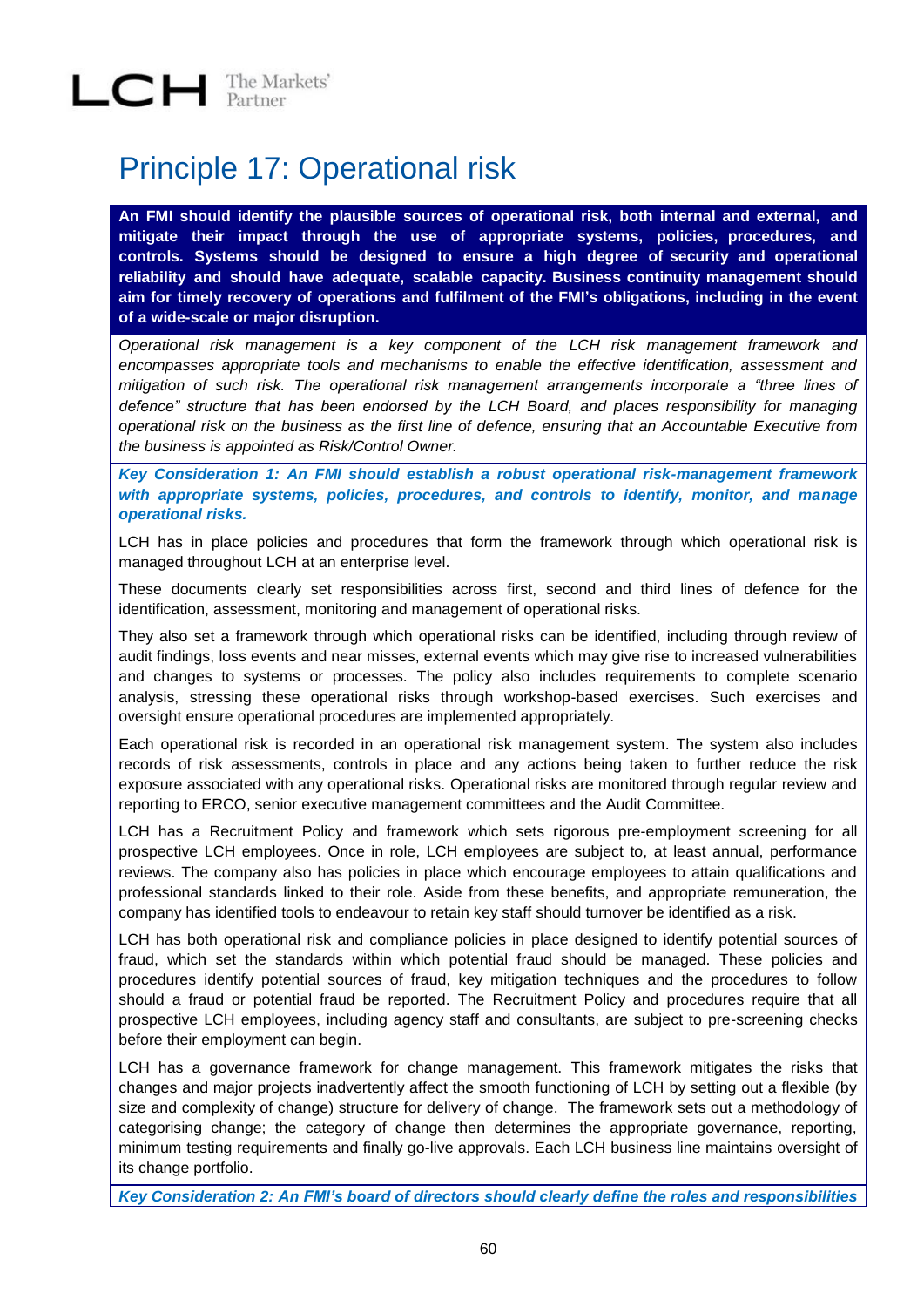# $LCH$  The Markets'

*for addressing operational risk and should endorse the FMI's operational risk-management framework. Systems, operational policies, procedures, and controls should be reviewed, audited, and tested periodically and after significant changes.*

Operational risk forms part of the Risk Governance Framework of LCH, and is one of 22 types of risk which LCH faces. The LCH Board has set out through this framework its appetite for operational risk.

The Operational Risk policy, which is approved by the LCH Board, clearly defines the key roles and responsibilities for operational risk. These responsibilities are separated between the first, second and third lines of defence; in general the first line of defence is responsible for the day to day management operational risks, including maintaining an effective system of internal controls. The first line is within the business lines and support functions. The second line oversight, support and challenge is provided by a dedicated operational risk management function. This function is also responsible for providing aggregated reporting to internal senior executive committees as well as the LCH Board and its Committees. LCH's independent internal audit function provides the third line of defence by delivering a programme of assurance.

The Operational Risk Policy is reviewed annually and the results of the review are reviewed by senior internal executive level committees as well as Board-level committees. The LCH Board approves the policy annually. The Audit Committee receives quarterly reporting on any operational risks outside appetite, including actions planned or taken to mitigate these risks, and major incidents, including remediation planned or taken to prevent reoccurrence.

LCH reviews and tests its systems, policies and procedures with its clearing members in a number of ways. LCH involves its clearing members in testing before the launch of new products and systems. An annual business continuity test is carried out, in which all clearing members, external providers and other third parties (as identified in Business Impact Assessments (BIAs)) are invited to participate. Clearing members are also active in annual default management fire drills, in which the management of a default scenario is rehearsed. In each of these cases, LCH actively requests feedback in order that any weaknesses may be addressed.

LCH's independent audit function conducts regular **r**eviews of the Operational Risk Framework. The internal audit function also reviews the application of the operational risk framework as part of all its reviews, with an annual review of a sample of key controls.

*Key Consideration 3: An FMI should have clearly defined operational reliability objectives and should have policies in place that are designed to achieve those objectives.*

LCH has an objective to be the most trusted clearing house and recognises to achieve this it must have resilience and efficiency. The Board sets a Risk Appetite and endorses a Risk Management Framework to manage reliance, reliability and stability of the CCP, which is cascaded throughout the firm.

LCH defines the escalation category of any incident. All incidents with a 'High' or above materiality rating are escalated to the executive management team. These incidents are investigated fully with a root causes analysis conducted, and steps identified to prevent reoccurrence.

As part of LCH's development and quality assurance processes, quality gates have been introduced to create an additional layer of testing and acceptance which has also proven to reduce the number of incidents following significant releases.

*Key Consideration 4: An FMI should ensure that it has scalable capacity adequate to handle increasing stress volumes and to achieve its service-level objectives.*

Each LCH clearing service is the subject of monthly service reviews. The reviews assess capacity statistics as part of its consideration of key performance indicators. Each clearing service is rated, based on average daily volumes and peak volumes versus the capacity to which it has been tested and database utilisation. Trends in trade volumes and 12 month projections are also reviewed. Furthermore, ahead of the implementation of new products or system changes, LCH performs testing to provide assurance that system capacity will be, or will remain, adequate for normal and stressed volumes.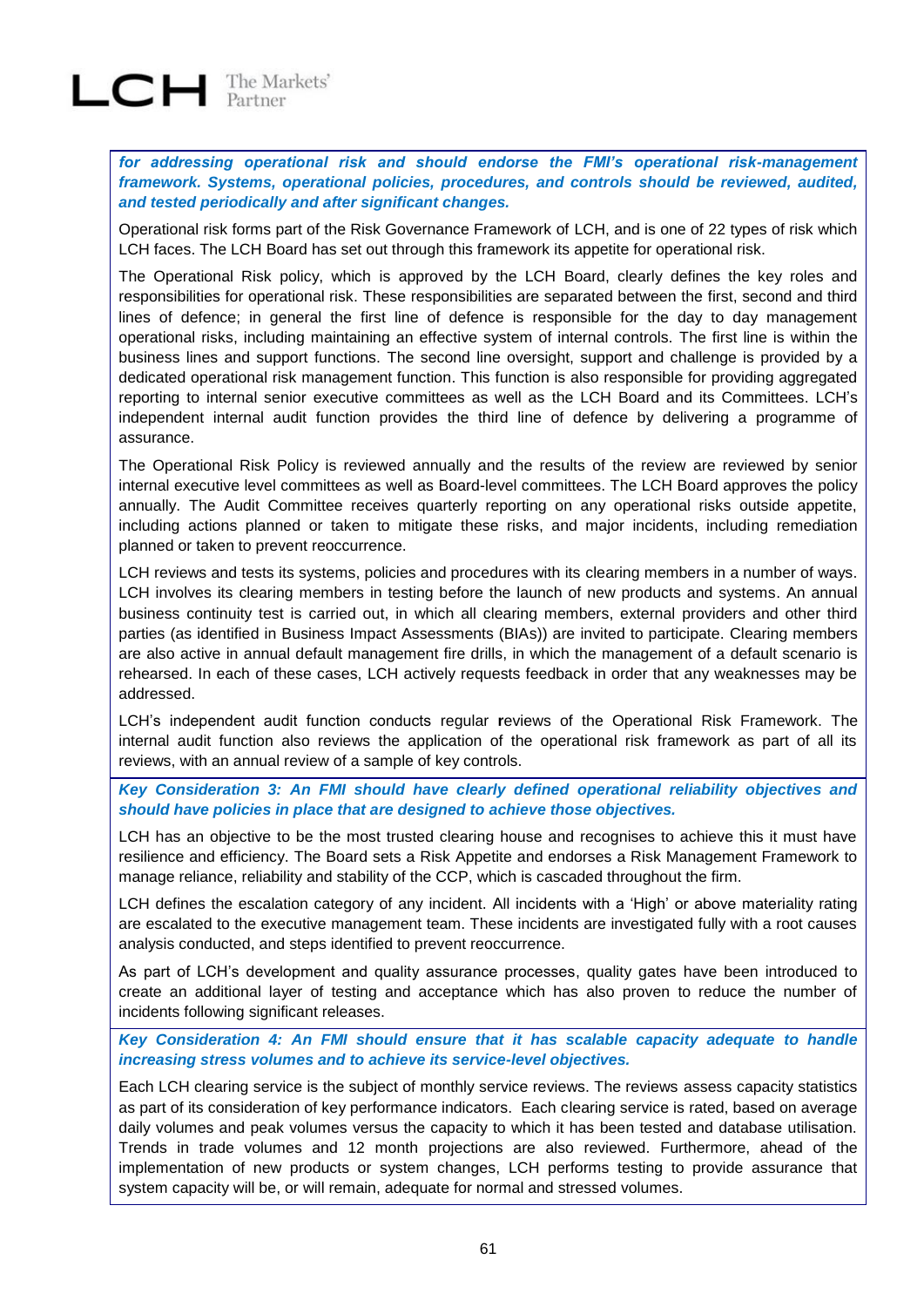LCH systems are subject to regular risk based independent review by the internal audit function; critical systems will be reviewed at least annually.

Should real-time system monitoring and monthly service reviews reveal capacity performance and trends which have or may disrupt operational functioning, action will be taken to investigate the cause and identify necessary timelines for increasing headroom for capacity. If capacity were to be exceeded, this would be investigated and remediated as any other incident in the clearing services. Following remediation LCH will investigate the root cause and implement steps to prevent reoccurrence.

*Key Consideration 5: An FMI should have comprehensive physical and information security policies that address all potential vulnerabilities and threats.*

LCH has a number of policies, procedures and controls in place for safeguarding its physical and information security. Regular reviews are undertaken to understand potential vulnerability and threats i.e. physical, intrusion and natural disaster, that LCH may be subject to.

*Key Consideration 6: An FMI should have a business continuity plan that addresses events posing a significant risk of disrupting operations, including events that could cause a wide-scale or major disruption. The plan should incorporate the use of a secondary site and should be designed to ensure that critical information technology (IT) systems can resume operations within two hours*  following disruptive events. The plan should be designed to enable the FMI to complete settlement *by the end of the day of the disruption, even in case of extreme circumstances. The FMI should regularly test these arrangements.*

The LCH Business Continuity Management (BCM) programme has been developed to provide continuity and timely recovery of its business operations in the event of a major incident or crisis, which impacts, or has potential to impact, business operations. The Business Continuity policy sets a recovery time objective (RTO) of two hours for all critical services; this RTO is in place regardless of the scale of the incident or disruption. A Disaster Recovery Plan is also in place which describes the technical steps that are required in order to affect a timely recovery. Critical operations have been identified through BIA at a clearing service and function level. BIAs also identify which systems, resources and staff will be required to carry on the orderly functioning of LCH in the event of a disaster. Each clearing service and function has also created a Business Continuity Plan which enables it to meet the LCH RTO. Each clearing service and function includes in its Business Continuity Plan, where relevant, details of actions which include liaison with trade sources and data reconciliations, designed to ensure all transactions can be identified, and any data loss remediated. A Crisis Management Team (CMT), including representatives of all clearing services and functions, will be convened in the event of a crisis. The CMT will work to a predefined Crisis Management Plan, which ensures that the response to and management of a crisis is co-ordinated and effective, minimising the impact on clearing members, suppliers, employees and the reputation of LCH. LCH has immediate access to work area recovery facilities with a third party supplier. In the event of the loss of the primary office location in London, activities are transferred to a secondary business location, with overflow facilities at a third facility where required. Staff in critical roles also have access to remote working facilities which are tested regularly.

LCH has three data centres. These facilities are regularly tested; specifically the Business Continuity Programme requires at least an annual test of failover.

*Key Consideration 7: An FMI should identify, monitor, and manage the risks that key participants, other FMIs, and service and utility providers might pose to its operations. In addition, an FMI should identify, monitor, and manage the risks its operations might pose to other FMIs.*

LCH has identified operational, financial, credit, market and legal risks that can arise from its clearing members, other FMIs and service and utility providers.

The operational risks of such connections with regards to business continuity are identified and analysed as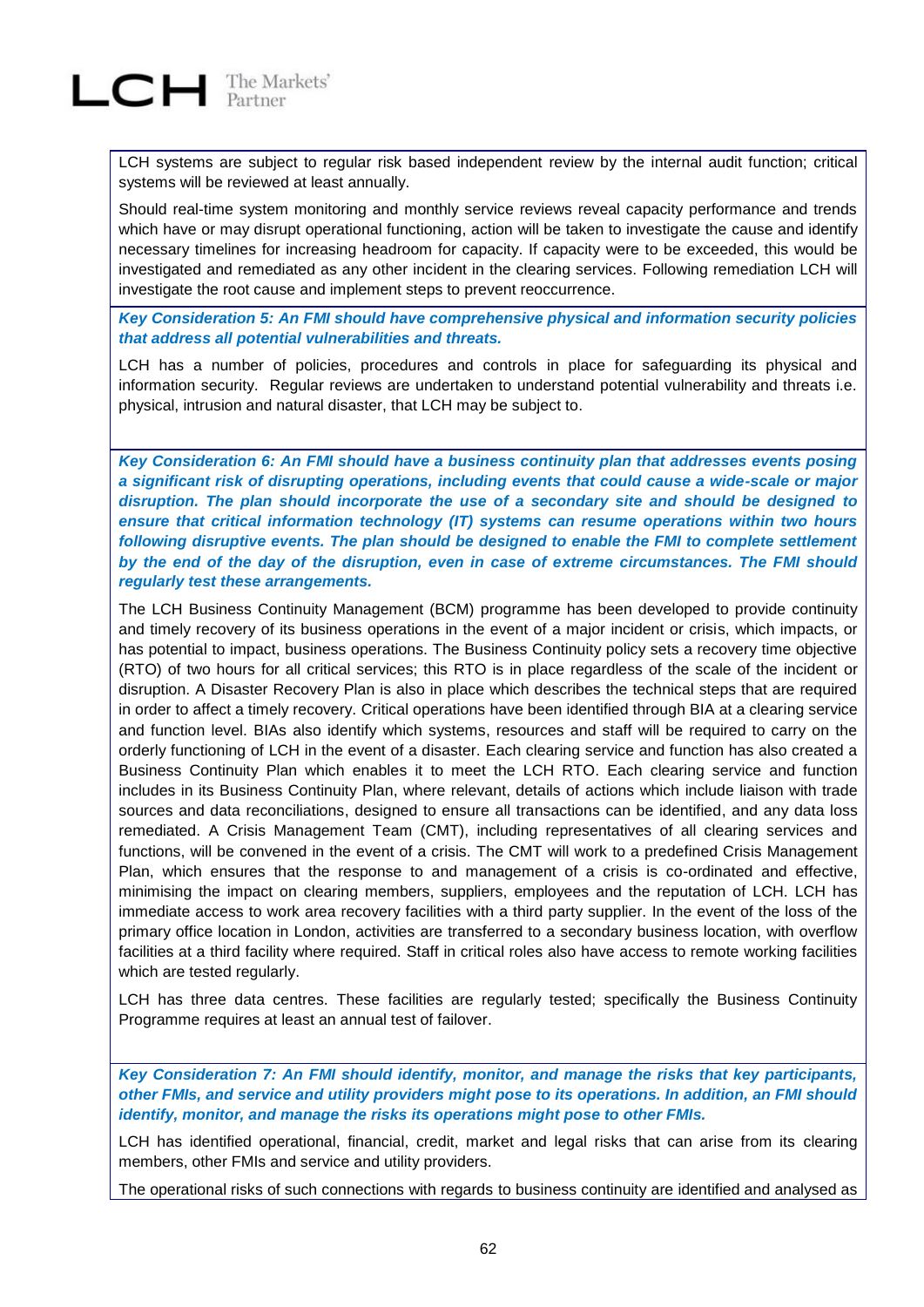

part of each clearing service and function's BIAs. Identification and management of credit risks in relation to LCH's clearing members is included in *Principle 4*. Identification and management of risks related to links to other FMIs is included in *Principle 20*. Risks related to service and utility providers are addressed through an LCH Policy. This policy requires that supplier selection is transparent, that due diligence is performed on suppliers, that an appropriate contract is in place for the services and that suppliers agree to a Supplier Code of Conduct. Any extension of current activity with an existing supplier must also comply with this policy. Any supplier which is critical, as identified through the BIA process, undergoes a higher level of due diligence. This allows LCH to identify any potential additional risks arising from the supplier and to mitigate where possible.

Outsourced service providers are required to have in place business continuity arrangements equivalent to those in place at LCH. Outsourced providers of services required for the successful recovery of LCH in the event of a crisis are required to be involved in business continuity testing.

Besides considering the risks posed to LCH by FMIs, LCH considers the risks it may pose to other FMIs. Consequently, in addition to conducting its own ongoing due diligence, LCH cooperates and participates in reciprocal due diligence, for example service review meetings and Business Continuity testing which include external parties. Service providers, exchanges and linked FMIs are invited to participate in the annual failover test.

| <b>Publicly available resources</b> | <b>Business Continuity</b>                                             |  |
|-------------------------------------|------------------------------------------------------------------------|--|
|                                     | Public quantitative disclosure standards for central<br>counterparties |  |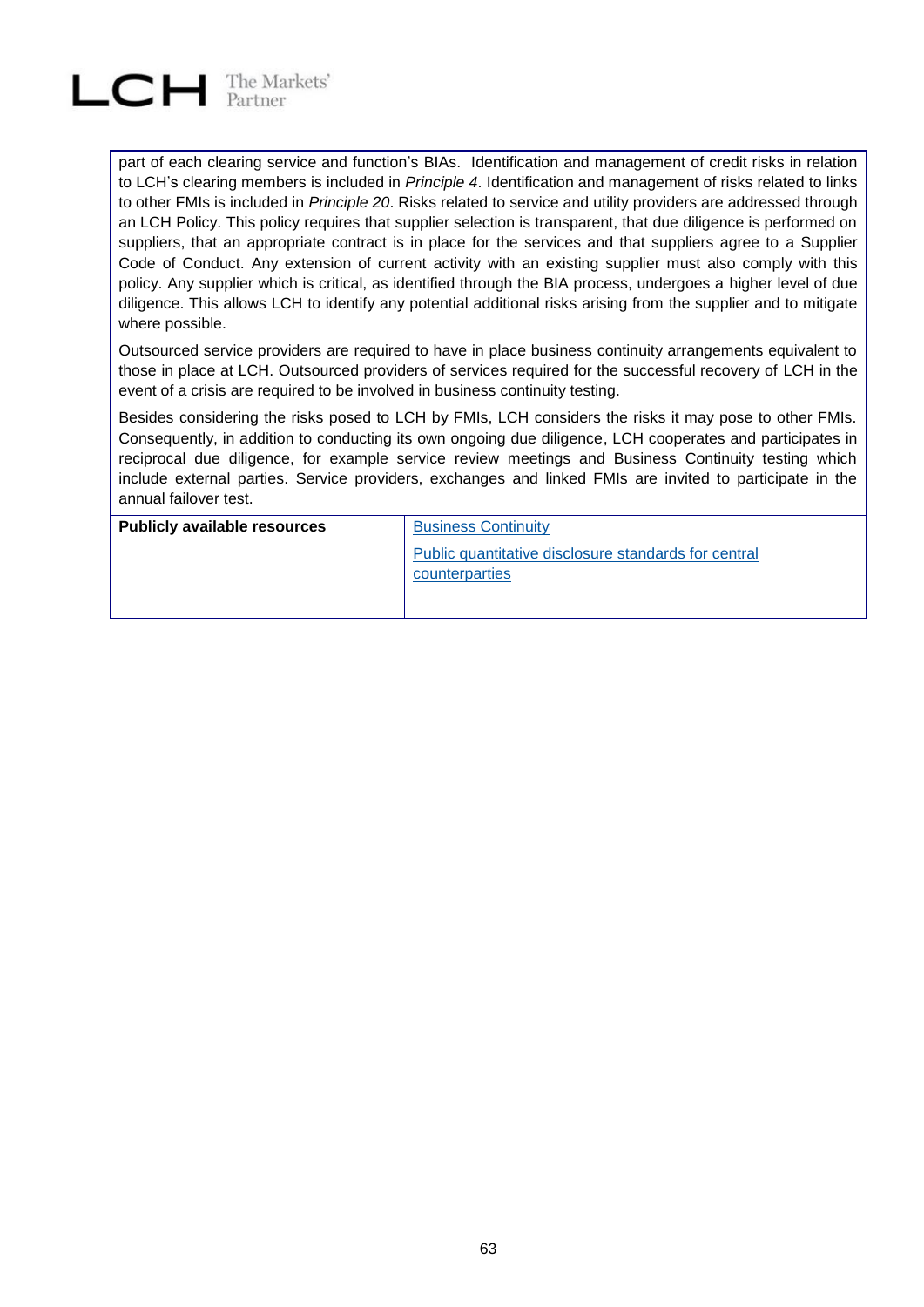## Principle 18: Access and participation requirements

**An FMI should have objective, risk-based, and publicly disclosed criteria for participation, which permit fair and open access.**

*LCH's participation requirements are designed to be the least restrictive while ensuring that risk to LCH and the markets its serves is minimised. Participation criteria are publicly available through the LCH Rulebook and website, and clearing members are monitored for ongoing compliance with the requirements. The LCH Rulebook contains provisions to manage circumstances where a clearing member no longer meets the criteria.* 

*Key Consideration 1: An FMI should allow for fair and open access to its services, including by direct and, where relevant, indirect participants and other FMIs, based on reasonable risk-related participation requirements.*

Requirements for participation in LCH are based on risk-based principles, and are designed to ensure that all clearing members are of suitable financial standing with sufficient operational capabilities. Final approval for all participation applications rests with the Executive Risk Committee, subject to the LCH Risk Committee being notified of approvals. Where the Executive Risk Committee refuses an application, the applicant may appeal to the Risk Committee. All new members are also subject to an internal LCH credit assessment.

Minimum levels of net capital and default fund contributions are required as part of the clearing member admission criteria. These are set out below by service.

| <b>Service</b>                      | <b>Clearing member type</b>          | <b>Minimum</b><br><b>Net</b><br><b>Capital</b><br><b>Requirement</b> | <b>Default Fund</b>      | <b>Minimum</b><br><b>Default</b><br>Fund Contribution <sup>11</sup>                    |
|-------------------------------------|--------------------------------------|----------------------------------------------------------------------|--------------------------|----------------------------------------------------------------------------------------|
| CommodityClear                      | CommodityClear<br>clearing<br>member | £1m                                                                  | Commodities              | \$0.75m                                                                                |
| EquityClear                         | Individual clearing member           | £5m                                                                  | Equities                 | £0.5m                                                                                  |
| EquityClear                         | General clearing member              | £10m                                                                 | Equities                 | £0.5m                                                                                  |
| <b>LSE</b><br>Derivatives<br>Market | Individual clearing member           | £1m                                                                  | Equities                 | £0.5m                                                                                  |
| <b>LSE</b><br>Derivatives<br>Market | General clearing member              | £2m                                                                  | Equities                 | £0.5m                                                                                  |
| <b>Listed Rates</b>                 | Individual clearing member           | £1m                                                                  | <b>Rates Derivatives</b> | £0.5m                                                                                  |
| <b>Listed Rates</b>                 | General clearing member              | £2m                                                                  | <b>Rates Derivatives</b> | £0.5m                                                                                  |
| RepoClear                           | Individual clearing member           | €100m                                                                | RepoClear                | £2.5m or its<br>equivalent in €                                                        |
| RepoClear                           | General clearing member              | €400m                                                                | RepoClear                | £2.5m or its<br>equivalent in €                                                        |
| SwapClear                           | SwapClear clearing member            | \$50m                                                                | <b>Rates Derivatives</b> | £10m (plus £3m in<br>respect of the<br>additional trade<br>registration<br>component). |
| SwapClear                           | Commission<br><b>Futures</b>         | \$50m                                                                | <b>Rates Derivatives</b> | £10m (plus £3m in<br>respect of the                                                    |

l <sup>11</sup> These are published at<http://www.lchclearnet.com/members-clients/members>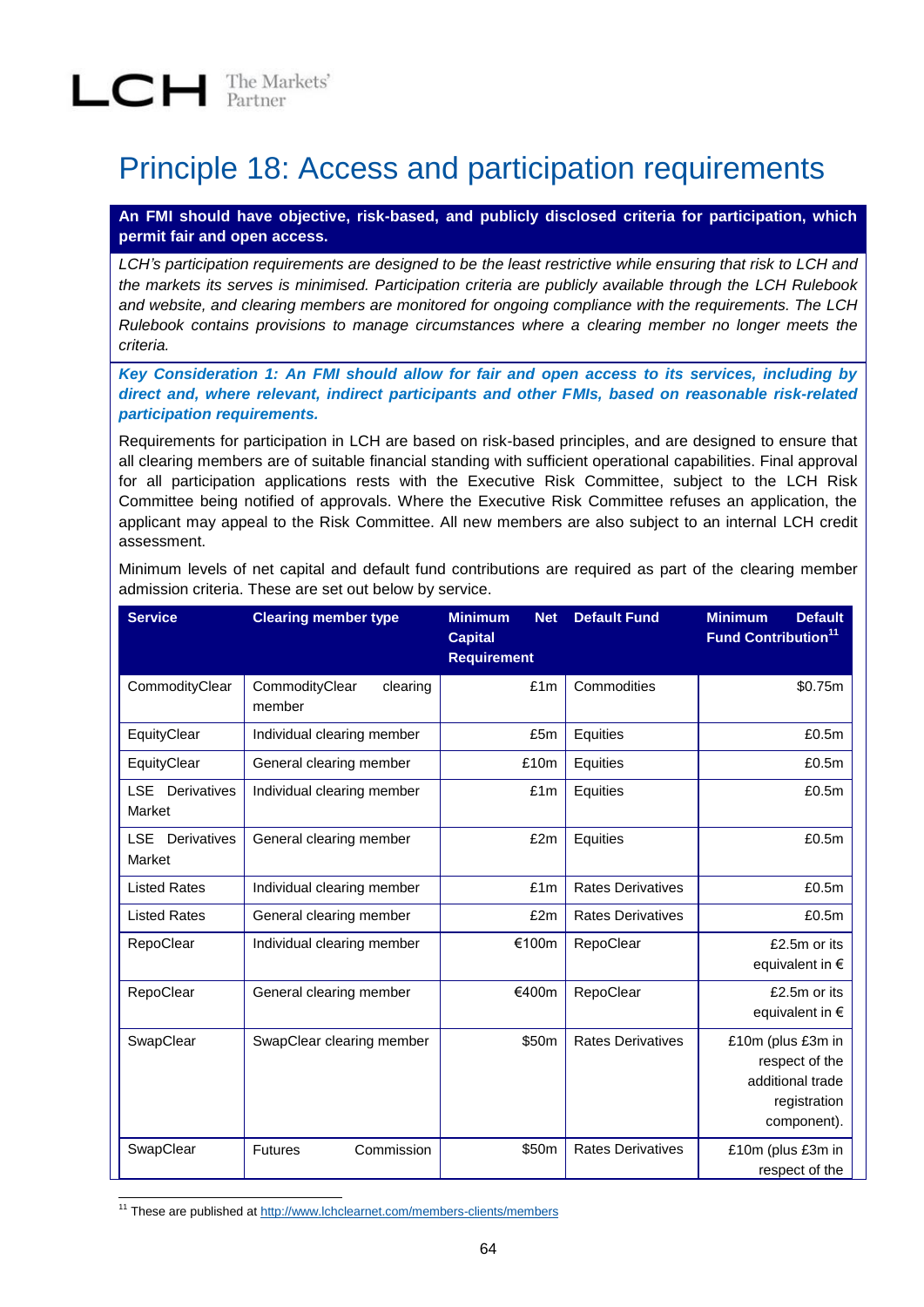|            | Merchant                                 |       |            | additional trade<br>registration<br>component). |
|------------|------------------------------------------|-------|------------|-------------------------------------------------|
| ForexClear | ForexClear clearing member               | \$50m | ForexClear | <b>US\$5m</b>                                   |
| ForexClear | Commission<br><b>Futures</b><br>Merchant | \$50m | ForexClear | <b>US\$5m</b>                                   |

In terms of operational capability, all clearing members must have adequate back office infrastructure to support a high volume of transactions, and must open accounts with eligible PPS banks, to pay and receive cash obligations to and from LCH. Typically, this requires appropriate systems to manage the clearing member's clearing activities, and staff with sufficient knowledge and experience with the systems. Prior to going live, all clearing members receive operational capability training if the LCH onboarding function deems it necessary.

For its SwapClear and ForexClear services, LCH conducts default fire drills twice a year; a failure to participate or perform in a drill may lead to suspension. Clearing members can, in lieu of participation in a fire drill, demonstrate that they have an affiliated clearing member or an 'Approved Outsourcing Agent'<sup>12</sup> that has taken part on the clearing member's behalf. These tests have been designed to demonstrate the clearing member's ability to load, price and bid on a fixed number of trade sides in auctions held to manage a clearing member default. For RepoClear, members are obliged to make best efforts to bid if asked to do so. At fire drills selected members are asked to bid on auction packs. The EquityClear and Listed Rates services clear commoditised products which have mature electronic price discovery and price-discovery regulation. In these cases LCH has arrangements with execution brokers to close positions rather than undertaking auctions. For CommodityClear, LCH has arrangements with execution brokers to close out positions in the market. Where possible, an auction may be organised, but current clearing members have no obligation to participate. EquityClear, Listed Rates<sup>13</sup> and CommodityClear hold fire drills at least annually.

All applicants for SwapClear and ForexClear membership must provide an opinion which must be provided by an independent external legal adviser practising in the relevant jurisdiction confirming that it has all necessary permissions and capacity to undertake its obligations as a clearing member in accordance with its and LCH's regulatory obligations.

LCH may impose additional risk-based conditions on clearing members and may at any time vary or withdraw any such conditions. These conditions may include a requirement to post additional collateral or a requirement for prior authorisation for trades above a defined ceiling.

To achieve a balance between open access and risk, LCH continuously monitors a wide range of credit indicators for members, including capital-to-risk ratios, and applies real-time risk management controls such as concentration limits and margin multipliers, rather than relying solely on hurdle-based participation criteria. In addition, the default management process seeks to ensure that a member's contingent obligations in the event of default are commensurate with the nature and scale of its cleared activity.

*Key Consideration 2: An FMI's participation requirements should be justified in terms of the safety and efficiency of the FMI and the markets it serves, be tailored to and commensurate with the FMI's specific risks, and be publicly disclosed. Subject to maintaining acceptable risk control standards, an FMI should endeavour to set requirements that have the least-restrictive impact on access that circumstances permit.*

LCH's participation requirements are designed to mitigate the risks that LCH faces as a CCP in a way that ensures the least restrictive access that circumstances permit.

Net capital requirements ensure that clearing members have adequate financial resources to withstand

l  $12$  An Approved Outsourcing Agent can only sponsor a maximum of three members. As of 31 March 2017 no SwapClear or ForexClear member use these Agents)<br><sup>13</sup> Listed Rates is tested with the SwapClear service during firedrills for the Rates Derivatives default management process.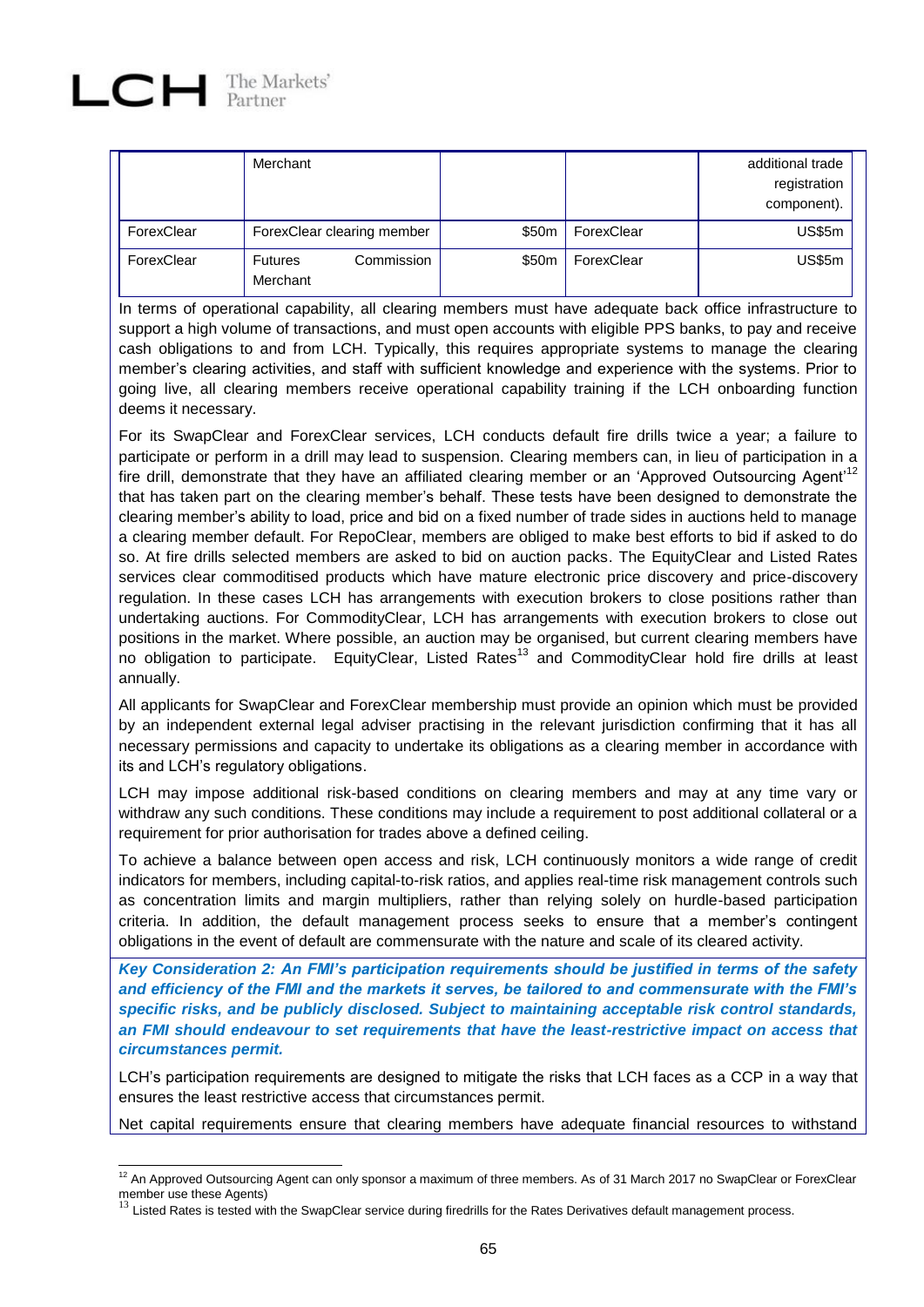#### unexpected losses.

Default fund contributions for each relevant service are determined with reference to a clearing member's initial margin requirements, which are in turn determined with reference to the nature and scale of a clearing member's cleared activity. The floor for default fund contributions seeks to ensure that all clearing members have enough capital at risk such that they have an appropriate incentive to monitor and control the risks that they bring to the service. See also *Principle 4*.

Membership requirements are risk-based, including the need to have all necessary operational capabilities e.g. access to relevant trading and settlement venues, and to have necessary regulatory permissions.

Different criteria apply depending on the nature of membership being applied for. Broadly, criteria may be differentiated by the service being applied to clear, and whether the applicant would be clearing only for itself or additionally for clients. The differing nature of risk being brought by the applicant is determined by these elements, and criteria are set in a manner proportionate to the risk.

The participation criteria, including restrictions in participation are publicly disclosed on the LCH website and are included in the LCH Rulebook.

*Key Consideration 3: An FMI should monitor compliance with its participation requirements on an ongoing basis and have clearly defined and publicly disclosed procedures for facilitating the suspension and orderly exit of a participant that breaches, or no longer meets, the participation requirements.*

LCH monitors compliance with participation requirements on a continuous basis. The clearing membership Agreement requires clearing members to notify LCH if they no longer meet the participation requirements.

The LCH Rulebook contains notification and disclosure requirements to ensure compliance with the financial requirements for participation in each service. All clearing members must provide LCH with their annual accounts, and must promptly notify LCH of any development which would materially affect the clearing member's ability to comply with the participation requirements. Fire drills (see under Key Consideration 1) assess whether clearing members' operational capabilities continue to meet LCH's minimum standards.

Regulated clearing members must provide LCH with copies of all returns made to their regulators, and these are required within 30 days of their original submission. Non-regulated members must provide quarterly balance sheet and profit and loss statements within 30 days of their quarter end. LCH monitors all members daily with reference to public information including credit ratings, share prices, credit spreads and media comment.

The Rulebook outlines the actions that LCH can take if there is an indication that a member no longer meets the membership requirements or if its risk profile deteriorates, including: more detailed monitoring, increased margin requirements, prior authorisation for trades above a specified size, position reduction, position transfer to other members, trading for liquidation only, and the declaration of default. LCH has the authority to declare a member in default as soon as it has grounds to suspect the membership requirements are breached or are likely to be breached. Where a clearing member is in breach of the membership requirements, but has not defaulted on payments to LCH, LCH may allow a grace period for the clearing member to remedy the breach before issuing a Default Notice. Once a default notice has been issued, withdrawal of the member occurs in accordance with the Default Procedures.

In the case of a voluntary withdrawal by a clearing member, at least three months' notice is required. The clearing member must terminate all open contracts registered with LCH within this 90 day period. If after 90 days the portfolio has not been closed out, LCH may liquidate the portfolio or require the clearing member to remain in the service until there are no remaining contracts. PPS arrangements must be maintained until all fees have been collected and to enable repayment of the member's default fund contribution(s).

LCH has procedures in place to facilitate the suspension and orderly exit of members; these are disclosed in the Rulebook publicly available on the LCH website.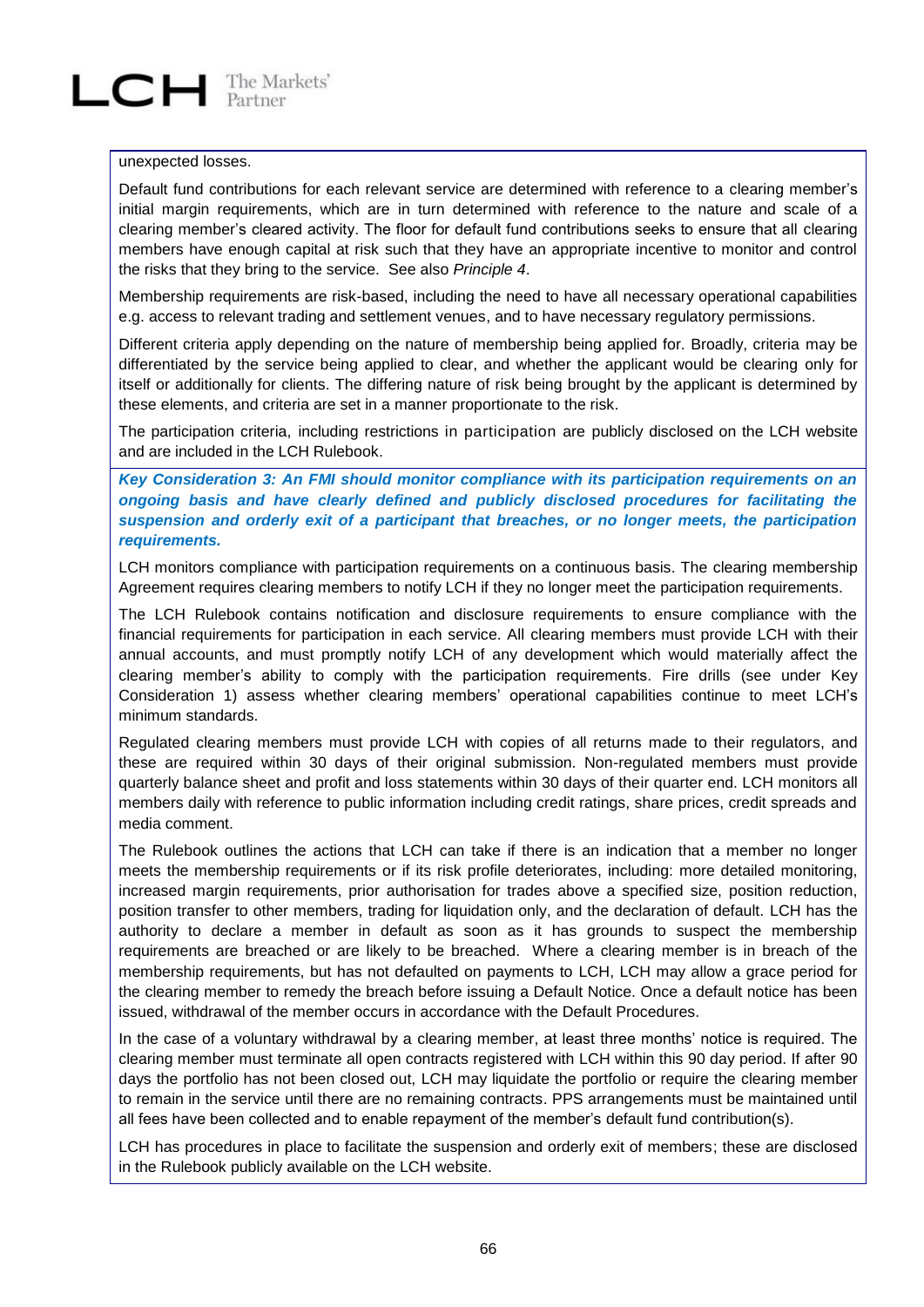

| <b>Publicly available resources</b> | <b>Rulebook</b>                                                        |
|-------------------------------------|------------------------------------------------------------------------|
|                                     | <b>Clearing Members</b>                                                |
|                                     | Training                                                               |
|                                     | Public quantitative disclosure standards for central<br>counterparties |
|                                     |                                                                        |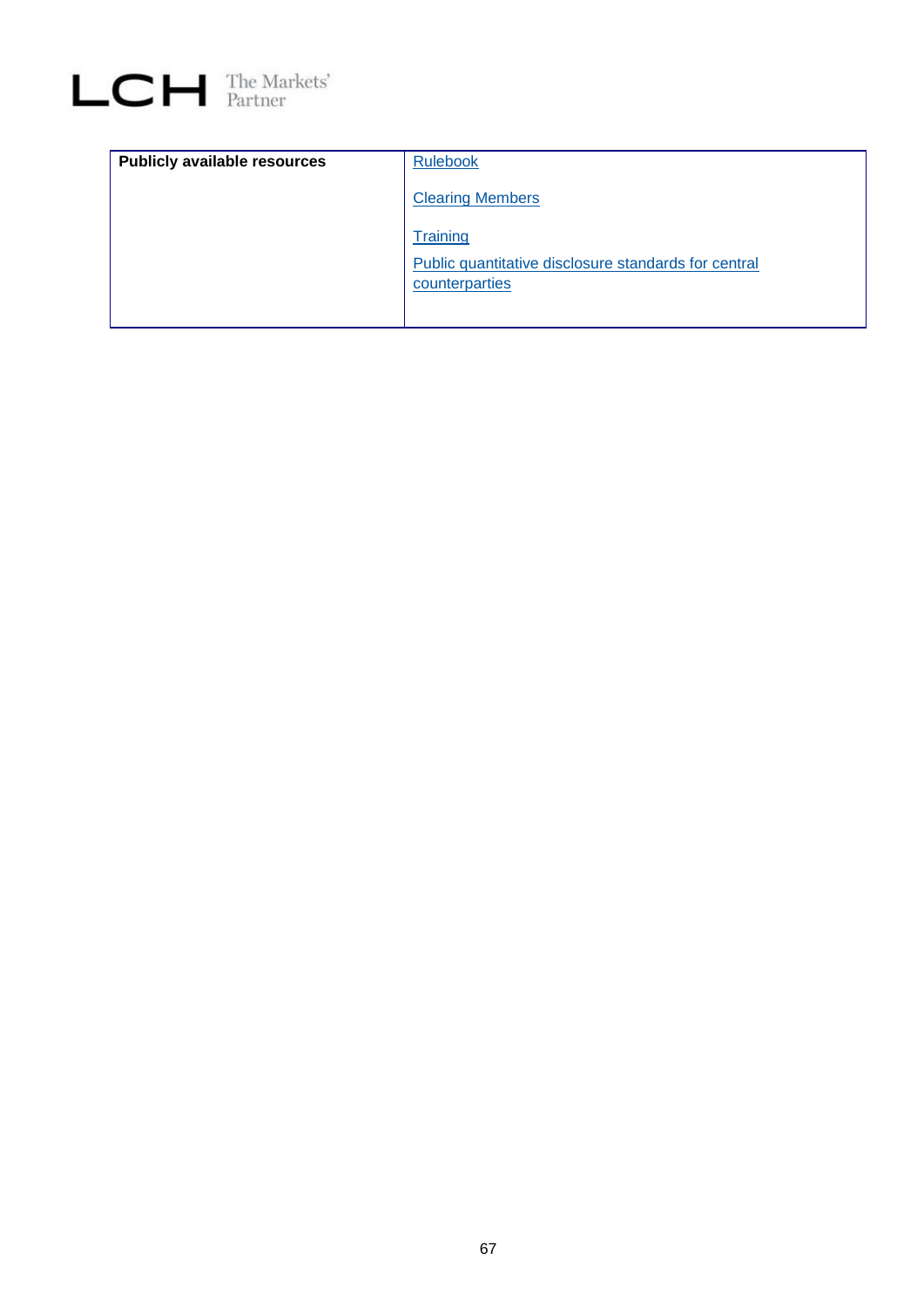### Principle 19: Tiered participation arrangements

**An FMI should identify, monitor, and manage the material risks to the FMI arising from tiered participation arrangements.**

*Clearing members act as principals to LCH for both proprietary and client business, including under the FCM model. This means that there is no direct exposure to the default of a clearing member's client; however, the LCH Rulebook provides for LCH to collect information from clearing members about their clients or indirect clients. Where a portfolio is overly concentrated LCH may apply margin multipliers to mitigate such risk. LCH also takes steps to mitigate risk from tiered participation by offering porting to all clients.* 

*Key Consideration 1: An FMI should ensure that its rules, procedures, and agreements allow it to gather basic information about indirect participation in order to identify, monitor, and manage any material risks to the FMI arising from such tiered participation arrangements.*

LCH primarily uses a principal-to-principal model of clearing participation, which means that LCH has no direct exposure to the default of a clearing member's client. Obligations to LCH arising from the activities of indirect participants are in all cases principal obligations of the relevant clearing member, and the risk management processes referred to under Principles 3-10 apply to risk arising from positions recorded in clearing members' proprietary and client accounts.

Before offering client clearing, a clearing member must obtain authorisation from the LCH Onboarding Department.

LCH requires clearing members who clear for clients, affiliates or other third parties to hold segregated house and client accounts for positions and collateral. Therefore, LCH offers a choice of Individually Segregated Accounts (ISA) and Omnibus Segregated Accounts (OSA) to its members. This model supports clearing of direct clients (client of clearing member) as well as indirect clients (client of client of clearing member).

For the SwapClear, Listed Rates and ForexClear Services, LCH also offers a FCM model that is compliant with CFTC requirements for clearing members that have US-based clients.

A more detailed discussion on LCH's segregation and portability arrangements can be found at *Principle 14*.

LCH collects varying degrees of information about clients of clearing members, depending on the segregation model selected through client account opening procedures. This information is provided and updated by clearing members as LCH has no contractual arrangements with clearing members' clients. LCH continuously reminds its clearing members to keep client information up to date and to provide updates at the very least annually.

The data collected is most detailed in the case of clients selecting ISAs, or clearing under the US FCM regime. For other models, LCH may not have detailed client information. For example, clearing members may also provide client information for those clients which use OSAs. This is not mandatory and the information should be maintained by the clearing members.

Indirect client ("client-of-client") accounts are visible to LCH in the same way as direct client accounts and hence are subject to the same level of scrutiny and monitoring as direct client accounts. Therefore indirect client clearing risks are identified in each account similarly to direct client clearing risks. Margin models have been developed and implemented to measure these risks on an overnight and intraday basis. However, LCH does not hold details of individual clients of clients.

The material risk arising at LCH from tiered participation is the default of a client, which disrupts or materially adversely affects a clearing member. In the event of a clearing member default, LCH could face risks should positions and collateral held for clients of a defaulting clearing member not be able to be ported. LCH may therefore, in these circumstances. liquidate client positions and apply collateral in the same way as for proprietary accounts. Following the completion of default-management processes (the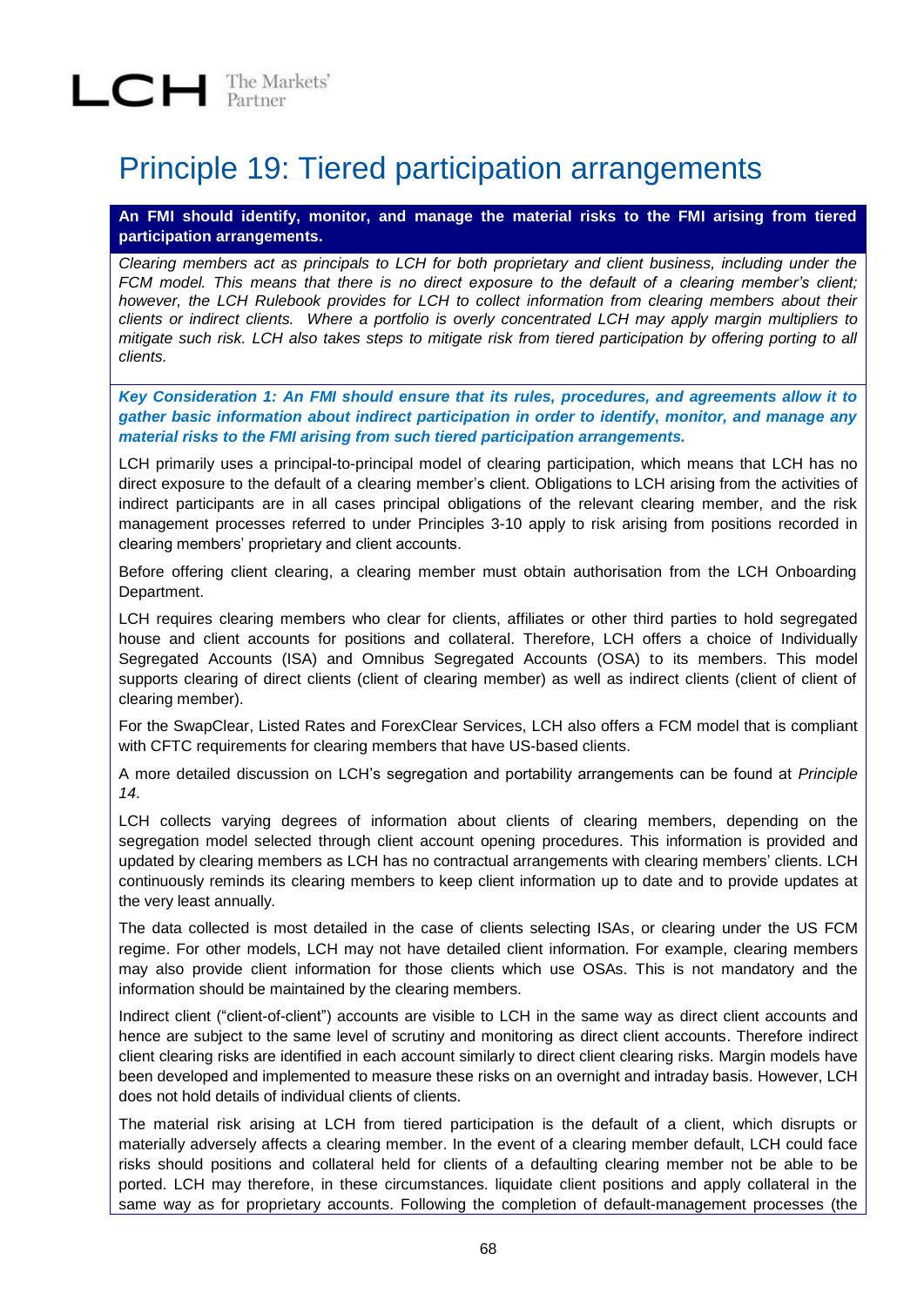

closing or transfer of positions and the realisation of collateral) LCH may apply surpluses in a clearing member's house account(s) to offset losses in the clearing member's client account(s), but not vice versa.

LCH mitigates these risks through setting appropriate membership criteria for its clearing members, by monitoring client portfolios and accounts, and by setting rules which allow the efficient and timely porting of clients in default scenarios.

*Key Consideration 2: An FMI should identify material dependencies between direct and indirect participants that might affect the FMI.*

LCH monitors the activity of its clearing members and the activity in each of its client accounts, be they in omnibus or individual accounts. LCH monitors the proportion of house to client activity for its clearing members, and where clients are known, LCH is able to establish an account of the activity with named clients in total, by clearing service.

LCH can apply margin multipliers where a clearing member's aggregate client portfolio is overly concentrated. The LCH margin methodology (in terms of initial, liquidity and concentration margin) increases margin requirements progressively with large positions in both proprietary and client accounts.

*Key Consideration 3: An FMI should identify indirect participants responsible for a significant proportion of transactions processed by the FMI and indirect participants whose transaction*  volumes or values are large relative to the capacity of the direct participants through which they *access the FMI in order to manage the risks arising from these transactions.*

As outlined above, LCH monitors the activity of its clearing members and the activity in each of its client accounts, be they in omnibus or individual accounts. LCH monitors the proportion of house to client activity for its clearing members, and where clients and indirect clients are known by LCH is able to build a picture of the exposure to named clients in total, by clearing service and by client.

Activity, whatever its source, in all clearing services is monitored on a daily basis.

LCH produces daily reports which are used to monitor client positions and associated cash flows. LCH has the ability to apply margin multipliers, where a clearing member's client portfolio is overly concentrated.

*Key Consideration 4: An FMI should regularly review risks arising from tiered participation arrangements and should take mitigating action when appropriate.*

LCH requires its clearing members wishing to offer indirect participation in new jurisdictions to provide a legal opinion outlining amongst other things that no impediment will be introduced to the course of the usual LCH activities, including default management, by such indirect participation. On receiving each opinion LCH will review whether any additional risks must be mitigated within its Rulebook.

Risk management policies and procedures covering indirect participation are reviewed at least annually.

LCH produces daily reports to monitor client positions and associated cash flows. LCH can apply margin multipliers, where a clearing member's client portfolio is overly concentrated.

LCH reviews the risks it accepts within the LCH Board's appetite for risk.

| <b>Publicly available resources</b> | <b>Rulebook</b>                                                        |
|-------------------------------------|------------------------------------------------------------------------|
|                                     | <b>Legal Opinions</b>                                                  |
|                                     | Public quantitative disclosure standards for central<br>counterparties |
|                                     |                                                                        |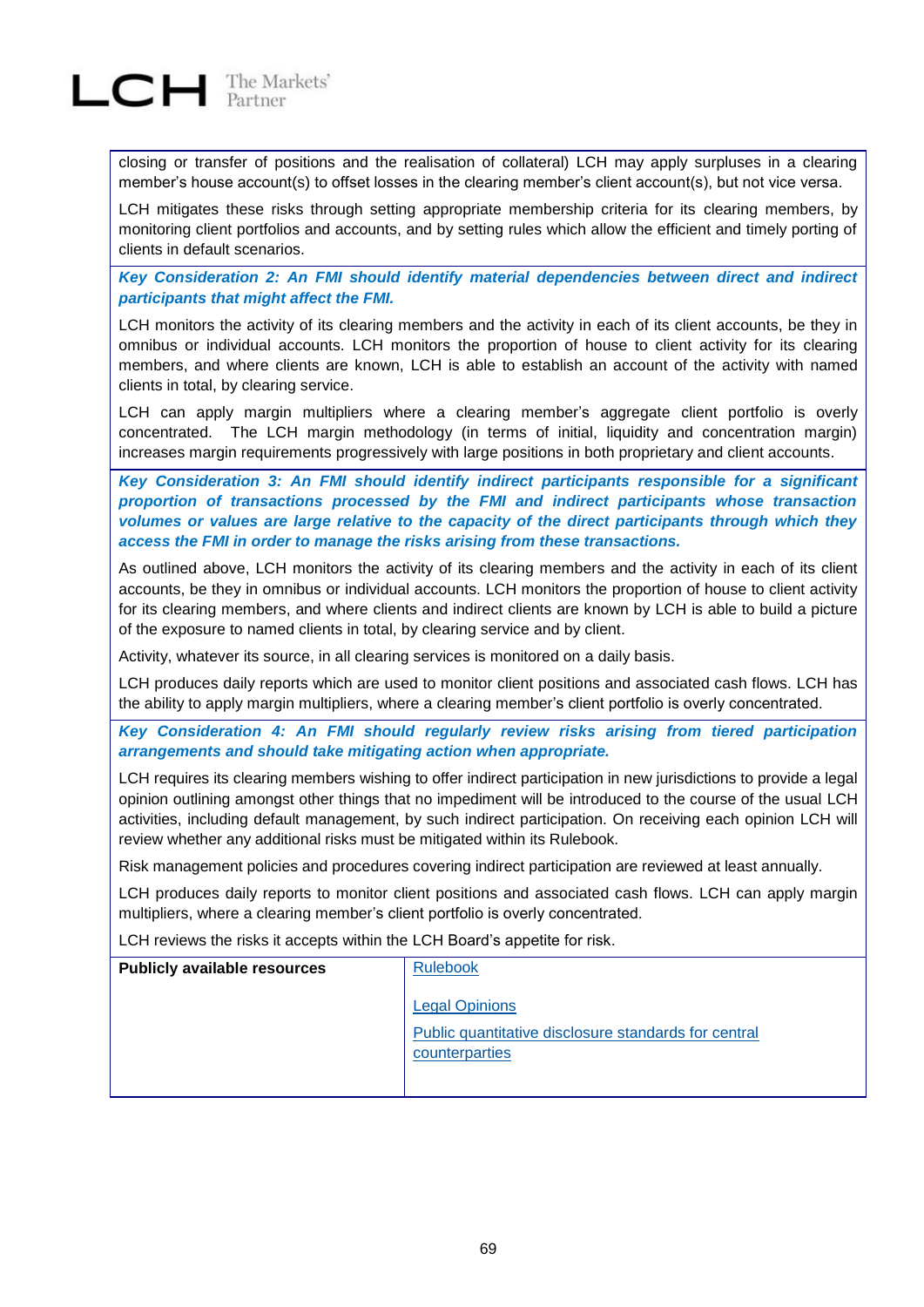## Principle 20: FMI links

### **An FMI that establishes a link with one or more FMIs should identify, monitor and manage linkrelated risks.**

*LCH has multiple and varied FMI links: specifically LCH maintains links with (I)CSDs, Trade Repositories, Exchanges, Payment Systems and other CCPs. All such arrangements are considered within the LCH risk management framework and subject to rigorous detailed due diligence and rigorous internal governance processes.* 

*Key Consideration 1: Before entering into a link arrangement and on an ongoing basis once the link is established, an FMI should identify, monitor, and manage all potential sources of risk arising from the link arrangement. Link arrangements should be designed such that each FMI is able to observe the other principles in this report.*

LCH maintains FMI links with (I)CSDs, CCPs, Trade Repositories and Payment Systems. Such link arrangements are governed by contractual agreements.

Connecting to a new FMI is subject to LCH internal policies and procedures which set out requirements and the governance approval process to be followed. LCH policies identify the criteria to be met, set out certain risks posed, and assigns responsibility for monitoring, analysis and escalation of such risks. LCH will assess a new FMI through onsite due diligence and review of documentation and information acquired both directly and indirectly. The review will include assessment against criteria such as corporate structure, credit risk, operational and technical resilience, legal structure and associated risk, operational risk and contingency arrangements. Findings with a final recommendation will be presented through the LCH internal risk governance process for approval.

Ongoing due diligence of FMI links that are intermediaries such as (I)CSDs, and others that give rise to settlement, payment or custody risks is performed at least every two years, or may be sooner if there have been significant changes. This type of FMI will be assessed against criteria and risks set out in a Group Policy and will consider applicable conditions of Principles 8, 11 and 17.

The key risks brought about by links to Trade Repositories are regulatory and reputational, and Trade Repositories will be assessed against such risks in accordance with the Group Procurement Policy, at least every two years or sooner if there have been significant changes.

For inter-operating CCPs the review frequency and the factors for consideration are set out in a Group Policy which notes that the factors, metrics and adjustments for Interoperating-CCPs, are subject to review on at least an annual basis and independently validated in accordance with the Model Validation policy. Additionally, inter-operating CCP arrangements are subject to internal governance processes and regulatory review and non-objection.

LCH's recovery planning process also reviews the impact to itself and its FMI links in the event either party enters into a recovery scenario. At a minimum, FMI link due diligence considers the impact from operational failures, liquidity issues and overall creditworthiness, and any risk mitigants such as contingency processes. The results of ongoing due diligence are presented for review through the LCH internal risk governance process.

Finally, LCH's Rulebook Settlement Finality Regulations are intended to mitigate the risks associated with payments and securities settlement. These Regulations are supported by LCH's designation under the UK Financial Markets and Insolvency (Settlement Finality) Regulations 1999 (see Principle 8 for further information).

Any new FMI link is established and maintained in accordance with LCH internal risk policies which are aligned to the PFMIs. The policies are subject to annual review, and each FMI link arrangement is subject to ongoing monitoring and periodic review.

*Key Consideration 2: A link should have a well-founded legal basis, in all relevant jurisdictions, that*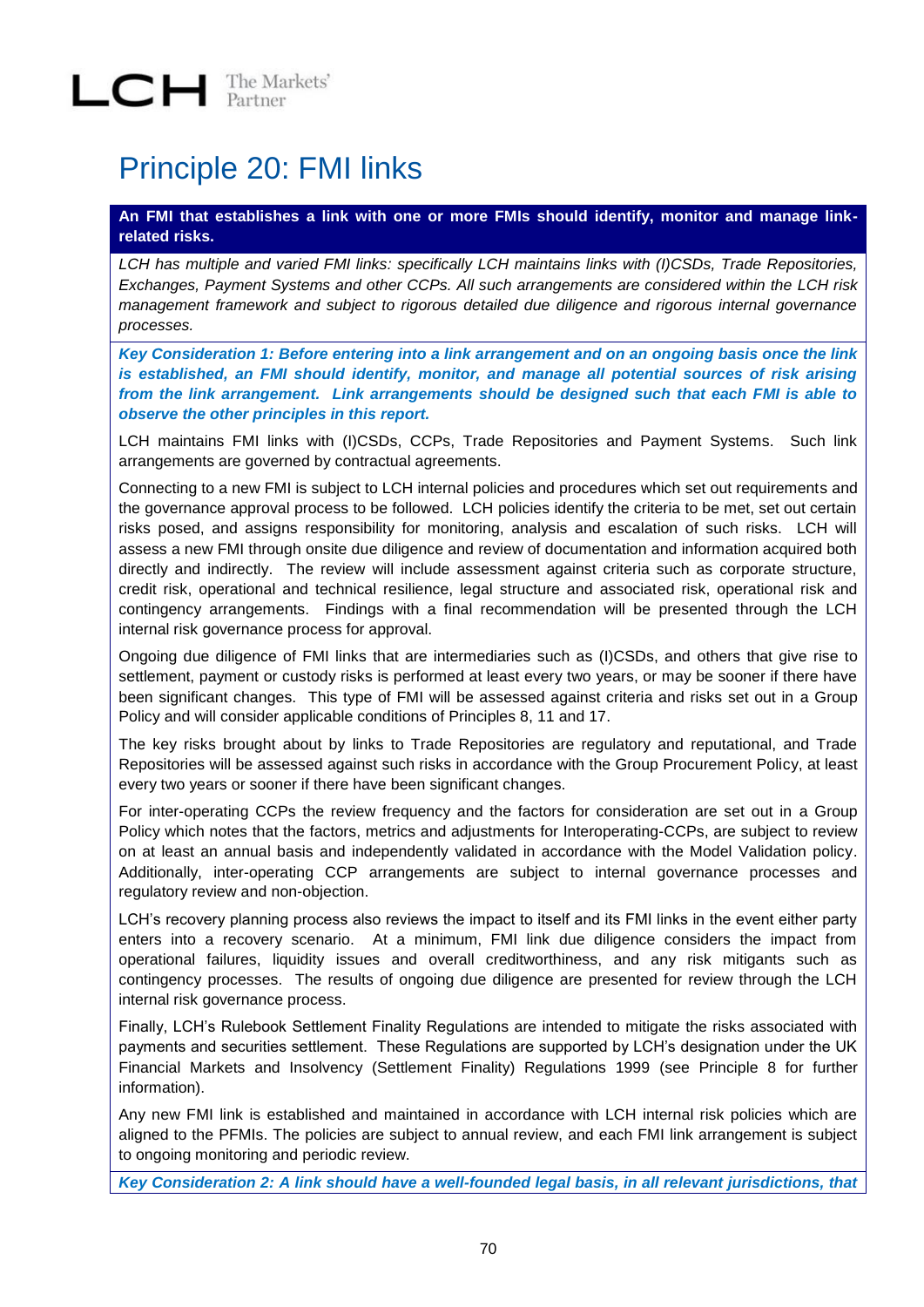

*supports its design and provides adequate protection to the FMIs involved in the link.*

As set out above, LCH conducts detailed due diligence prior to establishing a new FMI link. At the time of writing LCH maintains links with FMIs in the UK, USA, Australia, Belgium, Denmark, Finland, Italy, Luxembourg, Norway, Spain, Sweden, and Switzerland. LCH's arrangements with FMI links are governed by contractual agreements, which specify the law governing such an agreement. A component of LCH's due diligence is review and assessment of the applicable legal framework in the jurisdiction where such FMI is located, and review and assessment of the FMI's terms and conditions where LCH agreement and adherence is required. For inter-operating arrangements with a FMI that is a CCP, the legal framework governing such agreements adheres to the ESMA Guidelines on Interoperability, and to establish enforceability LCH obtains appropriate legal opinions such as in respect of insolvency, inter-CCP pledge agreements, treatment of collateral, LCH's netting rules and applicable sections of the LCH Rulebook.

#### *Key Considerations 3-6 are not applicable to CCPs.*

*Key Consideration 7: Before entering into a link with another CCP, a CCP should identify and manage the potential spill-over effects from the default of the linked CCP. If a link has three or more CCPs, each CCP should identify, assess, and manage the risks of the collective link arrangement.*

All of LCH's interoperable-CCP links are governed and managed on a bilateral basis.

LCH will only consider entering into a CCP inter-operable arrangement where the other CCP is recognised by its home regulators as a central counterparty and that CCP adheres to CPMI-IOSCO principles via the local regulatory regime.

The terms of reference of the LCH Risk Committee mandates that interoperable-CCP links must be reviewed and approved prior to acceptance, and all interoperable arrangements must meet established LCH risk standards which are set out in various internal risk policies. In assessing the spill-over risk from the default of a linked CCP, consideration is given to the presence of default waterfall and default management procedures within the interoperating CCP's rules and procedures, and that risk is fully collateralised through exchange of margin. In addition to contagion risk, LCH also assesses the market and credit risk posed by the inter-operating CCP, and ensures additional margin is called where necessary. For its ongoing review LCH conducts quarterly meetings with the inter-operating CCP's Risk Manager to obtain information on any material changes such as changes to the inter-operating CCP's margin methodologies, operational risk framework or third party relationships.

*Key Consideration 8: Each CCP in a CCP link arrangement should be able to cover, at least on a daily basis, its current and potential future exposures to the linked CCP and its participants, if any, fully with a high degree of confidence without reducing the CCP's ability to fulfil its obligations to its own participants at any time.*

The LCH risk framework takes into account exposures to interoperating CCPs. In accordance with a Group Policy, Inter-operable CCP arrangements are subject to threshold and other monitoring on an ongoing basis. Changes to certain data and threshold breaches are escalated for action, such as additional margin being called. The Policy sets out guideline escalation triggers thus ensuring that current and potential future exposures are covered with a high degree of confidence. Moreover, stress testing procedures ensure LCH's margin models maintain at least a 99.7 percent confidence level, and margin posted to cover inter-CCP risk is held in a bankruptcy remote structure.

In accordance with the ESMA Guidelines on Interoperability, LCH does not require an interoperating CCP to contribute to any LCH default fund, and nor does LCH contribute to the default fund of any interoperable CCP. LCH's default fund for the particular clearing service in which the interoperating CCP participates is sized to include the interoperating CCP's positions. Hence any additional contribution arising from an interoperating CCP is provided pro rata by the Clearing Members of that clearing service. Moreover, LCH has a number of processes in place to manage inter-CCP risk, for example regular intraday Initial Margin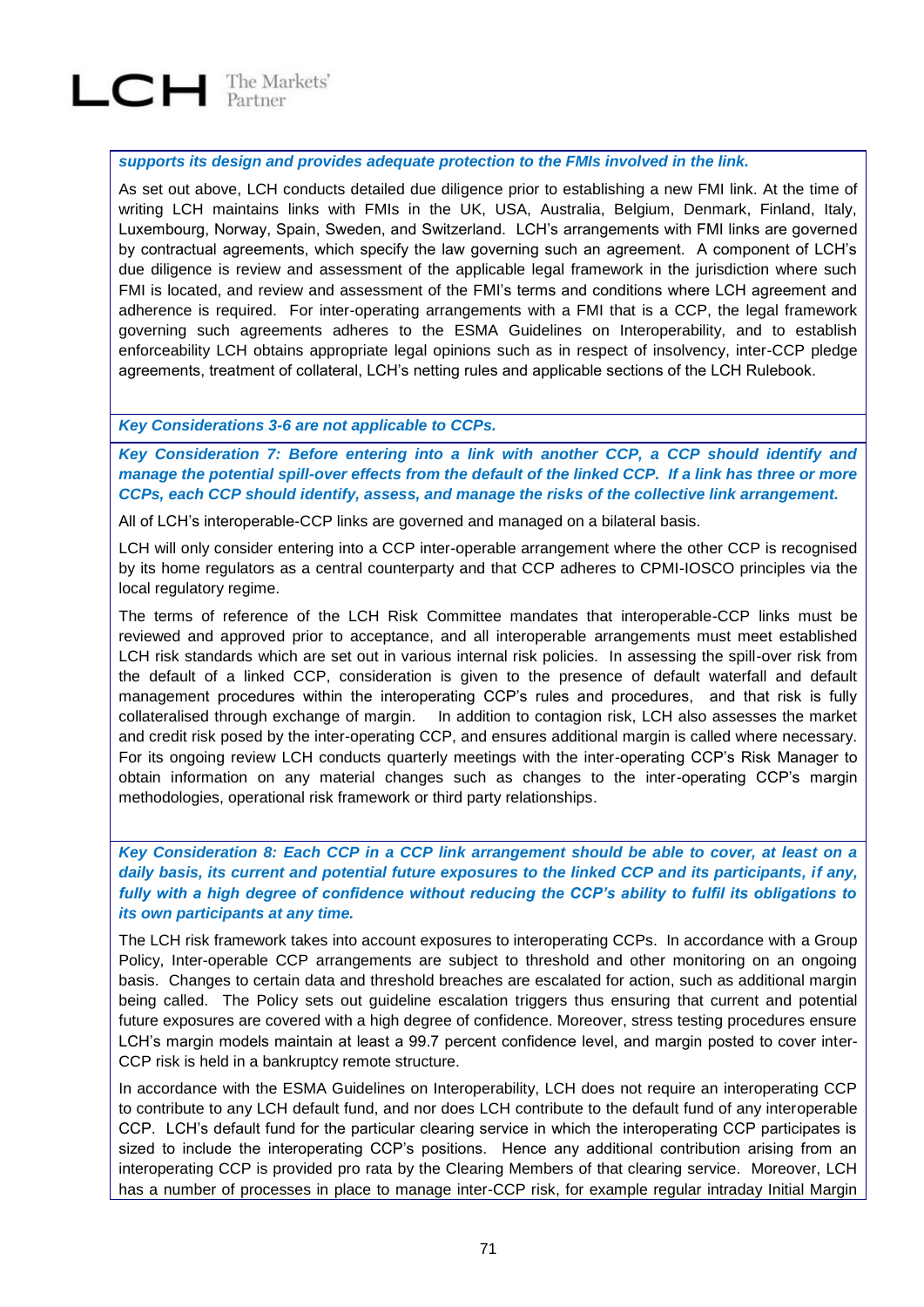

and Variation Margin calls, End of Day Margin calls and regular stress testing of inter-CCP exposures. Further, the rights and obligations set out in the legal documents govern the process by which each CCP ensures that risk is managed. LCH has the right and ability to call additional margins, including concentration, liquidity and stress margins where an assessment has been made that additional resources are required to mitigate potential losses and ensure LCH's ability to fulfil its obligations to its Clearing Members is not affected at any time.

LCH consults with its Clearing Members of the respective clearing service, where there is material change to any interoperable CCP arrangement, and publically discloses on its website any interoperable CCP arrangements, and the general risks of participating in such a service in relation to sharing of uncovered losses and uncovered liquidity shortfalls resulting from a CCP link arrangement, and as set out in the LCH Rulebook Default Rules.

| Key Consideration 9 is not applicable to CCPs. |                                                                        |  |  |  |
|------------------------------------------------|------------------------------------------------------------------------|--|--|--|
| <b>Publicly available resources</b>            | <b>Interoperability Disclosure</b>                                     |  |  |  |
|                                                | Public quantitative disclosure standards for central<br>counterparties |  |  |  |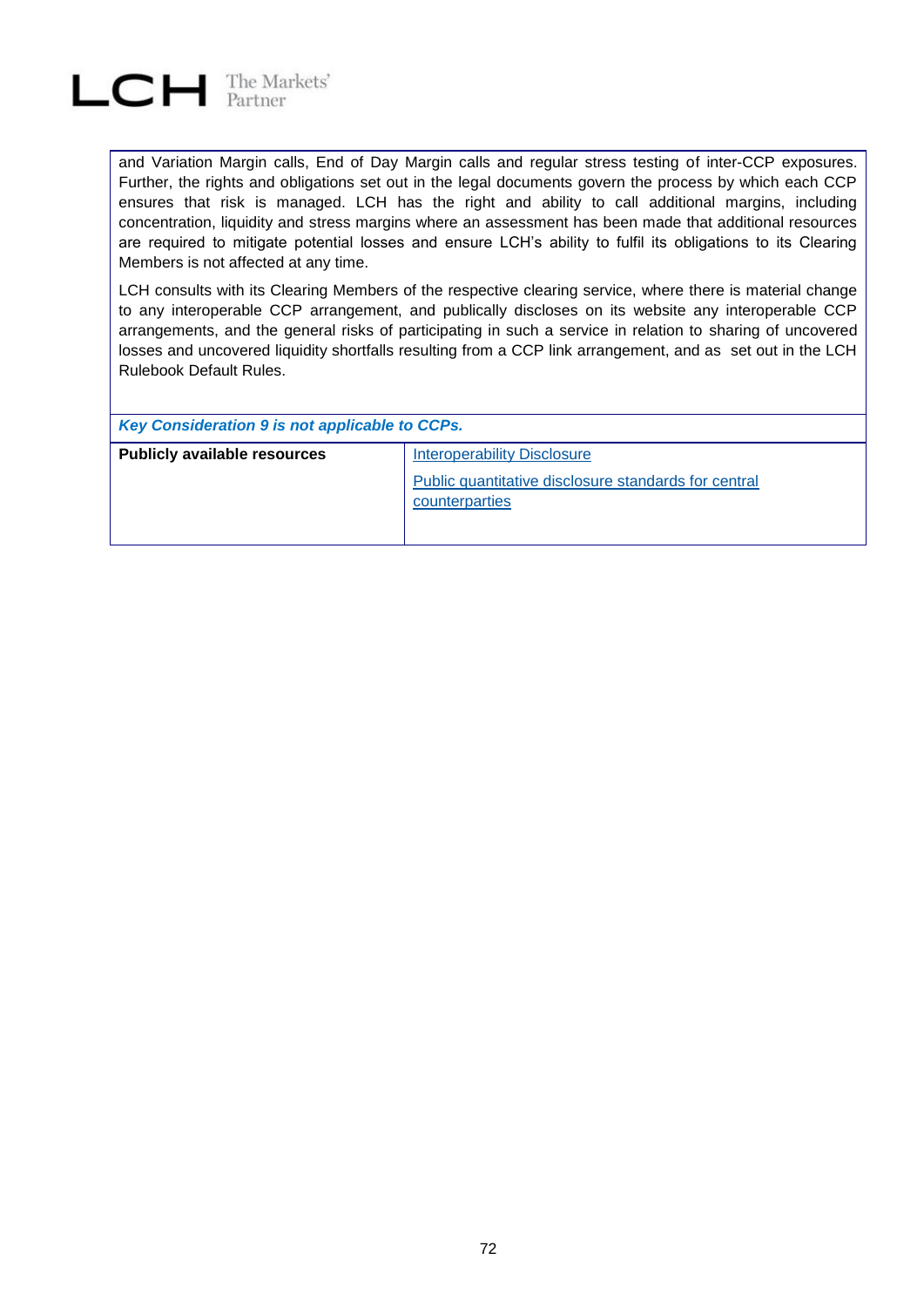## Principle 21: Efficiency and effectiveness

**An FMI should be efficient and effective in meeting the requirements of its participants and the markets it serves.**

*LCH maintains an operating structure that considers its clearing members, the products cleared and is designed to be efficient and effective. The mechanisms within this operating structure are subject to periodic review to ensure that they remain productive and continue to facilitate the goals and objectives of participants and the markets LCH serves.* 

*Key Consideration 1: An FMI should be designed to meet the needs of its participants and the markets it serves, in particular, with regard to choice of a clearing and settlement arrangement; operating structure; scope of products cleared, settled, or recorded; and use of technology and procedures.*

LCH is a global multi-asset class clearing house, serving a broad number of major exchanges and platforms as well as a range of OTC markets. LCH's commitment to the horizontal model ensures a clear growth path for clearing across multiple markets, exchanges, venues and geographies.

LCH is committed to working closely with its members and the markets it serves to provide clearing solutions and adheres to a publicly available code of conduct which sets out the minimum standards for engagement with stakeholders.

LCH is partly owned by its members and as a consequence the members are part of the governance process and are represented on relevant committees. The LCH Board and the Risk Committee include user and independent representation. LCH also has a number of advisory and risk working groups, which relate to specific products or projects and through these forums and member consultation ensures consideration of clearing member needs in terms of products and technology. Any change which may fundamentally affect the way LCH operates will involve a change to the LCH Rulebook. Changes to the Rulebook are considered by the Rule Change Committee, which includes representatives of the compliance and legal functions and a clearing business representative. This Committee will independently assess changes and set a minimum time for member consultation. Feedback received from clearing members is assessed and any further changes made will be considered by the Rule Change Committee before it can be made live. Further, LCH is an active market participant, providing thought leadership into industry-wide initiatives to promote financial stability and to improve the effectiveness and efficiency of the markets.Any significant changes that fundamentally affect the way that LCH operates are made after member consultation. Additionally members are involved in the development and testing of new releases of technology relating to new products or systems.

The LCH client management functions collect and collate enhancement and change requests from members and provides to senior management for consideration.

*Key Consideration 2: An FMI should have clearly defined goals and objectives that are measurable and achievable, such as in the areas of minimum service levels, risk- management expectations, and business priorities.*

LCH's principal objectives are:

- To provide market leading risk management and clearing solutions.
- To manage our members' and clients' risk by providing effective and efficient clearing services.
- To promote a safe and stable financial market foremost in all that we do.

The strategy for achieving these objectives is:

- To maintain a sound risk management approach and resilient systems
- To set and maintain the highest standards across all asset classes cleared, in line with evolving regulatory requirements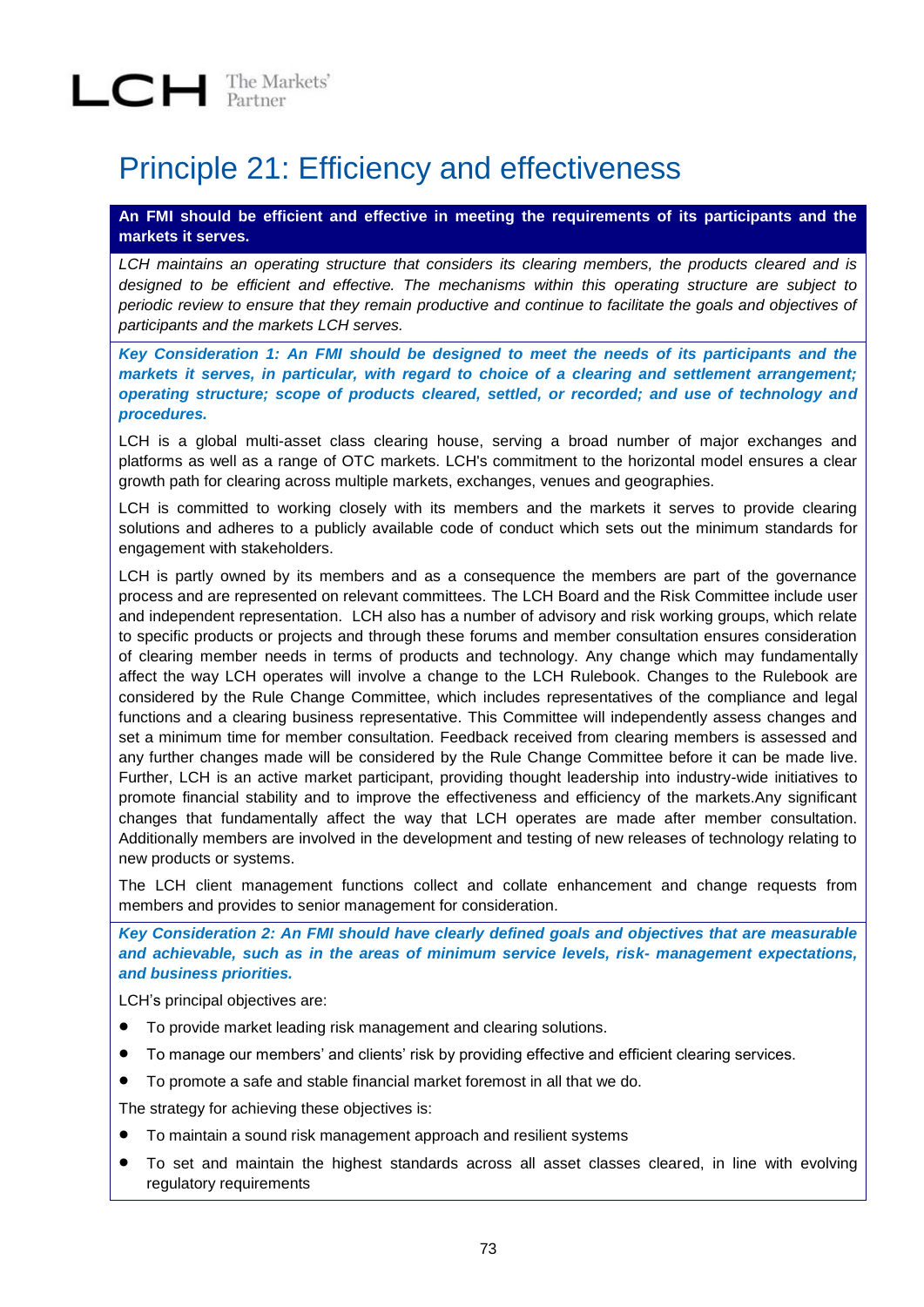

 To work closely with market participants to develop and deliver new services and products that increase clearing efficiencies globally

The LCH Board supports the highest standards in corporate governance and through its internal governance process creates and maintains well defined strategic and financial plans. Progress against goals and objectives are included in the publicly available consolidated LCH Group report and accounts.

LCH maintains dialogue with its clearing members through product specific user working groups and regularly consults its clearing members to obtain feedback.

LCH senior management reporting enables the LCH Board to assess and have oversight of the progress of LCH against its goals and objectives, including the strategy and the priorities for its senior executive. LCH management assesses performance against its annual Corporate Strategic Objectives on a quarterly basis. Performance against these objectives is reported to the LCH Group Board and the LCH Remuneration Committee. In addition LCH management regularly reviews its Risk Governance Framework, and reports to the Board on the extent to which risks are managed within the LCH Board's tolerance for these risks. LCH's financial performance against budgets, targets and multi-year financial plans is also regularly reviewed and progress reported to the Board.

*Key Consideration 3: An FMI should have established mechanisms for the regular review of its efficiency and effectiveness.*

LCH has carried out a number of reviews of its operating model with a view to improving efficiency and effectiveness. LCH has implemented a range of initiatives including outsourcing of shared corporate and technology services under separate legal contracts with LSEG, its majority shareholder. This has resulted in a number of employees transferring from LCH Group to LSEG functions with direct cost reduction achieved and reduced headcount. In early 2017, LCH also transferred some technology support functions to a new LSEG captive provider which will deliver reduced costs vs LCH's existing supplier with no reduction in service or increase in risk.

LCH has also created a Group Procurement function with LSEG and achieved a reduction in third party spend through the buying power of the enlarged group. This has been a continuing effort since 2014 and initiatives continue today.

LCH continues to review its operating models to ensure they are fit for purpose to support LCH's business whilst being lean and efficient. This includes organisation design reviews of all operating units..

| <b>Publicly available resources</b> | <b>Code of Conduct</b>                  |
|-------------------------------------|-----------------------------------------|
|                                     | <b>Markets Served</b>                   |
|                                     | <b>LCH Objectives</b>                   |
|                                     | <b>LCH Committee Terms of Reference</b> |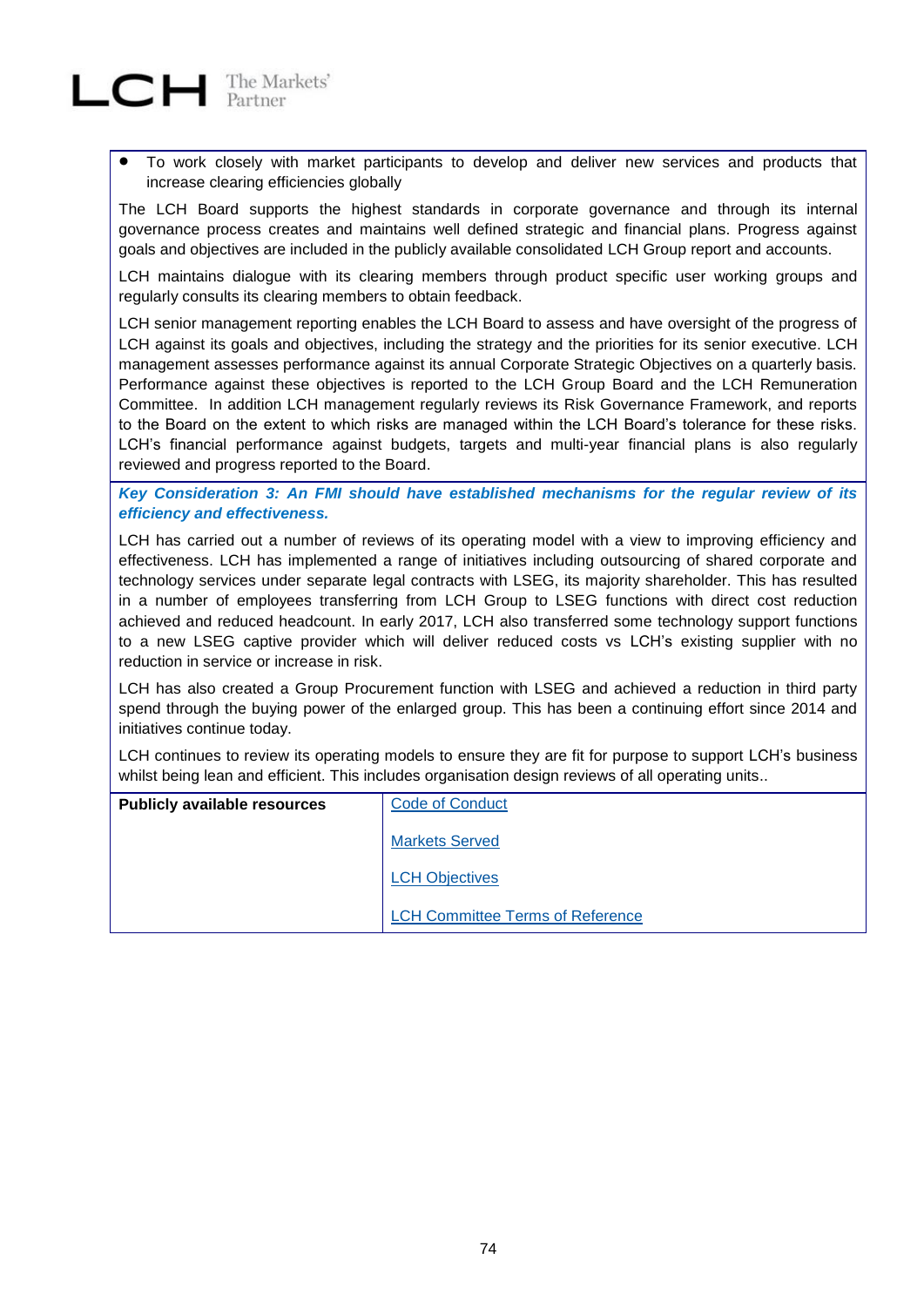### Principle 22: Communication procedures and standards

**An FMI should use, or at a minimum accommodate, relevant internationally accepted communication procedures and standards in order to facilitate efficient payment, clearing, settlement, and recording.**

*LCH uses internationally accepted communication procedures and standards where they are existing and practicable. Where such standards and procedures are not defined, LCH may facilitate use of proprietary messaging.* 

*Key Consideration 1: An FMI should use, or at a minimum accommodate, internationally accepted communication procedures and standards.*

LCH works to internationally-recognised procedures and standards wherever possible.

For payments, LCH uses SWIFT ISO15022 standards for all payment instructions. For securities settlement, LCH uses a combination of SWIFT ISO 15022 standards and the CSD/Custodian's proprietary GUI interfaces.

Clearing members may provide settlement instructions to LCH either through LCH's proprietary GUI interface (CMS) or via SWIFT ISO 20022 standard Collateral Proposal message. LCH sit on the ISO 20022 Securities Evaluation Group and contributes to defining international standards.

As well as providing proprietary reporting to clearing members, LCH provides wherever possible standards based reporting. This is the case for cash and securities reconciliation messages and more recently margin calls messaging. These messages can be provided directly to clearing members or to nominated third parties i.e. collateral managers or custodians.

Where industry standard interfaces for custodians and (I)CSDs are not available LCH either develops to third party specifications or defines a proprietary interface.

| <b>Publicly available resources</b> | <b>PPS Arrangements</b>          |
|-------------------------------------|----------------------------------|
|                                     | <b>Member Connectivity Guide</b> |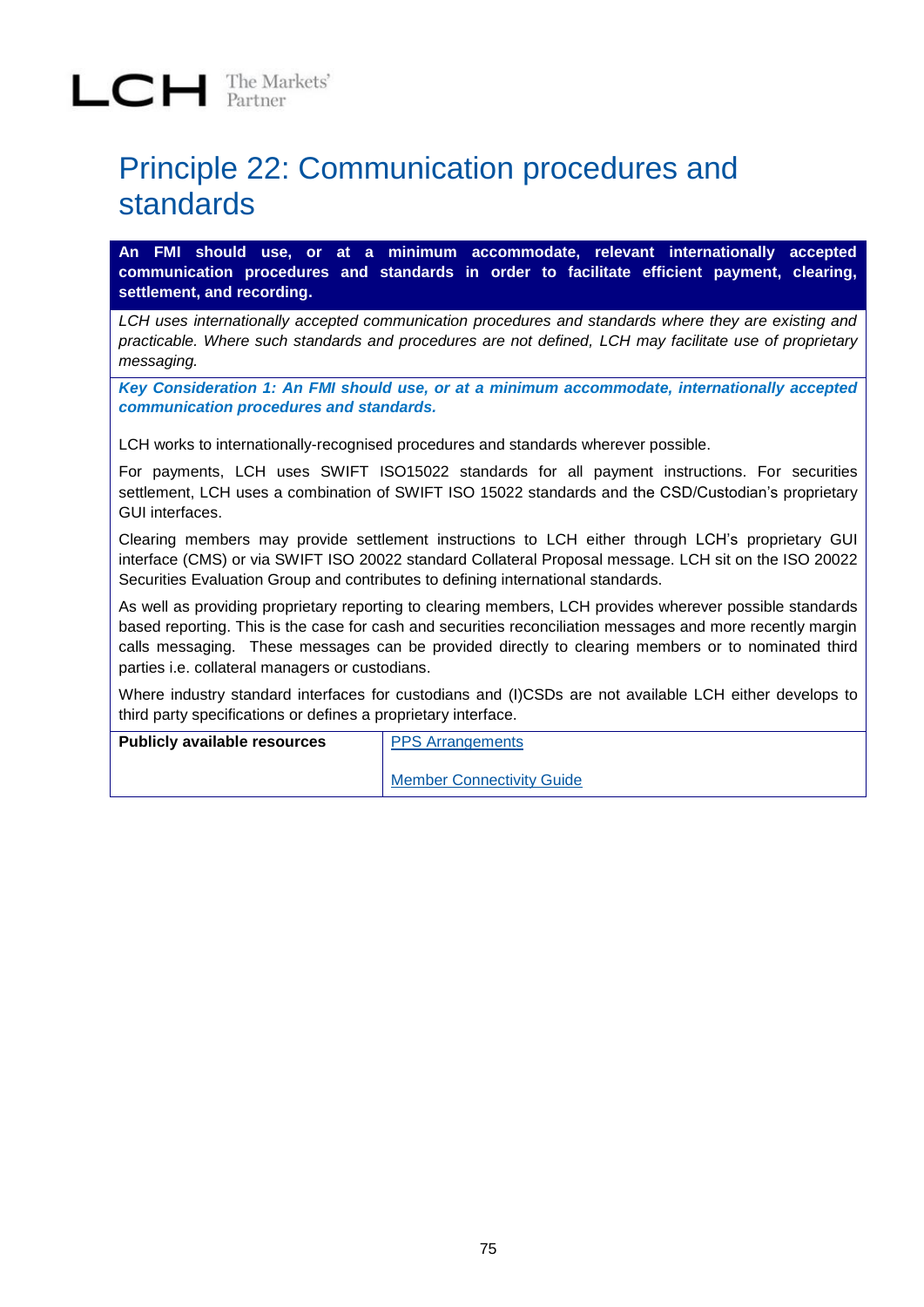### Principle 23: Disclosure of rules, key procedures, and market data

**An FMI should have clear and comprehensive rules and procedures and should provide sufficient information to enable participants to have an accurate understanding of the risks, fees, and other material costs they incur by participating in the FMI. All relevant rules and key procedures should be publicly disclosed.**

*The LCH website discloses the publicly available LCH Rulebook, the fees and risks associated with becoming a clearing member of LCH, as well as details of the LCH default waterfalls. Details of accepted eligible collateral including haircuts, and clearing member participation criteria are also disclosed on the publicly available LCH website, as is volume and value transaction data for each service.*

*Key Consideration 1: An FMI should adopt clear and comprehensive rules and procedures that are fully disclosed to participants. Relevant rules and key procedures should also be publicly disclosed.*

The LCH Rulebook governs the rights and responsibilities and procedures of LCH and its clearing members in respect of the clearing services provided by LCH, and sets out the day to day operation of the business. In addition, the Rulebook also deals with specific events for example the process for managing a clearing member's default and incidents that may arise and changes to work practices on the invocation of its Business Continuity Plan. LCH makes its Rulebook, membership criteria and risk disclosures available to the public via its website. Regulation 44 sets out how its Regulations and Procedures may be amended.

In developing the Rulebook, LCH works with clearing members to establish prudent risk management rules, in line with industry best practice, including procedures during non-routine, though foreseeable, events.

Members are given a consultation period in which to comment on changes to its Rulebook and the proposed changes are made available via the secure clearing members' area of the LCH website. All proposed rule changes that have been filed with the CFTC are made publicly available on LCH's website.

The Rules Change Committee oversees LCH's rule implementation process and establishes the rule consultation and amendment process for all rule amendments, including material rule changes. Following a determination by the Committee, based on materiality, of the period required for consultation, a period of consultation with LCH's clearing members will commence in order to provide clearing members with the opportunity to comment on proposed rule amendments. Prior to presentation at the Committee there may be an internal peer review with Legal and Compliance Staff, or for significant rule changes, a review will be carried out by external lawyers to ensure clarity. The Rules Change Committee ensures that rules are clear and comprehensive by discussing each rule change in full and by means of challenge.

LCH's key policies are reflected in information available on LCH's website. This includes the expected coverage of initial and variation margin requirements, acceptable collateral and haircuts, and participation requirements.

*Key Consideration 2: An FMI should disclose clear descriptions of the system's design and operations, as well as the FMI's and participants' rights and obligations, so that participants can assess the risks they would incur by participating in the FMI.*

The Rulebook, explanations of the structure of LCH's default waterfalls, LCH's PPS arrangements, as well as the list of current PPS banks is published on the website. In addition, LCH provides it's clearing members access to margin calculation tools to estimate initial margin obligations for certain markets. For each service that LCH offers, key service features are published on its website. User guides and technical specifications are available on request.

The Rulebook sets out those areas where LCH is entitled to exercise its discretion, as well as LCH's and clearing members' rights and obligations.

Information regarding the technical and operational requirements relating to access to LCH for each service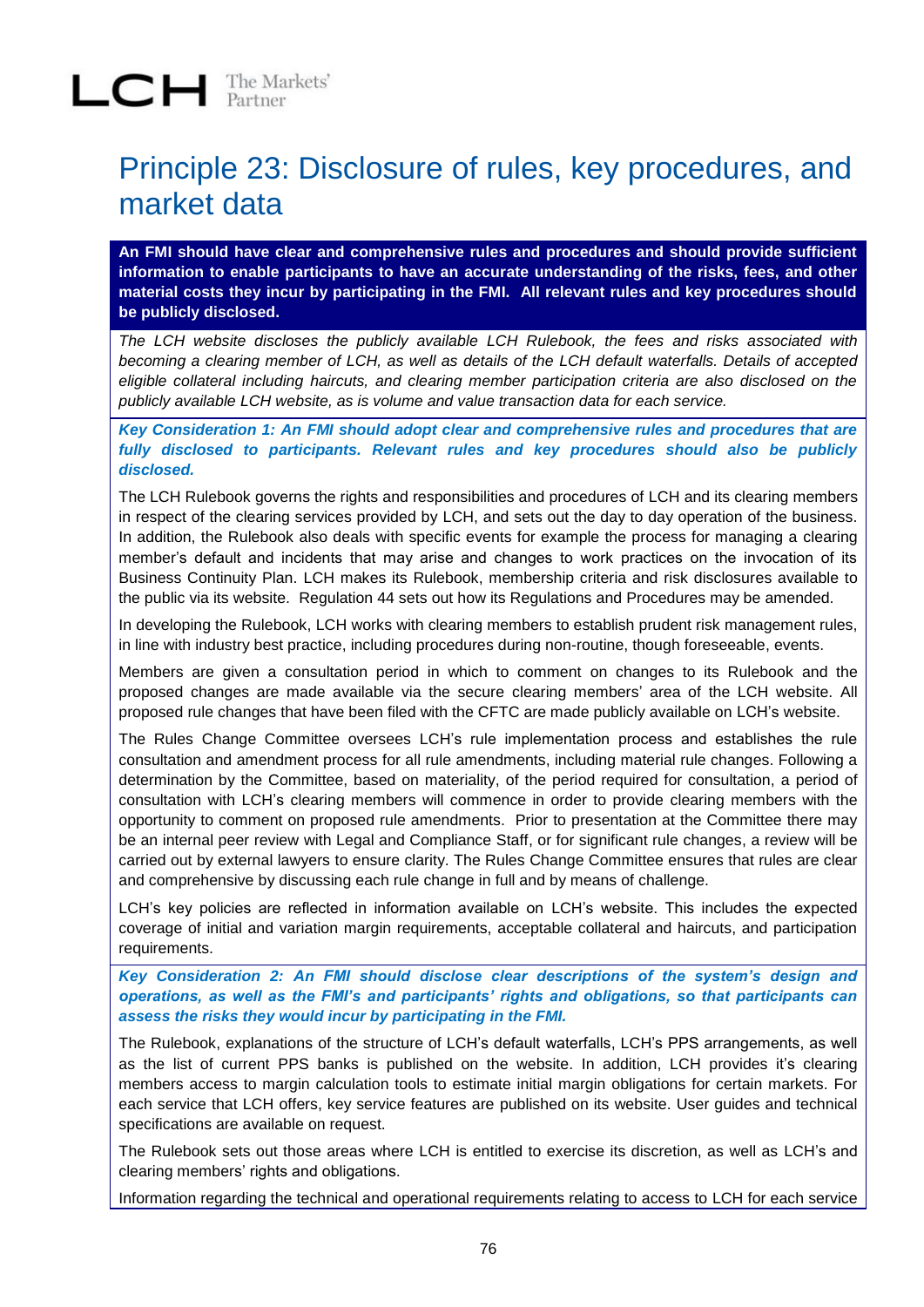

#### is publicly available on the LCH website.

*Key Consideration 3: An FMI should provide all necessary and appropriate documentation and training to facilitate participants' understanding of the FMI's rules and procedures and the risks they face from participating in the FMI.*

On becoming a clearing member, training is required for clearing members without previous LCH clearing experience, as LCH requirements state that at least two personnel are fully conversant with clearing procedures. LCH has developed a training curriculum which covers all services. The clearing member onboarding training covers risk management, margining, collateral operations and reporting. Furthermore, refresher operational training is provided for any existing clearing member on an ad hoc basis, as required. Bespoke training for any element of clearing may be formulated and delivered on request.

The Member Training team distributes evaluation forms to all training attendees and collects feedback to make adjustments and improvements to the service and the training material where necessary.

Outside of formal training, LCH staff are available to its clearing members and dedicated teams are in place to assist clearing members, where necessary. Contact details are available on the LCH website.

If it becomes apparent that a clearing member lacks understanding of a particular element of the clearing process, the clearing member is contacted to discuss the requirement for further training.

*Key Consideration 4: An FMI should publicly disclose its fees at the level of individual services it offers as well as its policies on any available discounts. The FMI should provide clear descriptions of priced services for comparability purposes.*

Fees and descriptions of services are disclosed on the LCH website at the level of its individual services and, where relevant, volume-based discounts or fee holidays are clearly stated on the fee page for that service and are offered to all eligible members on a non-discriminatory basis.

LCH issues circulars regarding material changes to fees prior to changes being made. In addition, notifications are also posted publicly on the website. This allows for easy comparison across CCPs offering similar services.

*Key Consideration 5: An FMI should complete regularly and disclose publicly responses to the CPSS-IOSCO disclosure framework for financial market infrastructures. An FMI also should, at a minimum, disclose basic data on transaction volumes and values.*

In accordance with LCH's policy of complete disclosure in accordance with the CPMI-IOSCO Disclosure Framework, LCH publishes self-assessments of compliance with the PFMIs and makes quarterly quantitative disclosures under the "Public quantitative disclosure standards for central counterparties". Updates to the self-assessment are made at a minimum every two years or more frequently as required by LCH's national competent authority.

Quantitative data such as transaction volumes, notional outstanding values and end of day mark-to-market prices are made available to the public on the LCH website.

General information on LCH's activities and operations is publicly disclosed on LCH's website. This information includes a list of clearing members, the set of products cleared, acceptable collateral, and an overview of the overall risk management framework. Also disclosed are clearing fees, minimum default fund contribution requirements, as well as application costs and procedures.

This information is disclosed to the public on the LCH website in English.

| <b>Publicly available resources</b> | Governance                      |
|-------------------------------------|---------------------------------|
|                                     | <b>Rulebook</b>                 |
|                                     | <b>Risk Management Overview</b> |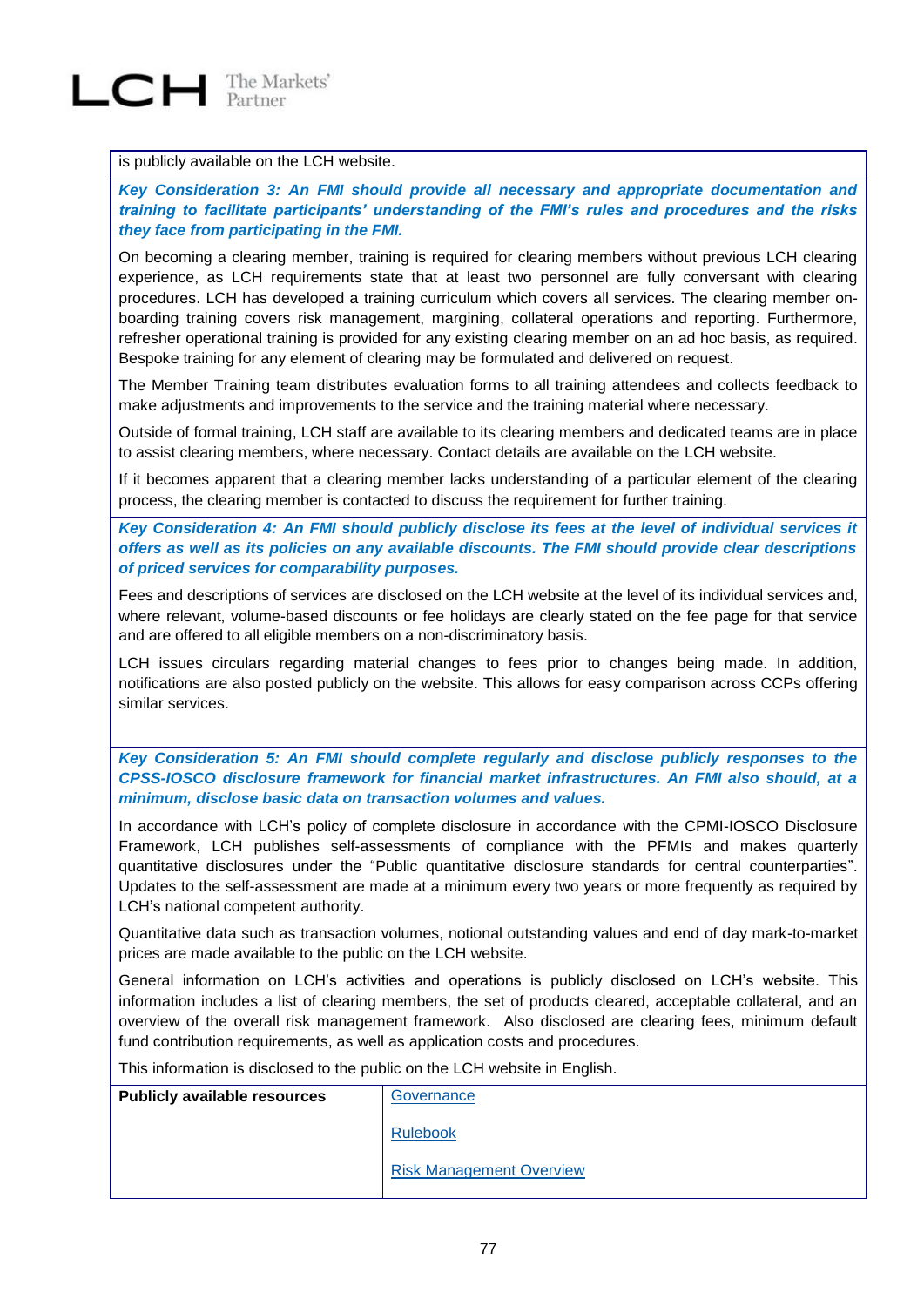

| <b>PPS Arrangements</b>                                             |
|---------------------------------------------------------------------|
| <b>Member Training</b>                                              |
| <b>CPMI-IOSCO Quantitative Disclosure</b>                           |
| Public quantitative disclosure standards for central counterparties |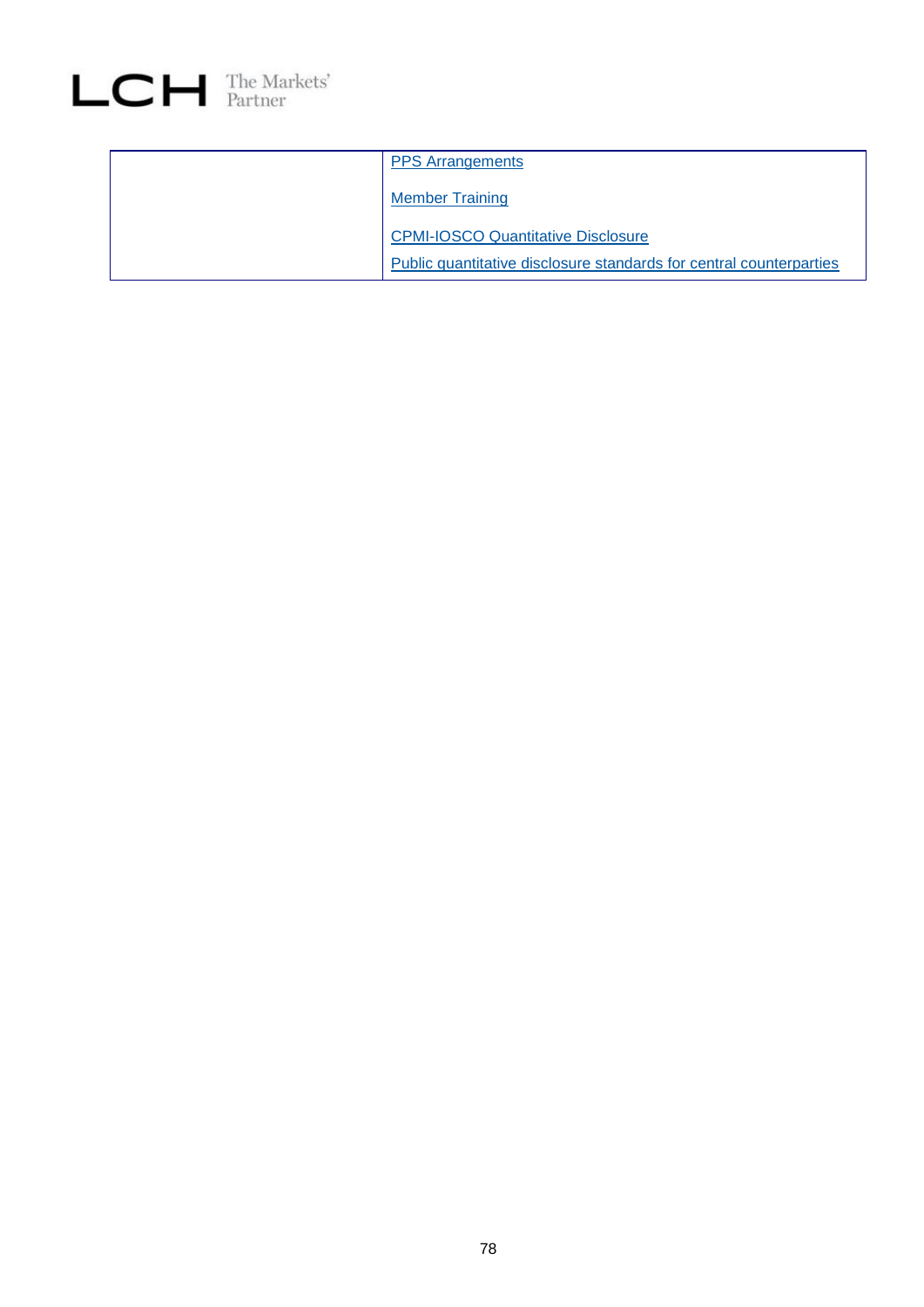

**Principle 24** (Disclosure of market data by trade repositories) is not applicable to CCPs.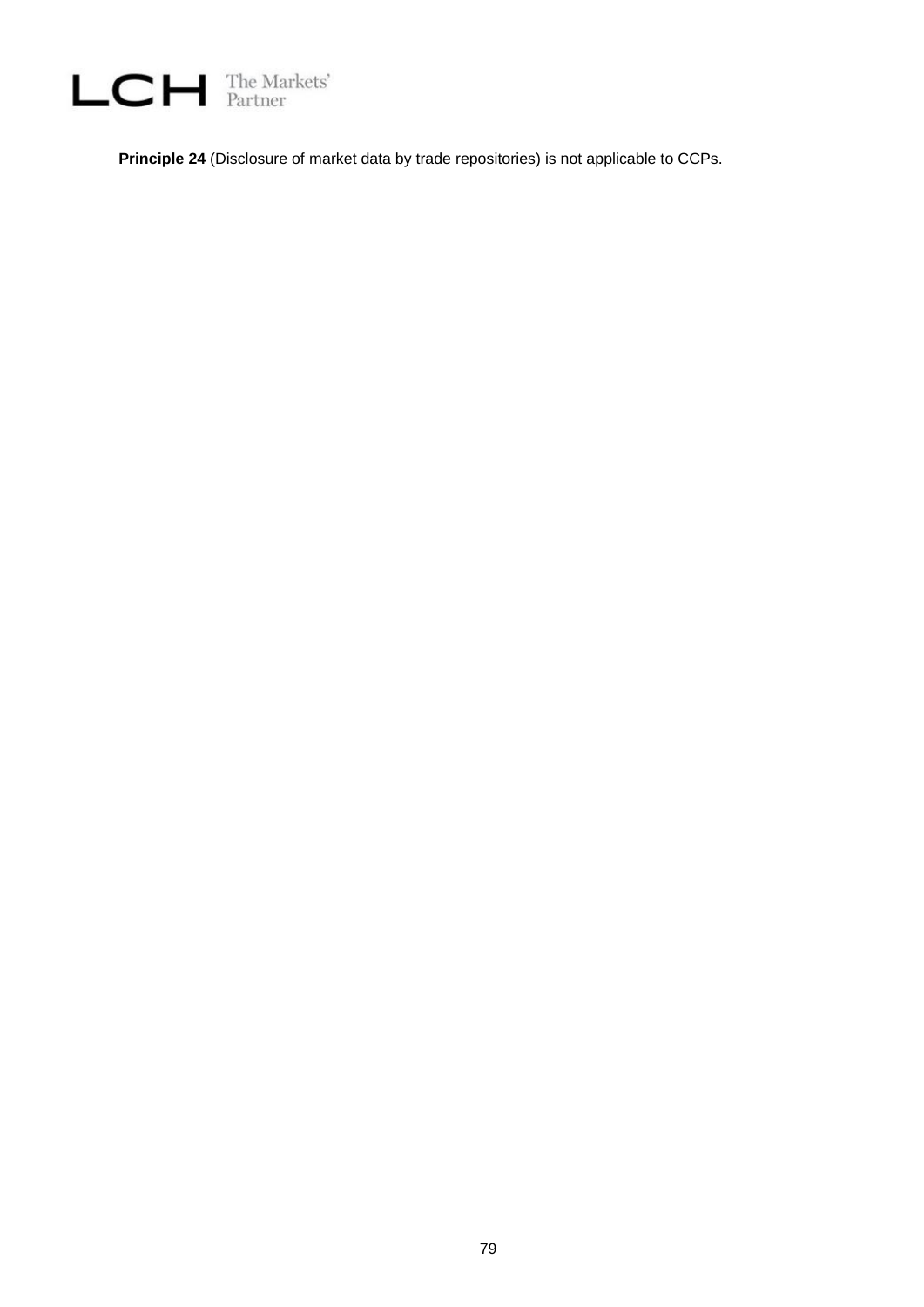## Appendix Key terms and abbreviations

| <b>Abbreviation</b> | <b>Full name</b>                                          |
|---------------------|-----------------------------------------------------------|
| <b>AMF Québec</b>   | Autorité des Marchés Financiers                           |
| <b>ASIC</b>         | <b>Australian Securities &amp; Investments Commission</b> |
| <b>ATS</b>          | <b>Automated Trading System</b>                           |
| <b>BCM</b>          | <b>Business Continuity Management</b>                     |
| <b>BCP</b>          | <b>Business Continuity Planning</b>                       |
| <b>BIA</b>          | <b>Business Impact Assessment</b>                         |
| CaLM                | <b>Collateral and Liquidity Management</b>                |
| <b>CCP</b>          | Central counterparty                                      |
| <b>CEA</b>          | <b>Commodity Exchange Act</b>                             |
| <b>CFD</b>          | <b>Contract For Difference</b>                            |
| <b>CFTC</b>         | <b>US Commodity Futures Trading Commission</b>            |
| <b>CMS</b>          | <b>Collateral Management System</b>                       |
| <b>CMT</b>          | <b>Crisis Management Team</b>                             |
| <b>CPMI</b>         | Committee on Payments and Market Infrastructures          |
| <b>CRMC</b>         | <b>Credit Risk Management Committee</b>                   |
| <b>CPSS</b>         | Committee on Payment and Settlement Systems               |
| <b>CSD</b>          | <b>Central Securities Depository</b>                      |
| <b>DCM</b>          | <b>Derivatives Contract Market</b>                        |
| <b>DCMT</b>         | Default Crisis Management Team                            |
| <b>DCO</b>          | Derivatives Clearing Organization                         |
| <b>DFAM</b>         | Default Fund Additional Margin                            |
| <b>DMG</b>          | Default Management Group                                  |
| <b>DMP</b>          | Default Management Process                                |
| <b>DVP</b>          | <b>Delivery Versus Payment</b>                            |
| <b>EMIR</b>         | European Markets Infrastructure Regulation                |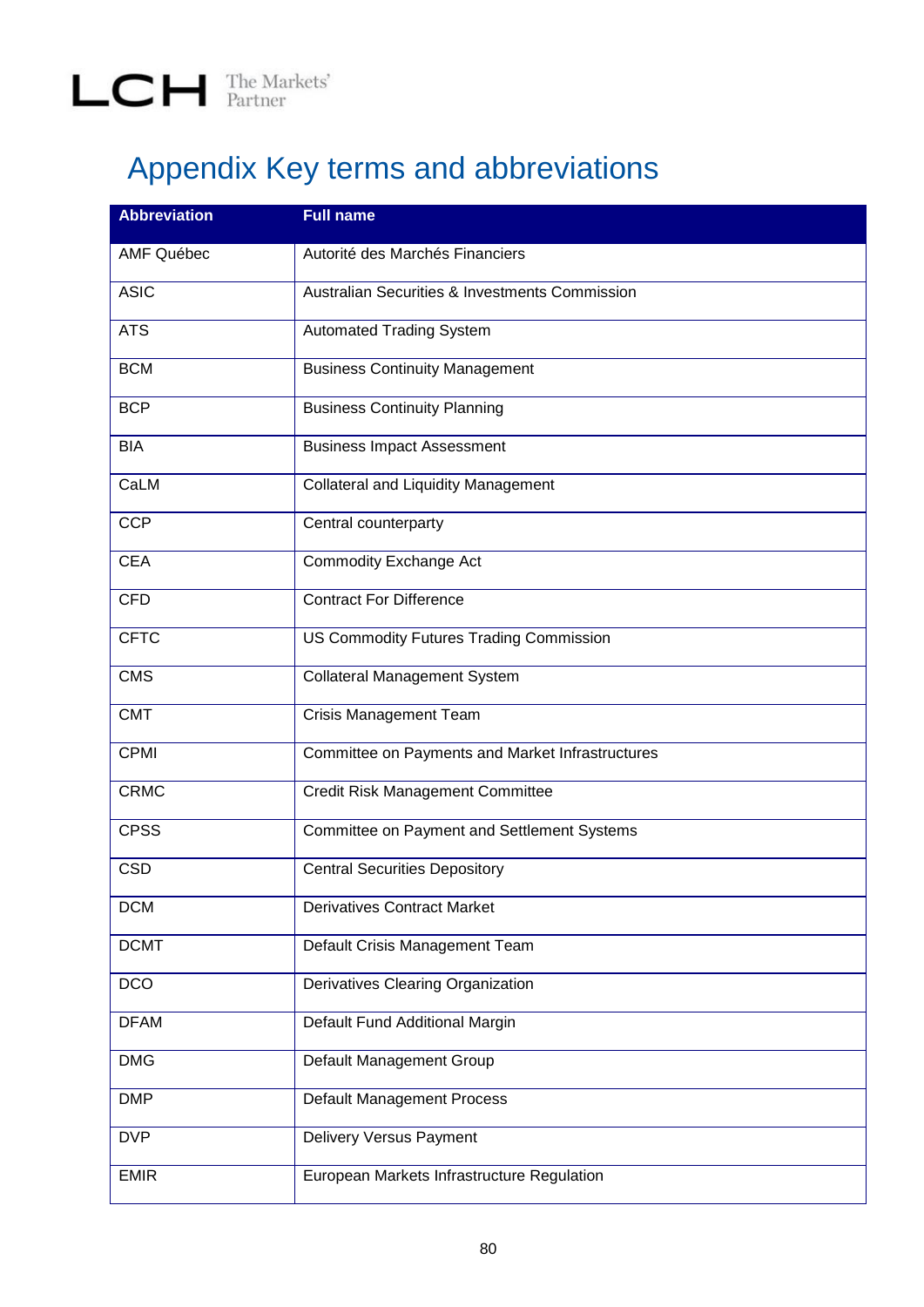# $L$   $C$   $H$  The Markets'

| <b>ETCs</b>  | <b>Exchange Traded Commodities</b>                   |
|--------------|------------------------------------------------------|
| <b>ETCMS</b> | Euroclear Trade Capture and Matching System          |
| <b>ETFs</b>  | <b>Exchange Traded Funds</b>                         |
| <b>EWMA</b>  | <b>Exponentially Weighted Moving Average</b>         |
| <b>FCM</b>   | <b>Futures Commission Merchant</b>                   |
| <b>FINMA</b> | <b>Swiss Financial Market Supervisory Authority</b>  |
| <b>FMI</b>   | <b>Financial Market Infrastructure</b>               |
| <b>FSMA</b>  | UK Financial Services and Markets Act 2000           |
| <b>FX</b>    | Foreign Exchange                                     |
| <b>FxPAR</b> | Foreign Exchange Portfolio Analysis and Risk         |
| <b>GCM</b>   | <b>General Clearing Member</b>                       |
| <b>GMRA</b>  | Global Master Repurchase Agreement                   |
| <b>ICSD</b>  | <b>International Central Securities Depository</b>   |
| <b>IOSCO</b> | International Organization of Securities Commissions |
| <b>ICS</b>   | <b>Internal Credit Score</b>                         |
| <b>IRS</b>   | Interest Rate Swap                                   |
| <b>ISA</b>   | Individually Segregated Account                      |
| <b>LCH</b>   | <b>LCH.Clearnet Limited</b>                          |
| <b>LCR</b>   | Liquidity Coverage Ratio                             |
| <b>LSEG</b>  | London Stock Exchange Group                          |
| <b>LSOC</b>  | Legally Segregated Operationally Commingled          |
| <b>LVPS</b>  | Large Value Payment System                           |
| <b>MCLA</b>  | <b>Master Clearing Link Agreement</b>                |
| <b>MTF</b>   | <b>Multilateral Trading Facility</b>                 |
| <b>NDF</b>   | Non-Deliverable Forward                              |
| <b>NLX</b>   | Nasdaq OMX NLX                                       |
| <b>OTC</b>   | Over-The-Counter                                     |